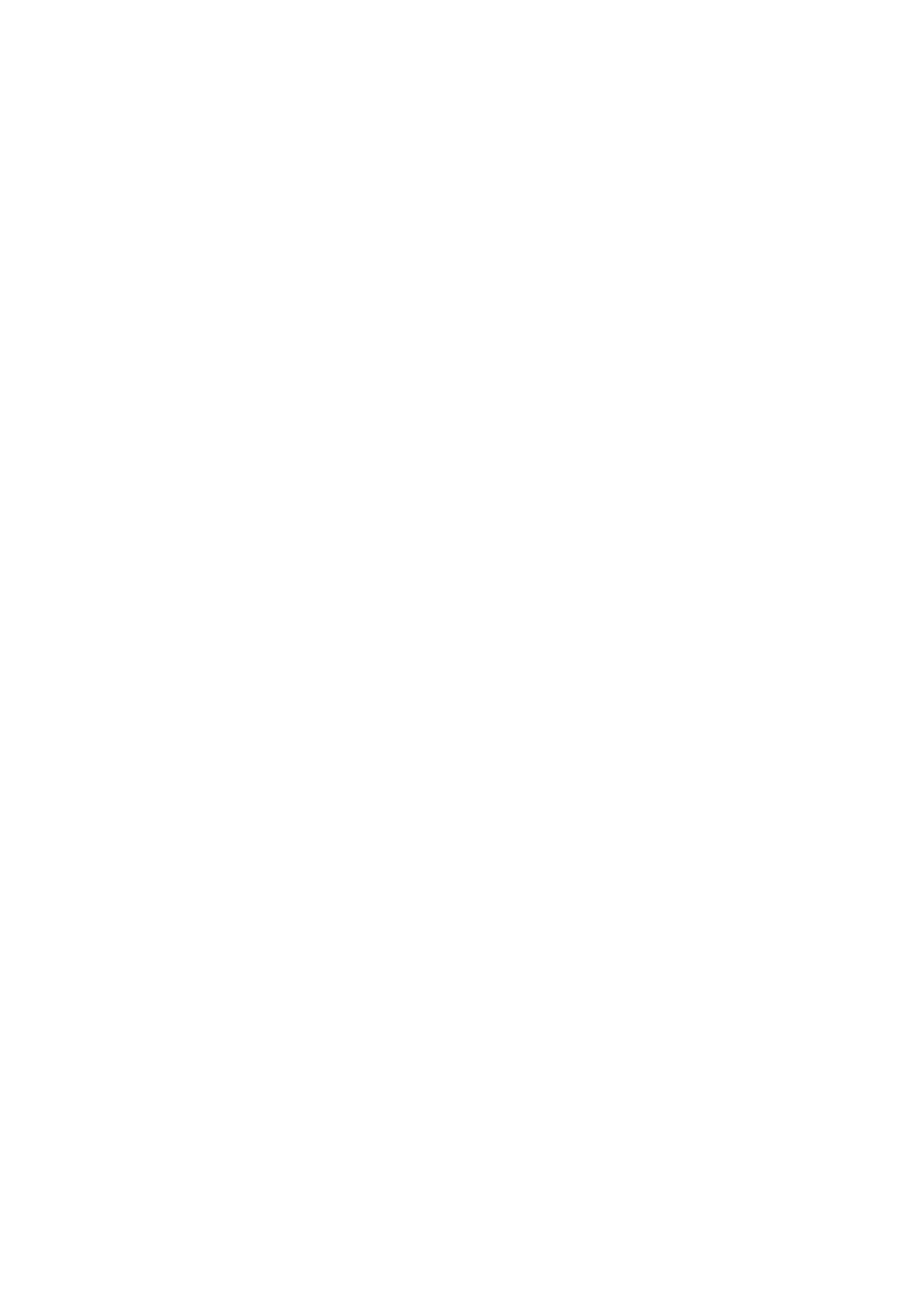# **International Committee for Radionuclide Metrology ICRM**

### **ICRM NEWSLETTER Issue 21**

NOT FOR PUBLICATION. This document should neither be quoted as a reference in publications nor listed in abstract journals, no reference should be made to the information contained in this Newsletter except with the permission of the author and as a private communication. Such permission should be sought directly from the contributor and not through the editor. The ICRM makes no warranty, express or implied or assumes any legal liability or responsibility for the accuracy, completeness or usefulness of any information, apparatus, product or process disclosed, or represents that its use would not infringe privately owned rights.

Editor · Marie-Martine Bé LNE-Laboratoire National Henri Becquerel (LNE-LNHB) CEA-Saclay 91191 Gif-sur-Yvette Cedex France Tel. : + 33 1 69 08 46 41 Fax. : + 33 1 69 08 26 19 E-mail : mmbe@cea.fr

Web Editor : Christophe Dulieu LNE-Laboratoire National Henri Becquerel (LNE-LNHB) CEA-Saclay 91191 Gif-sur-Yvette Cedex France E-mail : christophe.dulieu@cea.fr

March 2007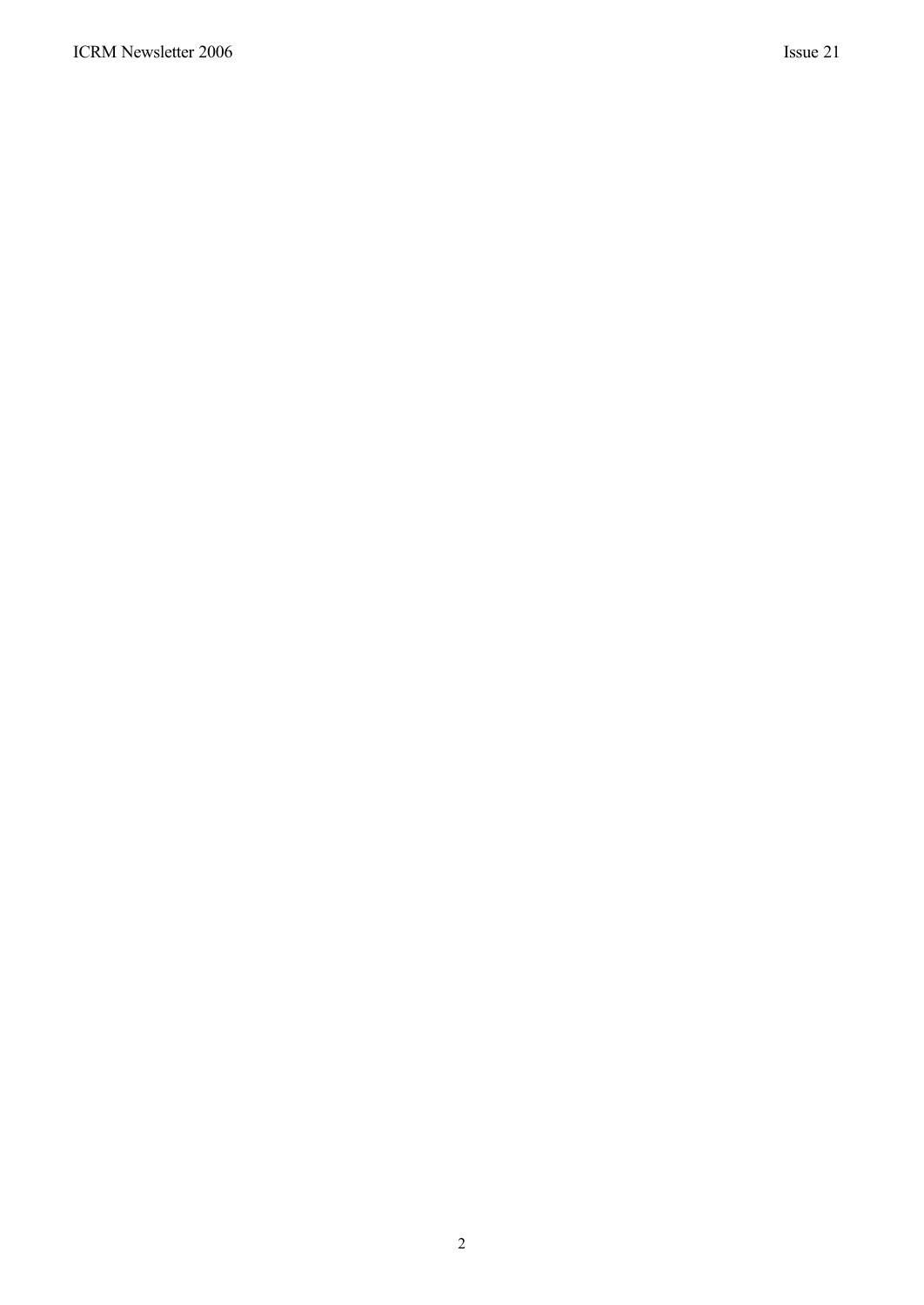# **CONTENTS**

Contributions

Editorial

Instructions to Contributors

President's message

Reports of the Working Group Coordinators

# **CONTRIBUTIONS**

|   | $\triangleright$ Argentina | CNEA Metrologia de Radioisotopes,<br>$\bullet$<br><b>Buenos Aires</b>                                                                          |
|---|----------------------------|------------------------------------------------------------------------------------------------------------------------------------------------|
| ≻ | <b>Australia</b>           | Radiation Metrology, ANSTO,<br>$\bullet$<br>Lucas Heights                                                                                      |
| ⋗ | <b>Austria</b>             | <b>IAEA</b> Nuclear Data Section,<br>$\bullet$<br>Vienna                                                                                       |
|   |                            | Institut für Isotopenforschung und Kernphysik, (SA1/SA2),<br>$\bullet$<br>Vienna                                                               |
| ➤ | <b>Belgium</b>             | Institute for Reference Materials and Measurements, IRMM,<br>$\bullet$<br>Geel                                                                 |
|   |                            | SCK.CEN, Mol<br>$\bullet$                                                                                                                      |
|   | <b>Brazil</b>              | Laboratório Nacional de Metrologia das Radiações Ionizantes,<br>$\bullet$<br>LNMRI/IRD/CNEN, (SA1/SA2),<br>Rio de Janeiro                      |
| ➤ | <b>France</b>              | Laboratoire National Henri Becquerel, LNE-LNHB,<br>$\bullet$<br>Saclay                                                                         |
| ⋗ | <b>Germany</b>             | Physikalisch - Technische Bundesanstalt, PTB,<br>$\bullet$<br>Braunschweig                                                                     |
| ➤ | <b>India</b>               | Bhabha Atomic Research Centre, BARC, (SA1/SA2),<br>$\bullet$<br>Mumbai                                                                         |
|   | <b>Japan</b>               | National Metrology Institute of Japan, National Institute of<br>$\bullet$<br>Advanced Industrial Science and Technology (NMIJ/AIST)<br>Tsukuba |
| ➤ | <b>Poland</b>              | Laboratory of Radioactive Standards, RC POLATOM,<br>$\bullet$<br>Otwock-Swierk                                                                 |
|   | Romania                    | Institutul National de Fizica si Inginerie Nucleara, INFIN-HH,<br>$\bullet$<br>(SA1/SA2),<br><b>Bucharest</b>                                  |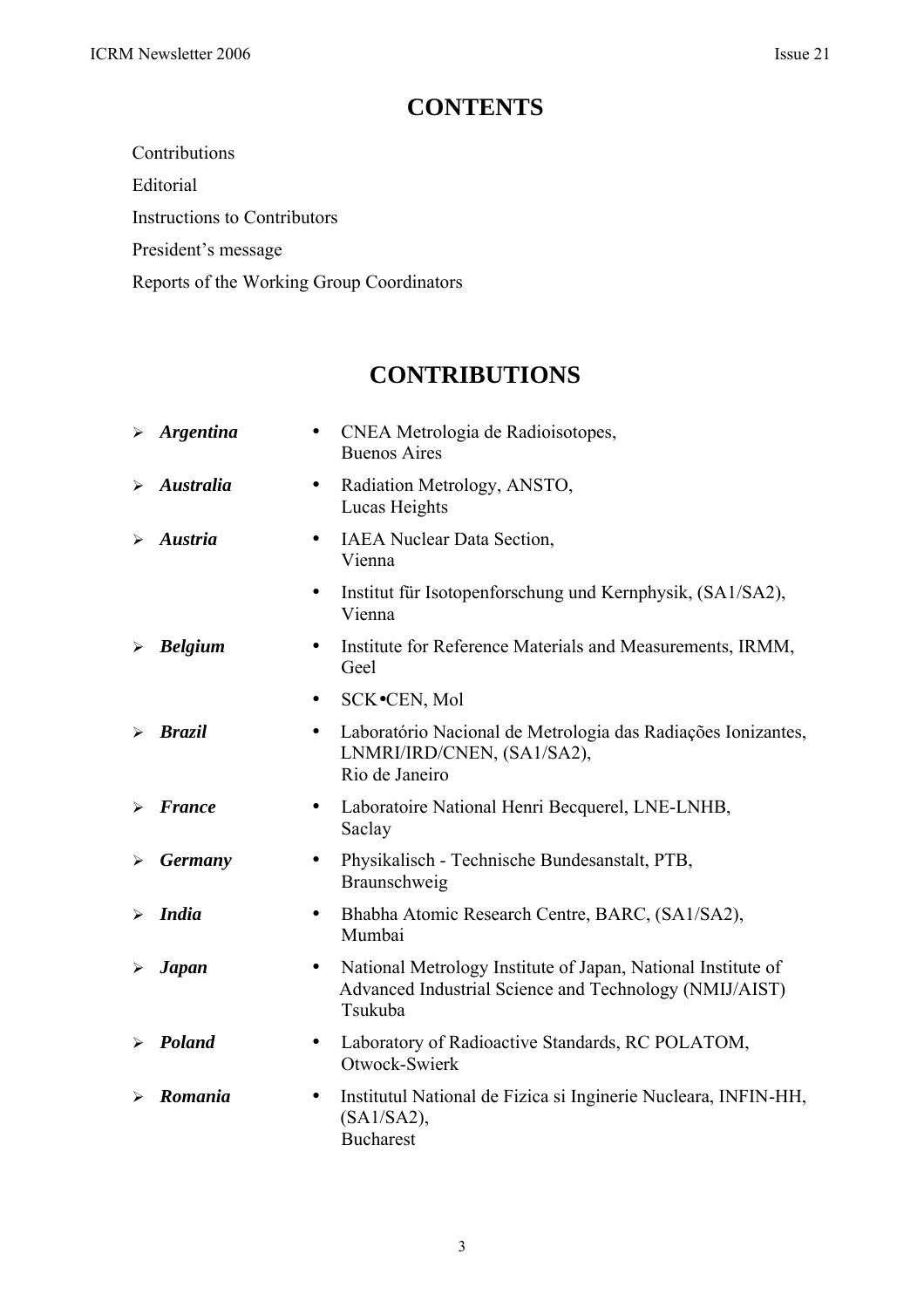|                       | $\triangleright$ Slovak Republic | Slovak Institute of Metrology, SMU,<br>$\bullet$<br><b>Bratislava</b>                                |
|-----------------------|----------------------------------|------------------------------------------------------------------------------------------------------|
| ➤                     | <b>South Africa</b>              | CSIR-National Metrology Laboratory,<br>$\bullet$<br>Cape Town                                        |
| $\blacktriangleright$ | <i>Switzerland</i>               | Institut universitaire de Radiophysique Appliquée, IRA/METAS,<br>$\bullet$<br>(SA1/SA2),<br>Lausanne |
|                       | Taiwan                           | Institute of Nuclear Energy Research, NRSL/INER<br>$\bullet$                                         |

Longtan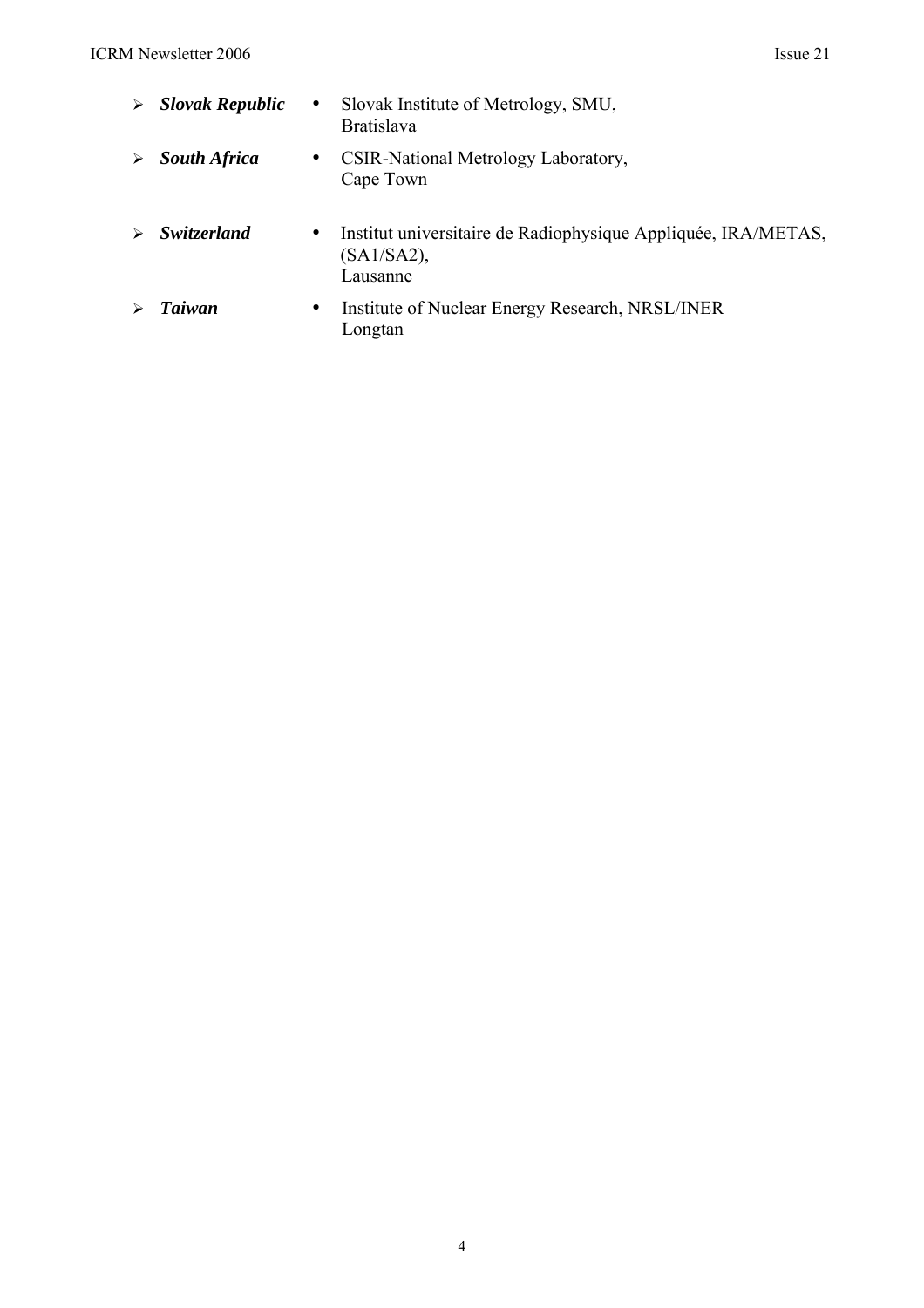# **EDITORIAL**

This newsletter was established in response to a recommendation of the International Committee for Radionuclide Metrology made during its General Meeting in Grenoble 1985. It is meant to serve as a medium for informal exchange of information between workers active in the field of Radionuclide Metrology.

The scope of the Radionuclide Metrology Newsletter is to describe briefly current activities in the following topics :

- foil and source preparation;
- $\alpha$ -,  $\beta$  and γ-ray spectrometry including spectrum evaluation;
- improvement and development of radionuclide measurement techniques;
- measurement and evaluation of radionuclide data:
- low-level radioactivity measurement techniques;
- life-sciences;
- quality assurance and traceability.

In order to ensure that the Newsletter is as comprehensive and informative as possible, contributions are sought from all laboratories known to be engaged in measurements and data evaluation techniques relevant to Radionuclide Metrology.

All previous contributors will be informed concerning the deadline for the next issue. New contributing Radionuclide Metrology laboratories are welcome. Please contact the editor.

Any comments on this issue or suggestions for improvement will be welcome.

At the ICRM General Meeting in Paris 1995, it was decided that the ICRM Newsletter would also allow for the distribution of Progress/Planning Reports SA1 and SA2.

From the experience of this issue, we have the following situation : Laboratories regard their normal Newsletter contribution as the fulfilment of SA1/SA2. In this case this is indicated on the contribution by "SA1/SA2". Or laboratories provide (additionally) the traditional SA1/SA2 reports which should not be longer than 2 pages. In the latter case it should be mentioned in the accompanying letter, that the SA1/SA2 contributions be intended for publication in the Newsletter.

For economy reasons, at the ICRM General Meeting in Dublin 2003, it was agreed that the ICRM Newsletter would be put in the LNE-LNHB (former BNM-LNHB) web site (http://www.nucleide.org/Publications/icrm\_newsletter.htm ) distributed in hard copy , or CDrom only to those whom have asked for it.

• Contributions may be sent by E-mail as an attachment in MS Word or as plain text file.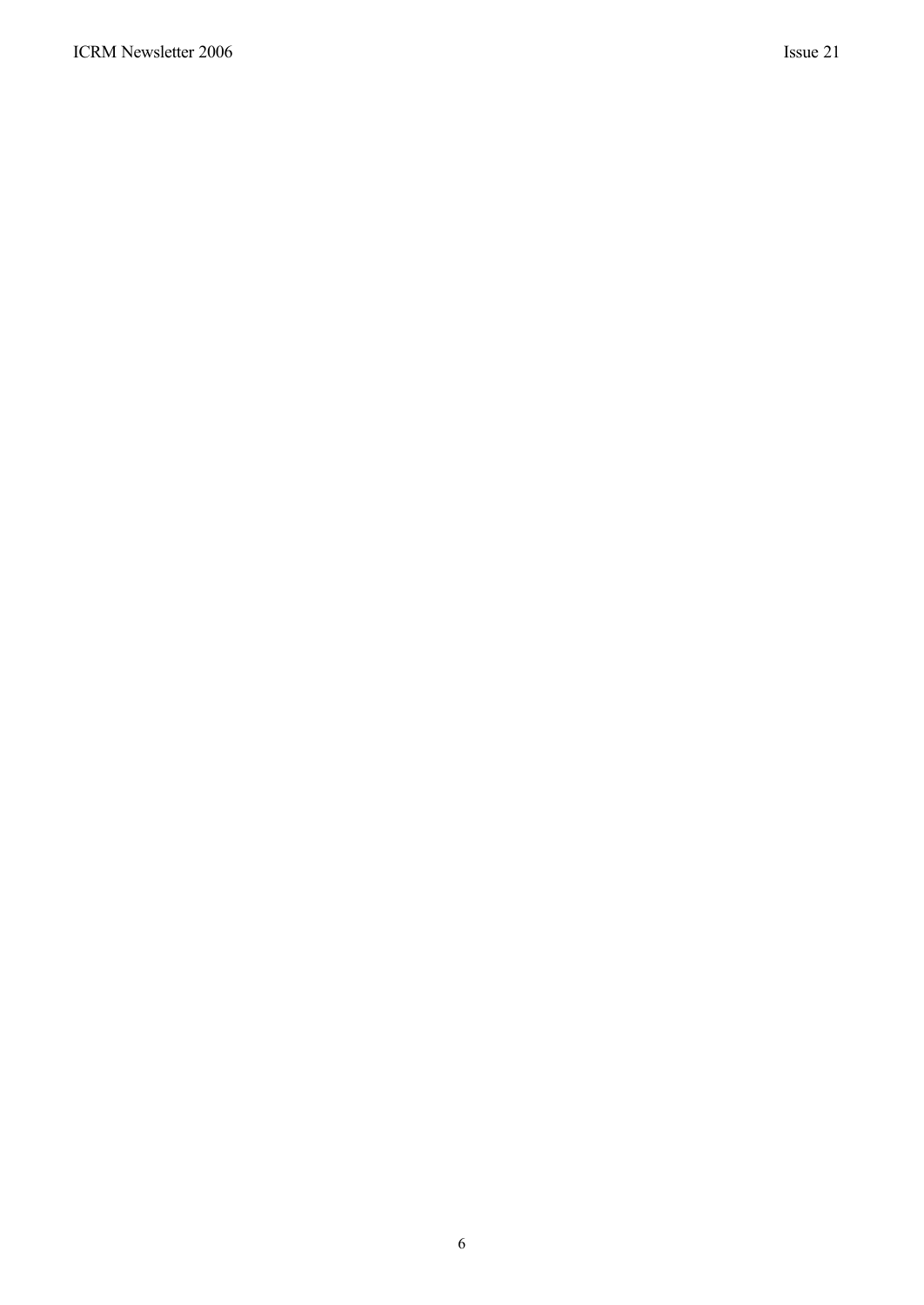# **INSTRUCTIONS TO CONTRIBUTORS**

This Newsletter is realised with no alterations by the editor. To ensure readability and avoid unnecessary work by the editor, it is suggested that :

- Contributions should be typed on plain white A4 paper (21 cm x 29,7 cm) **format** inside a box of **15,5 cm x 20 cm** which should be situated **4,5 cm** from the upper and **3 cm** from the left margin. Please use font **Times New Roman** size **12**. The format indicated below should be followed.
- Contributions should contain **no** page number, date, signature, or any correspondence references typed on this sheet. Correspondence to the editor must be on a separate sheet.
- Contributions should be in English and carefully proofread by the authors.
- References to publications or reprints should be completed as required by the Physical Review.
- Complete mailing address and the name of a person who can be contacted for additional information by those desiring it should be given at the end.
- Please use the **"contribution.dot**" file included on the pdf version of this issue.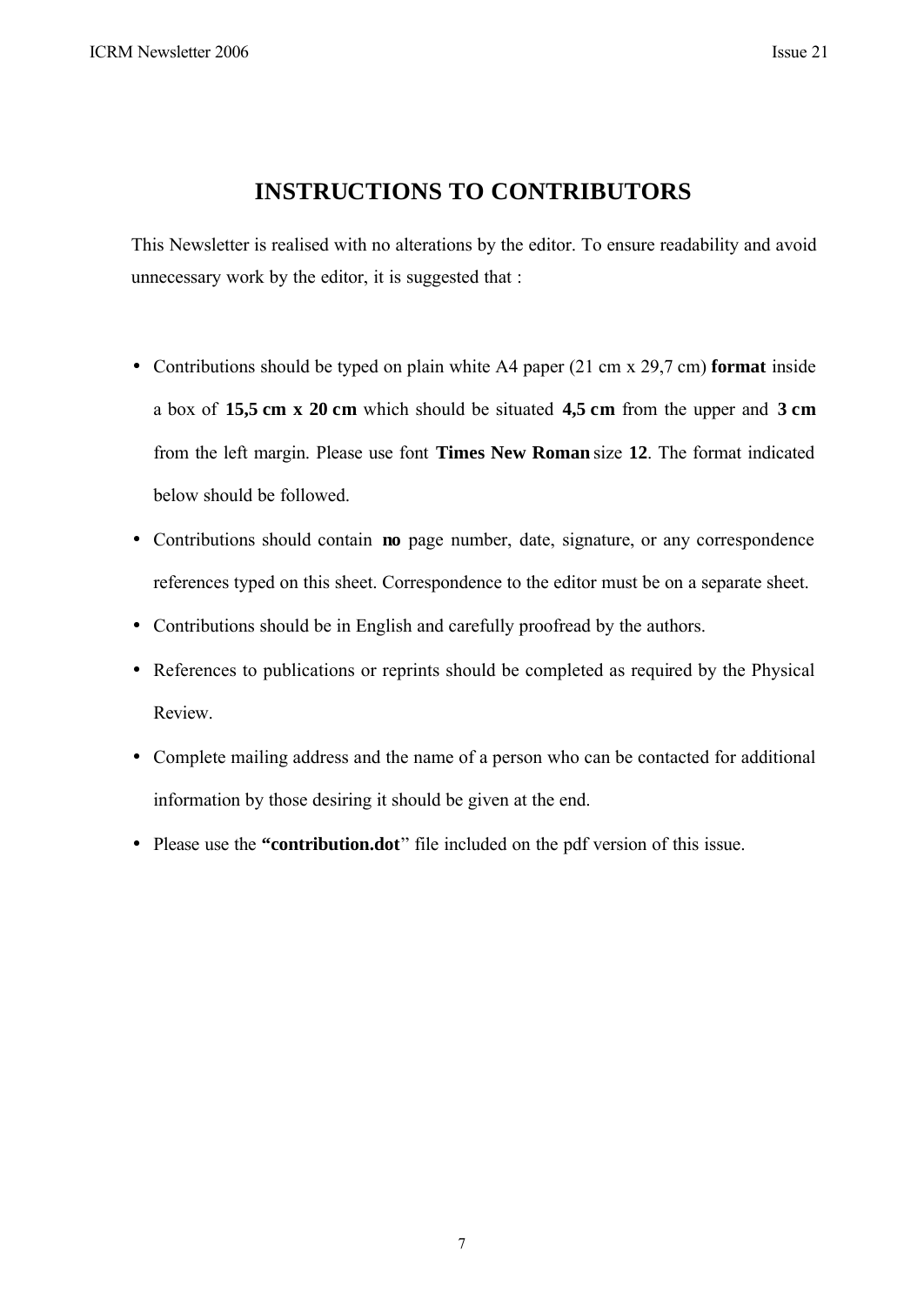### **Contribution Format**

| <b>LABORATORY</b>                           | Name of laboratory                                                                                                                                                                                                                                                                                                                                                                                                                                                                                             |  |  |
|---------------------------------------------|----------------------------------------------------------------------------------------------------------------------------------------------------------------------------------------------------------------------------------------------------------------------------------------------------------------------------------------------------------------------------------------------------------------------------------------------------------------------------------------------------------------|--|--|
| <b>NAMES</b>                                | If more than one laboratory is involved, identify affiliation<br>through abbreviations (ORNL, LASL, etc.).<br>Visitors can also be identified with asterisks.                                                                                                                                                                                                                                                                                                                                                  |  |  |
| <b>KEYWORDS</b>                             | Alpha spectrometry, beta spectrometry, calorimetry, (anti)<br>coincidence method, cryogenic detector, data evaluation, data<br>measurement, Euromet, gamma-ray<br>spectrometry, gas<br>proportional counter, ionisation chamber, life sciences, liquid<br>scintillation,<br>low-level, NaI<br>well<br>counter,<br>neutron<br>measurement, radioactive gas, radiochemistry, simulation code,<br>SIR, source preparation, X-ray spectrometry, radionuclide by<br>name (e.g. 55Fe or Fe-55). Choose the good ones |  |  |
| <b>APPARATUS</b><br><b>ACTIVITY</b>         | Choose one; the former for experiments and the latter for<br>compilations, calculations, or theory.                                                                                                                                                                                                                                                                                                                                                                                                            |  |  |
| <b>RESULTS</b>                              | Use this for experimental results.                                                                                                                                                                                                                                                                                                                                                                                                                                                                             |  |  |
| <b>PUBLICATIONS</b>                         | Use Physical Review style. Include only published materials.                                                                                                                                                                                                                                                                                                                                                                                                                                                   |  |  |
| <b>IN PROGRESS</b>                          | Use this for description of the current work.                                                                                                                                                                                                                                                                                                                                                                                                                                                                  |  |  |
| <b>INFORMATION</b><br><b>SOURCE</b>         | Use this for evaluations or compilations.                                                                                                                                                                                                                                                                                                                                                                                                                                                                      |  |  |
| <b>IN PREPARATION</b>                       | Use this to also indicate papers submitted for publication.                                                                                                                                                                                                                                                                                                                                                                                                                                                    |  |  |
| <b>OTHER RELATED</b><br><b>PUBLICATIONS</b> | Optional.                                                                                                                                                                                                                                                                                                                                                                                                                                                                                                      |  |  |
| <b>ADDRESS</b>                              | Mailing address. Give also telephone, telex, fax numbers and<br>E-mail.                                                                                                                                                                                                                                                                                                                                                                                                                                        |  |  |
| <b>CONTACT</b>                              | Single contact person.                                                                                                                                                                                                                                                                                                                                                                                                                                                                                         |  |  |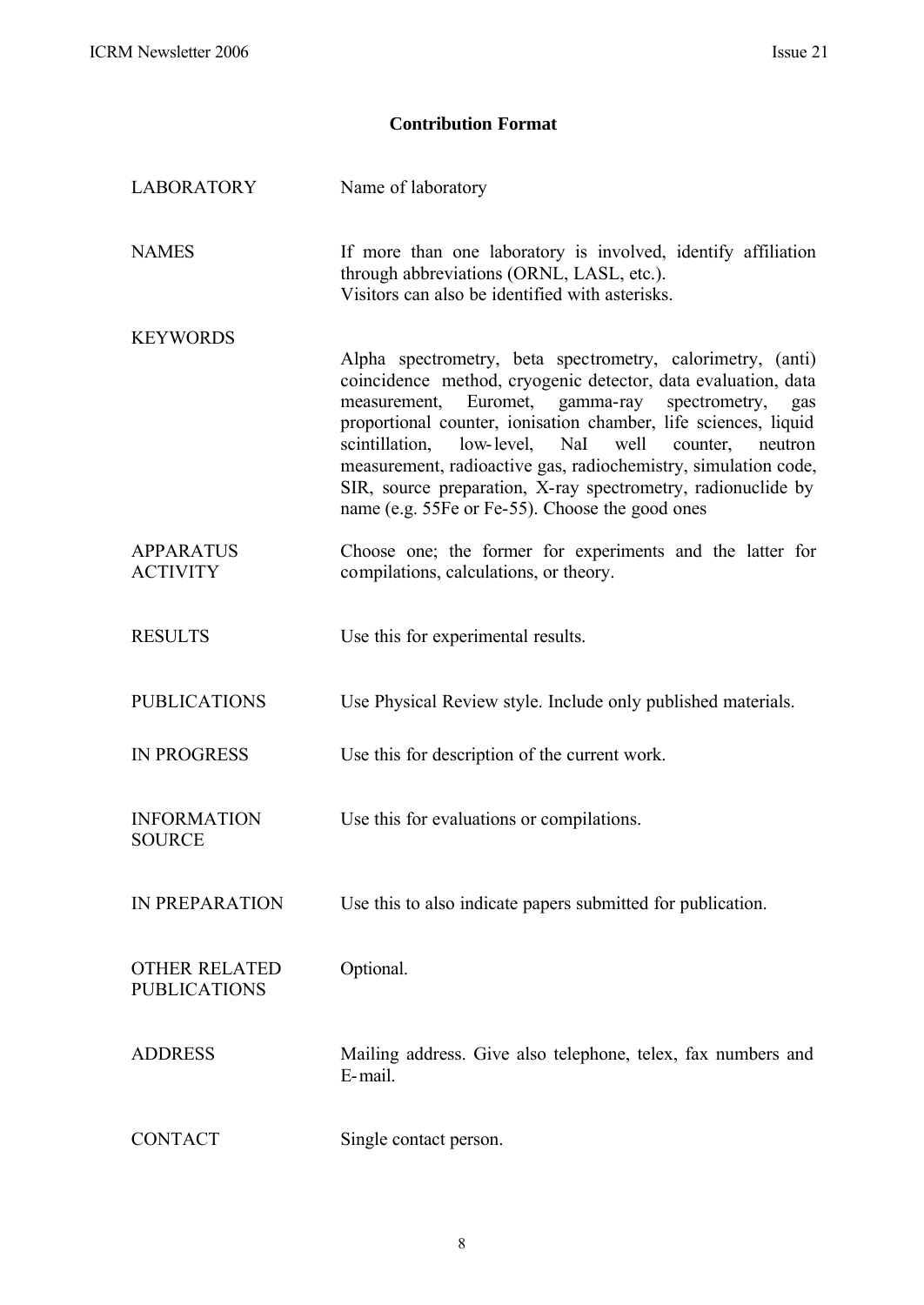### General information on ICRM

The International Committee for Radionuclide Metrology (ICRM) is an association of radionuclide metrology laboratories whose membership is composed of delegates of these laboratories together with other scientists (associate members) actively engaged in the study and applications of radioactivity. It explicitly aims at being an international forum for the dissemination of information on techniques, applications and data in the field of radionuclide metrology. This discipline provides a range of tools for tackling a wide variety of problems in numerous other fields, for both basic research and industrial applications.

There are 37 institutions now represented by delegates in the ICRM. The ICRM has no membership fee and no paid secretariat or other staff. Its overall direction is determined by the delegates in General Meetings, which convene usually every two years, where organizational guidelines and directions for the working programs are agreed upon. The following officers of ICRM are presently serving on the Executive Board:

| Past-President | Mike Woods $1$                                      |
|----------------|-----------------------------------------------------|
| President      | Yoshio Hino <sup>2</sup>                            |
| Vice-President | Matjaz Korun <sup>3</sup>                           |
|                | Guy Ratel <sup>4</sup> (elected on 2005)            |
|                | Carlos José da Silva <sup>5</sup> (elected on 2005) |
| Secretary      | Pierino De Felice <sup>6</sup>                      |

We all thank B.R.S. Simpson for serving the ICRM and wish G. Ratel and C.J. da Silva a fruitful and productive period of office.

The Executive Board heavily on the Nominating Committee which has the objective of ensuring the continuity of purpose and vigour of ICRM. It does this by soliciting from the membership, and by itself proposing, the names of eligible candidates to fill vacancies about to occur on the Executive Board and the Nominating Committee. The current membership of this committee is:

| Chairperson    | Bruce Simpson                       |
|----------------|-------------------------------------|
| <b>Members</b> | Maria Sahagia <sup>8</sup>          |
|                | Herbert Jan $\beta$ en <sup>9</sup> |

ICRM activities are largely the responsibility of its working groups. Each group is guided by a co-ordinator who acts as a centre for ideas and communications and may organize conferences and workshops. There are now seven working groups with the following fields of interest:

| (1) Radionuclide Metrology Techniques<br>John Keightley <sup>10</sup><br>Mike Unterweger <sup>11</sup> | http://users.skynet.be/icrmrmt/<br><john.keightley@irmm.jrc.be>,<br/><michael.unterweger@nist.gov></michael.unterweger@nist.gov></john.keightley@irmm.jrc.be> |
|--------------------------------------------------------------------------------------------------------|---------------------------------------------------------------------------------------------------------------------------------------------------------------|
| (2) Life Sciences<br>Brian Zimmerman <sup>11</sup>                                                     | $\leq$ B.Zimmerman@iaea.org>                                                                                                                                  |
| (3) Alpha-Particle Spectrometry<br>Eduardo Garcia-Torano <sup>12</sup>                                 | http://www.ciemat.es/sweb/metrologia/Alpha.html<br>$\leq$ E.garciatorano@ciemat.es>                                                                           |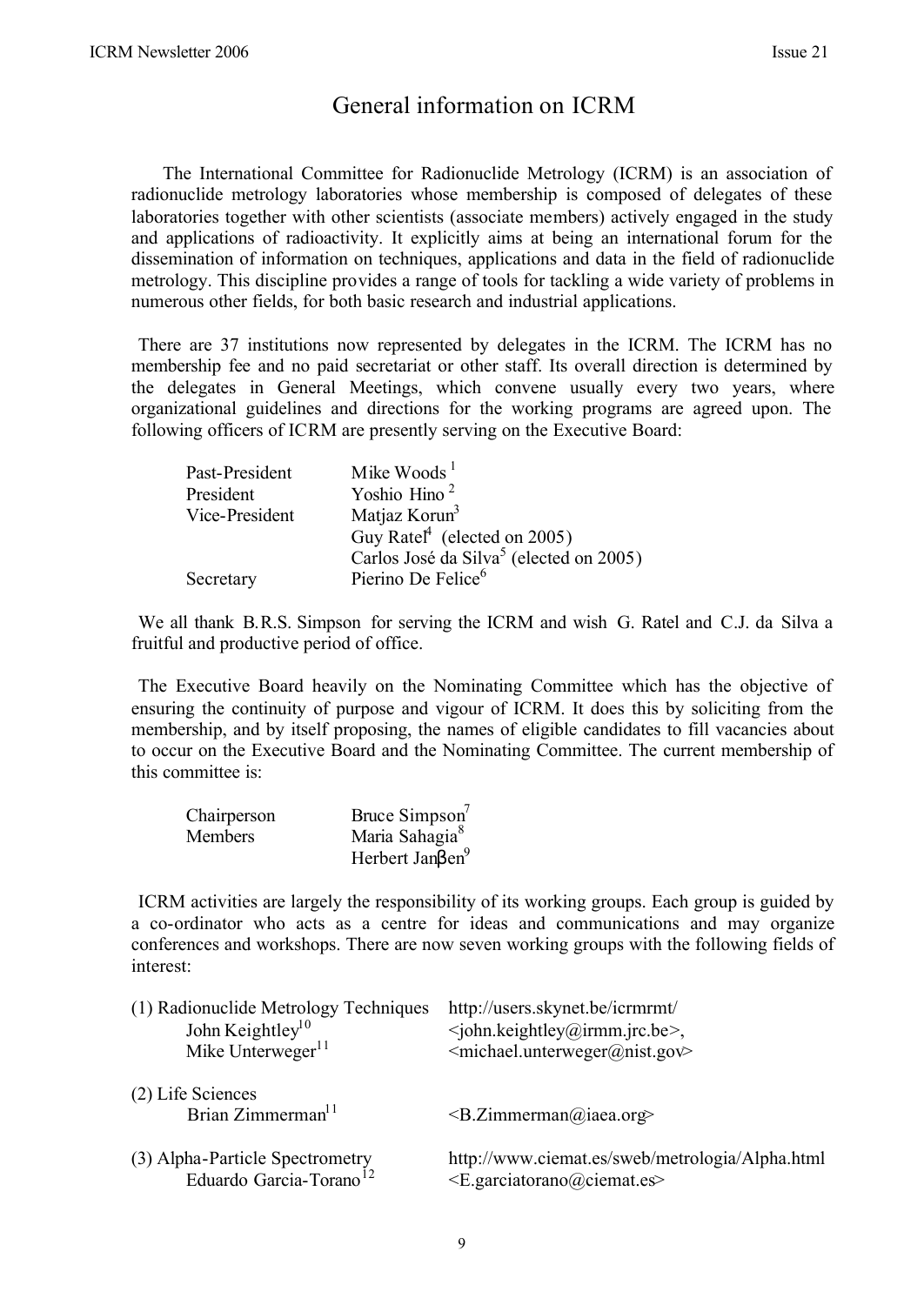| (4) Gamma-Ray and Beta-Particle Spectrometry<br>Marie-Christine Lépy <sup>13</sup> | <marie-christine.lepy@cea.fr></marie-christine.lepy@cea.fr>                             |
|------------------------------------------------------------------------------------|-----------------------------------------------------------------------------------------|
| (5) Liquid Scintillation Techniques<br>Philippe Cassette <sup>13</sup>             | http://www.nucleide.org/icrm.htm<br><cassette@ortolan.cea.fr></cassette@ortolan.cea.fr> |
| (6) Low-Level Measurement Techniques<br>Dirk Arnold <sup>9</sup>                   | $\le$ dirk.arnold@ptb.de>                                                               |
| (7) Non-Neutron Nuclear Data<br>Alan Nichols <sup>14</sup>                         | $\leq$ A.L.Nichols@iaea.org>                                                            |

Plenary meetings of the ICRM are held biennially, and have developed into a successful instrument of communication among various specialists, thus encouraging international cooperation. The last biennial conference was held in September 2005 at Oxford University, Oxford, England.

The next 16<sup>th</sup> international conference of ICRM 2007 will be held in September 2007 in Cape Town, South Africa. This conference will include oral and poster presentations and business meetings of the ICRM Working Groups, in plenary format. More detailed information are available on: http://www.icrm2007.org.za/index.php

### **Conference Topics**

- Aspects of international metrology
- Intercomparisons
- Measurement standards and reference materials
- Radionuclide metrology techniques
- Alpha-particle and beta-particle spectrometry
- Gamma-ray spectrometry
- Liquid scintillation counting techniques
- Nuclear decay data
- Low level measurements
- Life sciences
- Source preparation

Additional activities during the conference will be the meeting of the ICRM Executive Board, the General Meeting of ICRM members, a visit to the laboratory facilities of the National Physical Laboratory and social events.

Anyone wishing to participate in ICRM's activities or to receive further information is encouraged to contact one of the officers or Working Group chairs.

### **References**

- 1. Ionizing Radiation Metrology Consultants Ltd, 152 Broom Road, Teddington, Middlesex TWll 9PQ, U.K.
- 2. National Metrology Institute of Japan, National Institute of Advanced Industrial Science and Technology, Tsukuba Central 2, 1-1-1, Umezono, Tsukuba, Ibaragi 305- 8568, Japan.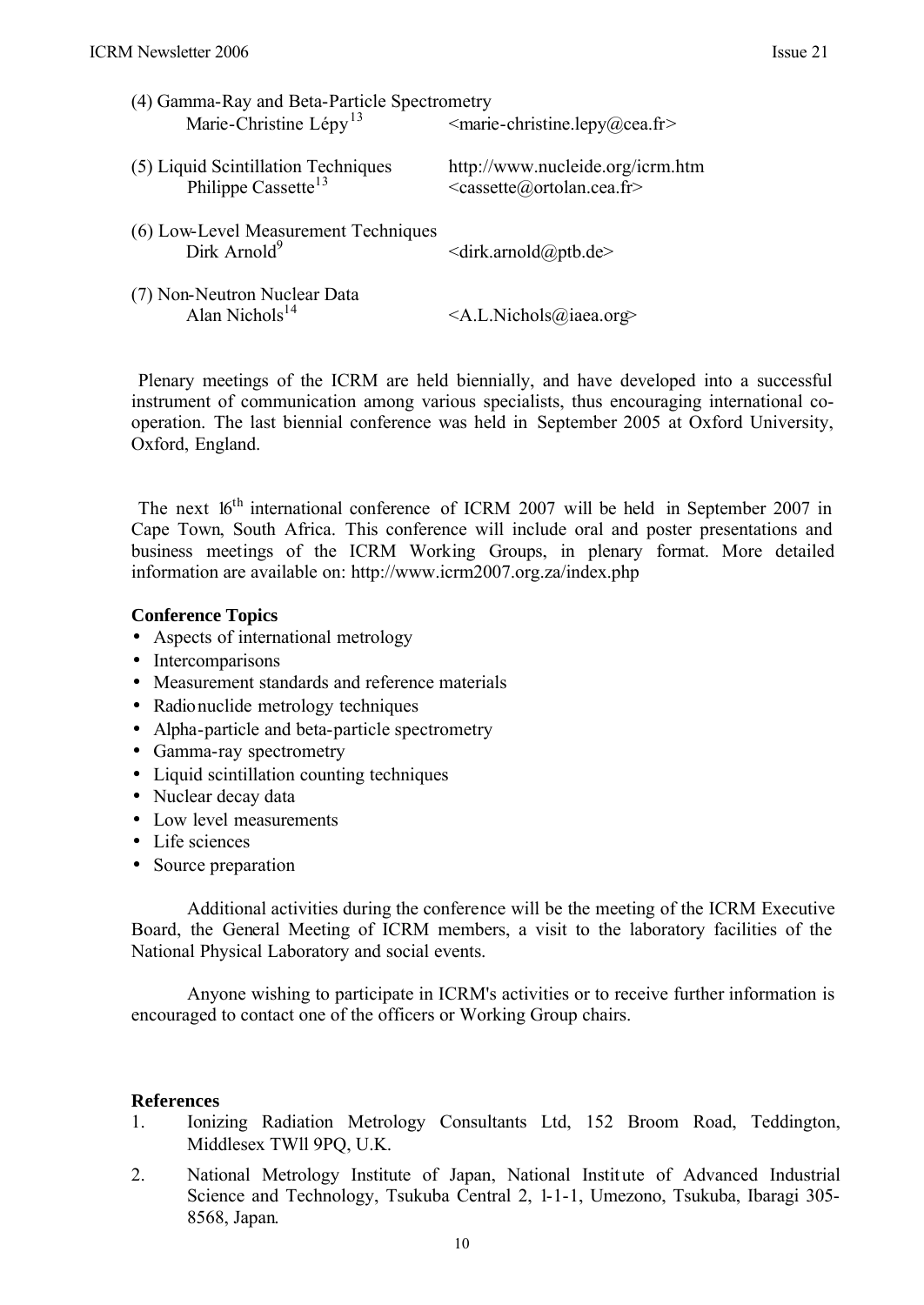- 3. Jožef Stefan Institute, Jamova 39, Ljubljana, Slovenia.
- 4. Bureau International des Poids et Mesures, Pavillon de Breteuil, F-92312 Sèvres CEDEX, France.
- 5. Instituto de Radioproteção e Dosimetria**,** Laboratório Nacional de Metrologia das Radiações Ionizantes, Av. Salvador Allende, 22780-160 Rio de Janeiro, Brazil.
- 6. Ente per le Nuove tecnologie, l'Energia e l'Ambiente, C.R. Casaccia, P.O. Box 2400, I-00100 Rome, Italy.
- 7. CSIR National Metrology Laboratory, Radioactivity Standards Laboratory, 15 Lower Hope Road, Rosebank 7700, Cape Town, South Africa.
- 8. National Institute of C&D for Physics and Nuclear Engineering (IFIN), P.O. Box MG-6, RO-76900 Bucharest, Romania.
- 9. Physikalisch-Technische Bundesanstalt (PTB), Bundesalle 100, D-38116 Braunschweig, Germany.
- 10. Radionuclide Metrology Unit, Institute for Reference Materials and Measurements (IRMM), Retieseweg 111, B-2440 Geel, Belgium.
- 11. Ionizing Radiation Division, Physics Laboratory, National Institute of Standards and Technology (NIST), Gaithersburg, Maryland, 20899-8462, U.S.A.
- 12. Metrología de Radiaciones Ionizantes, Centro de Investigaciones Energéticas, Medioambientales y Tecnológicas (CIEMAT), Avenida Complutense 22, E-28040 Madrid, Spain.
- 13. Laboratoire National Henri Becquerel, LNE-LNHB, CEA-Saclay, F-91191 Gif sur Yvette cedex, France.
- 14. Nuclear Data Section, Division of Physical and Chemical Sciences, Department of Nuclear Sciences and Applications, International Atomic Energy Agency (IAEA), Wagramerstrasse 5, A-1400 Vienna, Austria.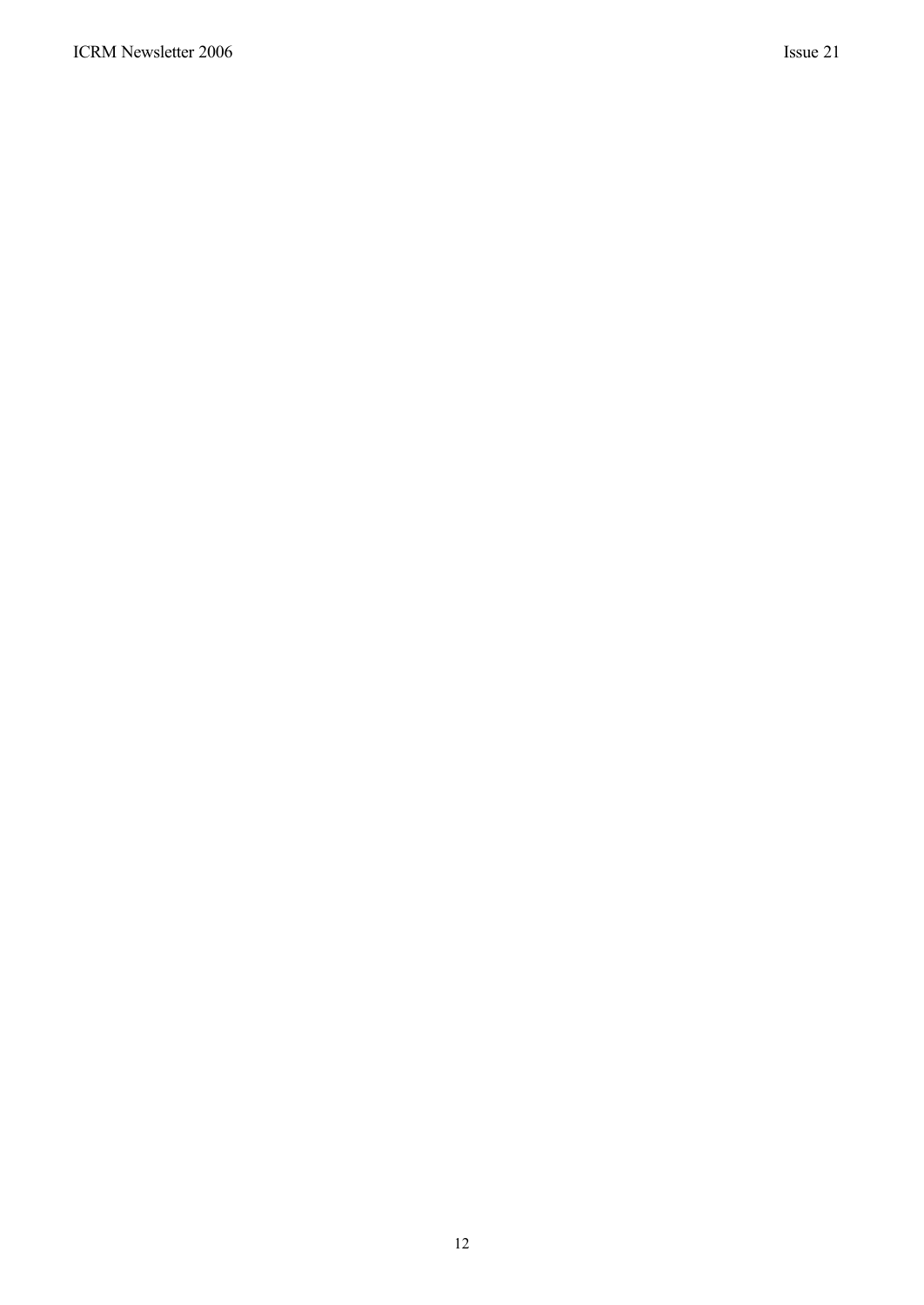# **ICRM**

# **CONTRIBUTIONS**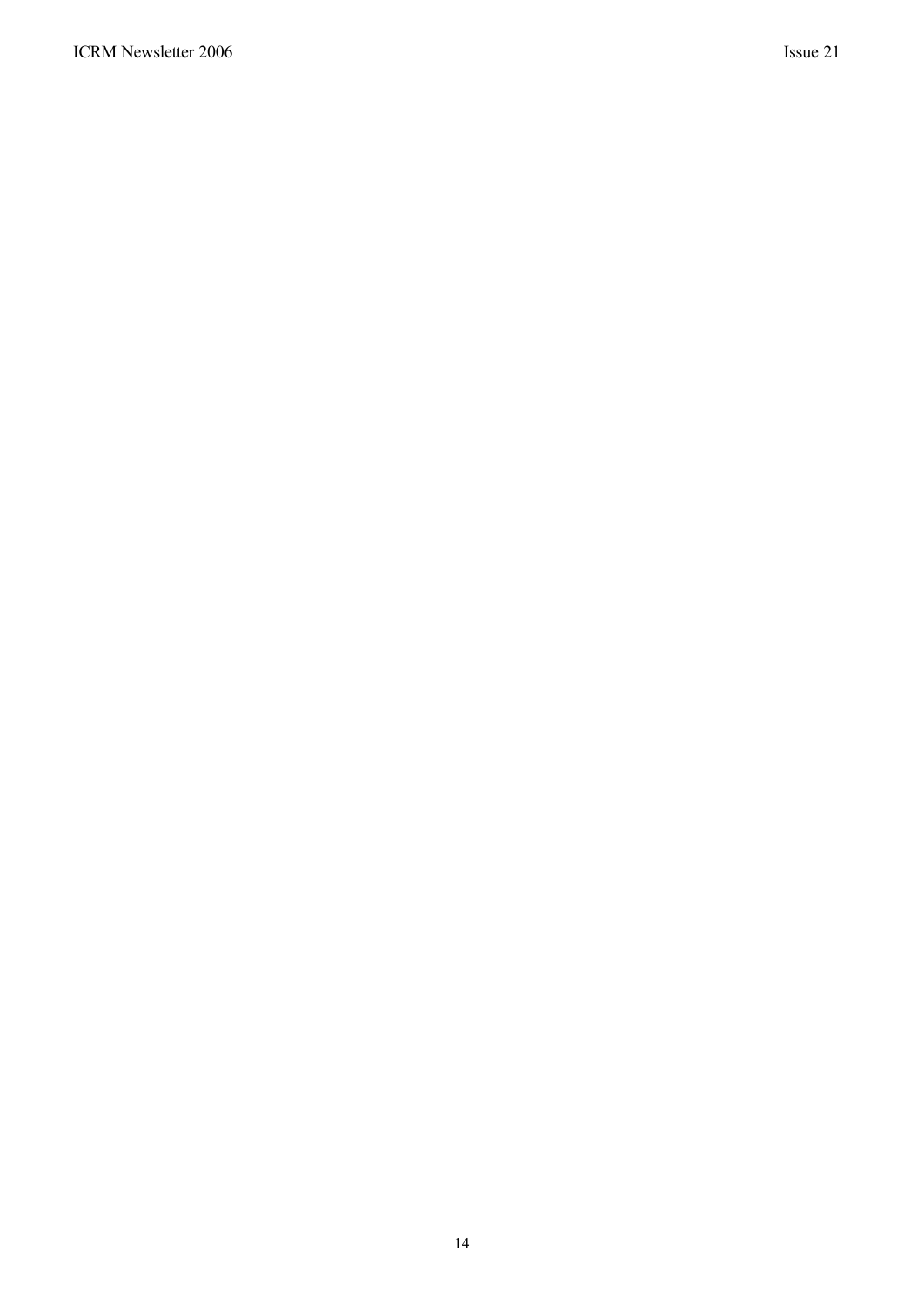### **Report of the Liquid Scintillation Counting Working Group** Coordinator's report

The Liquid Scintillation Counting Working Group, created in 1997 held its first meeting during the ICRM'99 conference in Prague. Further meetings were organized in Saclay in November 2000 and during the ICRM conferences. An intermediate meeting of the working group was held in Paris in January 2007.

The aim of the Liquid Scintillation Counting (LSC) working group (WG) is to share information on the use of liquid scintillation techniques in the field of radionuclide metrology. This working group focuses on the CIEMAT/NIST and the TDCR methods but also on source preparation and the developments of new instruments and methods in LSC. The topics of interest discussed during the previous WG meetings include:

Ionisation quenching models and calculation of electron stopping power in the scintillator,

- Atomic and nuclear data needed: beta spectra shape factors, detailed X-ray and Auger K, L and M lines, etc.,

Implementation of the CIEMAT/NIST and the TDCR methods,

- Source stability studies,
- Standardization of various nuclides:  ${}^{18}F, {}^{11}C, {}^{153}Sm, {}^{226}Ra, {}^{222}Rn$  and  ${}^{177}Lu$ ,

Need to standardize very long-lived radionuclides for the measurement of the halflife:  $^{235}$ U,  $^{238}$ U,  $^{40}$ K,  $^{79}$ Se,  $^{87}$ Rb,  $^{147}$ Sm,  $^{176}$ Lu,  $^{187}$ Rh,  $^{190}$ Pt...

A comparison of the calculated absorbed spectra for the interaction of the 835 keV photons of <sup>54</sup>Mn in a liquid scintillator was organised in 2004. The aim of this action was to compare the calculation results obtained using various calculation tools, and to provide the metrology community with some information on the choice of these tools. Nine laboratories participated in this exercise and a total of 12 calculation codes were used. The results were presented and discussed during the ICRM2005 conference in Oxford (Comparison of calculated spectra for the interaction of photons in a liquid scintillator. Example of  $54$ Mn 835 keV emission. Applied Radiation and Isotopes. Vol. 64, 10-11. *Pages 1471-1480*)

The intermediate meeting organized in Paris in January 2007 was attended by 25 participants, mostly from national metrology institutes. The following subjects were discussed:

- design of a TDCR counter (including optical chamber, coincidence unit and scalers),
- influence of the asymmetry of the photomultiplier tubes,
- behaviour of the counter when efficiency is changed.
- statistics of light emission,
- new photodetectors,
- new software,
- LS spectrometry,
- Measurement of mixture of pure-beta emitters,
- Standardization of various radionuclides:  ${}^{55}Fe$ ,  ${}^{63}Ni$ ,  ${}^{209}Po$ ,  ${}^{210}Po$ ...
- Measurement of the half-life of long-lived isotopes:  ${}^{40}K$ ,  ${}^{87}Rb$ ,  ${}^{10}Be$ ,  ${}^{41}Ca$ ,  ${}^{79}Se$ ,  ${}^{233}U$ ,  $^{147}$ Sm,  $^{176}$ Lu…
- LS cocktails chemistry effects,
- Study and characterisation of locally developed scintillators.

Two future actions of the working group were planned:

Compilation of LS sources preparation procedures used in metrology laboratories, from a questionnaire sent to the working group members. This action will be will coordinated by J. Cessna (NIST)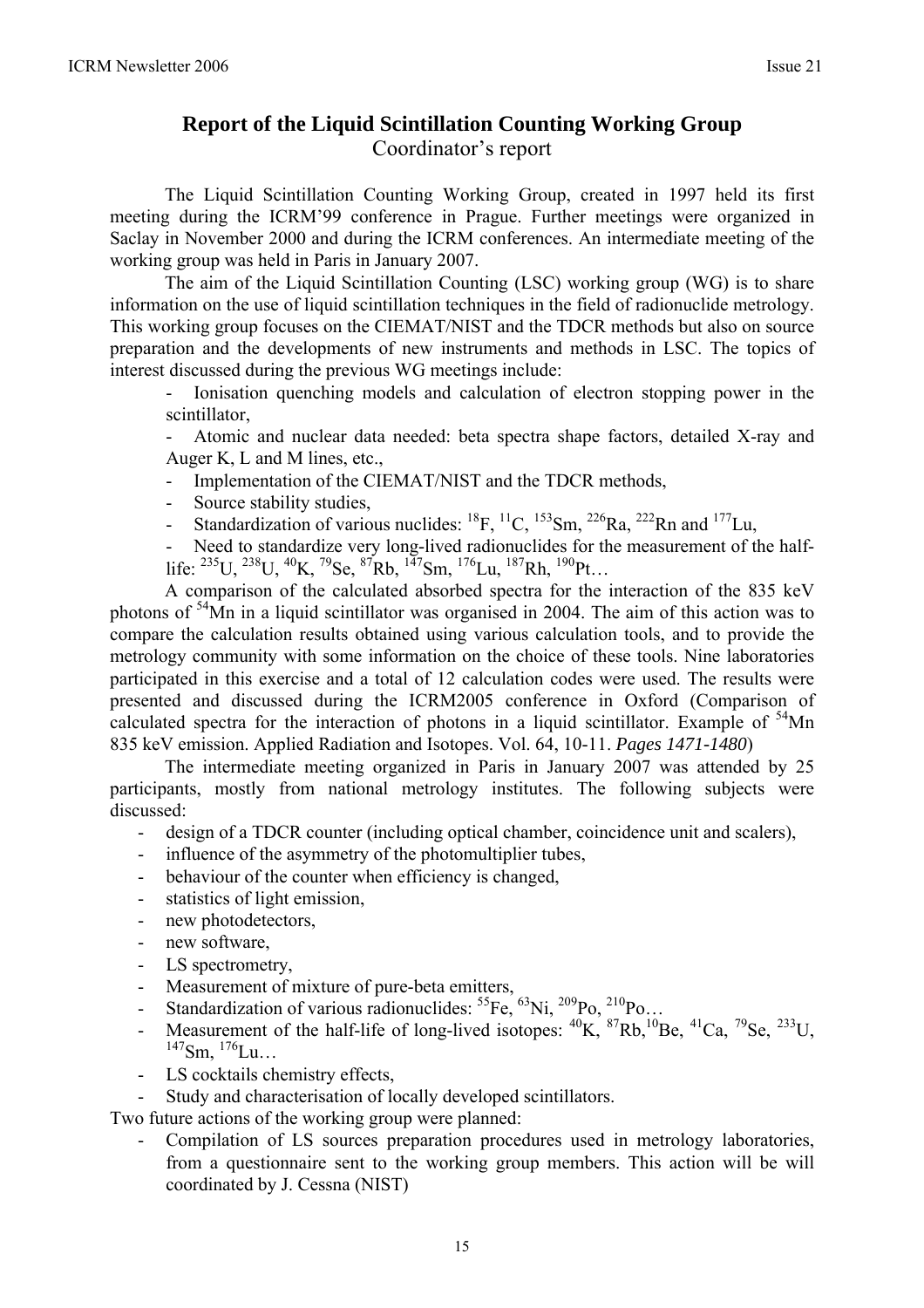- A comparison of the influence of the asymmetry of a TDCR counter on the detection efficiency of low-energy radionuclides. The LSC WG coordinator will collect measurement data from various laboratories and will send them for analysis to laboratories wishing to participate in this exercise.

No specific intercomparison measurement was proposed but the working group reaffirmed its interest in the international tritiated water comparison planned in 2007.

A report of this intermediate meeting will be made during the next LSC working group meeting in Cape Town in September 2007. It is not intended to publish proceedings of this meeting but the presentations files will be compiled in a CD ROM. This CD ROM will be distributed to the participants and is available to the ICRM community, upon request to the coordinator.

General information on LSC, TDCR and CIEMAT/NIST methods can be found in the LSC working group web page. Software to calculate detection efficiency can be downloaded and information is given on the composition of usual LSC cocktails The LSC working group web page is hosted by the LNHB server and is accessible, via an hyperlink, from the main ICRM web page or through the LNHB web site at the following address:

### http://www.nucleide.org/icrm.htm

Participant contributions are welcome and must be sent to the coordinator:

Philippe Cassette, coordinator, LNE-Laboratoire National Henri Becquerel philippe.cassette@cea.fr Tel : 33 1 69 08 48 68 Fax : 33 1 69 08 26 19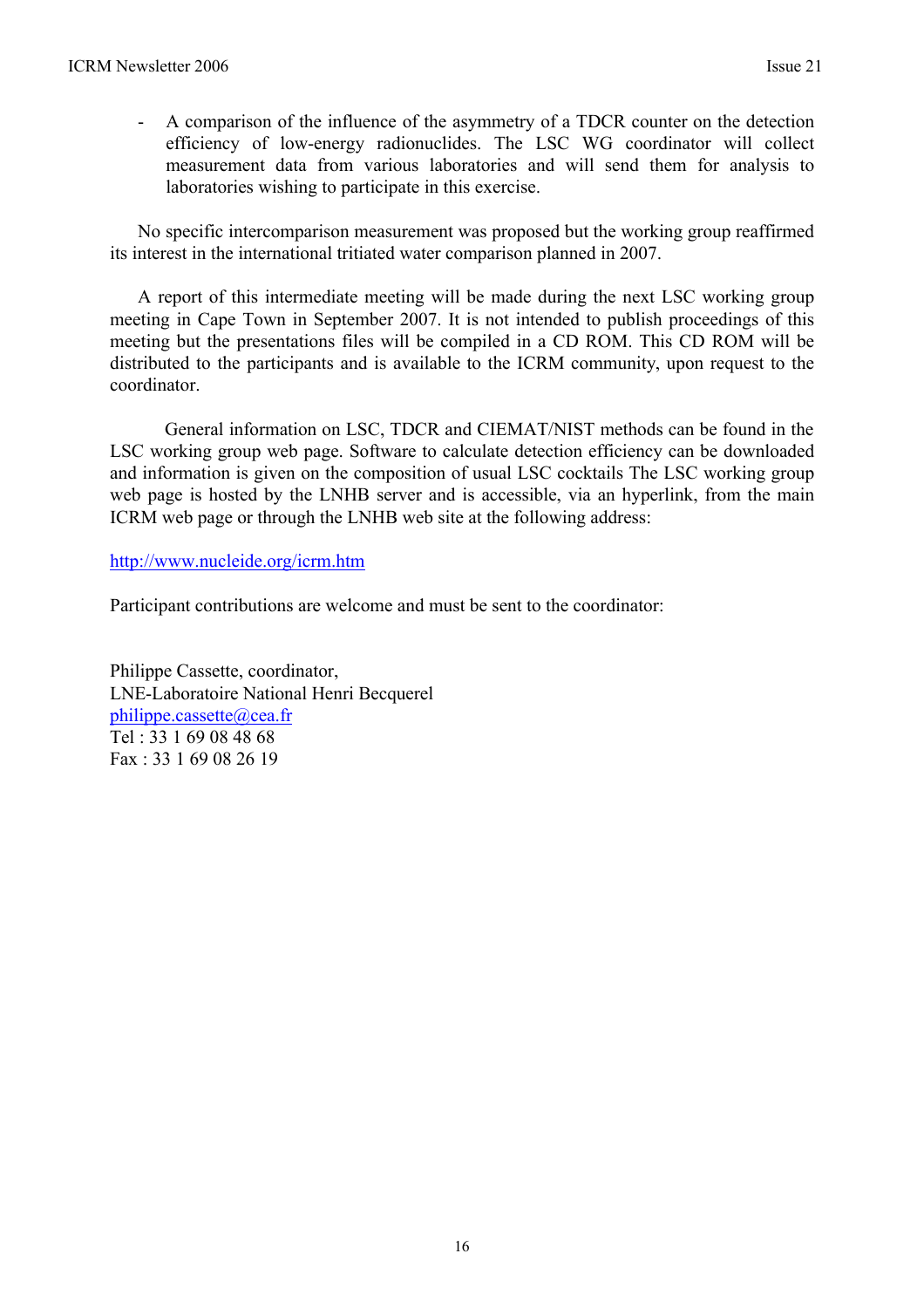### **Non-Neutron Nuclear Data Working Group (3NDWG): Annual Report, 2006**

Coordinator: A.L. Nichols

Key words: data evaluations; data measurements

- 1. The primary aim of the 3NDWG is to provide the worldwide scientific community with an appropriate environment for communications between specialists in the field of non-neutron nuclear data measurements and evaluations so that they can learn more about each others' work, liaise and combine forces to undertake research programmes of mutual interest, and organise multinational efforts to produce recommended sets of non-neutron nuclear data.
- 2. 3NDWG members continue to be involved in the evaluation efforts of the Decay Data Evaluation Project (DDEP). Communications between decay data evaluators are encouraged through this project (co-ordinator: E. Browne, ebrowne@lbl.gov). Details of this work and the recommended decay data can be found on the Internet: http://www.nucleide.org/DDEP\_WG/DDEPdata.htm
- 3. A number of 3NDWG members are involved in the evaluation efforts of an IAEA Coordinated Research Project (CRP) "Updated decay data library for actinides" that covers a programme of work to be undertaken over approximately 4 years (2005-09; contact: M. A. Kellett (e-mail:  $m.kellett@iaea.org)$ ). The proposed decay data evaluations are listed in Table 1 (half-lives, alpha, beta and gamma-ray emission probabilities, other decay data parameters and associated uncertainties will be evaluated by means of agreed DDEP procedures). Decay data measurements are also planned if suitable sources can be identified and made available. For further details, see INDC(NDS)-0479, January 2006.

| Participant   | <b>Actinides</b>                                                                                                                                    | Decay daughters                                                                                                                                                                                             |  |  |
|---------------|-----------------------------------------------------------------------------------------------------------------------------------------------------|-------------------------------------------------------------------------------------------------------------------------------------------------------------------------------------------------------------|--|--|
| A. Luca       | $^{234}$ Th, $^{236}$ U                                                                                                                             | $^{228}Ra$                                                                                                                                                                                                  |  |  |
| A. L. Nichols | $228$ Th, $242$ <sup>m, 244</sup> Am                                                                                                                | <sup>208</sup> Tl, <sup>212</sup> Pb, <sup>212</sup> Bi, <sup>212</sup> Po, <sup>220</sup> Rn,<br>$^{224}Ra$                                                                                                |  |  |
| A. Pearce     | $^{232}$ Th, $^{231}$ Pa, $^{232}$ U                                                                                                                | $228$ Ac                                                                                                                                                                                                    |  |  |
| F. G. Kondev  | $\overline{243, 245, 246}$ Cm                                                                                                                       | $^{206}$ Hg, $^{206}$ Tl                                                                                                                                                                                    |  |  |
| G. Mukherjee  | $^{229}$ Th, $^{233}$ U                                                                                                                             |                                                                                                                                                                                                             |  |  |
| M.-M. Bé      | <sup>243</sup> Am, <sup>234, 238</sup> U, <sup>252</sup> Cf                                                                                         | $\overline{^{210, 214}P}b$ , $^{210, 214}Bi$ ,<br>210, 214, 218 $P_0$ , <sup>222</sup> Rn, <sup>226</sup> Ra                                                                                                |  |  |
| V. P. Chechev | $^{233}$ Th, $^{233}$ Pa, $^{237, 239}$ U,<br>236, 236m, 237, 238, 239 Np,<br>238, 239, 240, 241, 242 Pu, <sup>241</sup> Am, <sup>242, 244</sup> Cm |                                                                                                                                                                                                             |  |  |
| X. Huang      | $^{231}$ Th, $^{235}$ U                                                                                                                             | $^{213}Bi$ , $^{225}Ra$ , $^{225}Ac$                                                                                                                                                                        |  |  |
| Unallocated   |                                                                                                                                                     | $207, 209, 210$ Tl, $209, 211$ Pb.<br>209, 211, 215 $\overrightarrow{Bi}$ , 211, 213, 215, 216 $\overrightarrow{PQ}$ , 215,<br>217, 218, 219 At. 217, 218, 219 Rn, 221, 223 Fr,<br>$^{223}$ Ra, $^{227}$ Ac |  |  |

Table 1. Allocation of radionuclides for decay data evaluation.

4. Participants at a meeting at IAEA, Vienna, on 12-14 December 2005 debated the needs for additional decay data to be measured and entered in the various decay-data libraries for decay heat calculations. Specific recommendations and actions arose from this meeting in 2005, and were addressed further at another meeting on 3 May 2006 prior to a full meeting of the OECD/NEA Working Party on International Nuclear Data Evaluation Cooperation (WPEC). A list of radionuclides recommended for TAGS measurements has been assembled (TAGS, total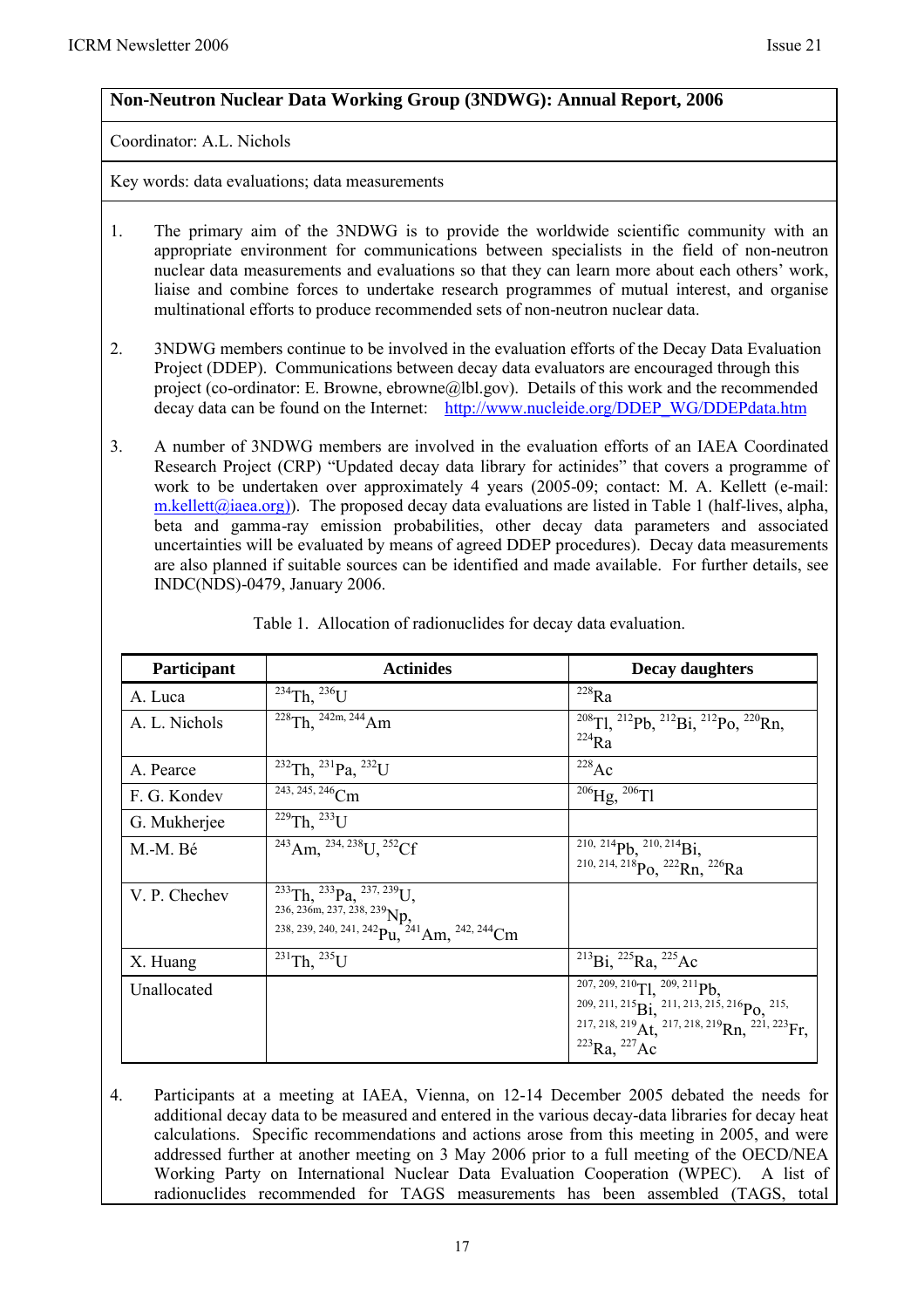absorption gamma-ray spectroscopy, Table 2). Good progress has also being made in the identification of suitable TAGS facilities in Europe, and plans for ALTO at IPN-Orsay represent an exciting opportunity for undertaking TAGS for some of the more refractory radionuclides to be found in Table 2. Progress made by the experimentalists over 2007-2008 will be monitored, and further meetings are envisaged after the IPN-Orsay studies have begun, hopefully in approximately 2 years time.

| Radionuclide    | <b>Priority</b> | $Q_b$ -value<br>(key) | <b>Half-life</b> | Radionuclide    | <b>Priority</b> | $Q_b$ -value<br>(keV) | <b>Half</b> life  |
|-----------------|-----------------|-----------------------|------------------|-----------------|-----------------|-----------------------|-------------------|
|                 |                 |                       |                  |                 |                 |                       |                   |
| $35 - Br - 86$  | 1               | 7626(11)              | $55.1$ s         | $43 - Tc - 102$ | 1?              | 4532(9)               | $5.28$ s          |
| 35-Br-87        | 1               | 6852(18)              | 55.65 s          | $43 - Tc - 103$ | $\mathbf{1}$    | 2662(10)              | 54.2 s            |
| 35-Br-88        | 1               | 8960(40)              | 16.36 s          | 43-Tc-104       | 1?              | 5600(50)              | 18.3 min          |
| 36-Kr-89        | 1               | 4990(50)              | 3.15 min         | 43-Tc-105       | 1?              | 3640(60)              | $7.6 \text{ min}$ |
| $36 - Kr - 90$  | 1               | 4392(17)              | 32.32 s          | $43-Tc-106$     | $\mathbf{1}$    | 6547(11)              | 35.6 s            |
| 37-Rb-90m       | $\overline{2}$  | 6690(15)              | 258 s            | 43-Tc-107       | $\overline{2}$  | 4820(90)              | 21.2 s            |
| 37-Rb-92        | ??              | 8096(6)               | 4.49 s           | 51-Sb-132       | 1               | 5509(14)              | 2.79 min          |
| 38-Sr-89        | ??              | 1493(3)               | 50.53 d          | 52-Te-135       | ??              | 5960(90)              | 19.0 s            |
| $38-Sr-97$      | $\overline{2}$  | 7470(16)              | 0.429 s          | 53-I-136        | 1               | 6930(50)              | 83.4 s            |
| 39-Y-96         | ??              | 7096(23)              | 5.34 s           | 53-I-136m       | $\mathbf{1}$    | 7580(120)             | 46.9 s            |
| $40 - Zr - 99$  | 3               | 4558(15)              | 2.1 s            | 53-I-137        | 1               | 5877(27)              | 24.13 s           |
| $40 - Zr - 100$ | $\overline{2}$  | 3335(25)              | 7.1 s            | 54-Xe-137       | 1               | 4166(7)               | 3.82 min          |
| 41-Nb-98        | 1?              | 4583(5)               | 2.86 s           | 54-Xe-139       | 1               | 5057(21)              | 39.68 s           |
| 41-Nb-99        | 1               | 3639(13)              | 15.0 s           | 54-Xe-140       | 1               | 4060(60)              | 13.6 s            |
| 41-Nb-100       | 1               | 6245(25)              | 1.5 s            | 55-Cs-142       | 22              | 7308(11)              | 1.69 s            |
| 41-Nb-101       |                 | 4569(18)              | 7.1 s            | 56-Ba-145       | $\overline{2}$  | 5570(110)             | 4.31 s            |
| $41-Nb-102$     | $\overline{2}$  | 7210(40)              | 1.3 s            | 57-La-143       | $\overline{2}$  | 3425(15)              | 14.2 min          |
| $42-Mo-103$     | $\mathbf{1}$    | 3750(60)              | $67.5$ s         | 57-La-145       | $\overline{2}$  | 4110(80)              | 24.8 s            |

Table 2: Requested TAGS measurements.

5. Further points of note:

(a) request to re-measure the half-lives of U-235 and U-238 to high accuracy;

(b) request to evaluate Np-237 decay data;

(c) requests for better definition of ß-decay shape factors;

(d) need to resolve anomalies between recent and on-going half-life measurements (particularly all relevant work of national standards laboratories: NIST, NPL, PTB, LNHB).

#### A.L. Nichols,

Nuclear Data Section, International Atomic Energy Agency, Wagramer Strasse 5, A-1400 Vienna, Austria.

Phone: +43-1-2600-21709/21710 E-mail: a.nichols@iaea.org

5 January 2007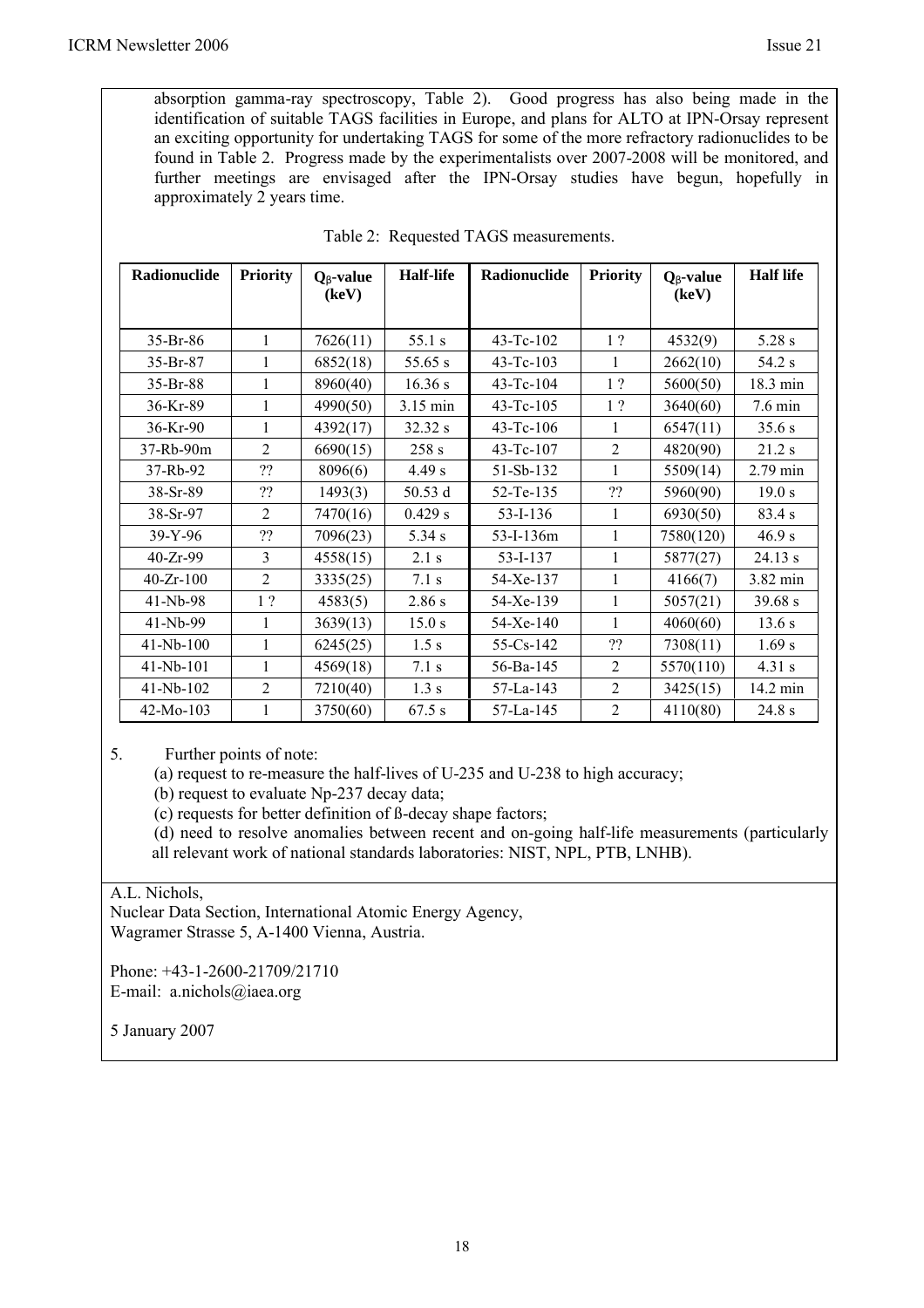### **Report of the Gamma-Ray Spectrometry Working Group**

The Gamma-Ray Spectrometry Working Group is devoted to the development of the metrological aspects of gamma-ray spectrometry and its applications. This includes, but is not restricted to: measurement techniques and equipment, determination of photon emission intensities, detector efficiency calibrations, coincidence-summing corrections, uncertainties, correlations, new instrumentation and X-ray spectrometry.

Following the ICRM 2005 conference, an exercise to compare Monte Carlo simulation codes, applied to detector calibrations, is in progress.

A first workshop dedicated to this action was held in Paris, on November  $26-27<sup>th</sup>$ , 2006. The main goal of this meeting was to examine the results obtained during the first step of the Monte Carlo exercise and to discuss further developments.

The Monte Carlo action, leaded by Tim Vidmar, started on January 2006. The participants were asked to run Monte Carlo codes to compute full energy peak and total efficiencies for three simple sample-germanium detector geometries, for a list of energies from 45 keV to 3 MeV. Eighteen participants were involved in the action and six different Monte Carlo codes were used. Contrary to what was expected, rather spread results were observed. These *a priori* not satisfactory results were discussed, some clues were given to explain the differences (cross sections, efficiency definitions, size of the bins used …), and it was decided to run a new set of computations, with accurately defined parameters. These new results will be presented during the next ICRM2007 conference.

Some proposals on other GSWG actions were discussed during the meeting, such as:

- Fitting efficiency curves and correlations,
- Efficiency calibration in the energy range around 100 keV,
- Coincidence summing corrections: the subject is of main interest for all participants. During the ICRM2005 meeting, it was decided to momentarily postpone the action and to start by the Monte Carlo exercise, as this one could bring precious information before dealing with the more complex problem of coincidence corrections.

General information about Gamma Spectrometry and actions in progress can be found in the GSWG web page that is hosted by the LNHB server (http://www.nucleide.org/ICRM\_GSWG.htm) and is also accessible, *via* an hyperlink, from the main ICRM web page. Participant contributions are welcome and should be sent to the coordinator.

In addition, a forum has been created to facilitate exchanges among working group members. The purpose of this forum is to report on recent studies and results, discuss about in progress exercise or set out specific problems, etc.

Please feel free to join the discussion at the forum address: http://laraweb.free.fr/GRS\_forum/

Marie-Christine Lépy Laboratoire National Henri Becquerel CEA Saclay 91191 GIF-SUR-YVETTE Cedex FRANCE Tel : +33.1.69.08.24.48 Fax : +33.1.69.08.26.19 E-mail : marie-christine.lepy@cea.fr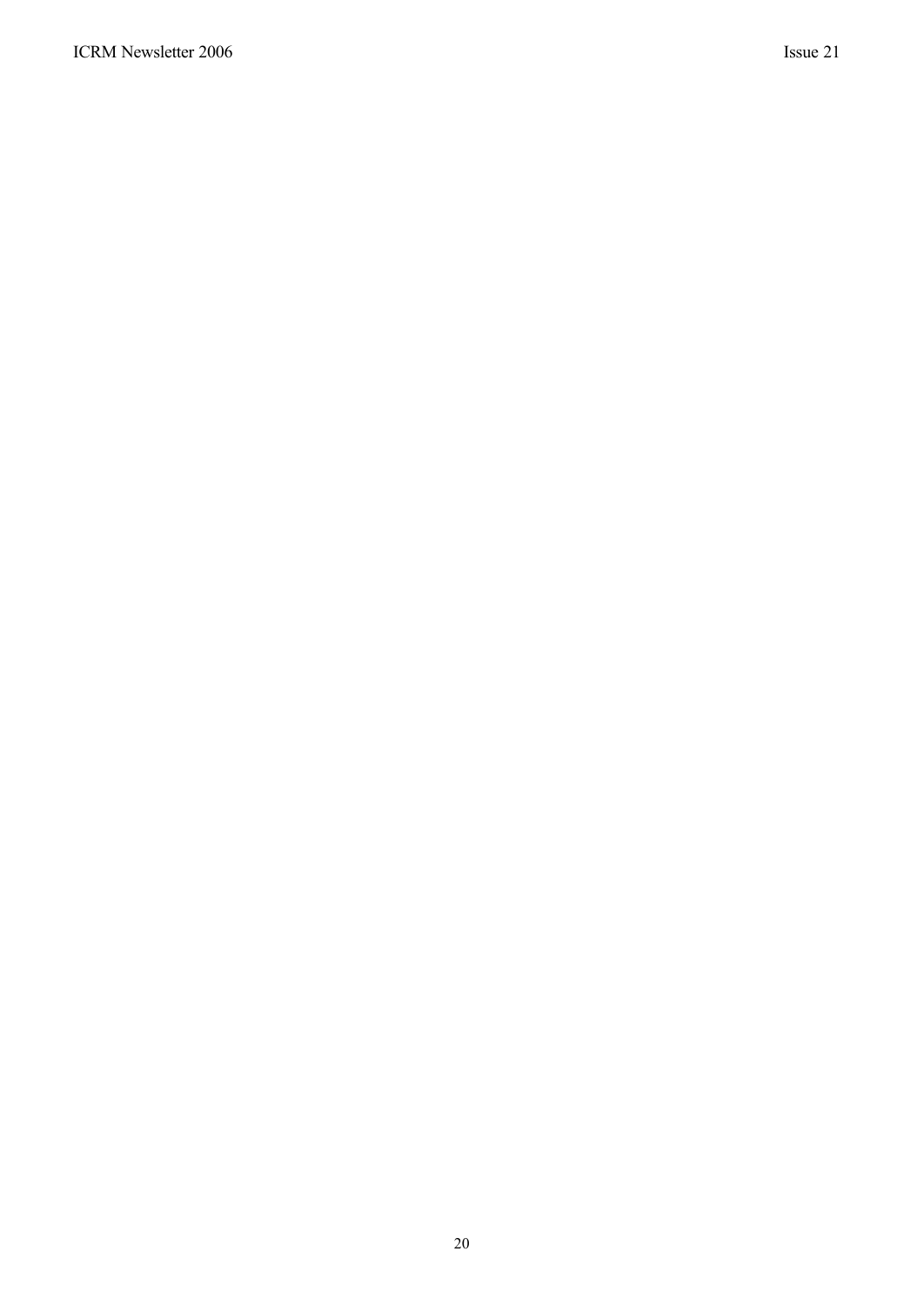| <b>LABORATORY</b>                           | <b>RADIOISOTOPE</b><br>METROLOGY LABORATORY - CNEA,<br><b>ARGENTINA</b>                                                                                                                                                                                                                                |  |  |  |  |  |
|---------------------------------------------|--------------------------------------------------------------------------------------------------------------------------------------------------------------------------------------------------------------------------------------------------------------------------------------------------------|--|--|--|--|--|
| <b>NAMES</b>                                | ARENILLAS, C. BALPARDO, M. E. CAPOULAT, D.<br>$P_{\cdot}$<br><b>RODRIGUES</b>                                                                                                                                                                                                                          |  |  |  |  |  |
| <b>ACTIVITY</b>                             | 1. Absolute activity measurements<br>2. Participation in international comparisons                                                                                                                                                                                                                     |  |  |  |  |  |
| <b>KEYWORDS</b>                             | Alpha spectrometry, beta spectrometry, coincidence method,<br>data<br>evaluation, data measurement, gas proportional counter,<br>liquid<br>scintillation, NaI well counter, simulation code, TDCR counter                                                                                              |  |  |  |  |  |
| <b>RESULTS</b>                              | 1. Upgrade of a LSC TDCR System.<br>2. Participation in a comparison organised by BIPM for Fe-55.                                                                                                                                                                                                      |  |  |  |  |  |
| <b>PUBLICATIONS</b>                         |                                                                                                                                                                                                                                                                                                        |  |  |  |  |  |
| <b>IN PROGRESS</b>                          | 1. Improvement of a new definite solid angle alpha system.<br>2. Improvement of a LSC TDCR system.<br>3. Improvement of a HPPC-NaI(Tl) coincidence system.<br>4. Absolute activity measurements.<br>5. Participation in the SIR for Eu-152 and Ir-192.<br>6. Improvement of a new $4\pi$ -gamma system |  |  |  |  |  |
| <b>INFORMATION</b>                          |                                                                                                                                                                                                                                                                                                        |  |  |  |  |  |
| <b>SOURCE IN</b><br><b>PREPARATION</b>      |                                                                                                                                                                                                                                                                                                        |  |  |  |  |  |
| <b>OTHER RELATED</b><br><b>PUBLICATIONS</b> |                                                                                                                                                                                                                                                                                                        |  |  |  |  |  |
| <b>ADDRESS</b>                              | Comisión Nacional de Energía Atómica, Centro Atómico Ezeiza.<br>Unidad de Actividad Radioquímica.<br>Av. del Libertador 8250 (C.P.1429) - Buenos Aires - ARGENTINA<br>Telephone/Fax: (54-11) 6779-8279/8554<br>e-mail: arenilla@cae.cnea.gov.ar                                                        |  |  |  |  |  |
| <b>CONTACT</b>                              | P. A. ARENILLAS                                                                                                                                                                                                                                                                                        |  |  |  |  |  |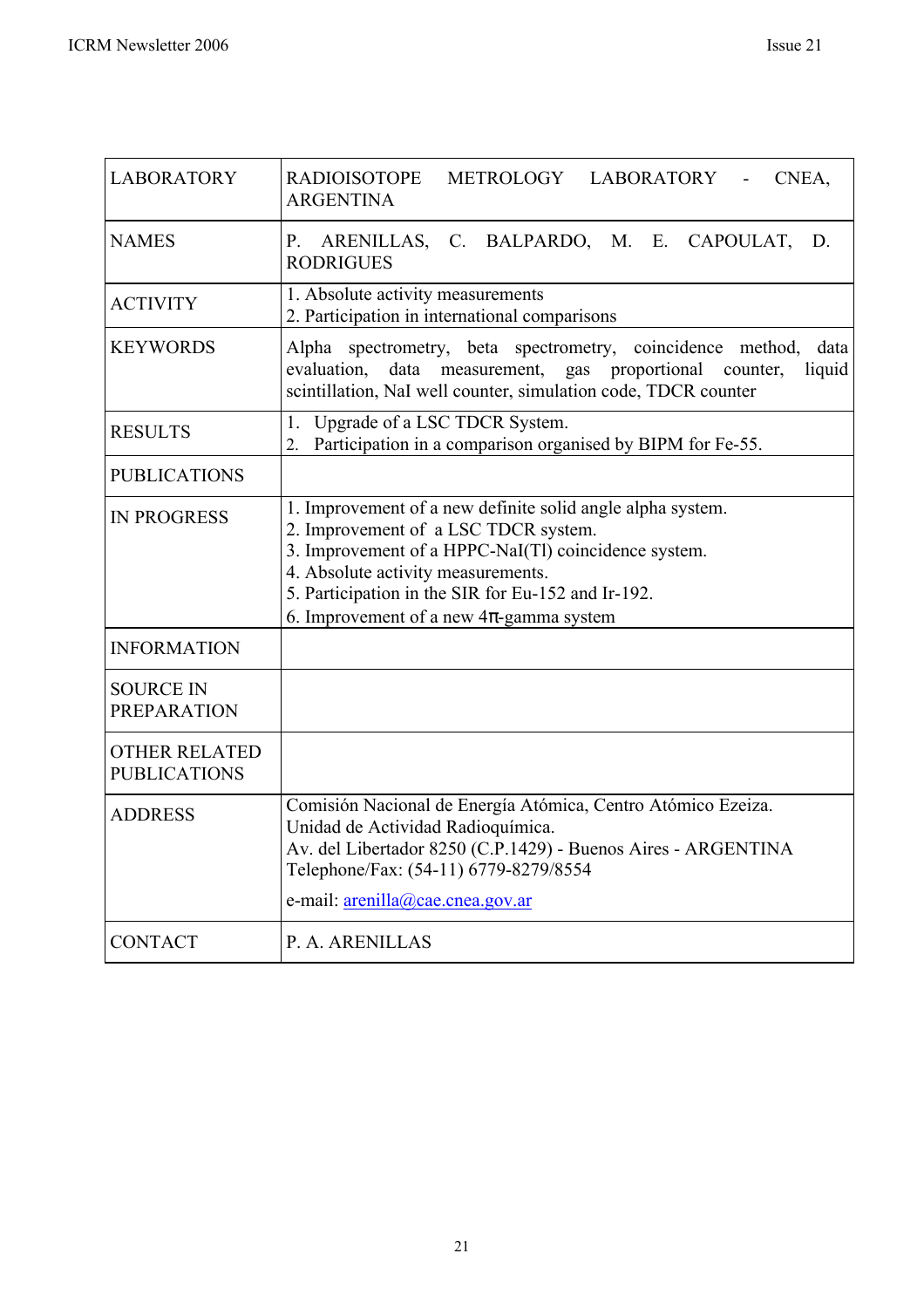| <b>LABORATORY</b>                                                                                                                                                                                                                                                  | <b>RADIOISOTOPE</b><br>METROLOGY LABORATORY<br>CNEA,<br><b>ARGENTINA</b>                                                                                                                                                                                                                                                                                                                                                                                |  |  |  |  |  |  |
|--------------------------------------------------------------------------------------------------------------------------------------------------------------------------------------------------------------------------------------------------------------------|---------------------------------------------------------------------------------------------------------------------------------------------------------------------------------------------------------------------------------------------------------------------------------------------------------------------------------------------------------------------------------------------------------------------------------------------------------|--|--|--|--|--|--|
| <b>NAMES</b>                                                                                                                                                                                                                                                       | G.L. CERUTTI, X.L. ARAYA, E.CIRELLO, L. RAMÍREZ                                                                                                                                                                                                                                                                                                                                                                                                         |  |  |  |  |  |  |
| <b>ACTIVITY</b>                                                                                                                                                                                                                                                    | Measurement of natural and artificial radionuclides in environmental<br>samples.                                                                                                                                                                                                                                                                                                                                                                        |  |  |  |  |  |  |
| <b>KEYWORDS</b>                                                                                                                                                                                                                                                    | Alpha spectrometry, beta spectrometry, liquid scintillation, low-level,<br>radiochemistry                                                                                                                                                                                                                                                                                                                                                               |  |  |  |  |  |  |
| 1. Activity determinations of $^{90}$ Sr in 259 samples of milk powder, maize,<br><b>RESULTS</b><br>soyabean meal, wheat and cheese.<br>2. Activity determinations of $241$ Am and $239$ Pu in 259 milk powder, maize,<br>soyabean meal, wheat and cheese samples. |                                                                                                                                                                                                                                                                                                                                                                                                                                                         |  |  |  |  |  |  |
| <b>PUBLICATIONS</b>                                                                                                                                                                                                                                                | Implementación en Laboratorios de Latinoamérica de Procedimientos de<br>Ensayo Armonizados para la Determinación de la Contaminación<br>Radiactiva de Alimentos".<br>I.M. Fernández Gómez, F. A. Iglicki, A. C. de Melo Ferreira, I. J.<br>Tomicic Manzoni, L. G. Loría Meneses, J. Aguirre Gómez<br>Memorias del II Simposio Internacional Transferencias de<br>Tecnologías. Tecnotransfer 2006. Cuba. September 19 - 22, 2006.<br>ISBN 959-270-087-7. |  |  |  |  |  |  |
| <b>IN PROGRESS</b>                                                                                                                                                                                                                                                 | Implementation of a quality system based on Guide ISO 17025.                                                                                                                                                                                                                                                                                                                                                                                            |  |  |  |  |  |  |
| <b>INFORMATION</b>                                                                                                                                                                                                                                                 |                                                                                                                                                                                                                                                                                                                                                                                                                                                         |  |  |  |  |  |  |
| <b>SOURCE IN</b><br><b>PREPARATION</b>                                                                                                                                                                                                                             |                                                                                                                                                                                                                                                                                                                                                                                                                                                         |  |  |  |  |  |  |
| <b>OTHER RELATED</b><br><b>PUBLICATIONS</b>                                                                                                                                                                                                                        |                                                                                                                                                                                                                                                                                                                                                                                                                                                         |  |  |  |  |  |  |
| <b>ADDRESS</b>                                                                                                                                                                                                                                                     | Comisión Nacional de Energía Atómica, Centro Atómico Ezeiza.<br>Unidad de Actividad Radioquímica.<br>Av. del Libertador 8250 (C.P.1429) - Buenos Aires - ARGENTINA<br>Telephone/Fax: (54-11) 6779-8408/8554<br>e-mail: cerutti@cae.cnea.gov.ar                                                                                                                                                                                                          |  |  |  |  |  |  |
| <b>CONTACT</b><br>G. L. CERUTTI                                                                                                                                                                                                                                    |                                                                                                                                                                                                                                                                                                                                                                                                                                                         |  |  |  |  |  |  |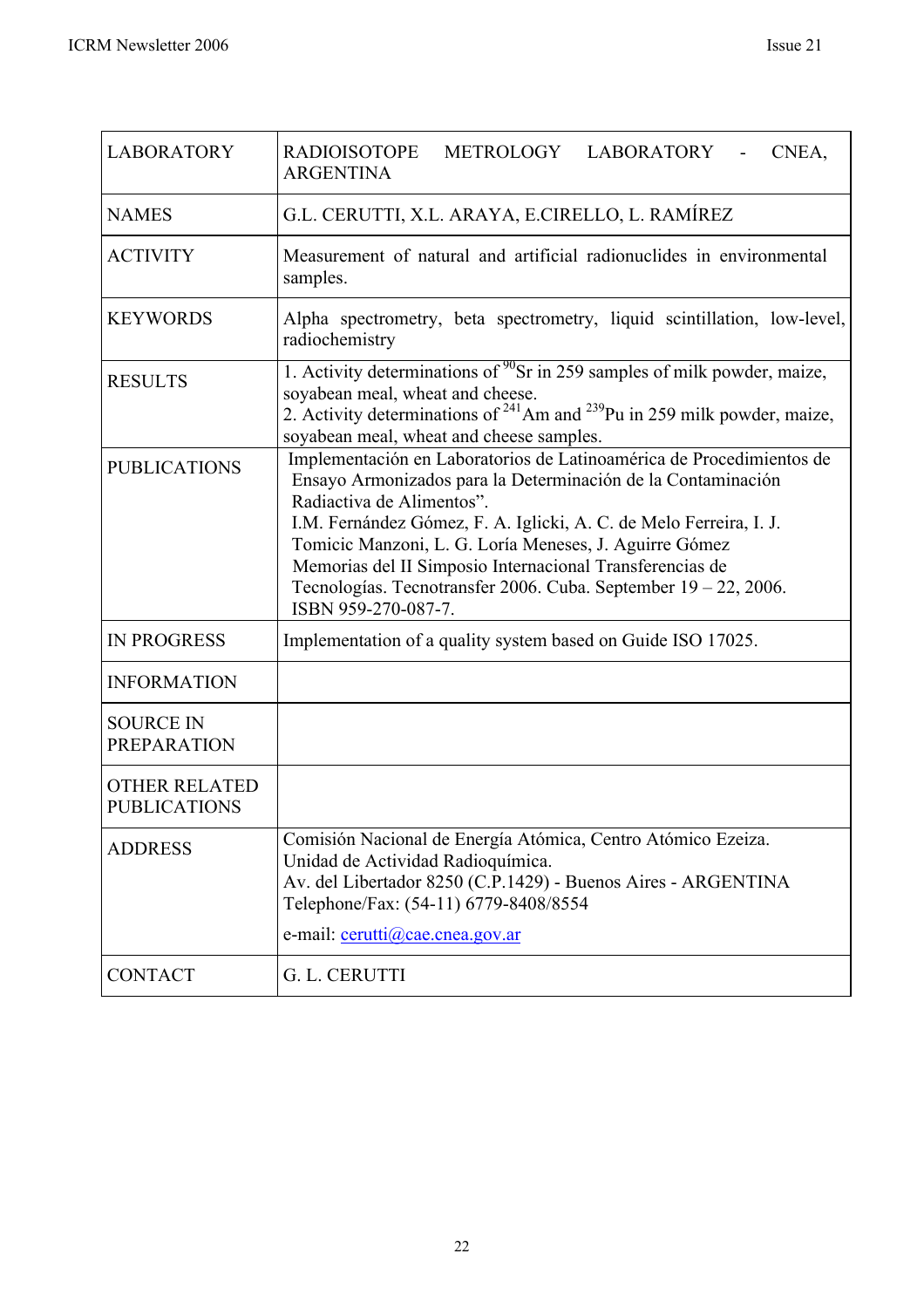| <b>LABORATORY</b>                           | RADIOISOTOPE<br>METROLOGY LABORATORY<br>CNEA,<br><b>ARGENTINA</b>                                                                                                                                                                                                                                                                                                                                                                                                                                                                                                                                                                       |  |  |  |  |  |  |
|---------------------------------------------|-----------------------------------------------------------------------------------------------------------------------------------------------------------------------------------------------------------------------------------------------------------------------------------------------------------------------------------------------------------------------------------------------------------------------------------------------------------------------------------------------------------------------------------------------------------------------------------------------------------------------------------------|--|--|--|--|--|--|
| <b>NAMES</b>                                | G.L. CERUTTI, F.A. IGLICKI, G.R. BOCCA, X.L. ARAYA,<br>E.CIRELLO, L. RAMÍREZ                                                                                                                                                                                                                                                                                                                                                                                                                                                                                                                                                            |  |  |  |  |  |  |
| <b>ACTIVITY</b>                             | 1. Preparation, quality control, standardisation and issue of:<br>- Standard point sources and solutions of several radionuclides<br>for<br>gamma-ray and alpha spectrometry.<br>- Large area standard sources of alpha, beta and gamma emitters.<br>2. Development of standard sources.<br>3. Routine measurements and certifications of non radioactive<br>contamination in exported foodstuffs.                                                                                                                                                                                                                                      |  |  |  |  |  |  |
| <b>KEYWORDS</b>                             | Gamma-ray spectrometry, liquid scintillation, low-level, radiochemistry,<br>source preparation                                                                                                                                                                                                                                                                                                                                                                                                                                                                                                                                          |  |  |  |  |  |  |
| <b>RESULTS</b>                              | 1. Participation in a comparison organised by IAEA, (IAEA-CU-2006-03<br>World-wide open proficiency test on the determination of gamma emitting<br>radionuclides)<br>2. Certifications of non radioactive contamination, by gamma emitters in<br>about 4322 samples of exported foodstuffs.<br>3. Preparation and calibration of 164 radioactive sources.<br>4. Determination of Co-60 activity in 605 samples for surface<br>contamination and sealed control of sources used in cobalt therapy.<br>5. Argentinean Accreditation Body audit for accreditation maintenance of<br>"Preparation and calibration of radioactive standards" |  |  |  |  |  |  |
| <b>PUBLICATIONS</b>                         |                                                                                                                                                                                                                                                                                                                                                                                                                                                                                                                                                                                                                                         |  |  |  |  |  |  |
| <b>IN PROGRESS</b>                          | 1. Development of simulated water standards.<br>Characterisation of a metrological ionisation chamber<br>2.                                                                                                                                                                                                                                                                                                                                                                                                                                                                                                                             |  |  |  |  |  |  |
| <b>INFORMATION</b>                          |                                                                                                                                                                                                                                                                                                                                                                                                                                                                                                                                                                                                                                         |  |  |  |  |  |  |
| <b>SOURCE IN</b><br><b>PREPARATION</b>      |                                                                                                                                                                                                                                                                                                                                                                                                                                                                                                                                                                                                                                         |  |  |  |  |  |  |
| <b>OTHER RELATED</b><br><b>PUBLICATIONS</b> |                                                                                                                                                                                                                                                                                                                                                                                                                                                                                                                                                                                                                                         |  |  |  |  |  |  |
| <b>ADDRESS</b>                              | Comisión Nacional de Energía Atómica, Centro Atómico Ezeiza.<br>Unidad de Actividad Radioquímica.<br>Av. del Libertador 8250 (C.P.1429) - Buenos Aires - ARGENTINA<br>Telephone/Fax: (54-11) 6779-8218/8554                                                                                                                                                                                                                                                                                                                                                                                                                             |  |  |  |  |  |  |
|                                             |                                                                                                                                                                                                                                                                                                                                                                                                                                                                                                                                                                                                                                         |  |  |  |  |  |  |
| <b>CONTACT</b>                              | e-mail: iglicki@cae.cnea.gov.ar<br>F. A. IGLICKI                                                                                                                                                                                                                                                                                                                                                                                                                                                                                                                                                                                        |  |  |  |  |  |  |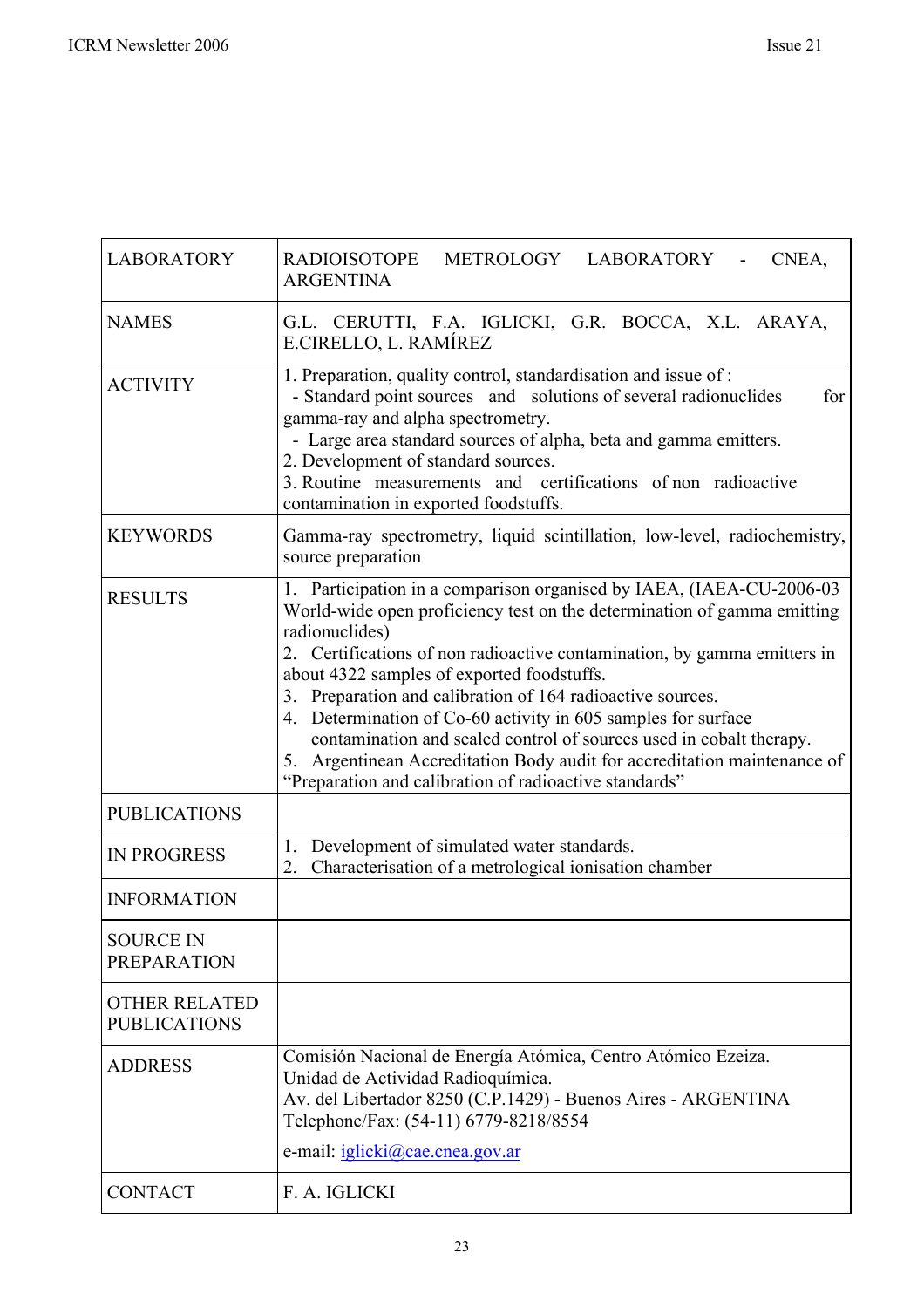| <b>LABORATORY</b>                           | METROLOGY LABORATORY -<br>RADIOISOTOPE<br>CNEA,<br><b>ARGENTINA</b>                                                                                                                                                                                                                                                                                                                                                                                                                                                                                                                                                                                           |
|---------------------------------------------|---------------------------------------------------------------------------------------------------------------------------------------------------------------------------------------------------------------------------------------------------------------------------------------------------------------------------------------------------------------------------------------------------------------------------------------------------------------------------------------------------------------------------------------------------------------------------------------------------------------------------------------------------------------|
| <b>NAMES</b>                                | M.I. MILA, M. CAPOULAT                                                                                                                                                                                                                                                                                                                                                                                                                                                                                                                                                                                                                                        |
| <b>ACTIVITY</b>                             | 1. Routine metrological assessment of radionuclide calibrators used in<br>Nuclear Medicine.<br>2. Preparation,<br>quality control and standardisation of standard<br>sources for Nuclear Medicine.<br>3. Organisation of comparisons for activity measurements<br>among<br>Nuclear Medicine Centres in Argentina.                                                                                                                                                                                                                                                                                                                                             |
| <b>KEYWORDS</b>                             | Ionisation chamber, life sciences.                                                                                                                                                                                                                                                                                                                                                                                                                                                                                                                                                                                                                            |
| <b>RESULTS</b>                              | 1. Assessment of 35 Nuclear Medicine Centre calibrators for <sup>18</sup> F, <sup>32</sup> P,<br>${}^{67}Ga, {}^{90}Y, {}^{99m}Te, {}^{111}In, {}^{131}I, {}^{153}Sm,$ and ${}^{201}Tl.$<br>2. Assessment of 49 commercial calibrators for ${}^{67}Ga$ , ${}^{99m}Te$ , ${}^{111}In$ , ${}^{131}I$ ,<br>$153$ Sm and $201$ Tl.<br>3. Preparation and calibration of 72 radioactive solutions to perform the<br>assessment of calibrators.<br>4. Argentinean Accreditation Body audit for accreditation maintenance of<br>"Activimeters calibration"<br>5. Argentinean Accreditation Body audit for accreditation maintenance of<br>"Activimeters calibration" |
| <b>PUBLICATIONS</b>                         |                                                                                                                                                                                                                                                                                                                                                                                                                                                                                                                                                                                                                                                               |
| <b>IN PROGRESS</b>                          | Organisation of a comparison for activity measurements of $^{131}$ I, among<br>Argentinean Nuclear Medicine Centres.                                                                                                                                                                                                                                                                                                                                                                                                                                                                                                                                          |
| <b>INFORMATION</b>                          |                                                                                                                                                                                                                                                                                                                                                                                                                                                                                                                                                                                                                                                               |
| <b>SOURCE IN</b><br><b>PREPARATION</b>      |                                                                                                                                                                                                                                                                                                                                                                                                                                                                                                                                                                                                                                                               |
| <b>OTHER RELATED</b><br><b>PUBLICATIONS</b> |                                                                                                                                                                                                                                                                                                                                                                                                                                                                                                                                                                                                                                                               |
| <b>ADDRESS</b>                              | Comisión Nacional de Energía Atómica, Centro Atómico Ezeiza.<br>Unidad de Actividad Radioquímica.<br>Av. del Libertador 8250 (C.P.1429) - Buenos Aires - ARGENTINA<br>Telephone/Fax: (54-11) 6779-8491/8554<br>e-mail: mila@cae.cnea.gov.ar                                                                                                                                                                                                                                                                                                                                                                                                                   |
| <b>CONTACT</b>                              | M. I. MILA                                                                                                                                                                                                                                                                                                                                                                                                                                                                                                                                                                                                                                                    |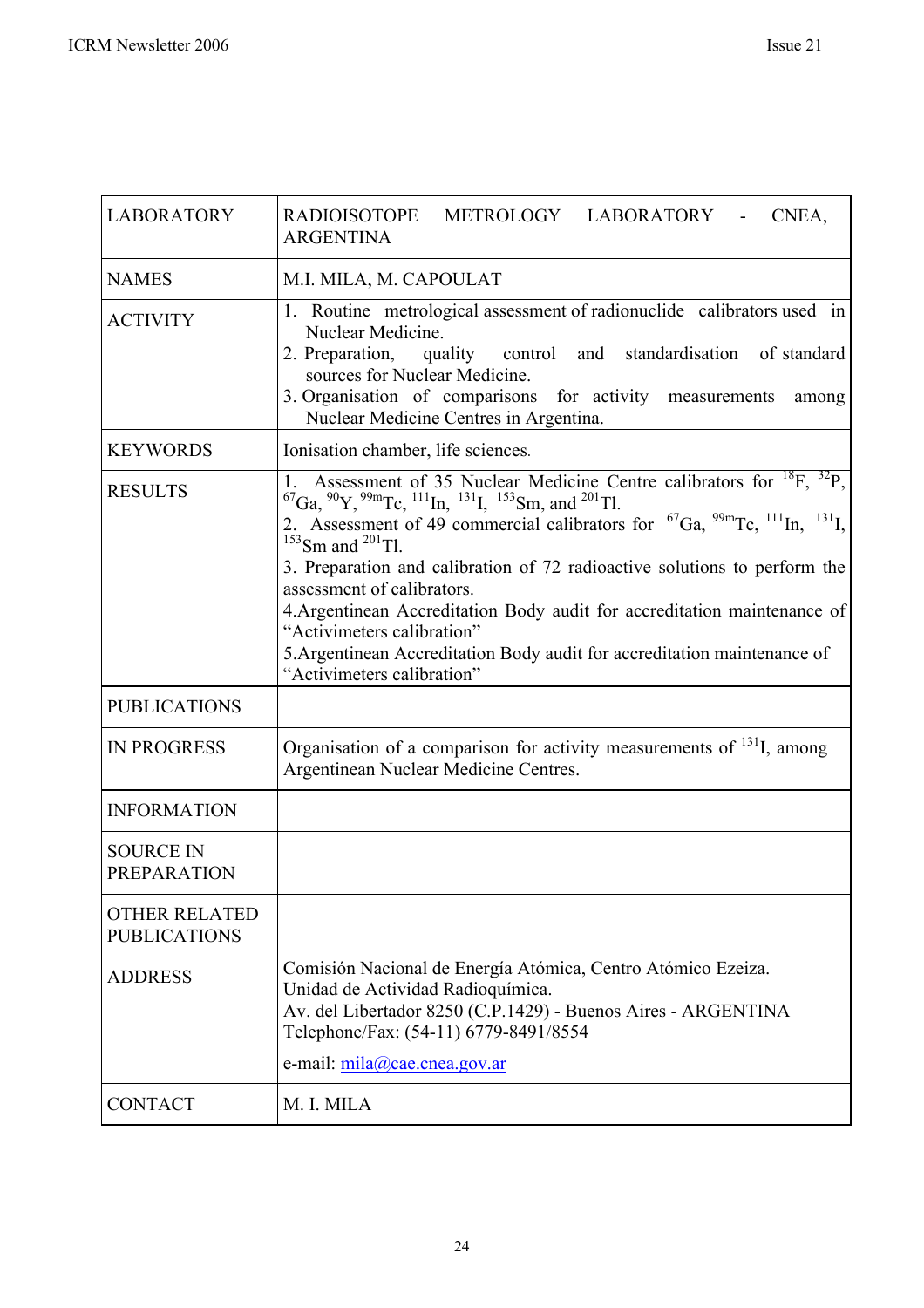| <b>LABORATORY</b>   | Ionizing Radiation Physics, Australian Nuclear Science &<br>Technology Organisation (ANSTO)                                                                                                                                                                                                                                                              |
|---------------------|----------------------------------------------------------------------------------------------------------------------------------------------------------------------------------------------------------------------------------------------------------------------------------------------------------------------------------------------------------|
| <b>NAMES</b>        | D Alexiev, L Mo, M.J. Qin, M Smith, L. Bignell                                                                                                                                                                                                                                                                                                           |
| <b>ACTIVITY</b>     | 1. Perform neutron flux measurements for the OPAL reactor core,<br>6 NTD Si, 17 bulk irradiation facilities, 2 NAS facilities, 55<br>low flux facilities and 8 neutron beam lines for commissioning<br>the reactor and neutron beam lines.                                                                                                               |
|                     | Establish TDCR measurement capability. We have completed<br>2.<br>construction of the system and data acquisition Labview<br>program. Validation of the system is in progress.                                                                                                                                                                           |
|                     | Monte Carlo simulation of liquid scintillation process using<br>3.<br>GEANT4.                                                                                                                                                                                                                                                                            |
|                     | 4. Establish efficiency curve for HPGe detectors for point source.                                                                                                                                                                                                                                                                                       |
|                     | 5. Continue the annual traceability program for ARI for I-131,<br>Ga-67, Tl-201, Tc-99m and Y-90 activity measurements.                                                                                                                                                                                                                                  |
|                     | 6. Undertake new scintillator study. Comparison of new<br>scintillators, Lanthanum Bromide (LaBr <sub>3</sub> :Ce), Lanthanum<br>Chloride (LaCl <sub>3</sub> :Ce), with Cadmium Zinc Telluride<br>(CdZnTe or CZT) and Sodium Iodide (NaI(Tl).                                                                                                            |
| <b>PUBLICATIONS</b> | 1. D. Alexiev, L. Mo and M. Smith. Comparison of LaBr <sub>3</sub> :Ce,<br>LaCl <sub>3</sub> :Ce, CZT and Nal(Tl) for resolution of Nuclear<br>Material spectra. Accepted for oral presentation in the IEEE-<br>9 <sup>th</sup> International Conference on Inorganic Scintillators and<br>their Applications, Winston-Salem, NC USA, June 4-8,<br>2007. |
|                     | L. Mo, H.Y. Wu and C. Baldock. Absolute activity determination<br>2.<br>of Au-198 solid source using $4\pi\beta-\gamma$ coincidenc counting<br>corrected by Monte-Carlo calculation. Submitted to IEEE<br>transaction on Nuclear Science.                                                                                                                |
| <b>ADDRESS</b>      | New Illawarra Road                                                                                                                                                                                                                                                                                                                                       |
|                     | Lucas Heights NSW 2234, Australia                                                                                                                                                                                                                                                                                                                        |
| <b>CONTACT</b>      | Li Mo, lmx@ansto.gov.au                                                                                                                                                                                                                                                                                                                                  |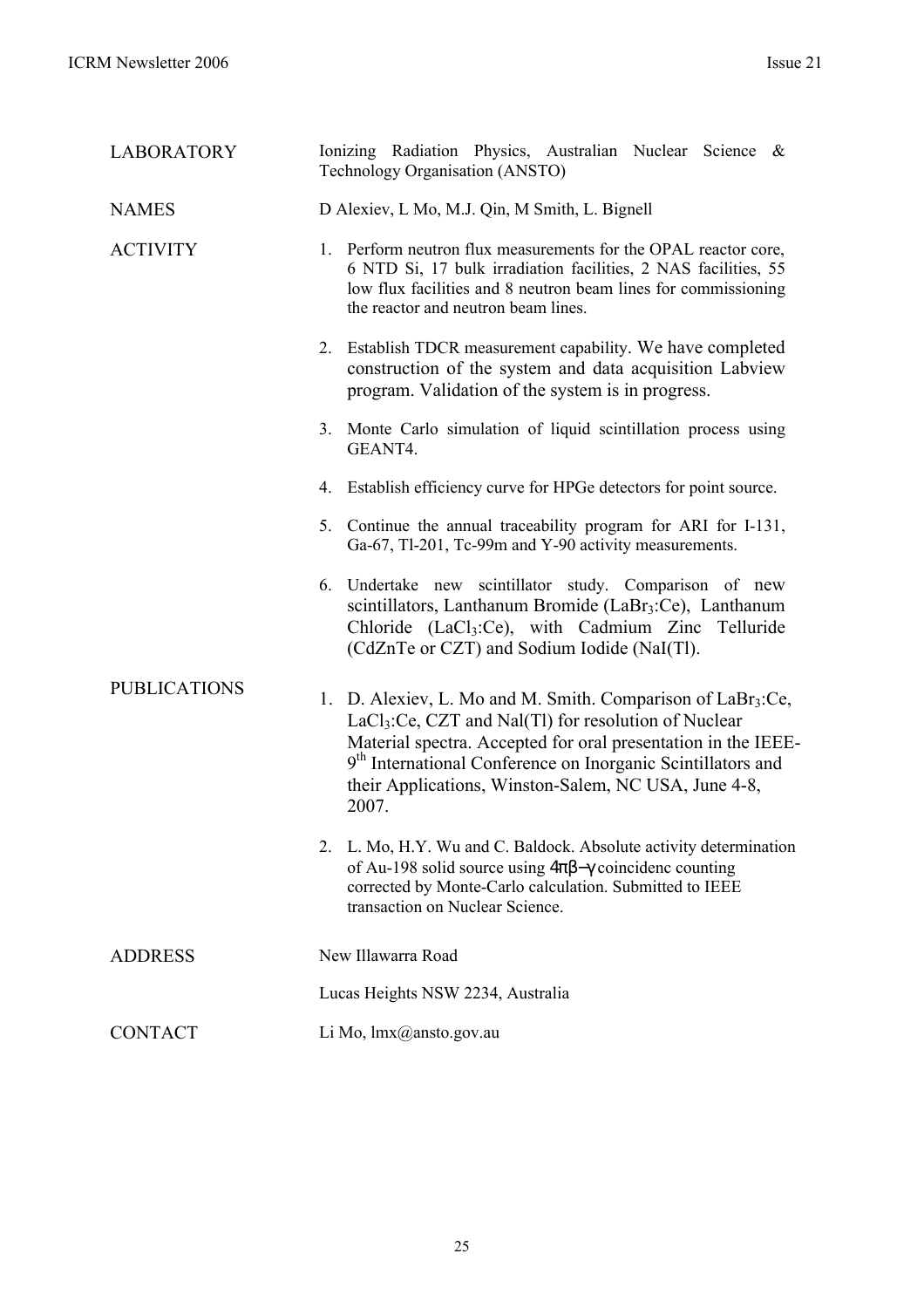| <b>LABORATORIES</b>                         | IAEA Nuclear Data Section, Vienna, Austria;<br>Serco Assurance, Winfrith Science Centre, Dorchester, UK                                                                                                                                                                                                                                                                                                                                                                                                                                                                                           |
|---------------------------------------------|---------------------------------------------------------------------------------------------------------------------------------------------------------------------------------------------------------------------------------------------------------------------------------------------------------------------------------------------------------------------------------------------------------------------------------------------------------------------------------------------------------------------------------------------------------------------------------------------------|
| <b>NAMES</b>                                | A L Nichols (IAEA) and R J Perry (Serco Assurance)                                                                                                                                                                                                                                                                                                                                                                                                                                                                                                                                                |
| <b>ACTIVITY</b>                             | Decay-data evaluations and preparation of databases                                                                                                                                                                                                                                                                                                                                                                                                                                                                                                                                               |
| <b>RESULTS/</b><br><b>INFORMATION</b>       | Decay-data evaluations underway in 2006-08:<br>(a) evaluations for DDEP: $^{97m}$ Tc, $^{109}$ Pd, $^{126}$ Sb, $^{127}$ Sb, $^{127}$ Te<br>and $^{127m}$ Te; (b) $^{192}$ Au and $^{214}$ Bi (latter within $^{226}$ Ra decay<br>chain); (c) evaluations for JEFF-3 fusion.                                                                                                                                                                                                                                                                                                                      |
| <b>PUBLICATIONS</b>                         | O Bersillon et al, "JEFF-3T: Decay Data and Fission Yield<br>Libraries", ND2001 Int. Conf. Nucl. Data for Science and<br>Technology, 7-12 Oct 2001, Tsukuba, Japan; also J. Nucl. Sci.<br>Technol., Supplement 2, Vol. 1 (2002) pp 478-480.                                                                                                                                                                                                                                                                                                                                                       |
| <b>IN PROGRESS</b>                          | Evaluation of decay data for DDEP.                                                                                                                                                                                                                                                                                                                                                                                                                                                                                                                                                                |
| <b>INFORMATION</b>                          | Decay data evaluations completed in 2006, and databases<br>assembled in early 2007 for the JEFF-3 library: $^{73m}$ Ge,<br>dissembled in early 2007 for the 3ET 1-5 hordy.<br><sup>73</sup> As, <sup>76</sup> As, <sup>77m</sup> Se, <sup>87m</sup> Sr, <sup>87</sup> Y, <sup>87m</sup> Y, <sup>101</sup> Rh, <sup>101m</sup> Rh, <sup>109m</sup> Ag,<br><sup>166</sup> Dy, <sup>167m</sup> Er, <sup>167</sup> Tm, <sup>168</sup> Tm, <sup>183</sup> Re, <sup>183m</sup> Re, <sup>186</sup> Re, <sup>186m</sup> Re, <sup>194</sup> Os, <sup>193m</sup> Ir,<br>and further evaluations for JEFF-3. |
| <b>IN PREPARATION</b>                       | X-ray and gamma-ray decay data standards for detector efficiency<br>calibration and other applications (to be issued as an IAEA<br>Technical Reports Series document). Also available on the Web:<br>http://www-nds.iaea.org/xgamma_standards/                                                                                                                                                                                                                                                                                                                                                    |
| <b>OTHER RELATED</b><br><b>PUBLICATIONS</b> | A L Nichols, Nuclear Decay Data: On-going Studies to Address<br>and Improve Radionuclide Decay Characteristics, pp. 242-251<br>in Proc. Int. Conf. on Nuclear Data for Science and Technology,<br>Santa Fe, USA, 26 Sept. - 1 Oct. 2004, AIP Conf Proc. 769,<br>Part 1, Melville, New York, 2005.<br>A L Nichols, Nuclear Decay Data: Observations and Reflections,<br>Appl. Radiat. Isot. 64 (2006) 1384-1391.                                                                                                                                                                                   |
| <b>ADDRESS</b>                              | <b>IAEA</b> Nuclear Data Section,<br>Department of Nuclear Sciences and Applications,<br>PO Box 100, Wagramerstrasse 5, A-1400 Vienna, Austria.                                                                                                                                                                                                                                                                                                                                                                                                                                                   |
| <b>CONTACT</b>                              | Dr Alan Nichols                                                                                                                                                                                                                                                                                                                                                                                                                                                                                                                                                                                   |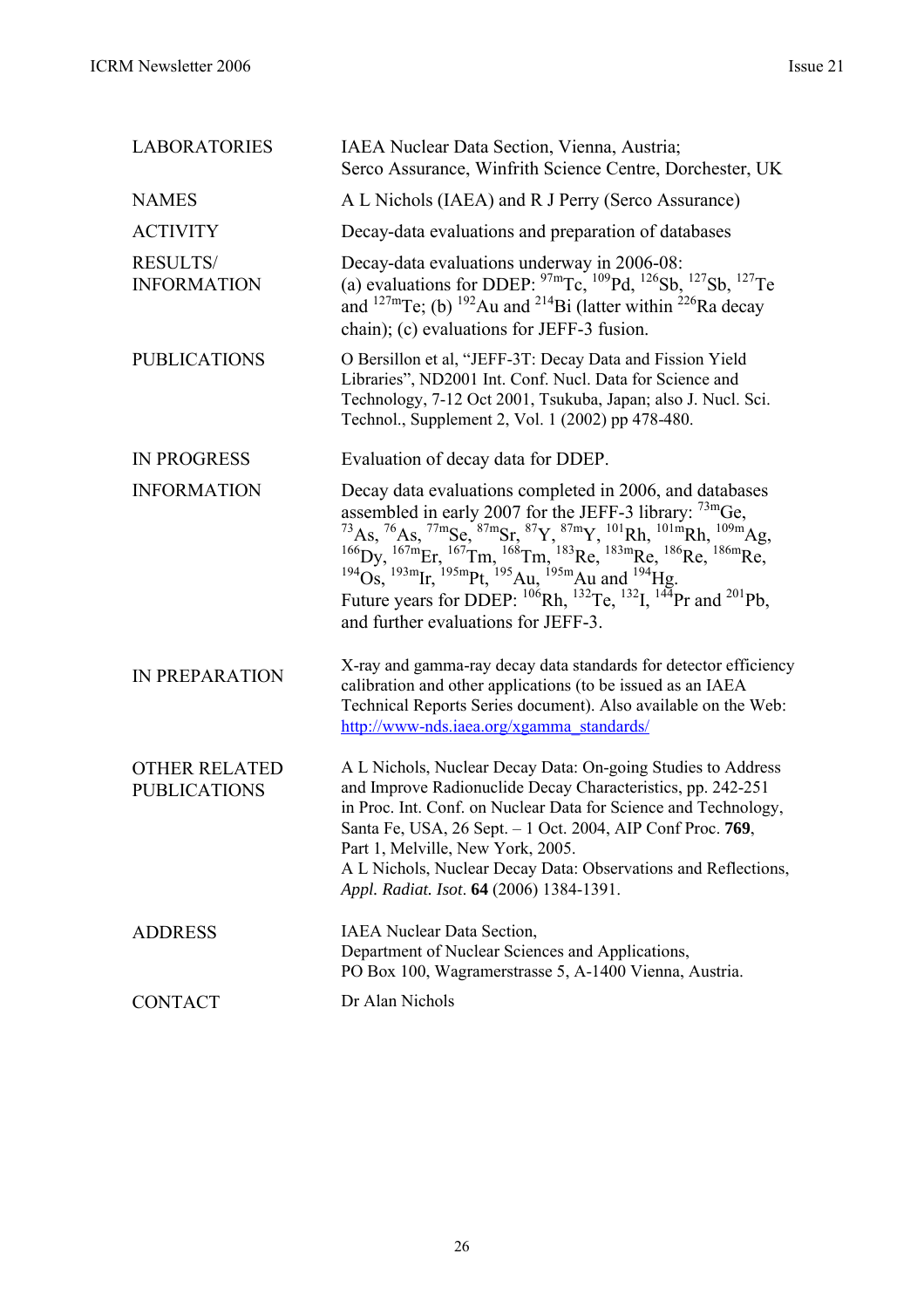### Summary of the research program related to radionuclide metrology for the years 2006 and 2007

at the "Institut für Isotopenforschung und Kernphysik" (IIK) (name until 31.Dec.2006), Research Groups "Isotopenforschung" (Isotope Research) and "Kernphysik" (Nuclear Physics) of the Faculty of Physics (since 1.Jan.2007)

at the University of Vienna, Austria

Währingerstrasse 17, A-1090 Wien; Tel: +43-1-4277-51754, FAX: +43-1-4277-51752 http://www.univie.ac.at/Kernphysik/irk\_engl.htm

*[also to be regarded as contribution according to the ICRM standing actions SA1 and SA2]*

Some activities of the two research groups concentrate on the improvement and development of atomic and nuclear measuring techniques and data handling procedures for basic physics and interdisciplinary applied physics work with special emphasis on the detection of long-lived radionuclides, particularly in the very-low-level range. Nuclear-decay-counting techniques have been widely replaced by mass-spectrometric techniques with high selectivity and high sensitivity. More detailed information about research at the IIK is also provided via the institute's internet home page given above. A reorganisation of the whole Faculty of Physics into the direction of a kind of department structure has been very recently introduced at the University of Vienna.

Names: M. Auer, F. Dellinger, R. Drosg, O. Forstner , E. Friedl, H. Friedmann,

- R. Golser, J. Gröller, P. Hille, B. Jettmar, K. Knie, P. Kröpfl, J. Kühtreiber,
- W. Kutschera, St. Lehr, J. Lukas, K. Melber. L. Michlmayr, T. Orlowski, E. Pak,
- A. Pavlik, A. Priller, F. Quinto, K. Rumpelmayr, P. Steier, B. Strohmaier,
- S. Tagesen, H. Vonach, A. Wallner, F. Weninger, E. Wild, G. Winkler,
- B. Wünschek

#### Facilities, projects, tasks:

1. The tandem-accelerator mass-spectrometry facility VERA (Vienna Environmental Research Accelerator) and its use:

For details on the experimental equipment see:

http://www.univie.ac.at/Kernphysik/VERA/welcome.htm .

Accelerator mass spectrometry (AMS) is a major tool for research. With AMS the radionuclides are measured by direct atom counting; selectivity is achieved employing energy-, momentum- and velocity-selecting devices (electrostatic, magnetic, velocity and time-of-flight filters) and using ion detectors for counting and final energy measurement. The interesting nuclides (with extremely small radioisotope-to-stable-isotope ratios in the  $10^{-10}$  to  $10^{-15}$  range) cannot be measured at natural levels through radioactive-decay counting, particularly for small samples in the milligram range, typically containing only  $10^5$  to  $10^8$  radionuclide atoms. Predominantly isotope ratios are measured relative to appropriate standards.

Typically, in the light-ion region atoms like  ${}^{14}C$  (5.7×10<sup>3</sup> a, for radiocarbon dating), <sup>10</sup>Be (T<sub>1/2</sub>=1.5×10<sup>6</sup> a) and <sup>26</sup>Al (T<sub>1/2</sub>=7.2×10<sup>5</sup> a) (both, e.g., for applications in geology), heavy long-lived radionuclides such as <sup>129</sup>I (T<sub>1/2</sub>  $\approx$  1.6×10<sup>7</sup> a), <sup>236</sup>U (T<sub>1/2</sub>  $\approx$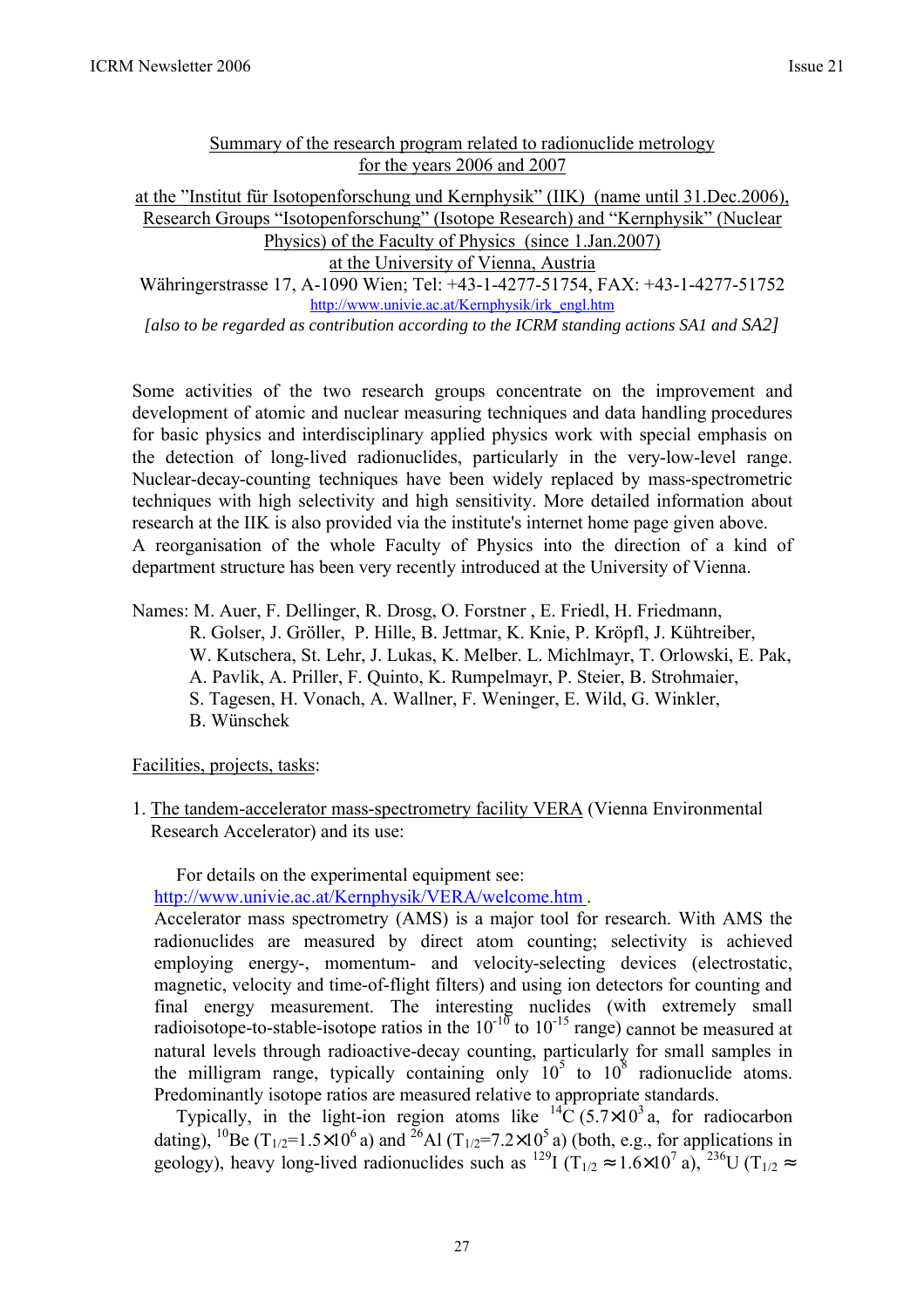23×10<sup>6</sup> a), <sup>244</sup>Pu (T<sub>1/2</sub>  $\approx$  81×10<sup>6</sup> a) [for research on e.g. interstellar medium grains], <sup>242</sup>Pu (T<sub>1/2</sub>  $\approx$  3.8×10<sup>5</sup> a) and <sup>182</sup>Hf (T<sub>1/2</sub> $\approx$  (9±2)×10<sup>6</sup> a) [of interest in astrophysics and geophysics] are counted in natural samples with an excellent suppression of isobaric background. Recently, AMS studies with  ${}^{41}Ca$  and  ${}^{55}Fe$  atoms were performed.

Projects involving radiocarbon measurements are, e.g.,

- "dating" of recent events using the "bomb peak" $(14C)$  produced by nuclear weapons tests in the atmosphere prior to the Nuclear Test Ban Treaty in 1963), applied to problems of biophysics and biomedicine, antiquity and forensic science
- identification of carbonaceous aerosols
- synchronization of civilizations in the East Mediterranean: CHRONOLOGY FOR THE AEGEAN LATE BRONZE AGE 1700-1400 B.C.: S. W. Manning, C. Bronk Ramsey, W. Kutschera, T. Higham, B. Kromer, P. Steier, E. M. Wild; Science **312** (2006) 565-569

Some other recent publications relevant to radionuclide metrology are:

DETERMINATION OF PLUTONIUM IN ENVIRONMENTAL SAMPLES BY AMS AND ALPHA SPECTROMETRY, E. Hrnecek, P. Steier, A. Wallner;

Applied Radiation and Isotopes 63 (2005) 633 - 638

HIGH PRECISION MEASUREMENTS OF  $^{26}$ Na ß $^-$  DECAY, G.F. Grinyer, et al.; Physical Review C 71 (2005) 44309-1 – 44309-13

- 2. Conventional radionuclide measurements and evaluation
- a) A further improved value of the *half-life of <sup>44</sup>Ti* was obtained from a 14-years long decay measurement relative to the half-life of <sup>60</sup>Co (assumed to be 5.2711  $\pm$ 0.0004 a), *that is*  $58.9 \pm 0.3$  *years.* I. Ahmad, J.P. Greene, E.F. Moore, S.Ghelberg, A. Ofan, M. Paul, W. Kutschera; to be published in Physical Review C (2007)
- b) *The half-life of <sup>183</sup>Hf* was re-measured with high precision after it had been produced by the (n, γ) reaction on the long-lived <sup>182</sup>*Hf [half-life (8.90 ± 0.09)*  $\hat{ }$  10<sup>6</sup> *a*; see the last year's report] giving a value *1.018 ± 0.002 hours.* HALF-LIFE OF <sup>183</sup>Hf, C. Vockenhuber, M. Bichler, W. Kutschera, A. Wallner, I. Dillmann, F. Käppeler; Phys. Rev. C 74 (2006) 057303-1 to 057303-3
- c) As a follow-up program of the *Austrian National Radon Project (ÖNRAP)* (http://www.univie.ac.at/Kernphysik/oenrap/onrap\_e.htm) [H. Friedmann] correlations between the so-called radon potential and details of the geology are to be investigated.
- d) Studies to assign uncertainties to the *Monte-Carlo simulation* of the *total detection efficieny of NaI(Tl) well-type detectors*, including the effect of electrons emitted from the source, will continue.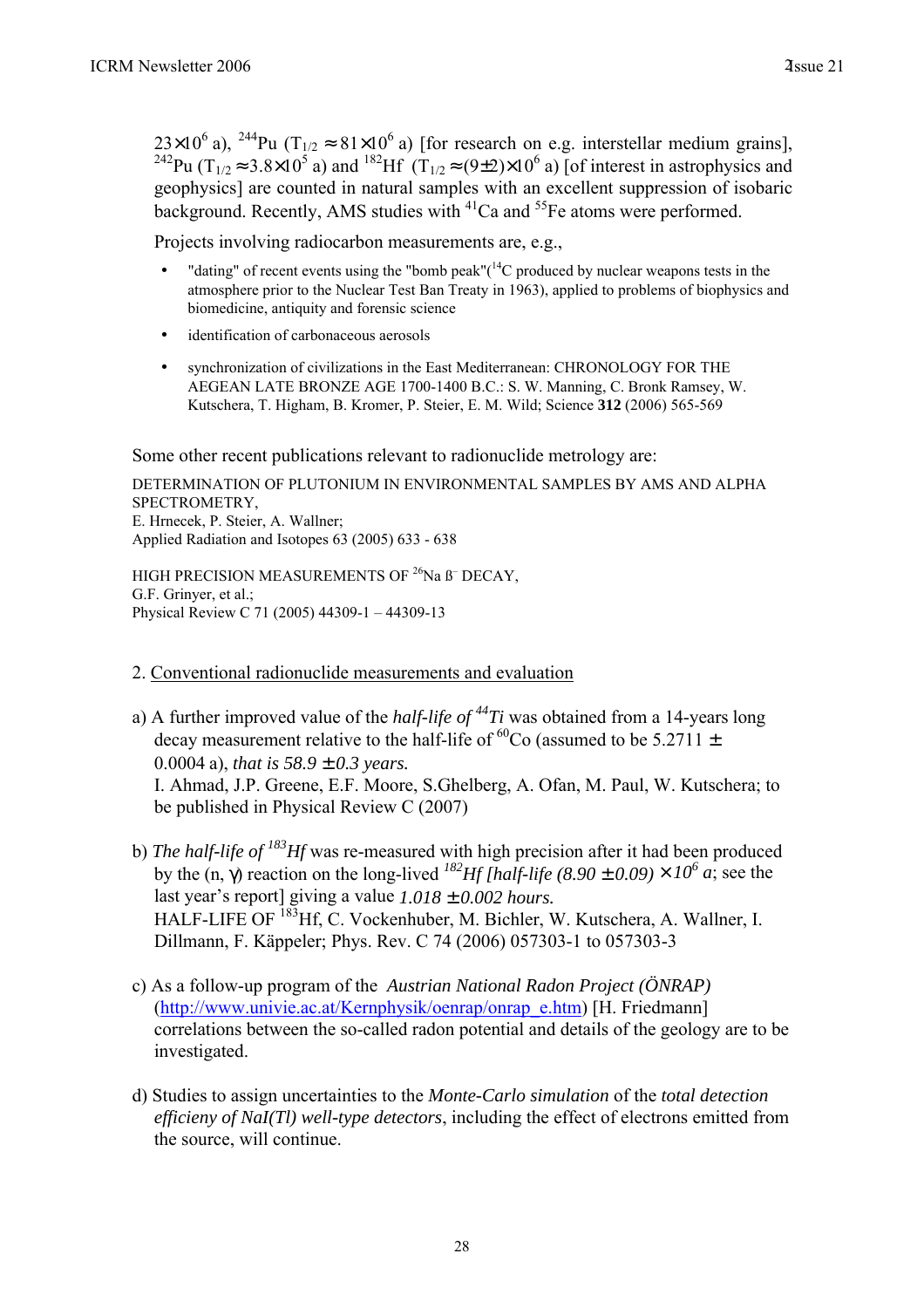3. Work and co-operation on special reports and standard concepts, training tasks

Co-operation with the *Austrian Standards Institute* (OENORM) [related to low-level measurements and harmonisation of uncertainty statements] is continued.

Students' training in the field of general experimental physics, quantum physics, atomic physics, nuclear physics, ion physics and radioactivity measurements is taken care of by the staff of the IIK.

### 4. Participation in international organisations dealing with radionuclide metrology

- International Committee for Radionuclide Metrology (ICRM) [G. Winkler]
- Consultative Committee for Ionising Radiation (CCRI), Section II (Measurement of Radionuclides) at the BIPM, Sèvres, France [personal member: G. Winkler]

January 2007 Gerhard Winkler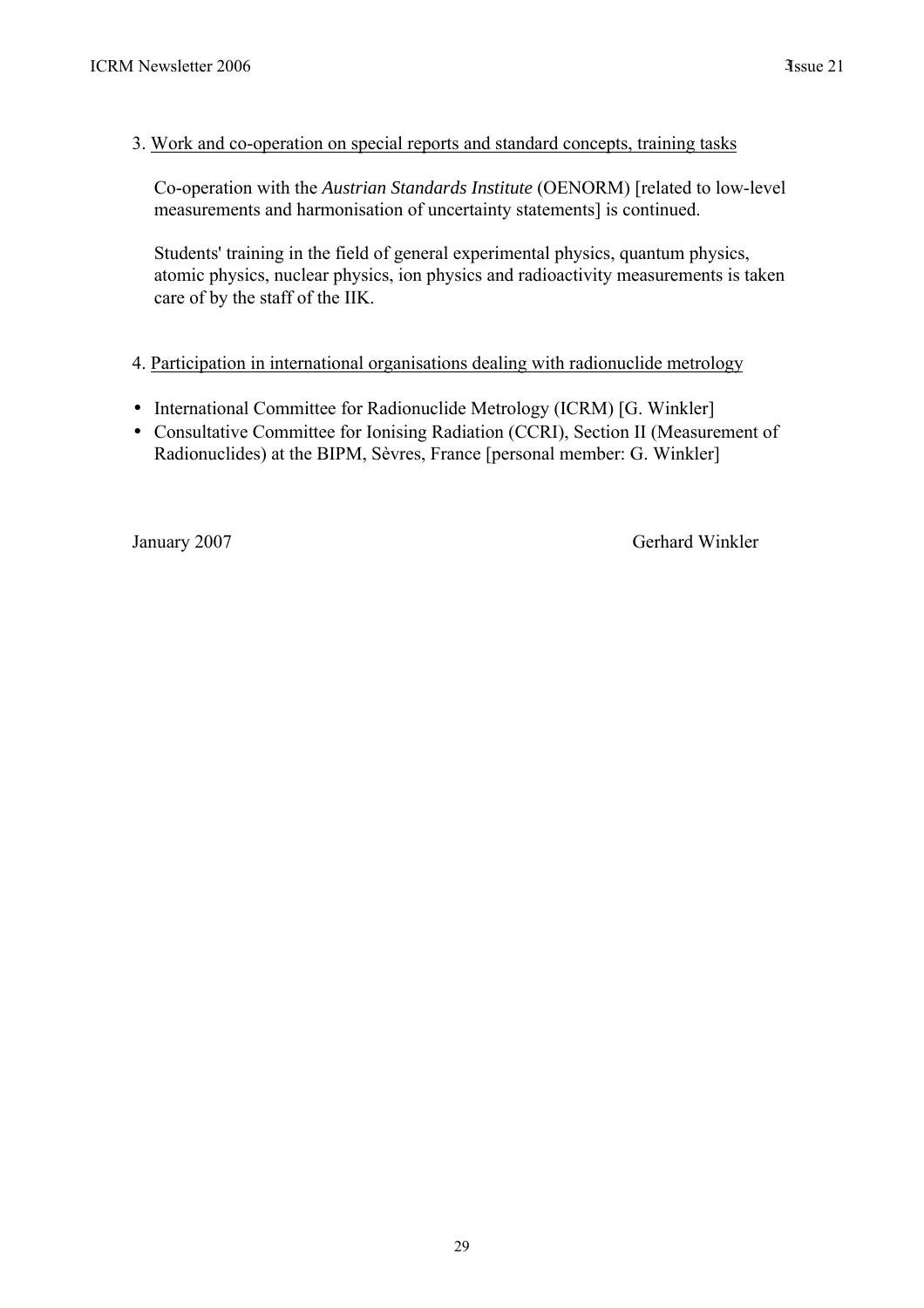| <b>LABORATORY</b>   | European Commission - DG Joint Research Centre<br>Institute for Reference Materials and Measurements (IRMM)                                                                                                                                                                                           |
|---------------------|-------------------------------------------------------------------------------------------------------------------------------------------------------------------------------------------------------------------------------------------------------------------------------------------------------|
|                     | JRC Reference Laboratory for Radionuclide Metrology                                                                                                                                                                                                                                                   |
| <b>NAMES</b>        | G. Sibbens, S. Pommé, R. Van Ammel                                                                                                                                                                                                                                                                    |
| <b>APPARATUS</b>    | * radioactive source preparation by vacuum evaporation                                                                                                                                                                                                                                                |
| <b>ACTIVITY</b>     | * two high resolution semiconductor alpha-particle spectrometers                                                                                                                                                                                                                                      |
| <b>RESULTS</b>      | * G. Sibbens, S. Pommé, R. Van Ammel, Total activity and<br>Pu-238/Pu-239+240 ratio by alpha-particle counting and<br>spectrometry for NUSIMEP-5, int. report GE/R/IM/01/06                                                                                                                           |
| <b>PUBLICATIONS</b> | * L. Benedik, T. Altzitzoglou, R. Van Ammel, S. Pommé, S. Richter,<br>G. Sibbens, A. Stolarz, A. Verbruggen and R. Wellum, NUSIMEP<br>5: Uranium, plutonium and caesium isotopic abundances in a saline<br>matrix, Report to participants, Report EUR 22286 EN (2006), ISBN<br>92-79-02272-5.         |
|                     | * L. Benedik, A. Alonso, T. Altzitzoglou, S. Richter, G. Sibbens, A.<br>Stolarz, A. Verbruggen and R. Wellum, Preparation of samples for<br>the NUSIMEP 5 campaign containing uranium, plutonium and<br>caesium certified for isotopic abundances, Report EUR 22180 EN<br>(2006), ISBN 92-79-01701-2. |
|                     | * T. Altzitzoglou, M. Bickel, A. Bohnstedt, J.-G. Decaillon, C. Hill,<br>L. Holmes and G. Sibbens, Characterisation of the IAEA-375 soil<br>intercomparison material for radioactivity with assigned values<br>traceable to the SI units, Report EUR 22226 EN (2006), ISBN 92-<br>79-01928-7.         |
| <b>IN PROGRESS</b>  | * EUROMET project no 749 on alpha-particle emission<br>probabilities and energies in the decay of $240$ Pu.                                                                                                                                                                                           |
|                     | * S. Pommé, E. García-Toraño, G. Sibbens, S. Richter, R. Wellum, A.<br>Stolarz, A. Alonso, $^{234}U/^{235}U$ activity ratios as a probe for the<br>$^{238}$ U/ $^{235}$ U half-life ratio, J. Radioanal. Nucl. Chem.                                                                                  |
| <b>ADDRESS</b>      | European Commission<br>Directorate-General Joint Research Centre<br>Institute for Reference Materials and Measurements (IRMM)<br>Retieseweg 111, B-2440 Geel, Belgium<br>Tel. +32 14 571 264 - Fax +32 14 584 273<br>e-mail: goedele.sibbens@ec.europa.eu                                             |
| <b>CONTACT</b>      | Goedele Sibbens                                                                                                                                                                                                                                                                                       |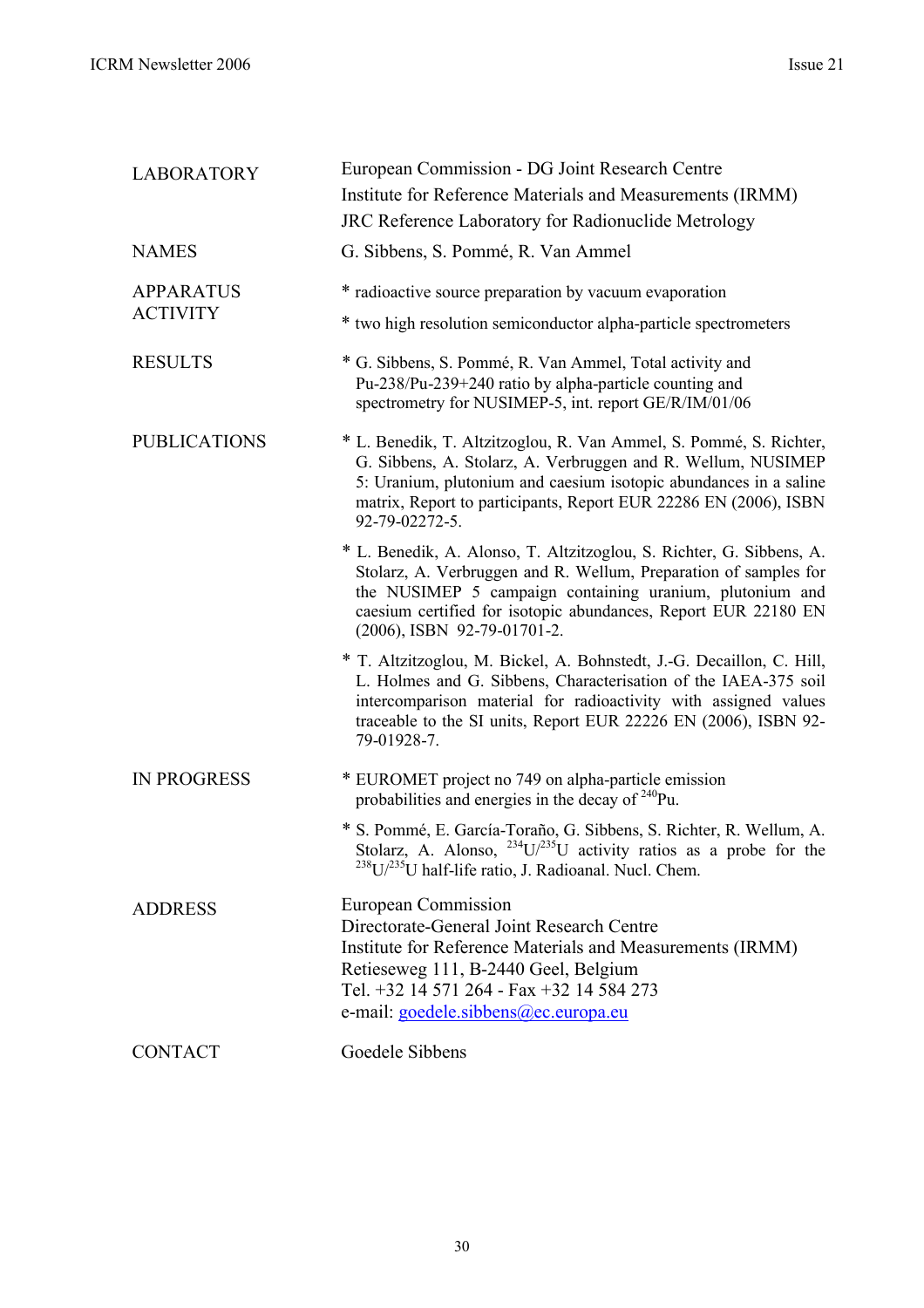| <b>LABORATORY</b>                   | European Commission - DG Joint Research Centre<br>Institute for Reference Materials and Measurements (IRMM)<br>JRC Reference Laboratory for Radionuclide Metrology                                                                                |
|-------------------------------------|---------------------------------------------------------------------------------------------------------------------------------------------------------------------------------------------------------------------------------------------------|
| <b>NAMES</b>                        | Mikael Hult, Gerd Marissens, Joël Gasparro, Elisabeth<br>Wieslander, Patric Lindahl                                                                                                                                                               |
| <b>APPARATUS</b><br><b>ACTIVITY</b> | Seven underground HPGe-detectors for ultra low level<br>gamma-ray spectrometry.                                                                                                                                                                   |
| <b>RESULTS</b>                      | * Activation products flux monitors activated by the<br>thermonuclear plasma at JET                                                                                                                                                               |
|                                     | * Radionuclides as a means of check authenticity of organic<br>farming                                                                                                                                                                            |
|                                     | * Neutron cross section measurements                                                                                                                                                                                                              |
|                                     | * Radiation protection – dosimetry using neutron activation<br>by fast neutrons                                                                                                                                                                   |
|                                     | * Radiopurity measurements detector development.                                                                                                                                                                                                  |
|                                     | * Nuclear decay data                                                                                                                                                                                                                              |
| <b>PUBLICATIONS</b>                 | * M. Hult, W. Preuße, J. Gasparro and M. Köhler, Underground<br>gamma-ray spectrometry, Acta Chimica Slovenica 53 (2006) 1-7.                                                                                                                     |
|                                     | * J. Gasparro, M. Hult, G. Bonheure and P.N. Johnston, A low-level<br>activation technique for monitoring thermonuclear fusion plasma<br>conditions, Appl. Radiat. Isot. 64 (2006) pp. 1130-1135.                                                 |
|                                     | * P.N. Johnston, M. Hult and J. Gasparro, Cascade summing effects in<br>close geometry gamma-ray spectrometry, Appl. Radiat. Isot. 64<br>$(2006)$ pp. 1323-1328.                                                                                  |
|                                     | * Mikael Hult, Joël Gasparro, Gerd Marissens, Patric Lindahl, Uwe<br>Wätjen, Peter N. Johnston, Cyriel Wagemans and Matthias Köhler,<br>Underground search for the decay of 180Tam, Physical Review C<br>74 No. 5 054311 (2006).                  |
|                                     | * U. Wätjen, Zs. Szántó, T. Altzitzoglou, G. Sibbens, J. Keightley and<br>M. Hult, EC intercomparisons for laboratories monitoring<br>environmental radioactivity, Applied Radiation and Isotopes 64<br>$(2006)$ pp. 1108-1113.                   |
|                                     | * J. Gasparro, M. Hult, P.N. Johnston and H. Tagziria, The effect of<br>uncertainties in nuclear decay data on coincidence summing<br>calculations for gamma-ray spectrometry, Czechoslovak Journal of<br>Physics 56 (2006) Suppl. pp. D203-D210. |
| <b>IN PROGRESS</b>                  | * Measurements of <sup>60</sup> Co in steel from Hiroshima                                                                                                                                                                                        |
|                                     | * Neutron dosimetry and plasma characterisation using<br>activation of metal discs                                                                                                                                                                |
|                                     | * Neutron cross section measurements by activation and                                                                                                                                                                                            |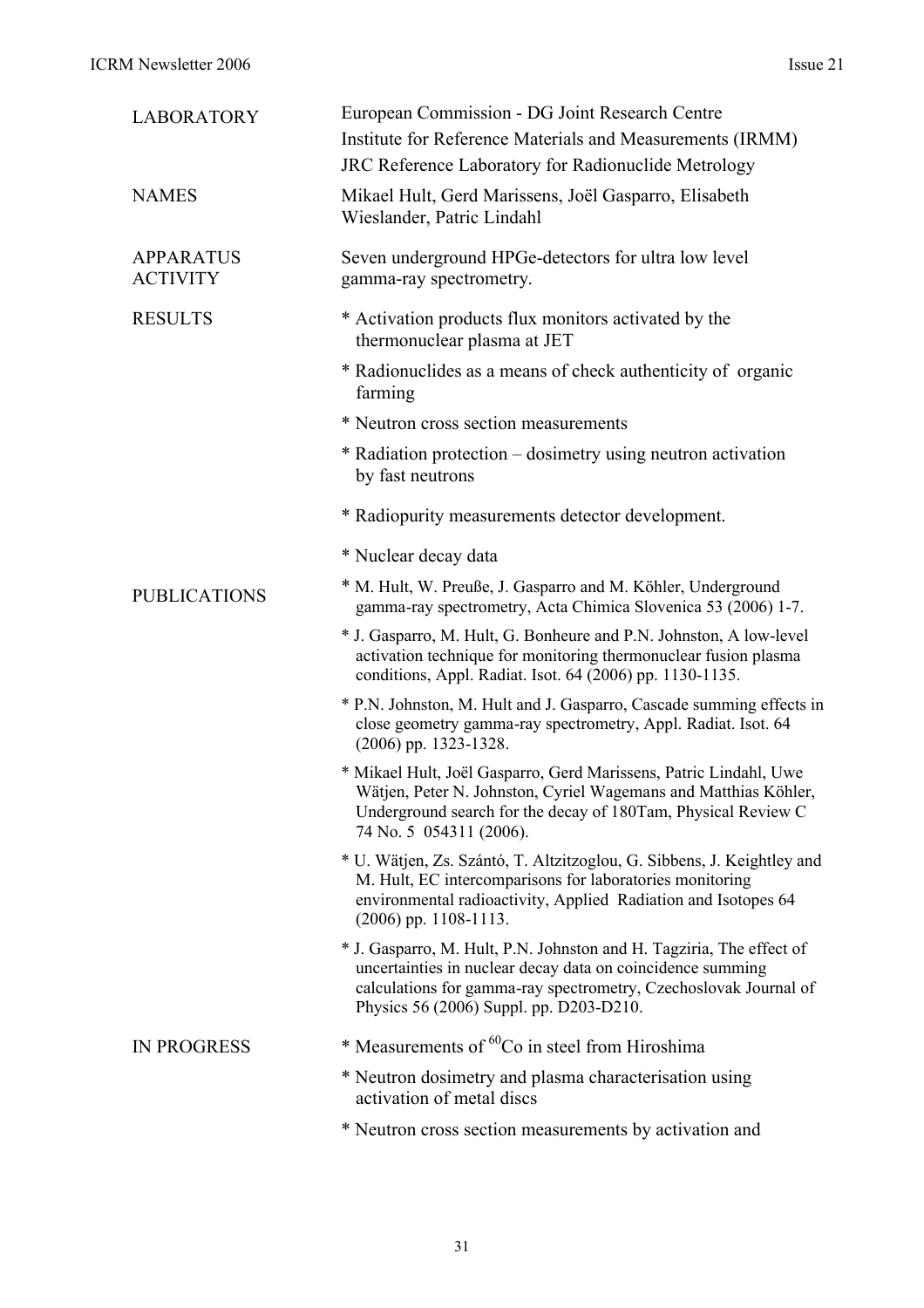|                | deconvolution.                                                                                                                                                                                                                                        |
|----------------|-------------------------------------------------------------------------------------------------------------------------------------------------------------------------------------------------------------------------------------------------------|
|                | * Intercomparison work                                                                                                                                                                                                                                |
|                | * Isotopic fingerprinting of environmental processes                                                                                                                                                                                                  |
|                | * Ultra low background detector developments                                                                                                                                                                                                          |
| <b>ADDRESS</b> | European Commission<br>Directorate-General Joint Research Centre<br>Institute for Reference Materials and Measurements (IRMM)<br>Retieseweg 111, B-2440 Geel, Belgium<br>Tel. +32 14 571 269 - Fax +32 14 584 273<br>e-mail: mikael.hult@ec.europa.eu |
| NTACT          | Mikael Hult                                                                                                                                                                                                                                           |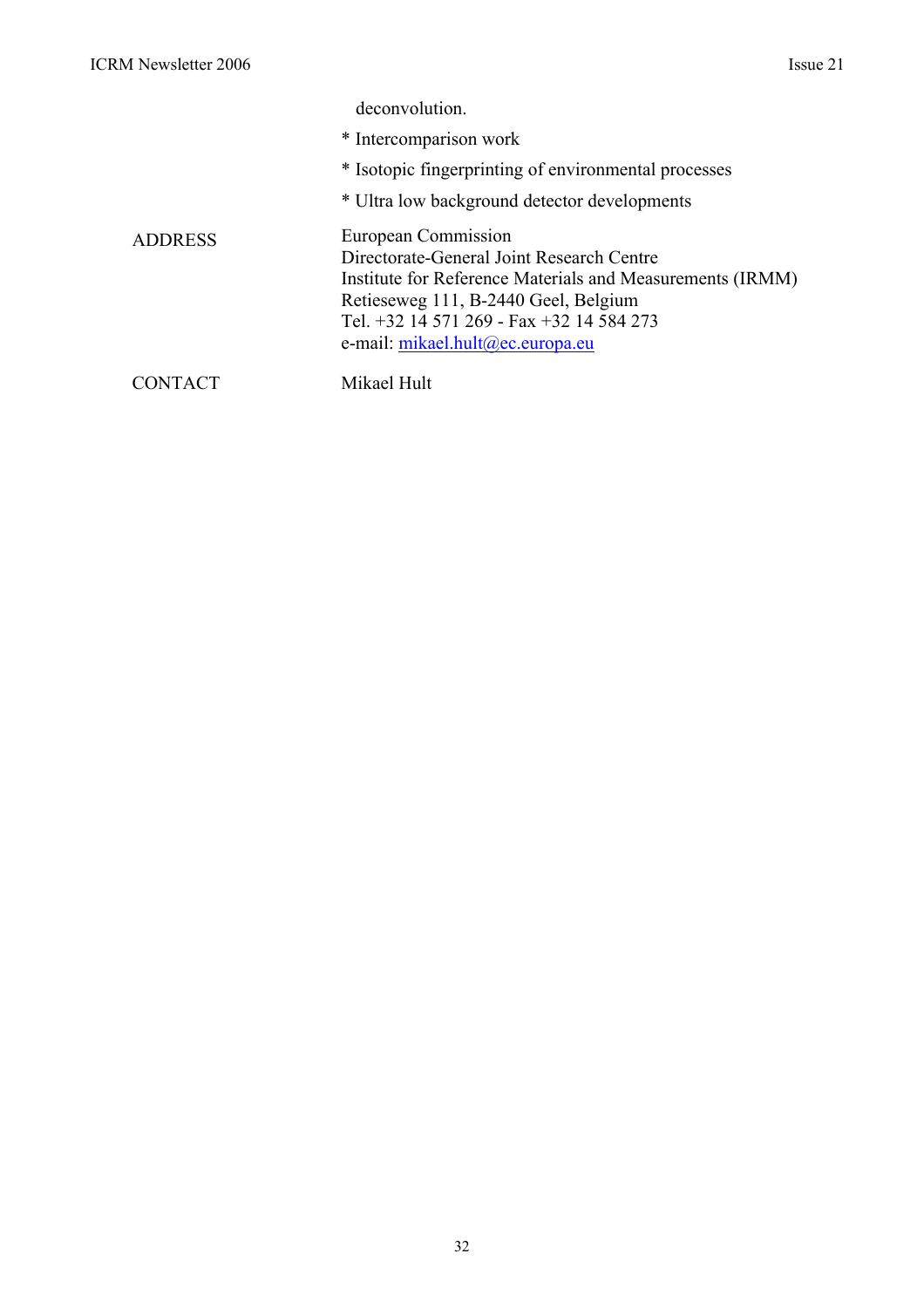| <b>LABORATORY</b>                   | European Commission - DG Joint Research Centre<br>Institute for Reference Materials and Measurements (IRMM)<br>JRC Reference Laboratory for Radionuclide Metrology                                                                                                                                       |
|-------------------------------------|----------------------------------------------------------------------------------------------------------------------------------------------------------------------------------------------------------------------------------------------------------------------------------------------------------|
| <b>NAMES</b>                        | Timotheos Altzitzoglou                                                                                                                                                                                                                                                                                   |
| <b>APPARATUS</b><br><b>ACTIVITY</b> | 4 HPGe detector systems (incl. low background detectors).<br>*<br>2 Low and Ultra low level liquid scintillation spectrometers.<br>∗<br>Facilities for radiochemical separations.<br>*<br>Quantitative radioactive source preparation facilities.<br>∗                                                   |
| <b>RESULTS</b>                      | * T. Altzitzoglou and A. Bohnstedt, Characterisation of the IAEA-152<br>milk powder intercomparison material for radioactivity with<br>assigned values traceable to the SI units, Report EUR 22227 EN<br>$(ISBN 92-79-01925-2) (2006).$                                                                  |
|                                     | * T. Altzitzoglou, M. Bickel, A. Bohnstedt, J.-G. Decaillon, C. Hill,<br>L. Holmes and G. Sibbens, Characterisation of the IAEA-375 soil<br>intercomparison material for radioactivity with assigned values<br>traceable to the SI units, Report EUR 22226 EN (2006), ISBN 92-<br>79-01928-7.            |
|                                     | * T. Altzitzoglou, "XAN6040 candidate reference liquid scintillation<br>cocktail for the ESIR: Performance tests", GE/R/IM/17/05/Set01.                                                                                                                                                                  |
|                                     | * L. Benedik, A. Alonso, T. Altzitzoglou, S. Richter, G. Sibbens, A.<br>Stolarz, A. Verbruggen and R. Wellum, Preparation of samples for<br>the NUSIMEP 5 campaign containing uranium, plutonium and<br>caesium certified for isotopic abundances, Report EUR 22180 EN<br>$(2006)$ , ISBN 92-79-01701-2. |
|                                     | * L. Benedik, T. Altzitzoglou, R. Van Ammel, S. Pommé, S. Richter,<br>G. Sibbens, A. Stolarz, A. Verbruggen and R. Wellum, NUSIMEP<br>5: Uranium, plutonium and caesium isotopic abundances in a saline<br>matrix, Report to participants, Report EUR 22286 EN (2006), ISBN<br>92-79-02272-5.            |
|                                     | * U. Wätjen, Zs. Szántó, T. Altzitzoglou, G. Sibbens, J. Keightley, R.<br>Van Ammel and M. Hult, EC measurement comparison on<br>simulated airborne particulates - $^{137}Cs$ in air filters, Report EUR<br>22612 EN (2006), ISBN 92-79-04591-1.                                                         |
|                                     | * U. Wätjen, Y. Spasova, T. Altzitzoglou and S. Pommé, EC<br>measurement comparison for 137Cs, 40K and 90Sr in milk<br>powder, Report EUR 22616 EN (2006), ISBN 978-92-79-02491-<br>7.                                                                                                                   |
| <b>PUBLICATIONS</b>                 | * S. Pomme', T. Altzitzoglou, R. Van Ammel, G. Sibbens, Seven                                                                                                                                                                                                                                            |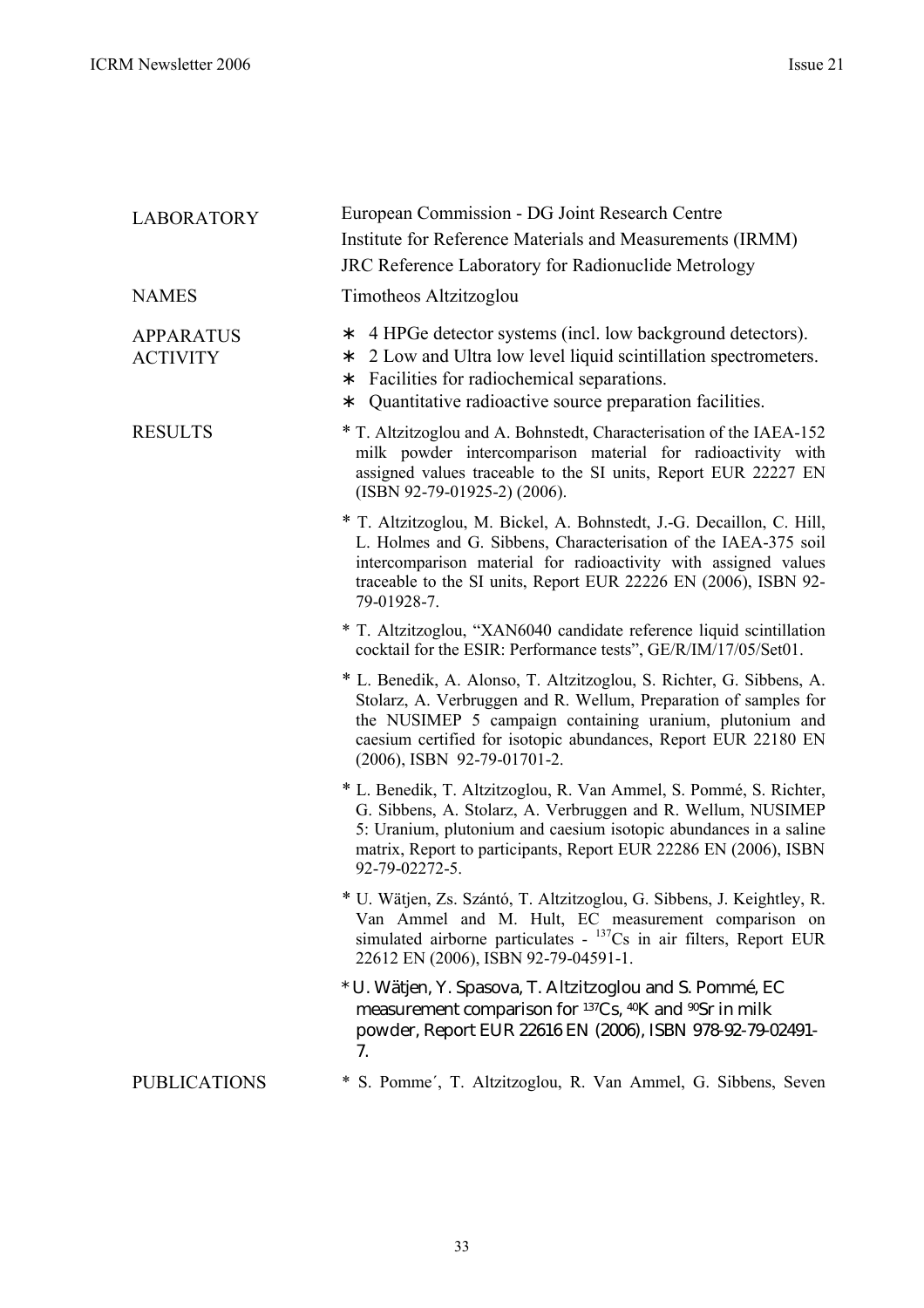|                    | techniques for activity standardisation of $^{125}$ I, Applied Radiation and<br>Isotopes 64 (2006) 1198.                                                                                                                                                                                                                                                                                                                     |
|--------------------|------------------------------------------------------------------------------------------------------------------------------------------------------------------------------------------------------------------------------------------------------------------------------------------------------------------------------------------------------------------------------------------------------------------------------|
|                    | * U. Wätjen, Zs. Szántó, T. Altzitzoglou, G. Sibbens, J. Keightley and<br>M. Hult, EC intercomparisons for laboratories<br>monitoring<br>environmental radioactivity, Applied Radiation and Isotopes 64<br>$(2006)$ pp. 1108-1113.                                                                                                                                                                                           |
|                    | * P. Cassette, G.H. Ahn, T. Altzitzoglou, I. Aubineau-Lanièce, F.<br>Bochud, E. García-Toraño, A. Grau Carles, A. Grau Malonda, K.<br>Kossert, K.B. Lee, J.P. Laedermann, B.R. Simpson, W.M. van<br>Wyngaardt, B.E. Zimmerman, Comparison of calculated spectra for<br>the interaction of photons in a liquid scintillator: example of <sup>54</sup> Mn<br>835 keV emission, Appl. Radiat. Isotopes 64 (2006) pp. 1471-1480. |
| <b>IN PROGRESS</b> | * Half-life determination of <sup>233</sup> U by LSC.                                                                                                                                                                                                                                                                                                                                                                        |
|                    | * EUROMET project 907: Measurement of Sb-124 activity and<br>determination of photon emission probabilities.                                                                                                                                                                                                                                                                                                                 |
|                    | * EUROMET project no 749 on alpha-particle emission<br>probabilities and energies in the decay of $240$ Pu; gamma-ray<br>emission probability measurements.                                                                                                                                                                                                                                                                  |
|                    | * Development of a new TDCR LSC.                                                                                                                                                                                                                                                                                                                                                                                             |
| <b>ADDRESS</b>     | European Commission<br>Directorate-General Joint Research Centre<br>Institute for Reference Materials and Measurements (IRMM)<br>Retieseweg 111, B-2440 Geel, Belgium<br>Tel. +32 14 571 266 - Fax +32 14 584 273<br>e-mail: timotheos.altzitzoglou@ec.europa.eu                                                                                                                                                             |
| <b>CONTACT</b>     | Timos Altzitzoglou                                                                                                                                                                                                                                                                                                                                                                                                           |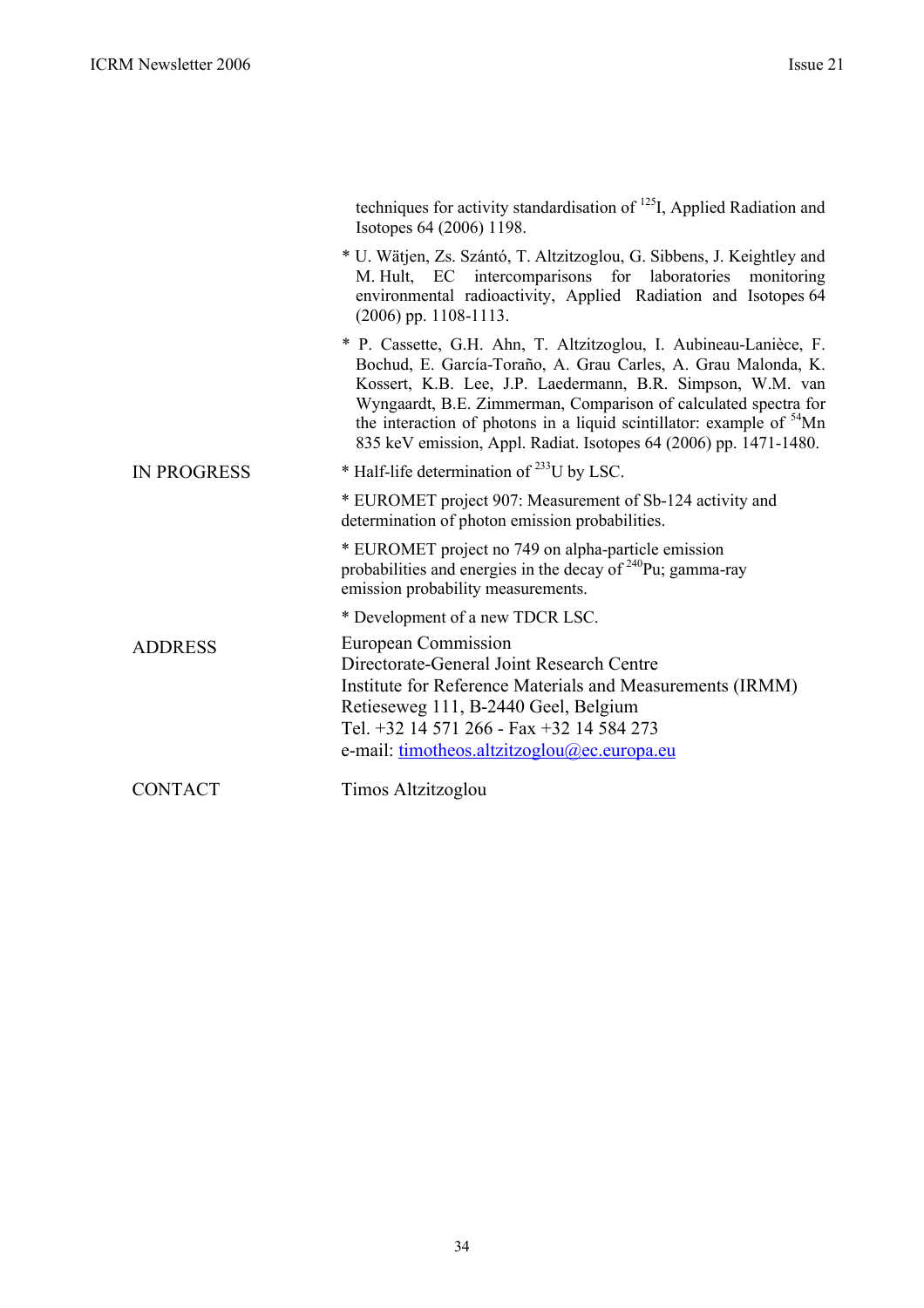| <b>LABORATORY</b>                   | European Commission - DG Joint Research Centre<br>Institute for Reference Materials and Measurements (IRMM)                                                                                                                                                                                              |
|-------------------------------------|----------------------------------------------------------------------------------------------------------------------------------------------------------------------------------------------------------------------------------------------------------------------------------------------------------|
|                                     | JRC Reference Laboratory for Radionuclide Metrology                                                                                                                                                                                                                                                      |
| <b>NAMES</b>                        | S. Pommé, G. Sibbens, T. Altzitzoglou, R. Van Ammel,<br>J. Keightley, J. Paepen, J. Camps, U. Wätjen                                                                                                                                                                                                     |
| <b>APPARATUS</b><br><b>ACTIVITY</b> | * radioactive source preparation (quantitative drop deposition,<br>IRMM source drying device, vacuum evaporation and<br>electrodeposition)                                                                                                                                                               |
|                                     | $*$ 4 $\pi$ pressurised gas proportional counter                                                                                                                                                                                                                                                         |
|                                     | $*$ windowless $4\pi$ CsI(Tl)-sandwich spectrometer                                                                                                                                                                                                                                                      |
|                                     | $*$ two $\alpha$ -particle counters at defined solid angle                                                                                                                                                                                                                                               |
|                                     | * atmospheric $4\pi\beta-\gamma$ coincidence counter                                                                                                                                                                                                                                                     |
|                                     | * pressurised $4\pi\beta-\gamma$ coincidence counter                                                                                                                                                                                                                                                     |
|                                     | $*$ 4πγ NaI well counter                                                                                                                                                                                                                                                                                 |
|                                     | * two secondary standard ionisation chambers and one prototype IC                                                                                                                                                                                                                                        |
|                                     | * two 4p liquid scintillation counters                                                                                                                                                                                                                                                                   |
|                                     | * X-ray counter at defined solid angle                                                                                                                                                                                                                                                                   |
|                                     | * HPGe detector                                                                                                                                                                                                                                                                                          |
|                                     | * Si(Li) X-ray detector spectrometer                                                                                                                                                                                                                                                                     |
| <b>RESULTS</b>                      | * U. Wätjen, Zs. Szántó, T. Altzitzoglou, G. Sibbens, J. Keightley and<br>M. Hult, EC measurements comparison on simulated airborne<br>particulates - <sup>137</sup> Cs in air filters, int. report GE/R/IM/08/06                                                                                        |
|                                     | * R. Van Ammel, B. Denecke, D. De Smet, J. Paepen and T. Szabo,<br>The IRMM source dryer: user manual, int. report GE/R/IM/13/06                                                                                                                                                                         |
|                                     | * L. Benedik, A. Alonso, T. Altzitzoglou, S. Richter, G. Sibbens, A.<br>Stolarz, A. Verbruggen and R. Wellum, Preparation of samples for<br>the NUSIMEP 5 campaign containing uranium, plutonium and<br>caesium certified for isotopic abundances, Report EUR 22180 EN<br>$(2006)$ , ISBN 92-79-01701-2. |
|                                     | * T. Altzitzoglou, M. Bickel, A. Bohnstedt, J.-G. Decaillon, C. Hill,<br>L. Holmes and G. Sibbens, Characterisation of the IAEA-375 soil<br>intercomparison material for radioactivity with assigned values<br>traceable to the SI units, Report EUR 22226 EN (2006), ISBN 92-<br>79-01928-7.            |
|                                     | * J. Camps and J. Paepen, Development of an ionisation chamber for<br>the establishment of the SI unit becquerel, Report EUR 22609 EN<br>(2006), ISBN 92-79-04588-1.                                                                                                                                     |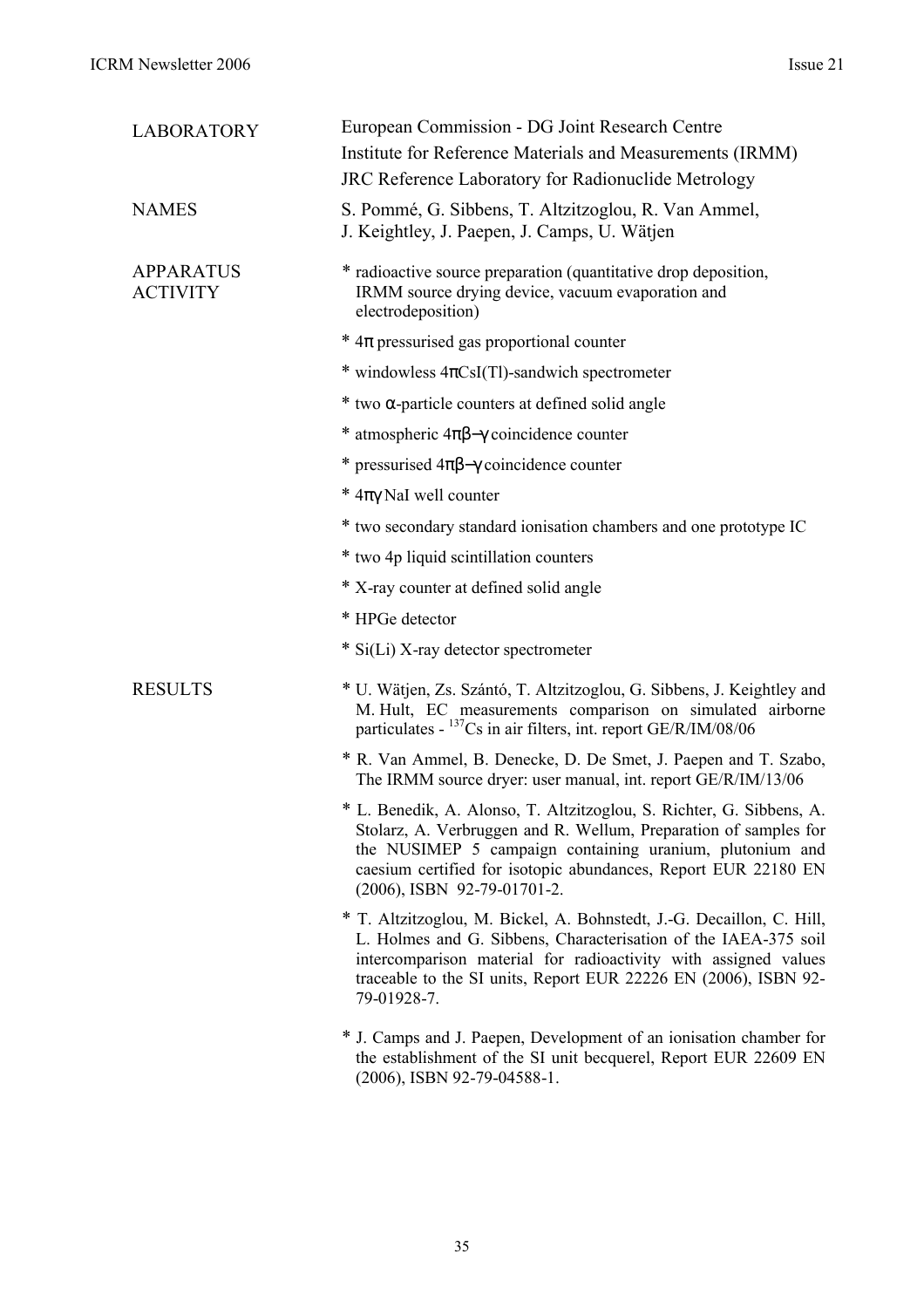- \* U. Wätjen, Zs. Szántó, T. Altzitzoglou, G. Sibbens, J. Keightley, R. Van Ammel and M. Hult, EC measurement comparison on simulated airborne particulates - <sup>137</sup>Cs in air filters, Report EUR 22612 EN (2006), ISBN 92-79-04591-1.
- \* U. Wätjen, Y. Spasova, T. Altzitzoglou and S. Pommé, EC measurement comparison for  $^{137}Cs$ ,  $^{40}K$  and  $^{90}Sr$  in milk powder, Report EUR 22616 EN (2006), ISBN 978-92-79-02491-7.
- PUBLICATIONS \* G. Ratel, C. Michotte, Y. Hino, J. Keightley and U. Wätjen, Update of the ongoing comparison BIPM.RI(II)-K1.Co-60 including activity measurements of the radionuclide  ${}^{60}Co$  for the NMIJ, Japan and the IRMM (Geel), Metrologia 43 (2006) Tech. Suppl., 06003 (on-line).
	- \* S. Pommé, J. Keightley, Count rate estimation of a Poisson process: unbiased fit versus central moment analysis of time interval spectra, American Chemical Society Press (2006), Applied Modeling and Computations in Nuclear Science. T.M. Semkow, S. Pommé, S.M. Jerome and D.J. Strom, Eds. ACS Symposium Series 945, ISBN 0-8412-3982-7, pp. 316-334.
	- \* S. Pommé, Dead time, pile-up, and counting statistics, American Chemical Society Press (2006), Applied Modeling and Computations in Nuclear Science. T.M. Semkow, S. Pommé, S.M. Jerome and D.J. Strom, Eds. ACS Symposium Series 945, ISBN 0-8412-3982-7, pp. 218-233.
	- \* S. Pommé, Problems with the uncertainty budget of half-life measurements, American Chemical Society Press (2006), Applied Modeling and Computations in Nuclear Science. T.M. Semkow, S. Pommé, S.M. Jerome and D.J. Strom, Eds. ACS Symposium Series 945, ISBN 0-8412-3982-7, pp. 282-292.
	- \* J.D. Keightley, DCC-SIM : A simulation routine for the validation of 4πβ−γ digital coincidence counting software, American Chemical Society Press (2006), Applied Modeling and Computations in Nuclear Science. T.M. Semkow, S. Pommé, S.M. Jerome and D.J. Strom, Eds. ACS Symposium Series 945, ISBN 0-8412-3982- 7, pp. 234-248.
	- \* U. Wätjen, Zs. Szántó, T. Altzitzoglou, G. Sibbens, J. Keightley and M. Hult, EC intercomparisons for laboratories monitoring environmental radioactivity, Applied Radiation and Isotopes 64 (2006) pp. 1108-1113.
	- \* S. Pommé, An intuitive visualisation of intercomparison results applied to the KCDB, Appl. Radiat. Isot. 64 (2006) pp. 1158-1162.
	- \* R. Van Ammel, S. Pommé, G. Sibbens, Half-life measurement of  ${}^{55}$ Fe. Applied Radiation and Isotopes 64 (2006) 1412-1416.
	- \* S. Pomme´, T. Altzitzoglou, R. Van Ammel, G. Sibbens, Seven techniques for activity standardisation of <sup>125</sup>I, Applied Radiation and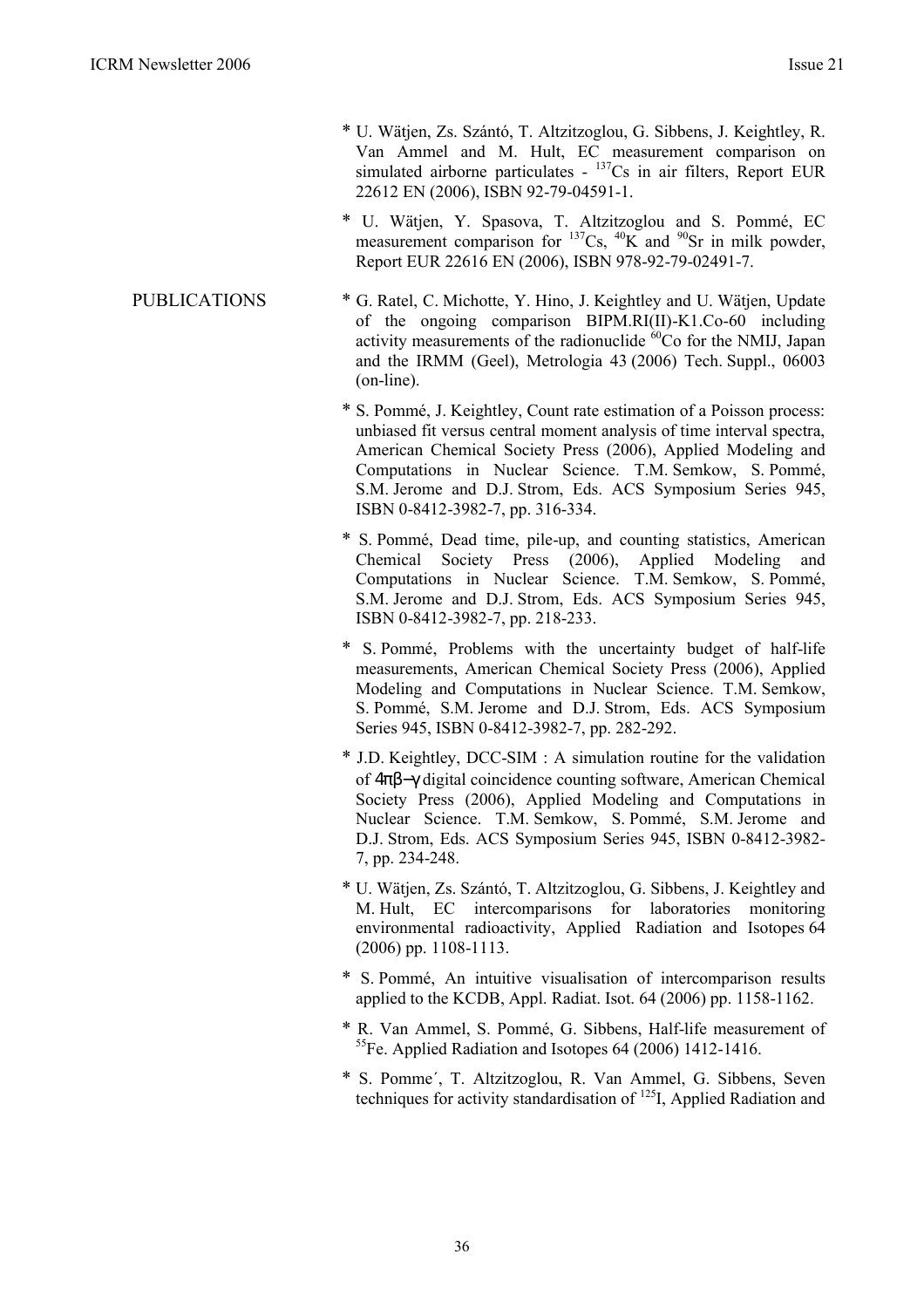|                    | Isotopes 64 (2006) 1198.                                                                                                                                                                                                                                       |
|--------------------|----------------------------------------------------------------------------------------------------------------------------------------------------------------------------------------------------------------------------------------------------------------|
|                    | $\ast$<br>T.M. Semkow, S. Pommé, S.M. Jerome and D.J. Strom (Eds.),<br>Applied Modeling and Computations in Nuclear Science, ACS<br>Symposium Series 945, American Chemical Society, Washington,<br>DC, USA (2006), ISBN 0-8412-3982-7.                        |
| <b>IN PROGRESS</b> | * Half-life determination of <sup>55</sup> Fe, <sup>54</sup> Mn, <sup>109</sup> Cd, <sup>233</sup> U, <sup>235</sup> U, <sup>238</sup> U.                                                                                                                      |
|                    | * Development of the new reference ionisation chamber.                                                                                                                                                                                                         |
|                    | * S. Pommé, The solid angle subtended by a circular detector for a<br>linear source, Appl. Radiat. Isot.                                                                                                                                                       |
|                    | $\ast$<br>S. Pommé, Comments on "A comparison of different analytical<br>methods of determining the solid angle of a circular coaxial source-<br>detector system", Appl. Radiat. Isot.                                                                         |
|                    | * S. Pommé, J. Paepen, A series expansion of Conway's generalised<br>solid-angle formulas, Nucl. Instr. and Meth. A.                                                                                                                                           |
|                    | * S. Pommé, J. Camps, R. Van Ammel, J. Paepen, A protocol for<br>uncertainty assessment of half-lives, J. Radioanal. Nucl. Chem.                                                                                                                               |
|                    | * EUROMET project 907: Measurement of Sb-124 activity and<br>determination of photon emission probabilities.                                                                                                                                                   |
| <b>ADDRESS</b>     | <b>European Commission</b><br>Directorate-General Joint Research Centre<br>Institute for Reference Materials and Measurements (IRMM)<br>Retieseweg 111, B-2440 Geel, Belgium<br>Tel. +32 14 571 289 - Fax +32 14 584 273<br>e-mail: stefaan.pomme@ec.europa.eu |
| <b>CONTACT</b>     | Stefaan Pommé                                                                                                                                                                                                                                                  |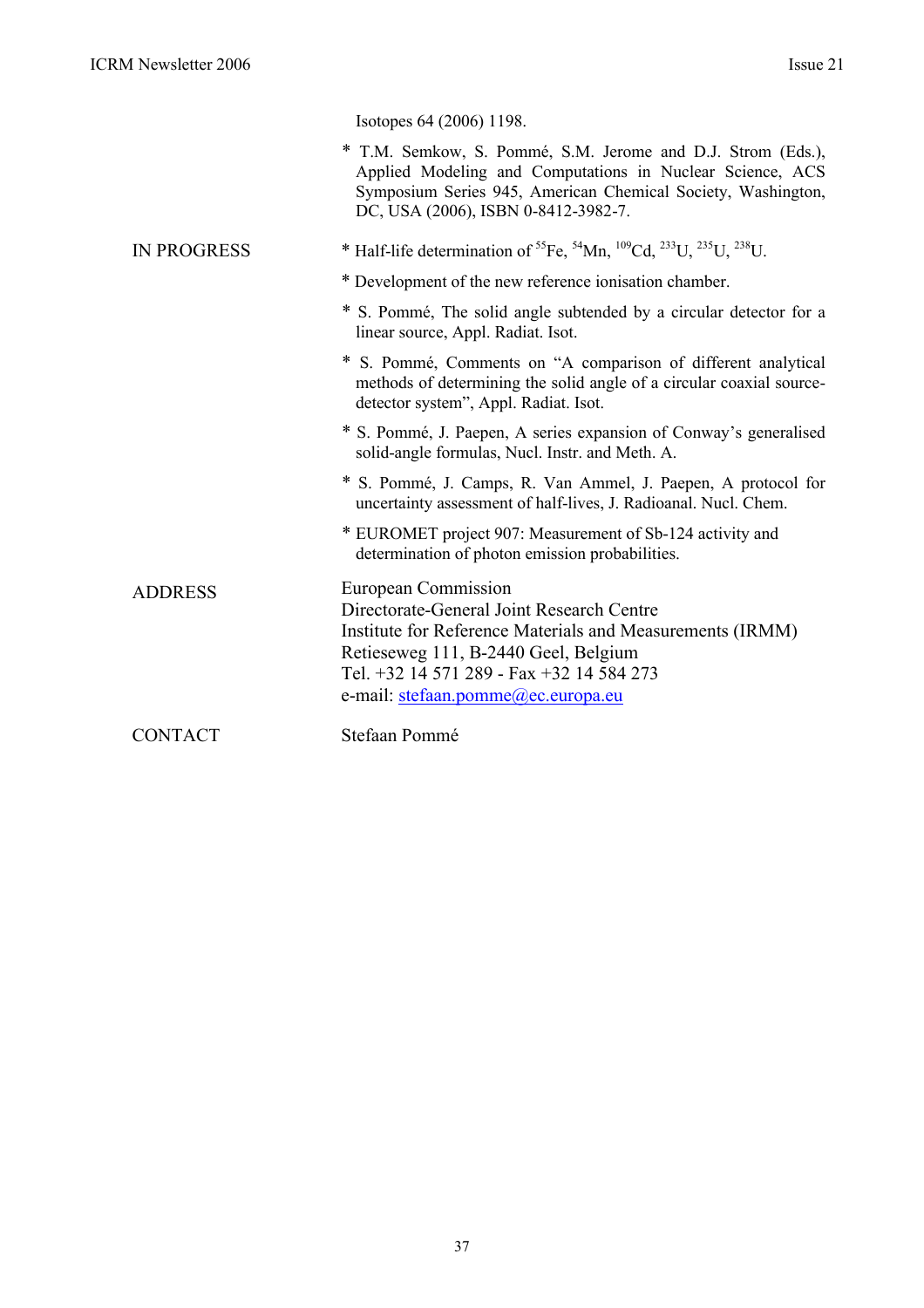| <b>LABORATORY</b>  | <b>SCK.CEN, Low Level Radioactivity Measurements</b><br>(SA1/SA2)                                                                                                                                                                                                                                                                                                                                                                            |
|--------------------|----------------------------------------------------------------------------------------------------------------------------------------------------------------------------------------------------------------------------------------------------------------------------------------------------------------------------------------------------------------------------------------------------------------------------------------------|
| <b>NAMES</b>       | C. Hurtgen, F. Verrezen.                                                                                                                                                                                                                                                                                                                                                                                                                     |
| <b>ACTIVITY</b>    | Gross alpha and beta, ${}^{3}H, {}^{14}C, {}^{89-90}Sr, {}^{131}I, {}^{210}Po, {}^{226}Ra$ and actinides activity<br>measurements in environmental samples<br>Assay of actinides (Th, U, Pu, Am) in biological samples (urine, faeces) and<br>environmental samples (water, sediment, soil ) by alpha spectrometry and by<br>KPA for U.<br>Assay of <sup>14</sup> C, <sup>63</sup> Ni, <sup>99</sup> Tc, <sup>129</sup> I in low level waste |
| <b>KEYWORDS</b>    | Alpha spectrometry, gas proportional counter, liquid scintillation, low-level, radiochemistry                                                                                                                                                                                                                                                                                                                                                |
| <b>RESULTS</b>     | Extension to the QA system following ISO17025 of the method for assay of<br>actinides by alpha spectrometry. Now, all our measurements techniques are under<br>accredidation.                                                                                                                                                                                                                                                                |
| <b>IN PROGRESS</b> | Comparative study of selected scintillation cocktails.                                                                                                                                                                                                                                                                                                                                                                                       |
| <b>ADDRESS</b>     | Low Level Radioactivity Measurements<br><b>SCK</b> •CEN<br>Boeretang 200<br>B-2400 Mol Belgium<br>Telephone: (+32-14) 33 28 31<br>Telecopier: (+32-14) 32 10 56<br>E-mail: churtgen@sckcen.be<br>Web: http://www.sckcen.be/lrm                                                                                                                                                                                                               |
| <b>CONTACT</b>     | C. Hurtgen                                                                                                                                                                                                                                                                                                                                                                                                                                   |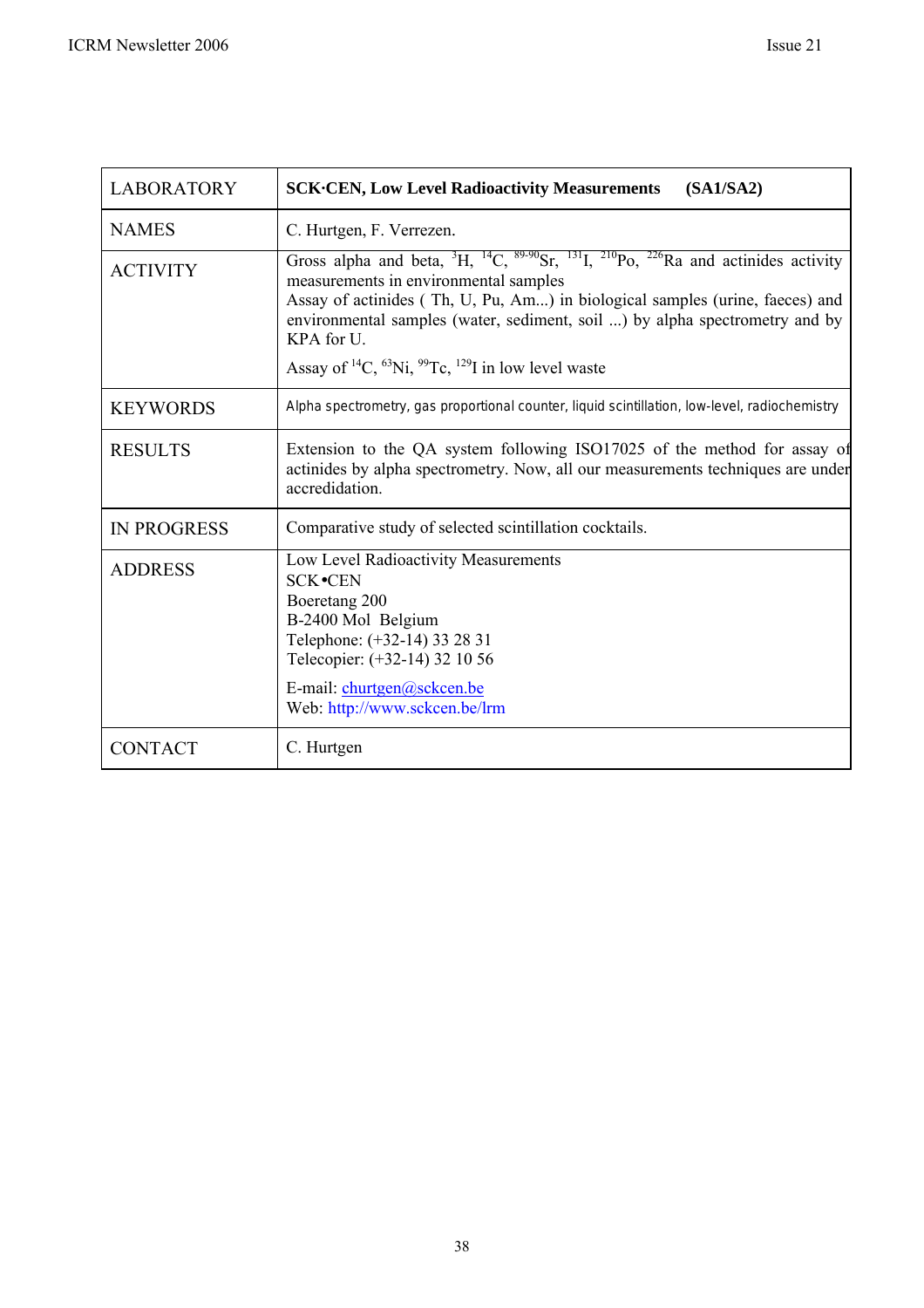| <b>LABORATORY</b>   | <b>Safeguards and Nuclear Physics Measurements</b><br>(SA1/SA2)                                                                                                                                                                                                                                                                                    |
|---------------------|----------------------------------------------------------------------------------------------------------------------------------------------------------------------------------------------------------------------------------------------------------------------------------------------------------------------------------------------------|
| <b>NAMES</b>        | M. Bruggeman, P. Vermaercke, P. Willeborts,                                                                                                                                                                                                                                                                                                        |
| <b>ACTIVITY</b>     | $\alpha$ - and $\gamma$ -spectrometry,<br>Preparation of Radioactive Standards,<br>Whole body and organ counting,<br>Neutron activation analysis with relative NAA and $k_0$ - method<br>Non-destructive assay of nuclear wastes and special nuclear material<br>$(\gamma$ -spectrometry and neutron counting)                                     |
| <b>KEYWORDS</b>     | Alpha spectrometry, coincidence method, gamma-ray spectrometry, gas proportional<br>counter, ionisation chamber, low-level, Nal well counter, neutron measurement,<br>simulation code, source preparation, X-ray spectrometry.                                                                                                                     |
| <b>RESULTS</b>      | We set up new efficiency calibrations for the Whole Body Counting (WBC)<br>system that is based on large NaI detectors. For that purpose we used a modular<br>phantom in nylon that can be filled with small linear sources. The modular<br>phantom can be used to simulate different human postures.                                              |
|                     | We participated in the ESARDA neutron multiplicity benchmark.                                                                                                                                                                                                                                                                                      |
|                     | We investigated the use of Synthetic Multi-Element Standards (SMELS) for the<br>determination of the flux parameters in $k_0$ NAA and to set up a quality control QC<br>procedure for the folow up of the irradiation parameters.                                                                                                                  |
| <b>PUBLICATIONS</b> | P. Vermaercke, P. Robouch, L. Sneyers, F. De Corte, J. Radioanal. Chem. (to<br>be published in 2007)                                                                                                                                                                                                                                               |
|                     | Paolo Peerani, Martyn Swinhoe, ESARDA Multiplicity Benchmark Exercise,<br>ESARDA Bulletin, No34, June 2006                                                                                                                                                                                                                                         |
| <b>IN PROGRESS</b>  | - develop a procedure to measure $^{32}P$ by NAA;<br>- design and develop dedicated LIMS for the laboratories NAA and<br>Gammaspectrometrie;<br>- start up a project on Promp Gamma Neutron Activiation Analysis (PGNAA)<br>and Fast Neutron Activation Analysis (FNAA);<br>improve simulation tools for efficiency transfer in gammaspectrometry; |
|                     | - calibratie a HPGe well detector to be used in k0-NAA.                                                                                                                                                                                                                                                                                            |
| <b>ADDRESS</b>      | Safeguards and Nuclear Physics Measurements<br>SCK.CEN, GKD<br>Boeretang 200<br>B-2400 Mol Belgium                                                                                                                                                                                                                                                 |
|                     | Telephone: (+32-14) 33 28 86,<br>Telecopier: (+32-14) 32 10 56<br>E-mail: michel.bruggeman@sckcen.be; peter.vermaercke@sckcen.be<br>Web: http://www.sckcen.be/research/radiationprotection/kernfys/<br>Web: http://www.sckcen.be/research/radiationprotection/safeguards/                                                                          |
| <b>CONTACT</b>      | M. Bruggeman                                                                                                                                                                                                                                                                                                                                       |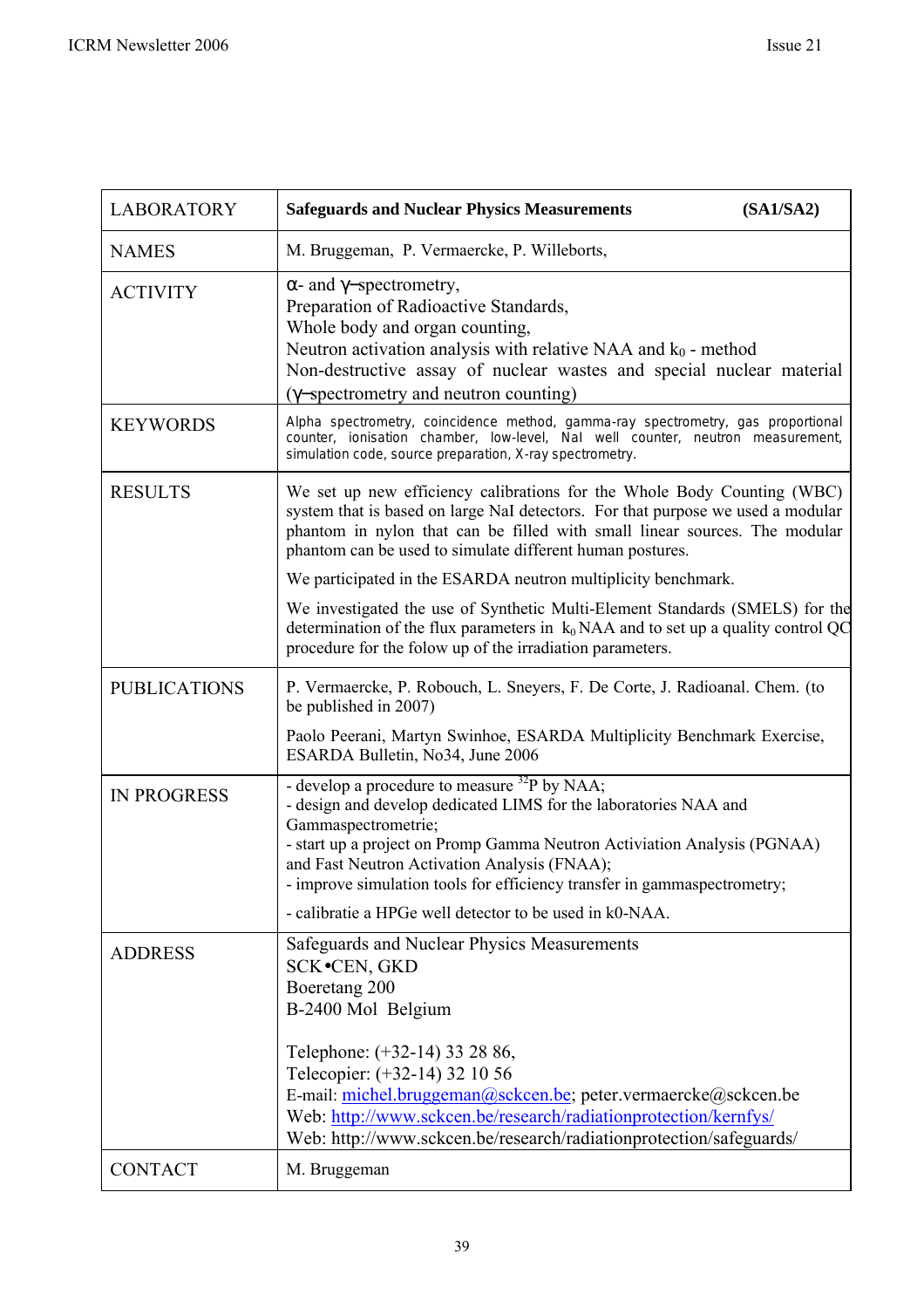| <b>LABORATORY</b>  | SCK.CEN, 'Radio-Chemical Analysis' laboratories (RCA)<br>(SA1/SA2)                                                                                                                        |
|--------------------|-------------------------------------------------------------------------------------------------------------------------------------------------------------------------------------------|
| <b>NAMES</b>       | M. Gysemans, L. Adriaensen                                                                                                                                                                |
| <b>ACTIVITY</b>    | • Destructive radiochemical analysis of spent fuels for the determination of<br>burn-up and for spent fuel characterization programs                                                      |
|                    | • Determination of Pu and $^{241}$ Am concentration in MOX fuels (accredited<br>according to ISO17025).                                                                                   |
|                    | • Radiochemical analysis of long-lived and radiotoxic nuclides in various<br>types of radioactive waste such as resins, evaporator concentrates, filters,<br>incinerator ashes            |
|                    | • Study of separation chemistry of actinides and specific radionuclides                                                                                                                   |
|                    | • Radiochemical analysis of reactor dosimeters and irradiated reactor<br>materials.                                                                                                       |
| <b>KEYWORDS</b>    | Alpha spectrometry, beta spectrometry, gamma-ray spectrometry, low-level, Nal well<br>counter, mass spectrometry, radiochemistry                                                          |
| <b>RESULTS</b>     | • Separation and analyses of $147$ Pm                                                                                                                                                     |
|                    | • Study of the suitability of $^{137}Cs$ and $^{144}Ce$ as burn-up monitors in different types<br>of commercial and experimental irradiated fuels                                         |
|                    | • Burn-up determination and spent fuel characterization 4 fuel samples of the<br>international programs MALIBU, REBUS and HIMOX.                                                          |
| <b>IN PROGRESS</b> | • Study of the separation of $^{129}$ I from radioactive waste resins for mass-<br>spectrometry. Comparative studies with gamma-spectrometry.                                             |
|                    | • Radiochemical separation and analyses of activation products in nuclear<br>vessel samples for retro-dosimetry ( <sup>55</sup> Fe, <sup>63</sup> Ni, <sup>94</sup> Nb, <sup>60</sup> Co) |
| <b>ADDRESS</b>     | Radio-Chemical Analysis<br><b>SCK</b> •CEN<br>Boeretang 200, B-2400 Mol, Belgium                                                                                                          |
|                    | Telephone: (+32-14) 33 32 26<br>Fax: (+32-14) 32 07 55<br>E-mail: ladriaens@sckcen.be                                                                                                     |
| <b>CONTACT</b>     | L. Adriaensen                                                                                                                                                                             |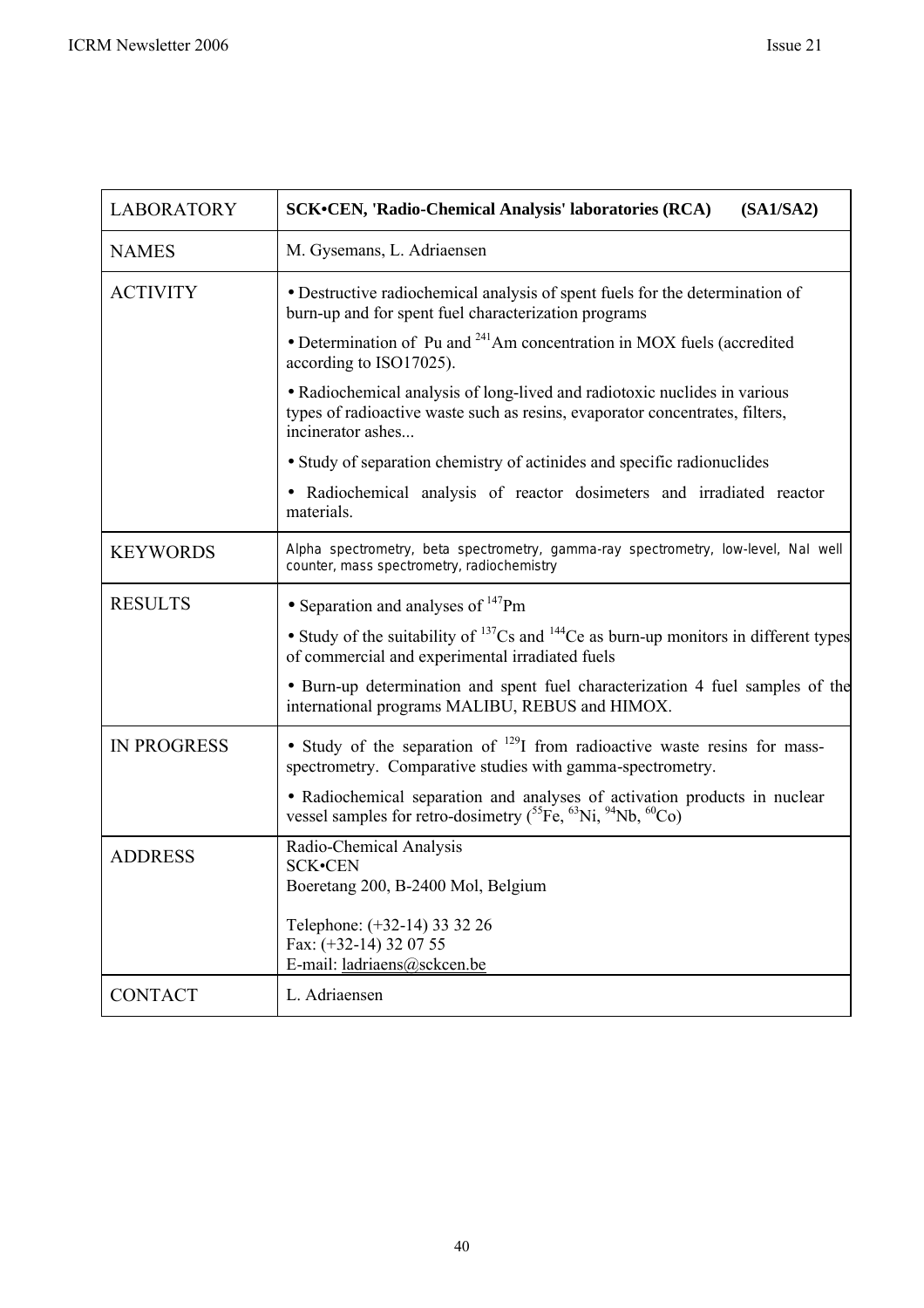(SA1/SA2)

| <b>LABORATORY</b>                         | Laboratório Nacional de Metrologia das Radiações Ionizantes<br>LNMRI/IRD/CNEN                                                                                                |
|-------------------------------------------|------------------------------------------------------------------------------------------------------------------------------------------------------------------------------|
| <b>NAMES</b>                              | A. Iwahara, Antônio E. de Oliveira, C.J. da Silva, E.M.O.<br>Bernardes, P.A.L. da Cruz, J. dos S. Loureiro, José U. Delgado,                                                 |
|                                           | R. Poledna, M.A.R.R. di Prinzio, Vanessa de Bonis<br>1- Participation in international comparisons;                                                                          |
| <b>ACTIVITY</b>                           | 2- Absolute activity measurements;                                                                                                                                           |
|                                           | 3- Traceability program with Nuclear Medicine Services                                                                                                                       |
| <b>RESULTS</b>                            | 1- Standardization of $^{125}I$ , $^{203}Hg$ , Cr and $^{201}Tl$ solutions;                                                                                                  |
|                                           | 2- Implantation of $4\pi\beta$ (LSC)- (NaI(Tl)) $4\pi\beta$ (PC)- $\gamma$ (NaI(Tl))                                                                                         |
|                                           | coincidence/anticoincidence system with LNHB MTR2 module                                                                                                                     |
|                                           | 3- Comparison runs of activity measurements of $^{99}$ Tc <sup>m</sup> , $^{131}$ I,<br>${}^{67}Ga$ and ${}^{201}Tl$ with Nuclear Medicine Services                          |
|                                           | Am J. A. dos Santos, A. Iwahara, I. G. Nicoli, F. G. Alabarse,                                                                                                               |
| <b>PUBLICATIONS</b>                       | C. E. L. dos Santos, A. M. Xavier, E. J. Garcia, C. M. Dias, L.                                                                                                              |
|                                           | Tauhata, R. T. Lopes. Implementation of a national metrology                                                                                                                 |
|                                           | network of radionuclides used in nuclear medicine Appl.                                                                                                                      |
|                                           | Radiat. Isot. 64 (20)                                                                                                                                                        |
|                                           | 3- A.L.O.Damasceno, A. Iwahara, R. Poledna. Activity                                                                                                                         |
|                                           | characterization of <sup>192</sup> Ir brachytherapy wires. Journal of                                                                                                        |
|                                           | Radioanalytical and Nuclear Chemistry, Vol. 269, No.2 (2006)<br>317-323.                                                                                                     |
| <b>IN PROGRESS</b>                        | 1- Standardization of ${}^{67}Ga$ and ${}^{55}Fe$ with MTR2 module using                                                                                                     |
|                                           | the anti-coincidence and liquid scintillation counting methods;                                                                                                              |
|                                           | 2- Implementation of TDCR liquid scintillation counting for                                                                                                                  |
|                                           | absolute standardization                                                                                                                                                     |
| IN<br><b>SOURCE</b><br><b>PREPARATION</b> | 1- Determination of disintegration rate and photon intensities of<br>$^{201}$ Tl and $^{202}$ Tl;                                                                            |
|                                           | 2- Radioactivity Laboratory of LNMRI in the Framework of                                                                                                                     |
|                                           | <b>MRA</b>                                                                                                                                                                   |
|                                           | 3- Absolute standardization of $^{22}$ Na                                                                                                                                    |
|                                           | 4- Absolute standardization and photon emission intensities of<br>$^{124}Sb$                                                                                                 |
| <b>ADDRESS</b>                            | Instituto de Radioproteção e Dosimetria, Av. Salvador Allende,<br>$s/n$ , Recreio, CEP 22780-160, Rio de Janeiro, Brasil. Tel: $++55$<br>21 3411 8179 Fax: ++55 21 2442 1605 |
|                                           | E-maiL: <i>iwahara@ird.gov.br</i>                                                                                                                                            |
| <b>CONTACT</b>                            | A.Iwahara                                                                                                                                                                    |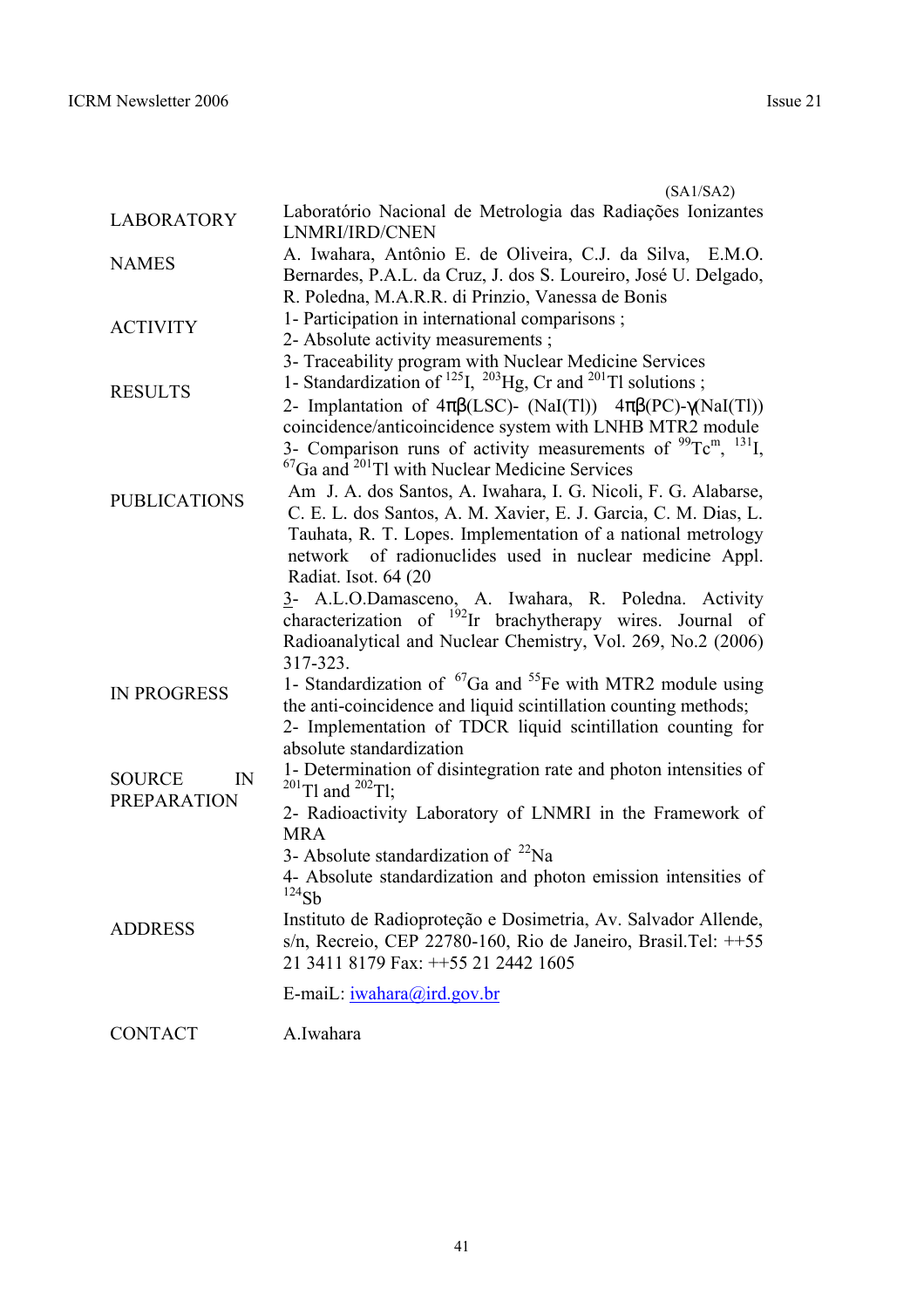(SA1/SA2)

| <b>LABORATORY</b>   | Laboratório Nacional de Metrologia das Radiações Ionizantes<br>LNMRI/IRD/CNEN                                                                                                                                                                                                                                                                                                                                                                                       |
|---------------------|---------------------------------------------------------------------------------------------------------------------------------------------------------------------------------------------------------------------------------------------------------------------------------------------------------------------------------------------------------------------------------------------------------------------------------------------------------------------|
| <b>NAMES</b>        | Antonio E. de Oliveira, A.Iwahara C.J. da Silva, E.M.O.<br>Bernardes, J.U. Delgado, M.A.R.R. di Prinzio, Maria C.M. de<br>Almeida, R. Poledna.                                                                                                                                                                                                                                                                                                                      |
| <b>ACTIVITY</b>     | 1 - Half-life determination.<br>2 - Impurities study by gamma-ray spectrometry.<br>3- Determination of photon emission probabilities                                                                                                                                                                                                                                                                                                                                |
| <b>RESULTS</b>      | Measurements of nuclear data parameters in the standardization<br>of ${}^{65}Zn$ and ${}^{241}Am$ .                                                                                                                                                                                                                                                                                                                                                                 |
| <b>PUBLICATIONS</b> | 1- M. A. L. da Silva, R. Poledna, A. Iwahara, C. J. da Silva,<br>J.U. Delgado, R. T. Lopes, Standardization and decay data<br>determination of I-125, Mn-54 and Hg-203, Appl. Radiat. Isot.<br>64 (2006) 1440-1445<br>mistry (2005), 264(3), 571                                                                                                                                                                                                                    |
| <b>IN PROGRESS</b>  | 1-The Metrological Activity Determination of the <sup>238</sup> U and<br><sup>230</sup> Th by Gamma Spectrometry to Industrial Fuel-Cycle<br>application;<br>2- Precise Determination of Ge Detector Efficiency Curves for<br>Obtaining Activities in Radioclides Gamma-Emitters<br>3- Absolute Disintegration Rate and 320 keV Gamma Ray<br>Emission Probability of <sup>51</sup> Cr M. C. M. de Almeida, A. Iwahara,<br>R. Poledna, C. J. da Silva, J. U. Delgado |
| <b>ADDRESS</b>      | Instituto de Radioproteção e Dosimetria, Av. Salvador Allende,<br>s/n, Recreio, CEP 22780-160, Rio de Janeiro, Brazil.Tel: $++55$<br>8173<br>$\text{Fax}$<br>$++55$<br>21<br>3411<br>21<br>2442<br>1605<br>EmaiL: $delgado(\hat{\omega})$ ird.gov.br                                                                                                                                                                                                                |
| <b>CONTACT</b>      | J. U. Delgado                                                                                                                                                                                                                                                                                                                                                                                                                                                       |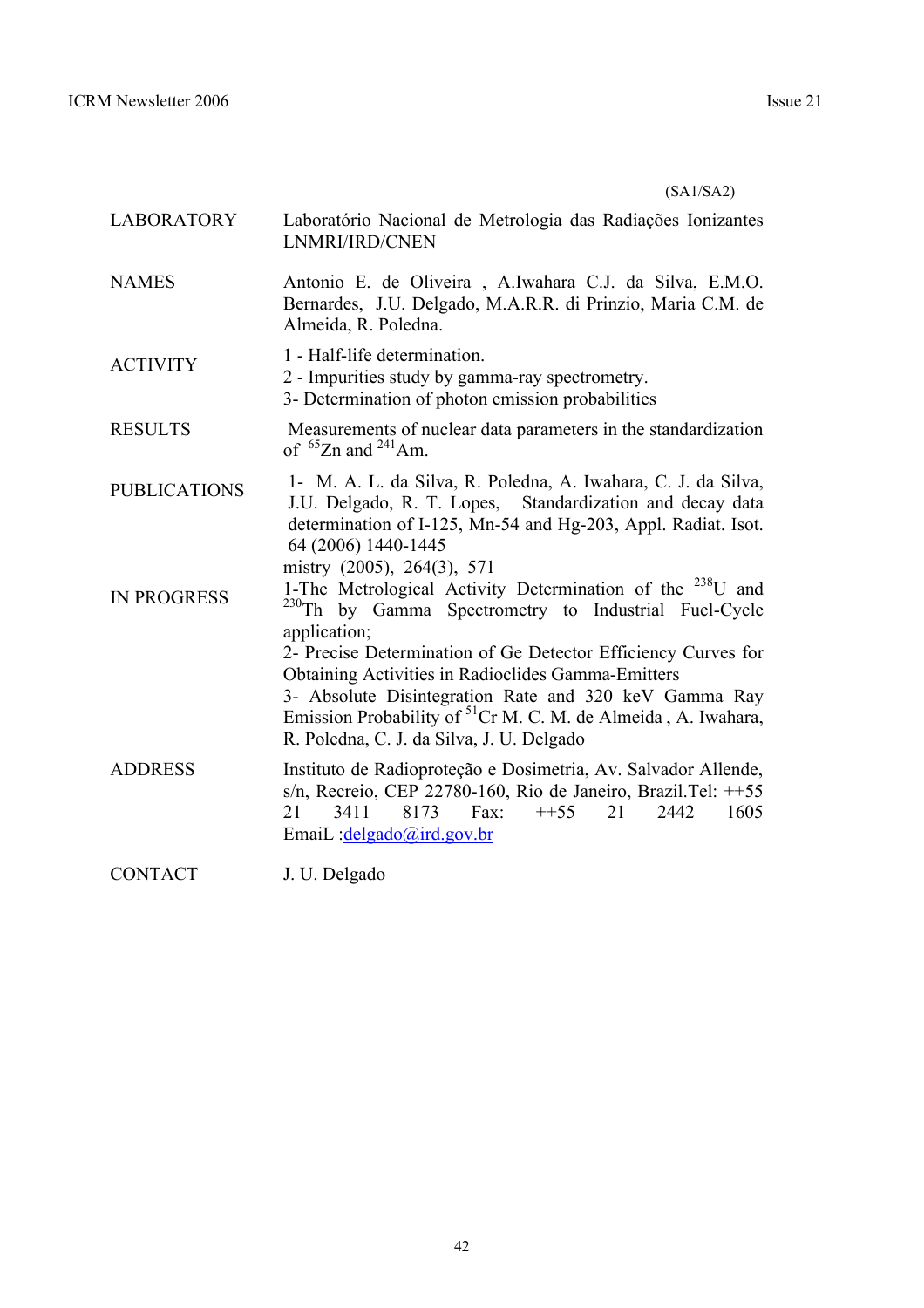(SA1/SA2)

|                     | Laboratório Nacional de Metrologia das Radiações Ionizantes<br>LNMRI/IRD/CNEN                                                                                                                                                                                                                                                                                                                                                                                                                                                                                                                                                                            |
|---------------------|----------------------------------------------------------------------------------------------------------------------------------------------------------------------------------------------------------------------------------------------------------------------------------------------------------------------------------------------------------------------------------------------------------------------------------------------------------------------------------------------------------------------------------------------------------------------------------------------------------------------------------------------------------|
| <b>NAMES</b>        | A.C.M. Ferreira, A.E. de Oliveira, A. F. Clain, L. Tauhata,<br>M.E.C. Vianna, M. J. C. S. de Bragança and A.M.G.F.Azered.                                                                                                                                                                                                                                                                                                                                                                                                                                                                                                                                |
| <b>ACTIVITY</b>     | 1- Preparation of the spiked sources of beta, alpha and multi-<br>gamma emitters in water matrix<br>2- Preparation of the samples of sediment and soils taken<br>from Poços de Caldas region in Brazil<br>3- Participation in international comparisons                                                                                                                                                                                                                                                                                                                                                                                                  |
| <b>RESULTS</b>      | 1- Quality control program of environmental laboratories;<br>2- Homogeneity tests of soil material from Poços de Caldas<br>and Goiânia Regions in Brazil;                                                                                                                                                                                                                                                                                                                                                                                                                                                                                                |
| <b>PUBLICATIONS</b> | M.G.F.Azeredo, L1-The<br>influence<br>of<br>C.Bragança,<br>A<br>uncertainties of measurements in laboratory performance<br>evaluation using an intercomparison program of radionuclide<br>assays in environmental samples, L.Tauhata, M.E.C.M.Vianna,<br>A E.de Oliveira, A.C.M. Ferreira, M.J.C.Bragança, A.F.Clain<br>Appl. Radiat.Isot. 64 (2006) 1174-1178<br>The<br><b>Brazilian</b><br>National<br>$2 -$<br>Intercomparison<br>Program(PNI/IRD/CNEN): evaluation of 15 years of data,<br>L.Tauhata, M.E.C.M.Vianna, A E.de Oliveira, A.C.M. Ferreira,<br>M.J.C.Bragança, A.F.Clain, Rute Quelvia de Faria Jour. Env.<br>Radiact. 86 (2006) 384-390 |
| <b>IN PROGRESS</b>  | Production soil spike samples and air filter                                                                                                                                                                                                                                                                                                                                                                                                                                                                                                                                                                                                             |
| <b>ADDRESS</b>      | Instituto de Radioproteção e Dosimetria, Av. Salvador<br>Allende, s/n, Recreio, CEP 22780-160, Rio de Janeiro,<br>Brazil.Tel: ++55 21 3411 8154 Fax: ++55 21 2442 1605<br>E-mail: $t_{\text{auhata}}(\partial \text{drd.gov.br})$                                                                                                                                                                                                                                                                                                                                                                                                                        |
| <b>CONTACT</b>      | L. Tauhata                                                                                                                                                                                                                                                                                                                                                                                                                                                                                                                                                                                                                                               |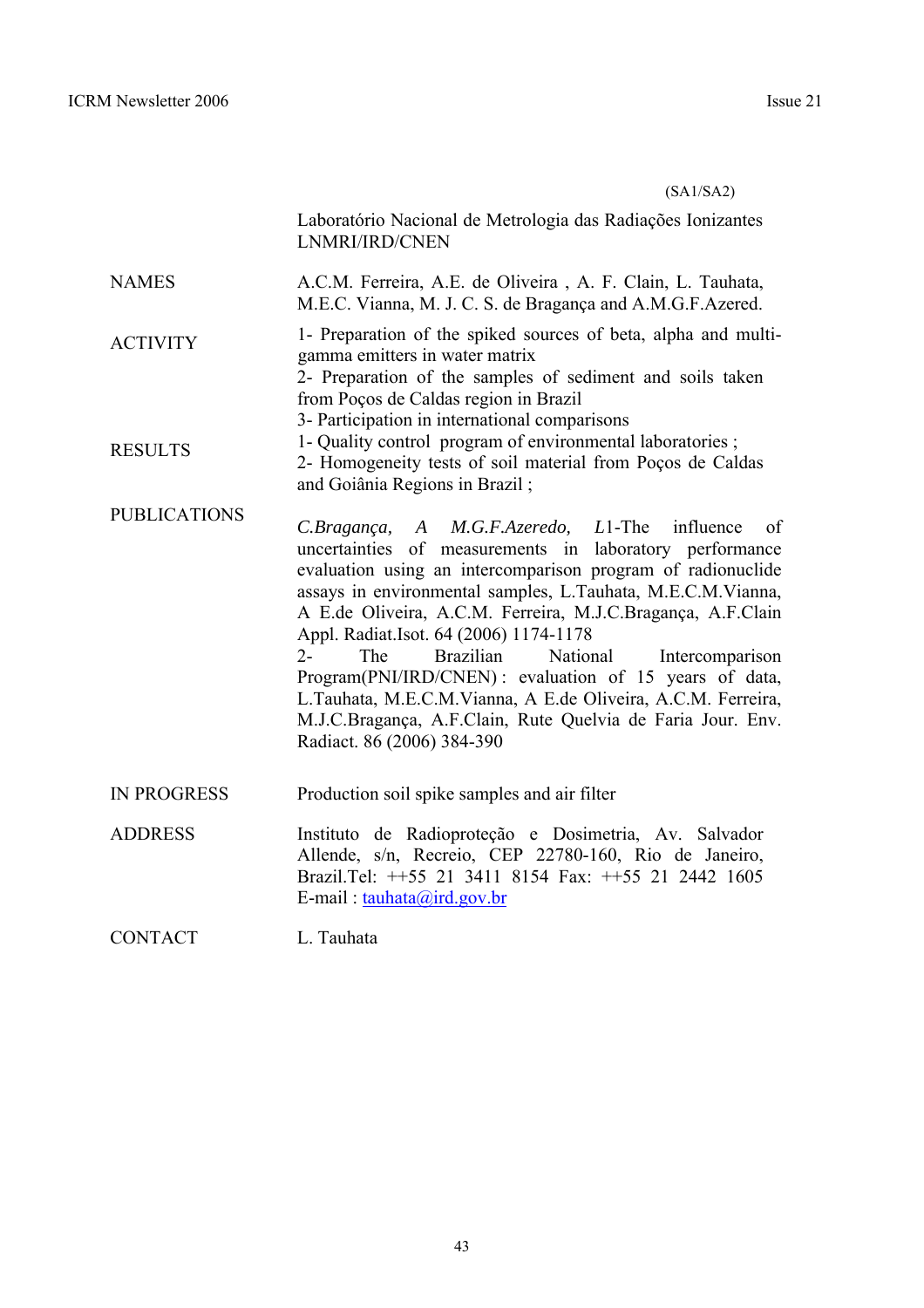| <b>LABORATORY</b>                           | Laboratoire National Henri Becquerel, France                                                                                                                                                                                                                                                                                                                                                                                                                                                                                                                                      |
|---------------------------------------------|-----------------------------------------------------------------------------------------------------------------------------------------------------------------------------------------------------------------------------------------------------------------------------------------------------------------------------------------------------------------------------------------------------------------------------------------------------------------------------------------------------------------------------------------------------------------------------------|
| <b>NAMES</b>                                | M.M. Bé, V. Chisté, C. Dulieu                                                                                                                                                                                                                                                                                                                                                                                                                                                                                                                                                     |
| <b>ACTIVITY</b>                             | Evaluation of Radionuclide Decay Data                                                                                                                                                                                                                                                                                                                                                                                                                                                                                                                                             |
| <b>KEYWORDS</b>                             | data evaluation, 238U, 79Se, 203Pb, 124Sb                                                                                                                                                                                                                                                                                                                                                                                                                                                                                                                                         |
| <b>RESULTS</b>                              | - Evaluation of $^{238}$ U, $^{79}$ Se, $^{203}$ Pb                                                                                                                                                                                                                                                                                                                                                                                                                                                                                                                               |
| <b>PUBLICATIONS</b>                         | - Update of Recommended half-lives<br>- a DDEP training session was organised in Saclay<br>- A volume 3 of the Monographie 5 was published, it includes :<br><sup>3</sup> H, <sup>55</sup> Fe, <sup>56</sup> Co, <sup>60</sup> Co, <sup>63</sup> Ni, <sup>65</sup> Zn, <sup>79</sup> Se, <sup>90</sup> Sr, <sup>90</sup> Y <sup>m</sup> , <sup>90</sup> Y, <sup>108</sup> Ag <sup>m</sup> , <sup>108</sup> Ag <sup>m</sup> , <sup>108</sup> Ag <sup>m</sup> , <sup>108</sup> Ag <sup>m</sup> , <sup>108</sup> Ag <sup>m</sup> , <sup>108</sup> Ag <sup>m</sup> , <sup>123</sup> S |
| <b>IN PROGRESS</b>                          | - Evaluation of Ra-226 and daughters<br>- Edition of a Pocket Table of Radionuclides<br>- Euromet 907: Activity measurements and gamma emission<br>intensities determination of <sup>124</sup> Sb                                                                                                                                                                                                                                                                                                                                                                                 |
| <b>INFORMATION</b>                          | Two Special Web forums: for DDEP evaluators and for<br>gamma spectrometry available                                                                                                                                                                                                                                                                                                                                                                                                                                                                                               |
| <b>SOURCE IN</b><br><b>PREPARATION</b>      | Tc-99, Sb-126, Sb-124                                                                                                                                                                                                                                                                                                                                                                                                                                                                                                                                                             |
| <b>OTHER RELATED</b><br><b>PUBLICATIONS</b> | http://www.nucleide.org/Nucdata.htm                                                                                                                                                                                                                                                                                                                                                                                                                                                                                                                                               |
| <b>ADDRESS</b>                              | CE Saclay<br>$LNHB-PC111$<br>F-91191 Gif sur Yvette Cedex<br>Tel: $+33$ 1 69 08 46 41<br>Fax: $+33$ 1 69 08 26 19<br>E-mail: $mmbe@cea.fr$                                                                                                                                                                                                                                                                                                                                                                                                                                        |

CONTACT Marie-Martine Bé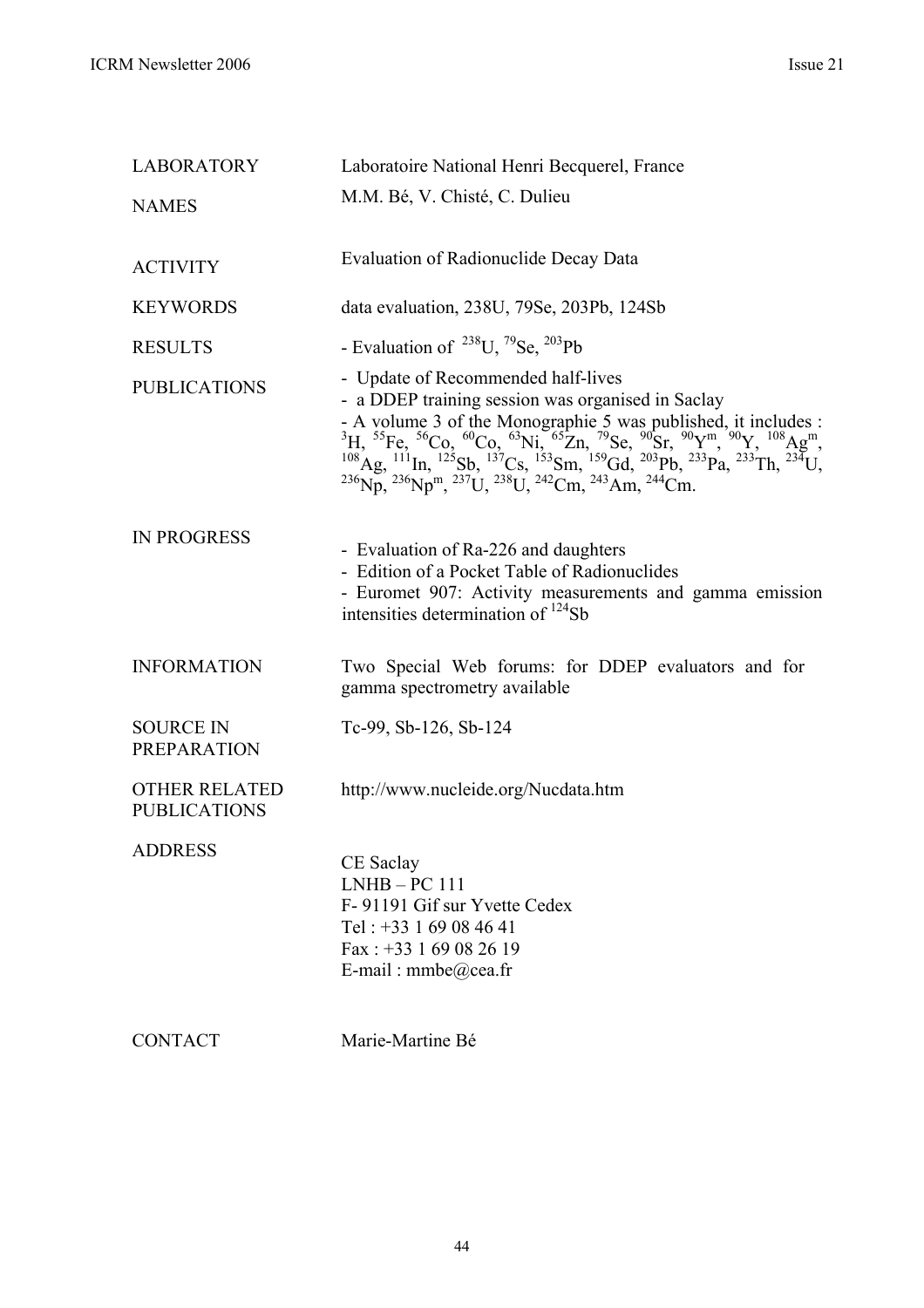| <b>LABORATORY</b>   | Laboratoire Nationl Henri Becquerel                                                                                                                                                        |
|---------------------|--------------------------------------------------------------------------------------------------------------------------------------------------------------------------------------------|
| <b>NAMES</b>        | P. Cassette, F. Jaubert, I. Tartès                                                                                                                                                         |
| <b>ACTIVITY</b>     | <b>Liquid Scintillation Counting</b>                                                                                                                                                       |
| <b>KEYWORDS</b>     | Liquid scintillation                                                                                                                                                                       |
| <b>APPARATUS</b>    | Triple coincidence counters                                                                                                                                                                |
|                     | Commercial LS counters                                                                                                                                                                     |
| <b>RESULTS</b>      | Development of TDCR and tracer LS methods                                                                                                                                                  |
| <b>PUBLICATIONS</b> | F. Jaubert, I. Tartès and P. Cassette. Quality control of liquid<br>scintillation counters. Applied Radiation and Isotopes. Vol.<br>64, 10-11 (2006). Pages 1163-1170.                     |
|                     | P. Bienvenu, P. Cassette, G. Andreoletti, MM. Bé, J. Comte<br>and MC. Lépy. A new determination of Se-79 half-life.<br>Applied Radiation and Isotopes. Vol 65, 3 (2007). Pages<br>335-364. |
| <b>IN PROGRESS</b>  | Standardization of $^{186}$ Re, $^{125}$ I and $^{93}Zr$                                                                                                                                   |
|                     | Study of new photodetectors for a TDCR counter                                                                                                                                             |
| <b>ADDRESS</b>      | CEA-Saclay                                                                                                                                                                                 |
|                     | LNHB, PC 111                                                                                                                                                                               |
|                     | F-91191 Gif-sur-Yvette cedex, France                                                                                                                                                       |
|                     | Tel: 33 1 69 08 48 68                                                                                                                                                                      |
|                     | Fax: 33 1 69 08 26 19                                                                                                                                                                      |
|                     | E-mail: Philippe.cassette@cea.fr                                                                                                                                                           |
| <b>CONTACT</b>      | Philippe Cassette                                                                                                                                                                          |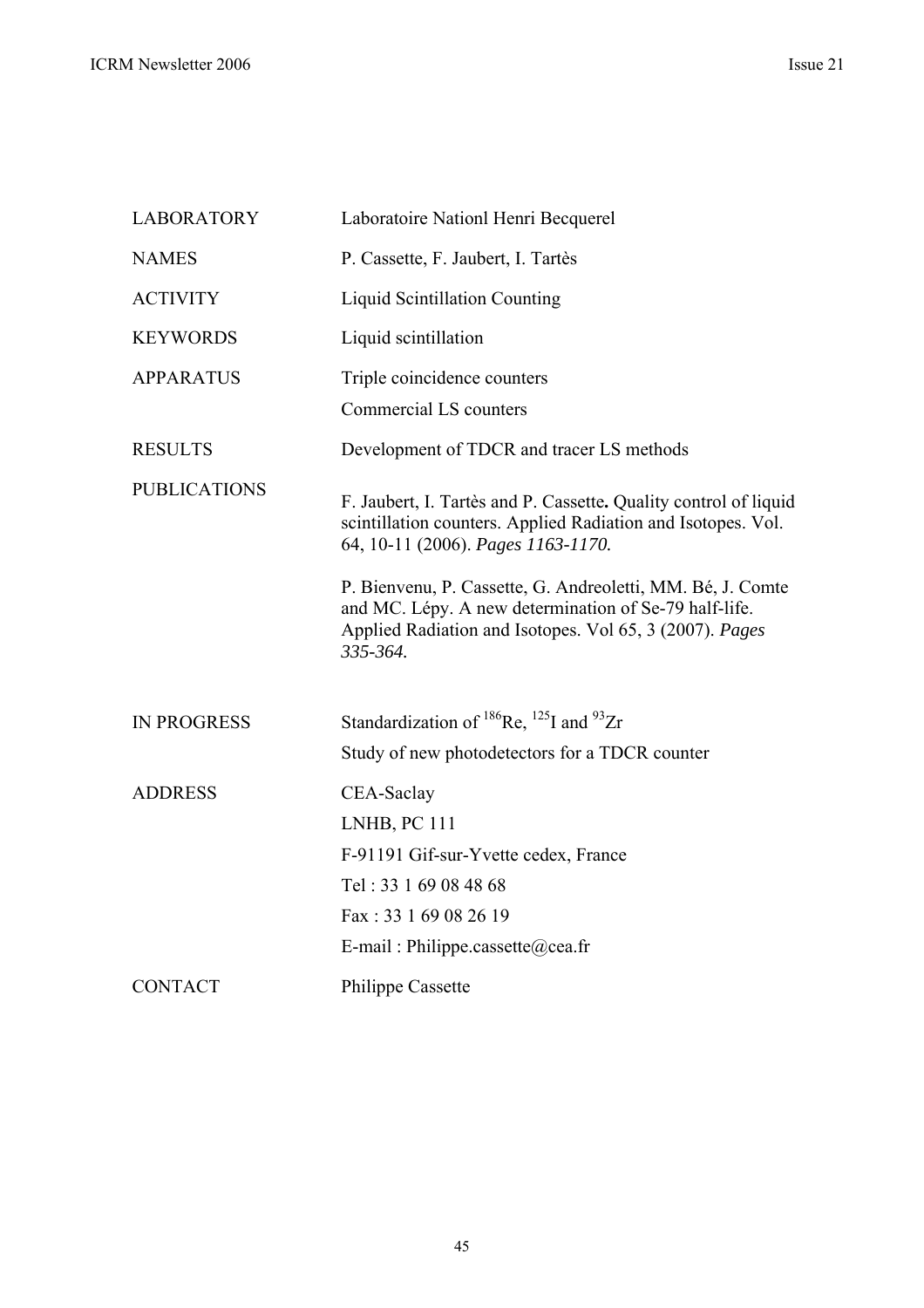| <b>LABORATORY</b>   | Laboratoire Nationl Henri Becquerel                                                                                                                                                                                              |
|---------------------|----------------------------------------------------------------------------------------------------------------------------------------------------------------------------------------------------------------------------------|
| <b>NAMES</b>        | P. Cassette, F. Jaubert                                                                                                                                                                                                          |
| <b>ACTIVITY</b>     | Radon standardization                                                                                                                                                                                                            |
| <b>KEYWORDS</b>     | Radon                                                                                                                                                                                                                            |
| <b>APPARATUS</b>    | Cryogenic defined solid angle alpha spectrometer                                                                                                                                                                                 |
| <b>RESULTS</b>      | Standardization of $^{222}$ Rn                                                                                                                                                                                                   |
| <b>PUBLICATIONS</b> | P. Cassette, M. Sahagia, L. Grigorescu, M.C. Lépy and J.L.<br>Picolo. Standardization of $^{222}$ Rn by LSC and comparison<br>with $a$ - and ?-spectrometry. Applied Radiation and<br>Isotopes. Vol. 64, 10-11. Pages 1465-1470. |
| <b>IN PROGRESS</b>  | Measurement of <sup>220</sup> Rn                                                                                                                                                                                                 |
| <b>ADDRESS</b>      | <b>DRT/DETECS/LNHB</b><br>CEA-Saclay<br>F-91191 Gif-sur-Yvette cedex, France<br>Tel: 33 1 69 08 48 68<br>Fax: 33 1 69 08 26 19<br>E-mail: Philippe.cassette@cea.fr                                                               |
| <b>CONTACT</b>      | <b>Philippe Cassette</b>                                                                                                                                                                                                         |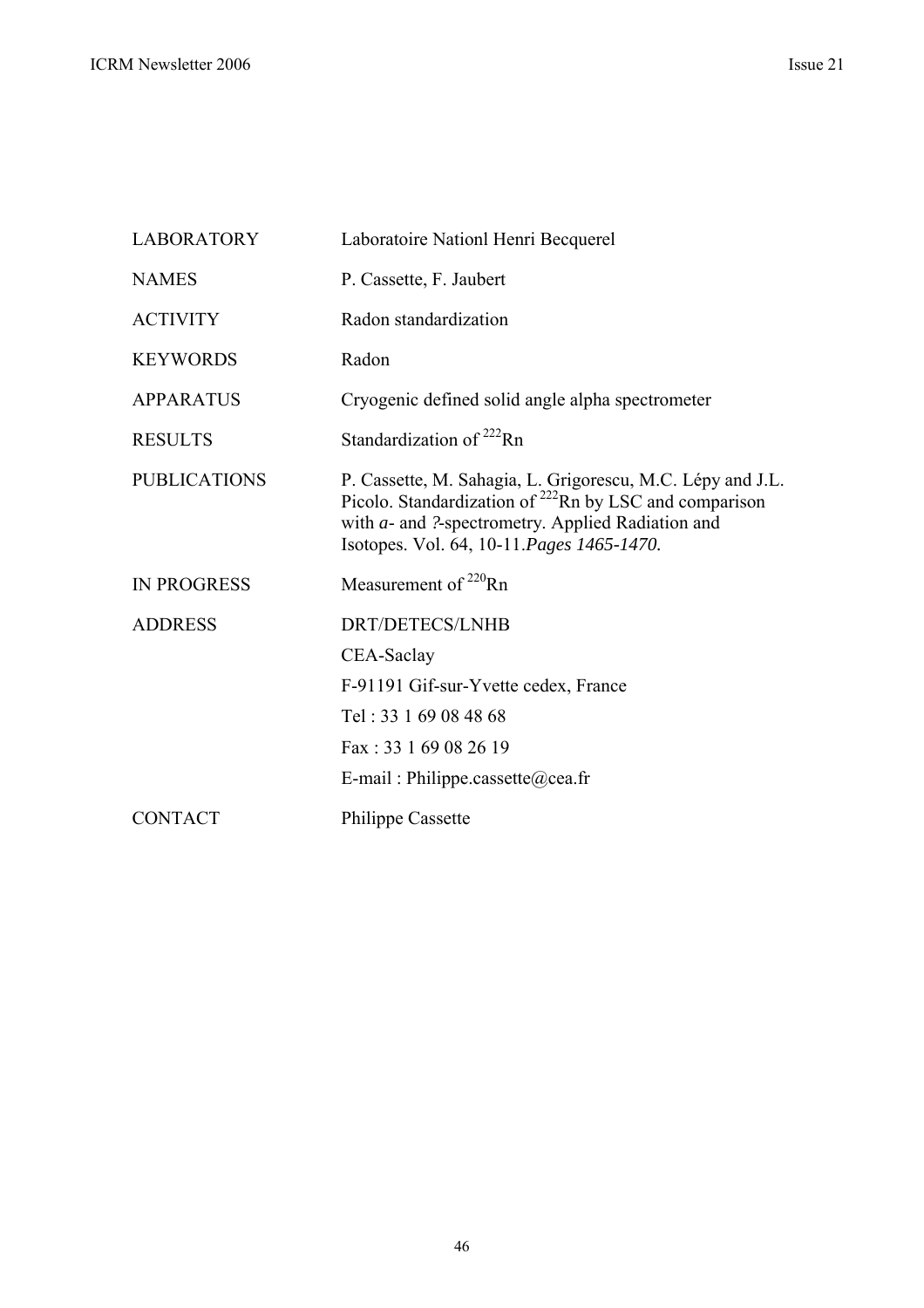| <b>LABORATORY</b>   | Laboratoire Nationl Henri Becquerel                                                                                                                                                                                                                                                                                                       |
|---------------------|-------------------------------------------------------------------------------------------------------------------------------------------------------------------------------------------------------------------------------------------------------------------------------------------------------------------------------------------|
| <b>NAMES</b>        | I. Tartès, F. Jaubert, P. Cassette                                                                                                                                                                                                                                                                                                        |
| <b>ACTIVITY</b>     | Characterization of liquid scintillators                                                                                                                                                                                                                                                                                                  |
| <b>KEYWORDS</b>     | Liquid scintillator                                                                                                                                                                                                                                                                                                                       |
| <b>APPARATUS</b>    | Monochromatic X-ray source with detector and liquid<br>sample holder                                                                                                                                                                                                                                                                      |
|                     | Compton spectrometer coupled with a TDCR LS counter                                                                                                                                                                                                                                                                                       |
| <b>RESULTS</b>      | Measurement of photon absorption coefficients of liquid<br>scintillator in the 1-15 keV energy range.                                                                                                                                                                                                                                     |
|                     | Measurement of the response of scintillators in the 1-10<br>keV energy range                                                                                                                                                                                                                                                              |
| <b>PUBLICATIONS</b> | P. Cassette, I. Tartès, F. Maguet, J. Plagnard, M.C. Lépy<br>and F. Jaubert. Measurement of photon absorption<br>coefficients of liquid scintillators in the 5 to 12 keV energy<br>range using a monochromatic X-ray source. LSC 2005,<br>Advances in Liquid Scintillation Spectrometry.<br>Radiocarbon, the University of Arizona, 2006. |
| <b>IN PROGRESS</b>  | Characterisation of commercial and locally developed LS<br>cocktails                                                                                                                                                                                                                                                                      |
| <b>ADDRESS</b>      | DRT/DETECS/LNHB                                                                                                                                                                                                                                                                                                                           |
|                     | CEA-Saclay                                                                                                                                                                                                                                                                                                                                |
|                     | F-91191 Gif-sur-Yvette cedex, France                                                                                                                                                                                                                                                                                                      |
|                     | Tel: 33 1 69 08 48 68                                                                                                                                                                                                                                                                                                                     |
|                     | Fax: 33 1 69 08 26 19                                                                                                                                                                                                                                                                                                                     |
|                     | E-mail: Philippe.cassette@cea.fr                                                                                                                                                                                                                                                                                                          |
| <b>CONTACT</b>      | Philippe Cassette                                                                                                                                                                                                                                                                                                                         |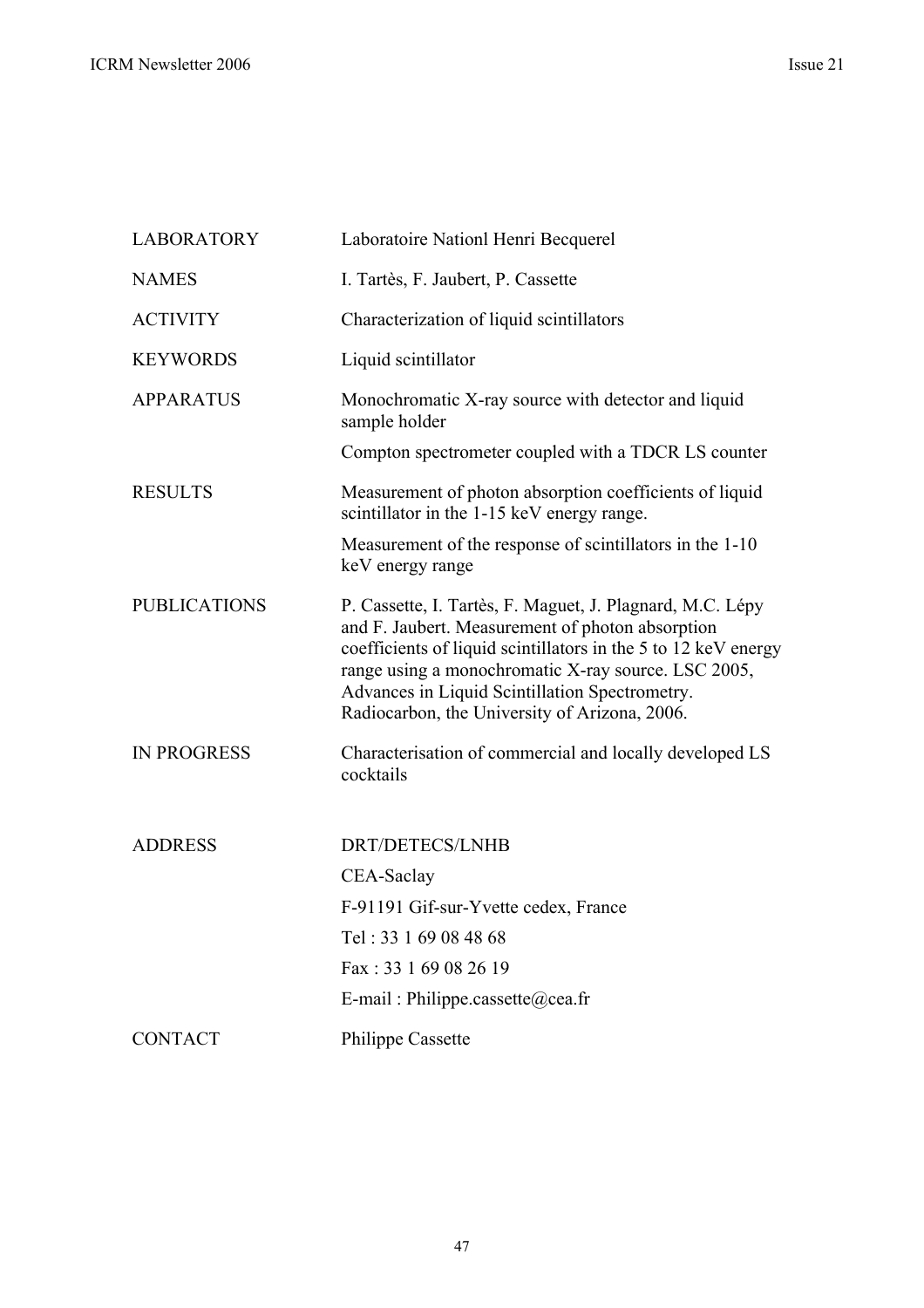| <b>LABORATORY</b>   | LNE-Laboratoire National Henri Becquerel                                                                                                                                                    |
|---------------------|---------------------------------------------------------------------------------------------------------------------------------------------------------------------------------------------|
| <b>NAMES</b>        | Marie-Christine Lépy, Johann Plagnard.                                                                                                                                                      |
| <b>ACTIVITY</b>     | X-ray spectrometry                                                                                                                                                                          |
| <b>APPARATUS</b>    | Si(Li) and HPGe Detectors                                                                                                                                                                   |
|                     | Tunable monochromatic X-ray source (1-20 keV)<br>(SOLEX)                                                                                                                                    |
| <b>RESULTS</b>      | Characterization of a HPGe detector by scanning the<br>absorption edges of the detector conponents                                                                                          |
|                     | Measurement of linear attenuation coefficients and<br>transmissions of different materials                                                                                                  |
| <b>PUBLICATIONS</b> | J. Plagnard, C. Bobin, M.C. Lépy, « Accurate efficiency<br>calibration of low-energy HPGe detector using a<br><i>monochromatic X-ray source</i> ", To be published in X-Ray<br>Spectrometry |
| <b>IN PROGRESS</b>  | Development of a reference detector for semiconductor<br>detectors efficiency calibration using the SOLEX source                                                                            |
|                     | Study of the metrology beamline that will be installed at<br>the SOLEIL synchrotron facility                                                                                                |
| <b>ADDRESS</b>      |                                                                                                                                                                                             |
|                     | CEA-Saclay<br>$LNHB-PC111$<br>F-91191 Gif-sur-Yvette cedex, FRANCE<br>Tel: +33.1.69.08.24.48<br>Fax: $+33.1.69.08.26.19$                                                                    |
|                     | E-mail: marie-christine.lepy@cea.fr                                                                                                                                                         |
| <b>CONTACT</b>      | Marie-Christine Lépy                                                                                                                                                                        |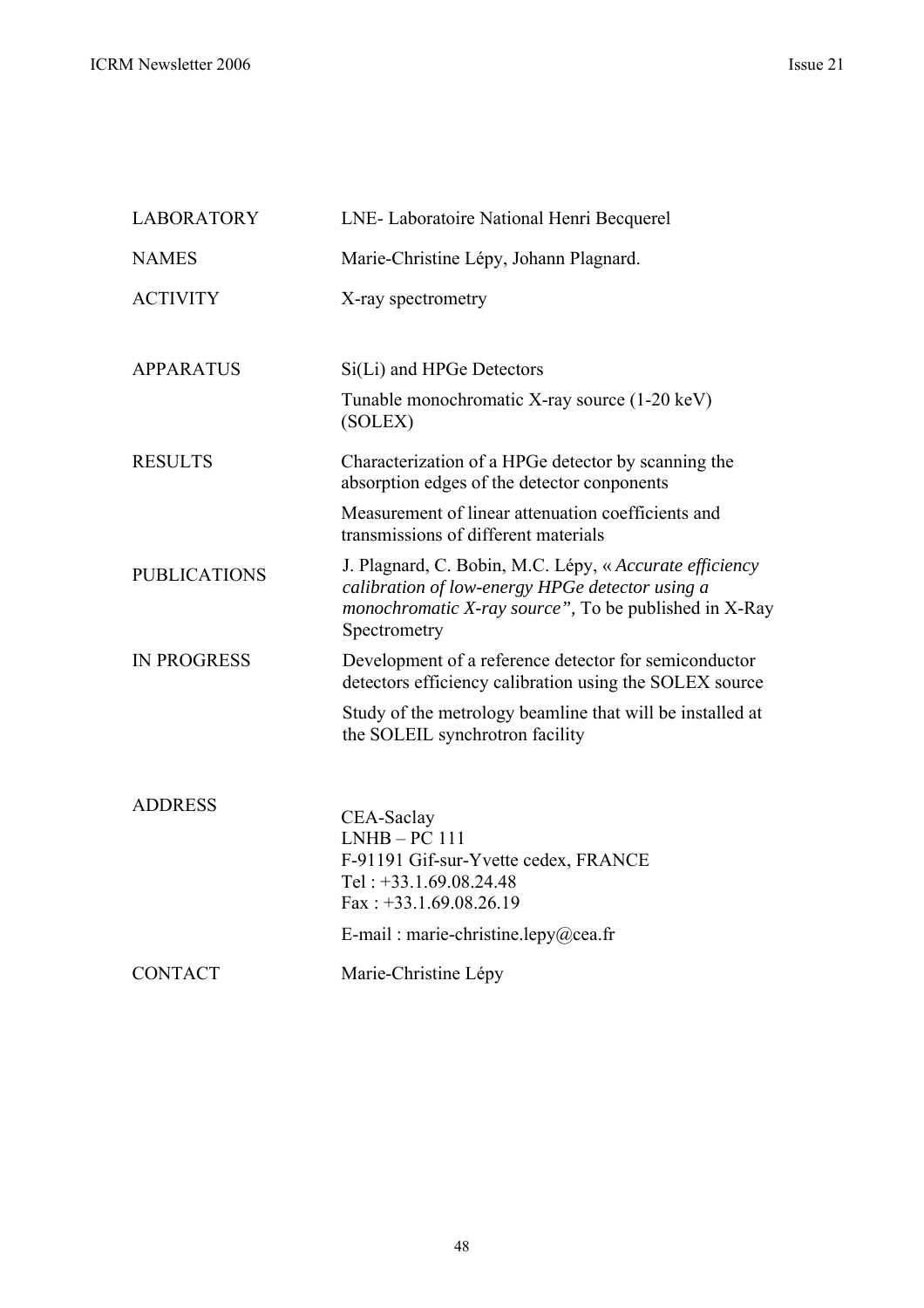| <b>LABORATORY</b>   | LNE- Laboratoire National Henri Becquerel                                                                                                                                                                |
|---------------------|----------------------------------------------------------------------------------------------------------------------------------------------------------------------------------------------------------|
| <b>NAMES</b>        | Johann Plagnard, Carine Hamon, Marie-Christine Lépy                                                                                                                                                      |
| <b>ACTIVITY</b>     | Gamma-ray spectrometry                                                                                                                                                                                   |
| <b>APPARATUS</b>    | Coaxial and planar HPGe Detectors                                                                                                                                                                        |
| <b>RESULTS</b>      | Efficiency calibration of HPGe detectors within 0.5% for<br>point sources.                                                                                                                               |
|                     | Efficiency calibration for volume sources                                                                                                                                                                |
|                     | Study of the decay scheme of <sup>67</sup> Ga                                                                                                                                                            |
| <b>PUBLICATIONS</b> | M.-C. Lépy, M.-N. Amiot, M.-M. Bé, P. Cassette,<br>"Determination of the intensity of X- and gamma-ray<br>emissions in the decay of $^{153}$ Sm", Applied Radiation and<br>Isotopes 64, 1428-1434 (2006) |
|                     | M.-C. Lépy, P. Brun, C. Collin, J. Plagnard, "Experimental<br>validation of coincidence summing corrections computed by<br>the ETNA software", Applied Radiation and Isotopes 64,<br>1340-1345 (2006)    |
|                     | M.-C. Lépy, "Total efficiency calibration for coincidence<br>summing corrections », to be published in NIM                                                                                               |
| <b>IN PROGRESS</b>  | Efficiency calibration in the low-energy range taking<br>account of scattering effects                                                                                                                   |
|                     | Monte Carlo simulation of HPGe detector for total<br>efficiency calibration                                                                                                                              |
|                     | Development and test of a software for fitting efficiency<br>curves taking account of correlations between input data                                                                                    |
| <b>ADDRESS</b>      | CEA-Saclay<br>$LNHB-PC111$<br>F-91191 Gif-sur-Yvette cedex, FRANCE<br>Tel: $+33.1.69.08.24.48$<br>Fax: $+33.1.69.08.26.19$<br>E-mail: marie-christine.lepy@cea.fr                                        |
| <b>CONTACT</b>      | Marie-Christine Lépy                                                                                                                                                                                     |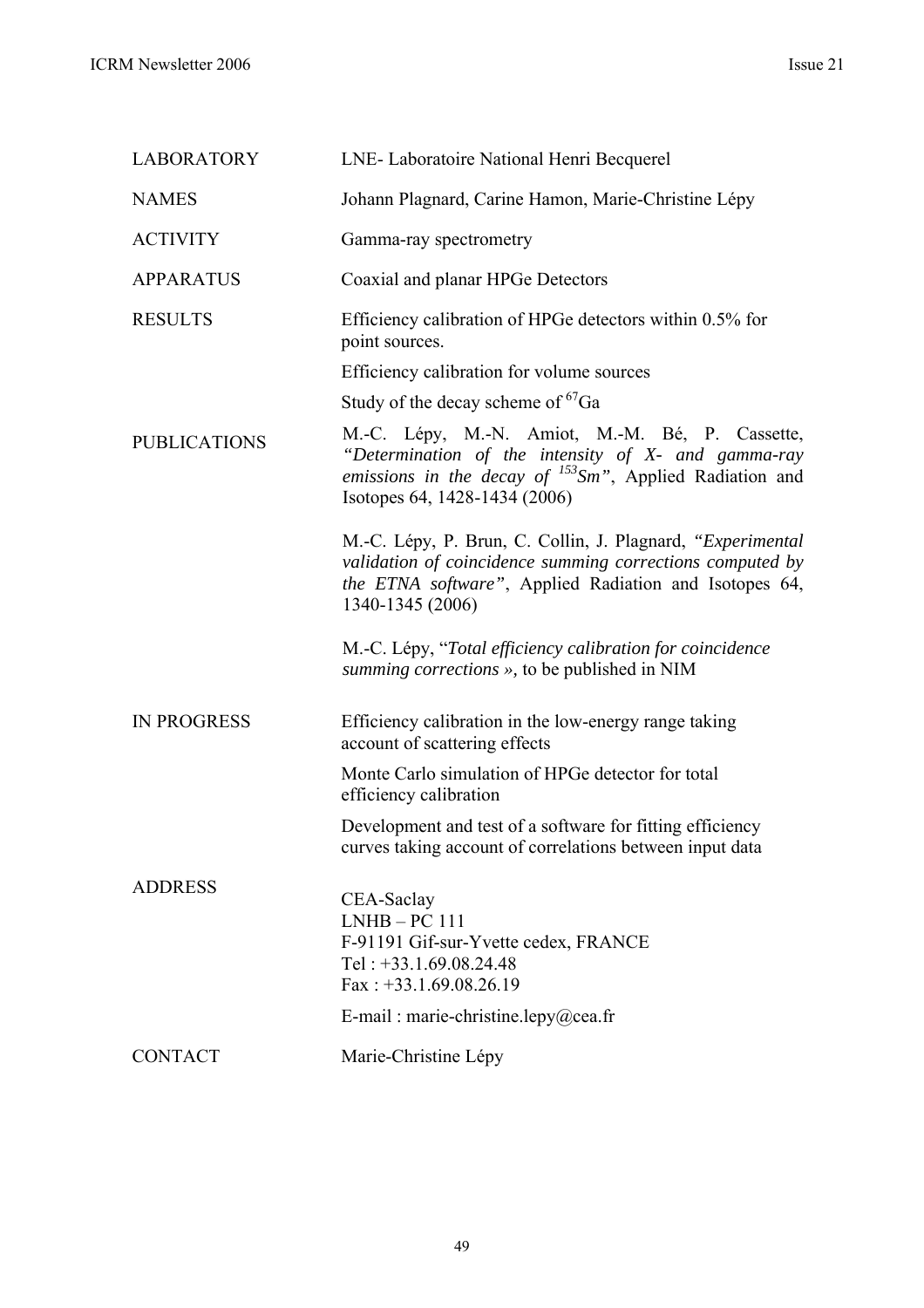| <b>LABORATORY</b>  | Laboratoire National Henri Becquerel                                                                                                                                                                                                                                                                                                                                                                                                  |
|--------------------|---------------------------------------------------------------------------------------------------------------------------------------------------------------------------------------------------------------------------------------------------------------------------------------------------------------------------------------------------------------------------------------------------------------------------------------|
| <b>NAMES</b>       | G. Moutard                                                                                                                                                                                                                                                                                                                                                                                                                            |
| <b>ACTIVITY</b>    | Organisation of national and international interlaboratory<br>comparisons in the field of activity measurements.                                                                                                                                                                                                                                                                                                                      |
|                    | An opened intercomparison program is proposed every<br>year by LNE-LNHB.                                                                                                                                                                                                                                                                                                                                                              |
| <b>APPARATUS</b>   | Calibrated HPGe, NaI(Tl), Liquid scintillation counters,<br>Well-type ionisation chamber with standard electronics.                                                                                                                                                                                                                                                                                                                   |
| <b>RESULTS</b>     | The program for 2006 was:<br>- Mass activity measurement of tritiated water (about 40<br>$kBq.g^{-1}$ , and 4 $Bq.g^{-1}$ );<br>- Mass activity measurement of mixtures of gamma<br>emitting radionuclides with low activity (about 40 Bq.g <sup>-1</sup> ,<br>and 1 Bq.g <sup>-1</sup> )<br>- Mass activity measurement of mixtures of activation<br>and fission products (about 0,6 Bq.g <sup>-1</sup> and 20 kBq.g <sup>-1</sup> ) |
| <b>IN PROGRESS</b> | The proposed program for 2007 is:<br>- Mass activity measurement of a solution of <sup>239</sup> Pu (about<br>$4 kBq.g^{-1}, 4 Bq.g^{-1}$ and $5 Bq.kg^{-1}$ );                                                                                                                                                                                                                                                                       |
| <b>ADDRESS</b>     |                                                                                                                                                                                                                                                                                                                                                                                                                                       |
|                    | CEA-Saclay<br>LNE/LNHB, PC111<br>F-91191 Gif-sur-Yvette cedex, FRANCE<br>Tel.: $+33.1.69.08.43.75$<br>Fax. +33.1.69.08.26.19<br>E-Mail: gerard.moutard@cea.fr                                                                                                                                                                                                                                                                         |
| <b>CONTACT</b>     | Gérard Moutard                                                                                                                                                                                                                                                                                                                                                                                                                        |
|                    |                                                                                                                                                                                                                                                                                                                                                                                                                                       |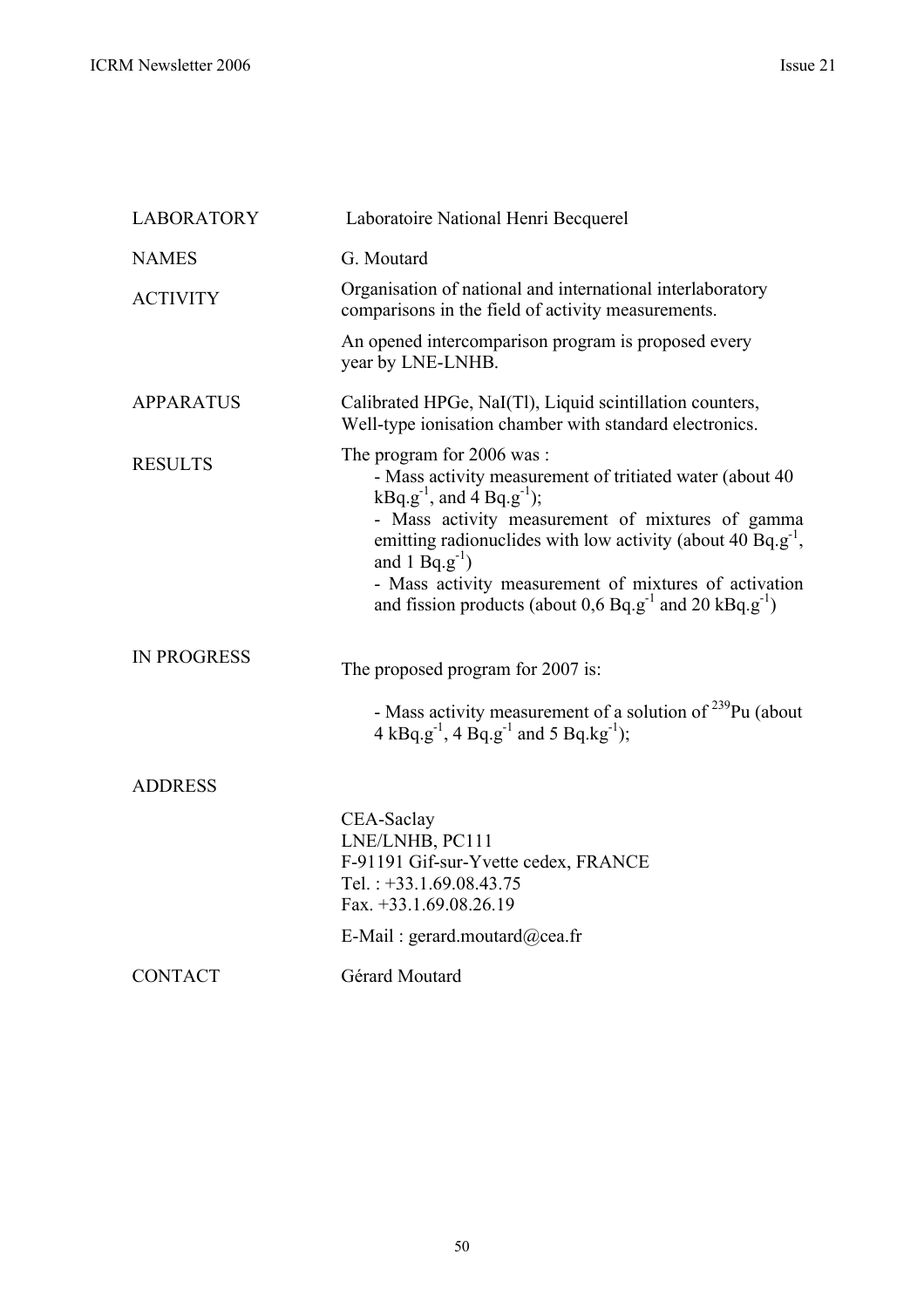| <b>LABORATORY</b>                           | Laboratoire National Henri Becquerel                                                                                                                                                                                                                |
|---------------------------------------------|-----------------------------------------------------------------------------------------------------------------------------------------------------------------------------------------------------------------------------------------------------|
| <b>NAMES</b>                                | C. Bobin, J. Bouchard                                                                                                                                                                                                                               |
| <b>ACTIVITY</b>                             | $4\pi\beta-\gamma$ coincidence counting                                                                                                                                                                                                             |
| <b>KEYWORDS</b>                             | (anti) coincidence method, liquid scintillation.                                                                                                                                                                                                    |
| <b>RESULTS</b>                              |                                                                                                                                                                                                                                                     |
| <b>PUBLICATIONS</b>                         | Standardization of <sup>67</sup> Ga using a $4\pi$ (LS) $\beta$ - $\gamma$ anti-coincidence system,<br>accepted in Applied Radiation and Isotopes.                                                                                                  |
| <b>IN PROGRESS</b>                          | Development of a $4\pi$ (LS) $\beta$ - $\gamma$ anticoincidence counting system using a<br>liquid scintillation apparatus in the $\beta$ -channel; TDCR measurements are<br>combined with the coincidence method. Application to the tracer method. |
| <b>INFORMATION</b>                          |                                                                                                                                                                                                                                                     |
| <b>SOURCE IN</b><br><b>PREPARATION</b>      |                                                                                                                                                                                                                                                     |
| <b>OTHER RELATED</b><br><b>PUBLICATIONS</b> |                                                                                                                                                                                                                                                     |
| <b>ADDRESS</b>                              | Laboratoire National Henri Becquerel<br>CEA/Saclay<br>F-91191 Gif-sur-Yvette Cedex, France<br>Tel.: 33 1 69 08 29 64                                                                                                                                |
| <b>CONTACT</b>                              | <b>Bobin Christophe</b><br>e-mail: christophe.bobin@cea.fr                                                                                                                                                                                          |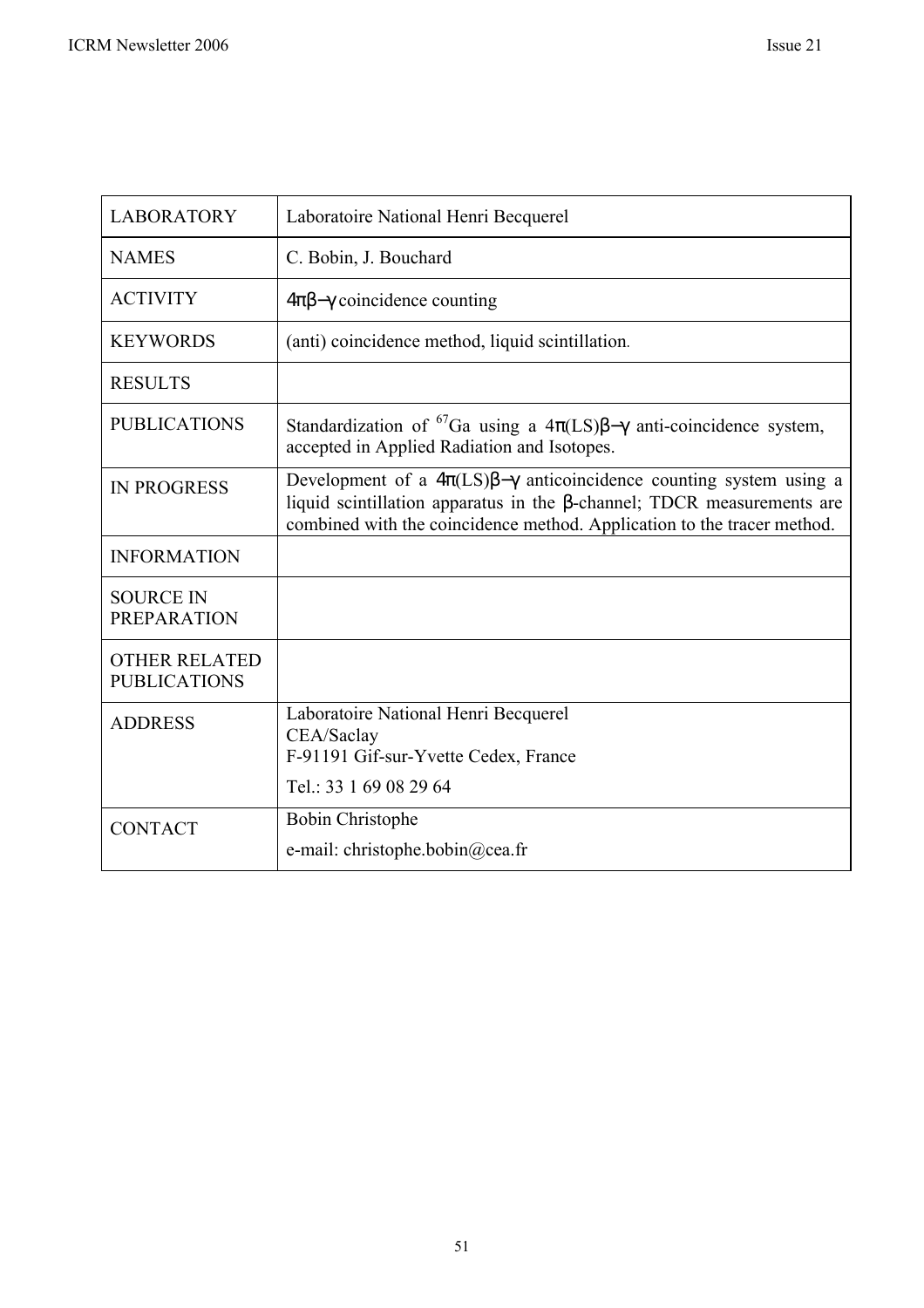| <b>LABORATORY</b>                           | Physikalisch-Technische Bundesanstalt                                                                                                                                                                                                         |
|---------------------------------------------|-----------------------------------------------------------------------------------------------------------------------------------------------------------------------------------------------------------------------------------------------|
| <b>NAMES</b>                                | A. Röttger, A. Honig and D. Arnold                                                                                                                                                                                                            |
| <b>ACTIVITY</b>                             | Radon-220 progeny reference chamber and mixed atmosphere reference<br>chamber (Radon-222, Radon-220 and their progenies) of the PTB. Production<br>and measurement of reference atmospheres.                                                  |
|                                             | Online $\alpha$ -spectrometry and offline simultaneous $\alpha \gamma$ -spectrometry.                                                                                                                                                         |
| <b>KEYWORDS</b>                             | Alpha spectrometry, cryogenic detector, data evaluation, data measurement,<br>Euromet, gamma-ray spectrometry, gas proportional counter, ionisation<br>chamber, low-level, radioactive gas, simulation code, spectrometry, Rn-222, Rn-<br>220 |
| <b>RESULTS</b>                              | Setup and test of the Rn-220 progeny reference chamber: Check of tightness for<br>radon and homogeneity of climate controlled atmosphere.                                                                                                     |
|                                             | Setup and traceable calibration of the simultaneous $\alpha$ <sup>y</sup> -spectrometry for progeny<br>measurements.                                                                                                                          |
| <b>PUBLICATIONS</b>                         |                                                                                                                                                                                                                                               |
| <b>IN PROGRESS</b>                          |                                                                                                                                                                                                                                               |
| <b>INFORMATION</b>                          | BMU-Project: Generation and characterisation of reference atmospheres of<br>thoron decay products for the calibration of measuring devices for thoron<br>decay products (St.Sch.-Nr. 4453 by BMU/BfS)                                         |
| <b>SOURCE IN</b><br><b>PREPARATION</b>      | Mixed radon progeny reference atmospheres.                                                                                                                                                                                                    |
| <b>OTHER RELATED</b><br><b>PUBLICATIONS</b> |                                                                                                                                                                                                                                               |
| <b>ADDRESS</b>                              | Physikalisch-Technische-Bundesanstalt                                                                                                                                                                                                         |
|                                             | Department 6.1                                                                                                                                                                                                                                |
|                                             | Bundesallee 100, D-38116 Braunschweig Germany                                                                                                                                                                                                 |
|                                             | Tel.<br>$++49-531-592-6104$                                                                                                                                                                                                                   |
|                                             | Telefax:<br>$++49-531-592-8525$                                                                                                                                                                                                               |
|                                             | E-mail: <b>Annette.Roettger@ptb.de</b>                                                                                                                                                                                                        |
| <b>CONTACT</b>                              | Annette Röttger                                                                                                                                                                                                                               |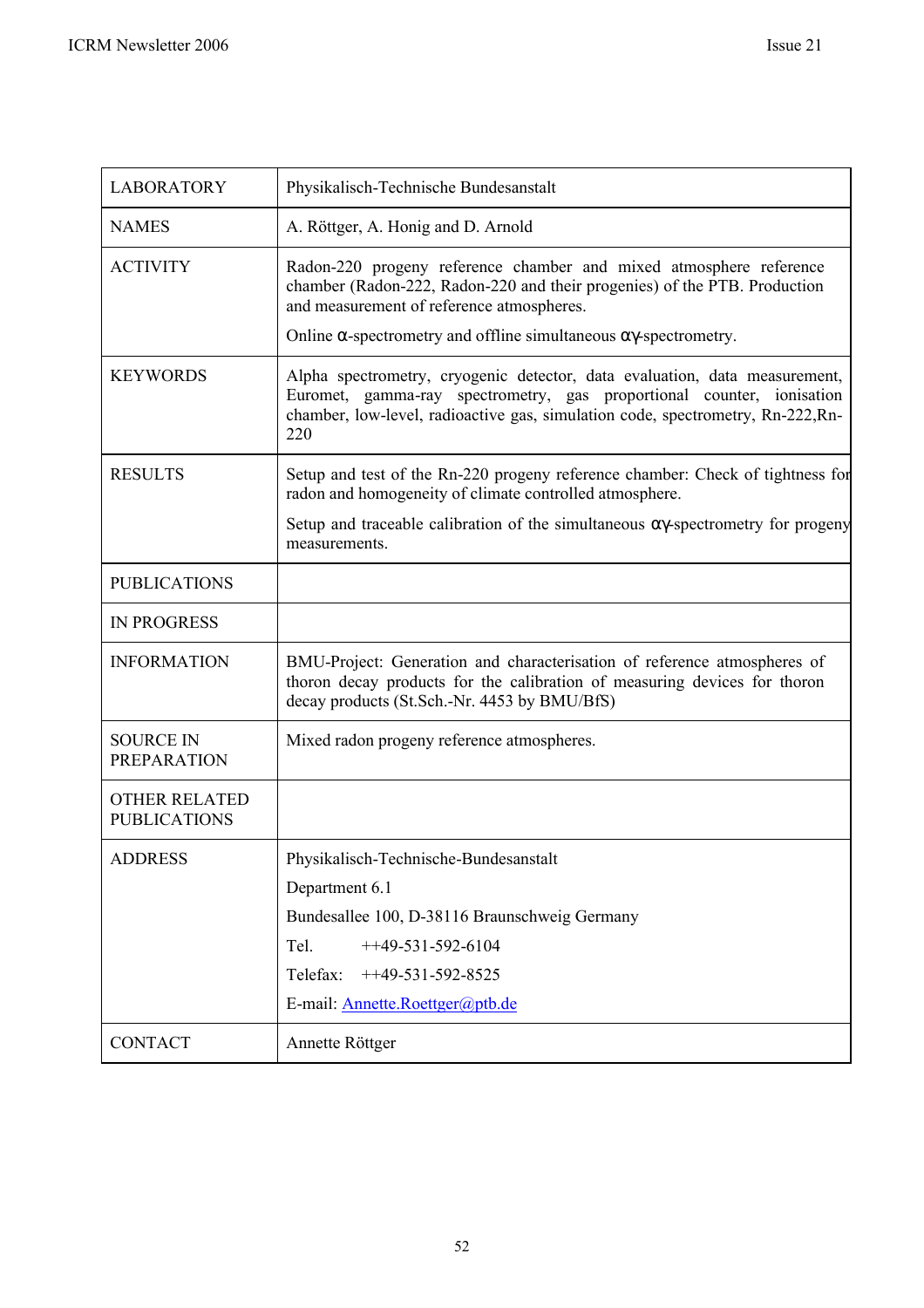| <b>LABORATORY</b>                           | Physikalisch-Technische Bundesanstalt                                                                                                                                                                                                                                                              |
|---------------------------------------------|----------------------------------------------------------------------------------------------------------------------------------------------------------------------------------------------------------------------------------------------------------------------------------------------------|
| <b>NAMES</b>                                | Karsten Kossert (and collaborators also from other institutes)                                                                                                                                                                                                                                     |
| <b>ACTIVITY</b>                             | Improvement of liquid scintillation counting techniques for activity<br>determinations, LS spectrometry, CIEMAT/NIST for electron-capture nuclides,<br>measurements of decay data (e.g. half-lives of long-lived isotopes), VERMI<br>project U-233, installation of a TDCR system (with Ole Nähle) |
| <b>KEYWORDS</b>                             | CIEMAT/NIST, electron-capture nuclides, LS spectrometry, half-lives, TDCR                                                                                                                                                                                                                          |
| <b>RESULTS</b>                              | Improvement of LS spectrometry for Cd-109 and other nuclides                                                                                                                                                                                                                                       |
| <b>PUBLICATIONS</b>                         | Kossert et al. Standardization and Nuclear Decay Data of <sup>109</sup> Cd. Appl. Radiat.<br>Isot. 64 (2006) 1031                                                                                                                                                                                  |
| <b>IN PROGRESS</b>                          | Measurement of the half-lives of Be-10, Ca-41, U-233                                                                                                                                                                                                                                               |
| <b>INFORMATION</b>                          | New TriCarb Counter purchased in Nov. 2006                                                                                                                                                                                                                                                         |
| <b>SOURCE IN</b><br><b>PREPARATION</b>      |                                                                                                                                                                                                                                                                                                    |
| <b>OTHER RELATED</b><br><b>PUBLICATIONS</b> | Grau Carles and Kossert: New advances in the determination of the <sup>87</sup> Rb<br>shape factor function. In: Nuclear Physics A 767 (2006) 248.                                                                                                                                                 |
| <b>ADDRESS</b>                              | Physikalisch-Technische-Bundesanstalt                                                                                                                                                                                                                                                              |
|                                             | Department 6.1                                                                                                                                                                                                                                                                                     |
|                                             | Bundesallee 100, D-38116 Braunschweig Germany                                                                                                                                                                                                                                                      |
|                                             | Tel.<br>$++49-531-592-6110$                                                                                                                                                                                                                                                                        |
|                                             | Telefax:<br>$++49-531-592-6305$                                                                                                                                                                                                                                                                    |
|                                             | E-mail: Karsten.Kossert@ptb.de                                                                                                                                                                                                                                                                     |
| <b>CONTACT</b>                              | Karsten Kossert                                                                                                                                                                                                                                                                                    |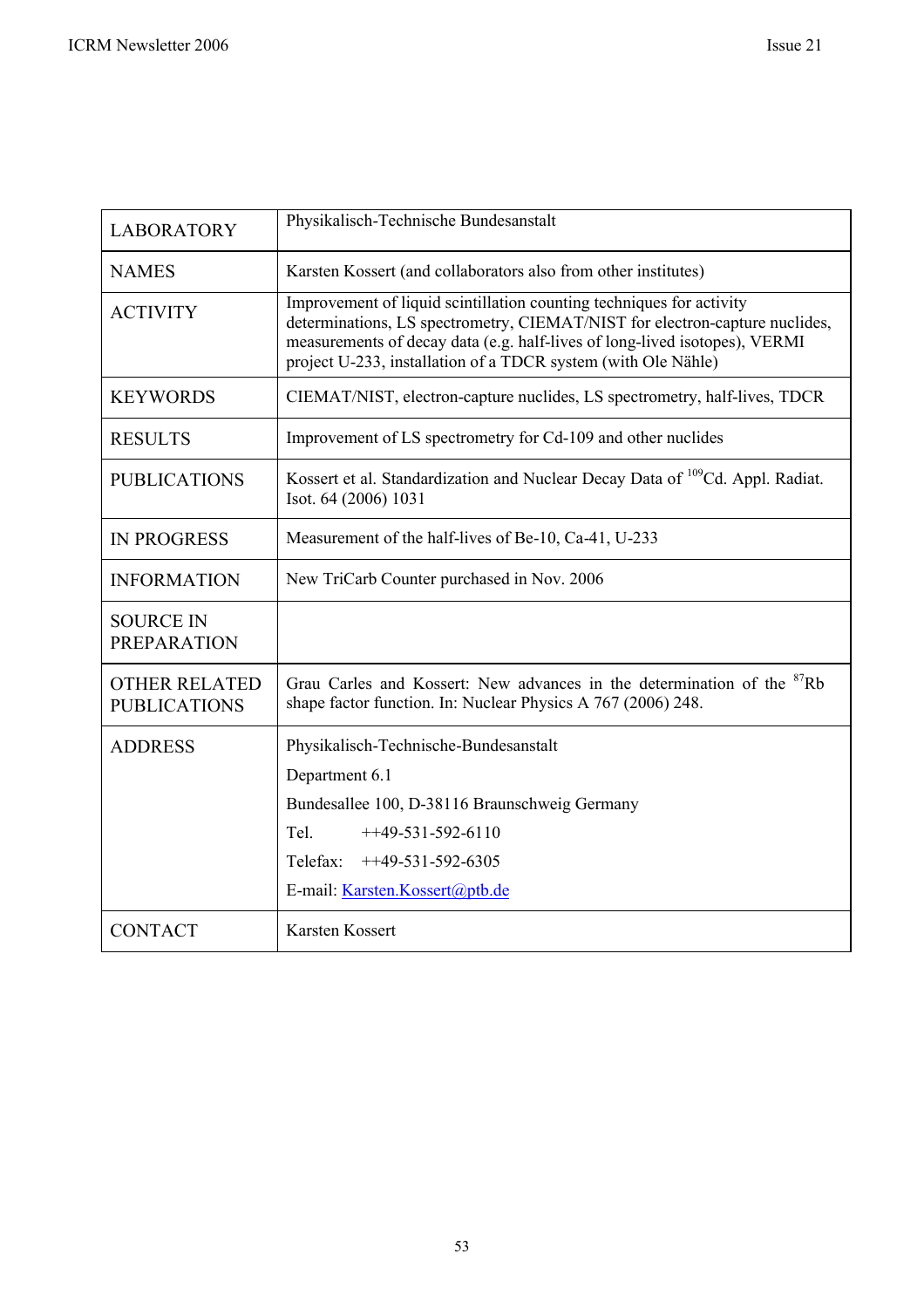| <b>LABORATORY</b>                           | Physikalisch-Technische Bundesanstalt                                                                                                                                                                                           |
|---------------------------------------------|---------------------------------------------------------------------------------------------------------------------------------------------------------------------------------------------------------------------------------|
| <b>NAMES</b>                                | Karsten Kossert, Heinrich Schrader (retired), Juliana Mintcheva (NCM,<br>Bulgaria)                                                                                                                                              |
| <b>ACTIVITY</b>                             | Calibration of an ionization chambers for the NCM, Bulgaria (EUROMET<br>traceability project No. 909), establishment of procedures for data acquisition,<br>analysis, QA, determination of an energy-dependent efficiency curve |
| <b>KEYWORDS</b>                             | Ionization chamber, nuclear medicine, traceability project, energy-dependent<br>efficiency curve                                                                                                                                |
| <b>RESULTS</b>                              | Calibrated and characterized ionization chamber (PTW Curiementor 3)                                                                                                                                                             |
| <b>PUBLICATIONS</b>                         |                                                                                                                                                                                                                                 |
| <b>IN PROGRESS</b>                          | EUROMET traceability project No. 909 still in progress                                                                                                                                                                          |
| <b>INFORMATION</b>                          |                                                                                                                                                                                                                                 |
| <b>SOURCE IN</b><br><b>PREPARATION</b>      | Report on the project with results for ICRM 2007                                                                                                                                                                                |
| <b>OTHER RELATED</b><br><b>PUBLICATIONS</b> | Schrader and Svec, Appl. Radiat. & Isot. 60 (2004) 369                                                                                                                                                                          |
| <b>ADDRESS</b>                              | Physikalisch-Technische-Bundesanstalt                                                                                                                                                                                           |
|                                             | Department 6.1                                                                                                                                                                                                                  |
|                                             | Bundesallee 100, D-38116 Braunschweig Germany                                                                                                                                                                                   |
|                                             | Tel.<br>$++49-531-592-6110$                                                                                                                                                                                                     |
|                                             | Telefax:<br>$++49-531-592-6305$                                                                                                                                                                                                 |
|                                             | E-mail: Karsten.Kossert@ptb.de                                                                                                                                                                                                  |
| <b>CONTACT</b>                              | Karsten Kossert                                                                                                                                                                                                                 |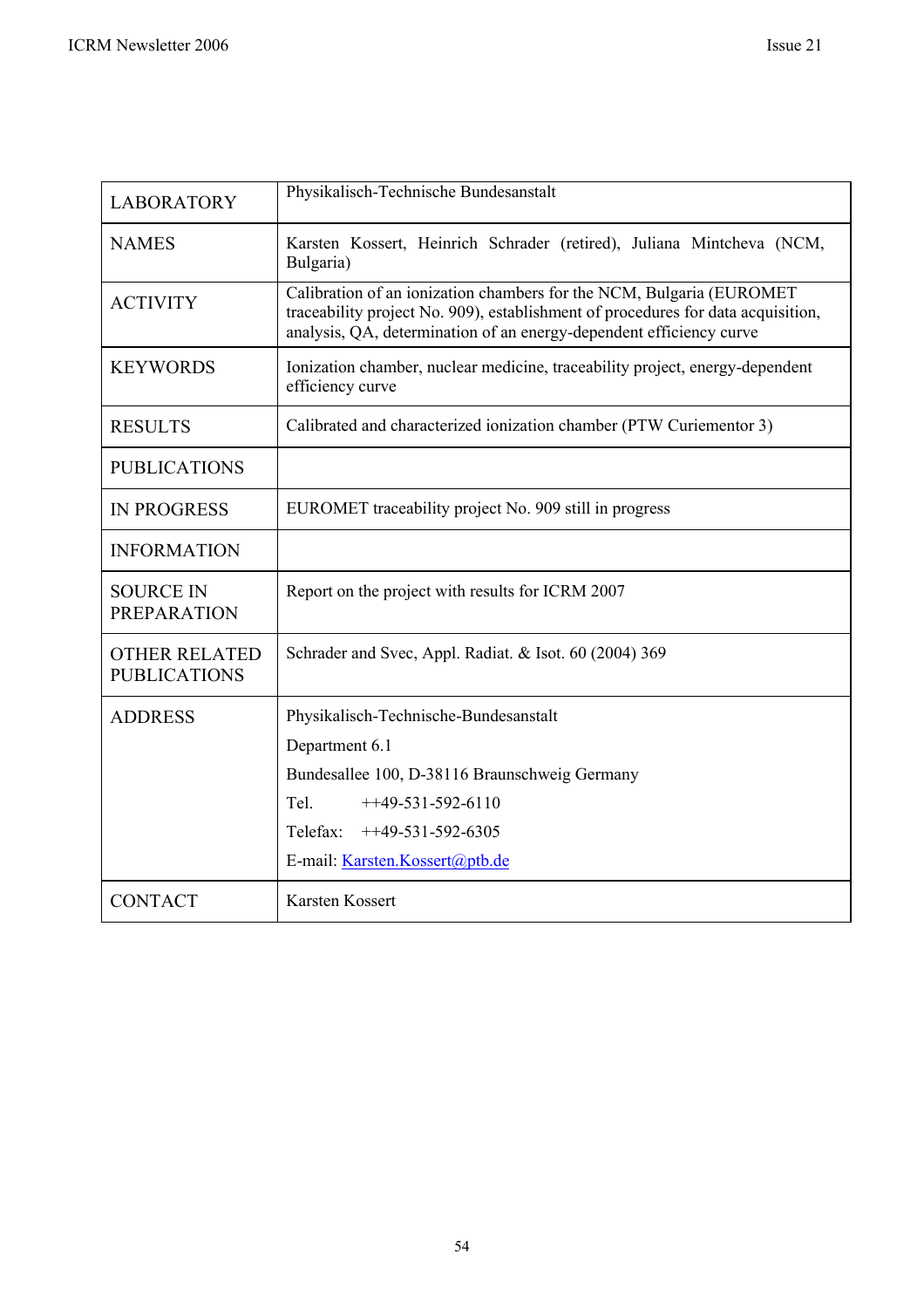| <b>LABORATORY</b>                           | Physikalisch-Technische Bundesanstalt                                                                                                          |
|---------------------------------------------|------------------------------------------------------------------------------------------------------------------------------------------------|
| <b>NAMES</b>                                | Ole Naehle                                                                                                                                     |
| <b>ACTIVITY</b>                             | $4\pi\beta-\gamma$ -coincidence counting<br><b>Liquid Scintillation Counting</b><br><b>TDCR</b><br>Calibration of large area reference sources |
| <b>KEYWORDS</b>                             | (anti) coincidence method, gas proportional counter, liquid scintillation, SIR,<br>data measurement, TDCR, large area sources                  |
| <b>RESULTS</b>                              | Standardization and branching ratio $EC/\beta^2$ of Na-22                                                                                      |
| <b>PUBLICATIONS</b>                         |                                                                                                                                                |
| <b>IN PROGRESS</b>                          | Design and setup of a TDCR detector system                                                                                                     |
| <b>INFORMATION</b>                          |                                                                                                                                                |
| <b>SOURCE IN</b><br><b>PREPARATION</b>      | Article on the activity standardization and branching ratio of Na-22 (for<br><b>ICRM 2007)</b>                                                 |
| <b>OTHER RELATED</b><br><b>PUBLICATIONS</b> |                                                                                                                                                |
| <b>ADDRESS</b>                              | Physikalisch-Technische-Bundesanstalt                                                                                                          |
|                                             | Department 6.1                                                                                                                                 |
|                                             | Bundesallee 100, D-38116 Braunschweig Germany                                                                                                  |
|                                             | $++49-531-592-6322$<br>Tel.                                                                                                                    |
|                                             | Telefax:<br>$++49-531-592-6305$                                                                                                                |
|                                             | E-mail: Ole.J.Naehle@ptb.de                                                                                                                    |
| <b>CONTACT</b>                              | Ole Naehle                                                                                                                                     |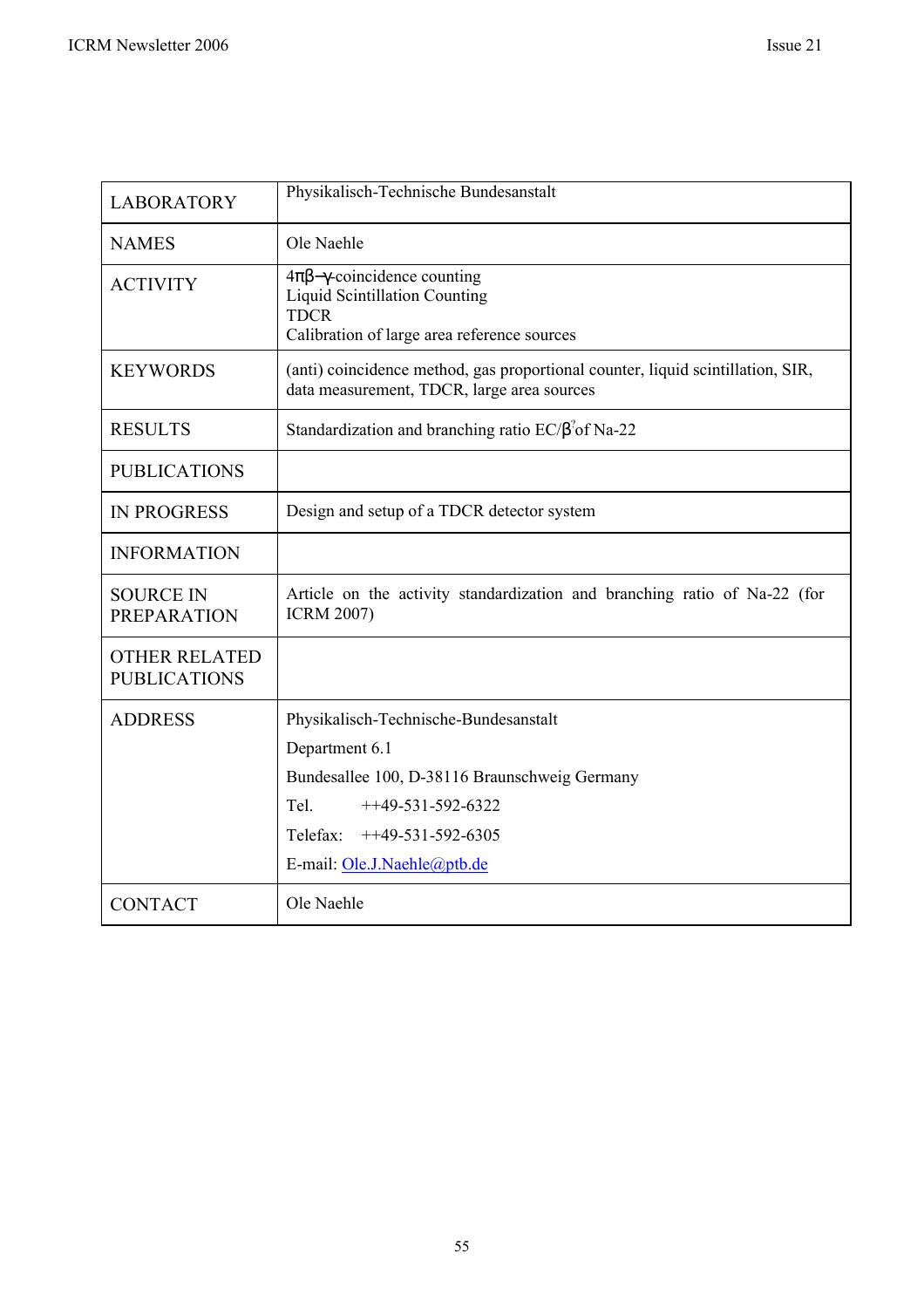$\mathbf \tau$ 

 $\mathbf{r}$ 

| <b>LABORATORY</b>                           | Physikalisch-Technische Bundesanstalt                                                                                             |
|---------------------------------------------|-----------------------------------------------------------------------------------------------------------------------------------|
| <b>NAMES</b>                                | Oliver Ott                                                                                                                        |
| <b>ACTIVITY</b>                             | Determination of the emission probabilities of <sup>124</sup> Sb (Euromet project 907);<br>calibration of a new HPGe spectrometer |
| <b>KEYWORDS</b>                             | Gamma-ray spectrometry, Sb-124                                                                                                    |
| <b>RESULTS</b>                              |                                                                                                                                   |
| <b>PUBLICATIONS</b>                         |                                                                                                                                   |
| <b>IN PROGRESS</b>                          | Calibration of new spectrometer (also for new PTB-type ampoules)                                                                  |
| <b>INFORMATION</b>                          | New HPGe purchased in 2006                                                                                                        |
| <b>SOURCE IN</b><br><b>PREPARATION</b>      |                                                                                                                                   |
| <b>OTHER RELATED</b><br><b>PUBLICATIONS</b> |                                                                                                                                   |
| <b>ADDRESS</b>                              | Physikalisch-Technische-Bundesanstalt                                                                                             |
|                                             | Department 6.1                                                                                                                    |
|                                             | Bundesallee 100, D-38116 Braunschweig Germany                                                                                     |
|                                             | Tel.<br>$++49-531-592-6312$                                                                                                       |
|                                             | Telefax:<br>$++49-531-592-6305$                                                                                                   |
|                                             | E-mail: Oliver.Ott@ptb.de                                                                                                         |
| <b>CONTACT</b>                              | Oliver Ott                                                                                                                        |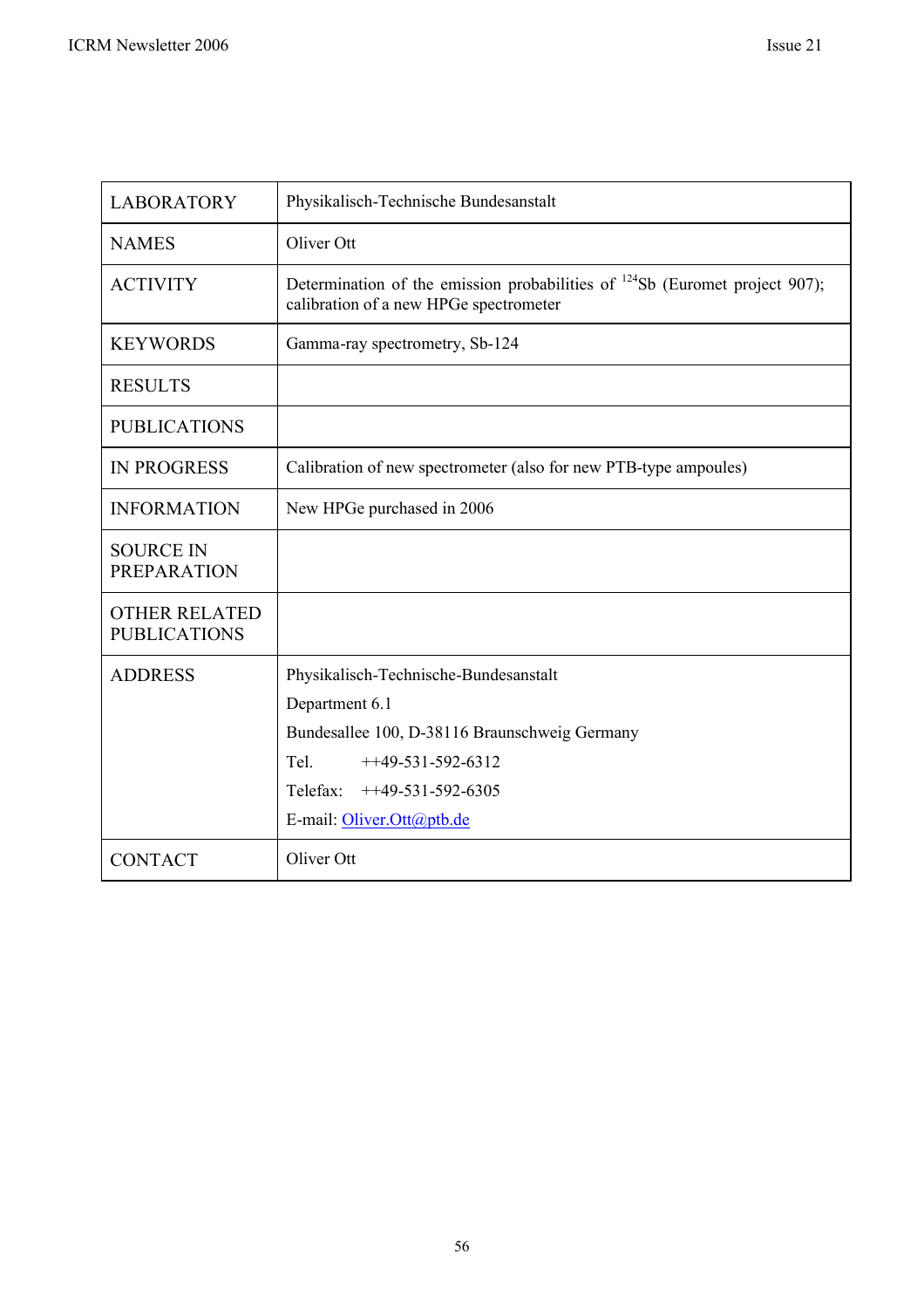|                    | (SA1/SA2)                                                                                                                                                                                                                                                                                                                                                                                                                                                                                                                                                                                                                                                                                                                                                 |
|--------------------|-----------------------------------------------------------------------------------------------------------------------------------------------------------------------------------------------------------------------------------------------------------------------------------------------------------------------------------------------------------------------------------------------------------------------------------------------------------------------------------------------------------------------------------------------------------------------------------------------------------------------------------------------------------------------------------------------------------------------------------------------------------|
| <b>LABORATORY</b>  | Bhabha Atomic Research Centre                                                                                                                                                                                                                                                                                                                                                                                                                                                                                                                                                                                                                                                                                                                             |
| <b>NAMES</b>       | U.V. Phadnis, V. Sathian, G. Shobha, Yasoda Singh                                                                                                                                                                                                                                                                                                                                                                                                                                                                                                                                                                                                                                                                                                         |
| <b>APPARATUS</b>   | 1.<br>Manganese Sulphate Bath System.<br>2.<br>Standard Thermal Neutron Assembly in Graphite<br>3.<br>Precision Long Counter.<br>4.<br>Multi-spheres for Spectrometry<br>5.<br>4p polythene assembly.<br>Thermal neutron Howitzer<br>6.<br>7.<br>Activation foils & Threshold detectors.<br>8.<br>He-3 $\&$ BF <sub>3</sub> based thermal neutron fluence rate measuring<br>systems.<br>Neutron Rem counters and flux meter.<br>9.<br>10. Standard neutron sources including $D_2O$ moderated <sup>252</sup> Cf source.<br>11. Water moderator based thermal neutron jig.<br>12. Bonner's spheres neutron spectrometry system<br>13. Liquid Scintillator based neutron spectrometer<br>14. Transfer Standard for onsite standardisation of neutron source |
| <b>ACTIVITY</b>    | Standardization of radioactive neutron sources.<br>1.<br>Standardization of fluence rate and dose rate.<br>2.<br>3.<br>Neutron spectrum unfolding<br>Calibration of neutron monitors.<br>4.<br>R&D work associated with neutron standards.<br>5.                                                                                                                                                                                                                                                                                                                                                                                                                                                                                                          |
| <b>KEYWORDS</b>    | Neutron measurement                                                                                                                                                                                                                                                                                                                                                                                                                                                                                                                                                                                                                                                                                                                                       |
| <b>RESULTS</b>     | Neutron sources were standardized for various users.<br>1.<br>Neutron fluence rate and dose rate were standardized for various<br>2.<br>users.<br>More than fifty neutron monitors were calibrated.<br>3.<br>Shielding properties of different materials for neutrons were studied<br>4.                                                                                                                                                                                                                                                                                                                                                                                                                                                                  |
| <b>IN PROGRESS</b> | Development of Neutron Spectrometer.<br>Development of a detector for pulsed neutron                                                                                                                                                                                                                                                                                                                                                                                                                                                                                                                                                                                                                                                                      |
| <b>INFORMATION</b> | Fast neutron source yield and the thermal neutron fluence rate<br>can be taken up for international intercomparison.                                                                                                                                                                                                                                                                                                                                                                                                                                                                                                                                                                                                                                      |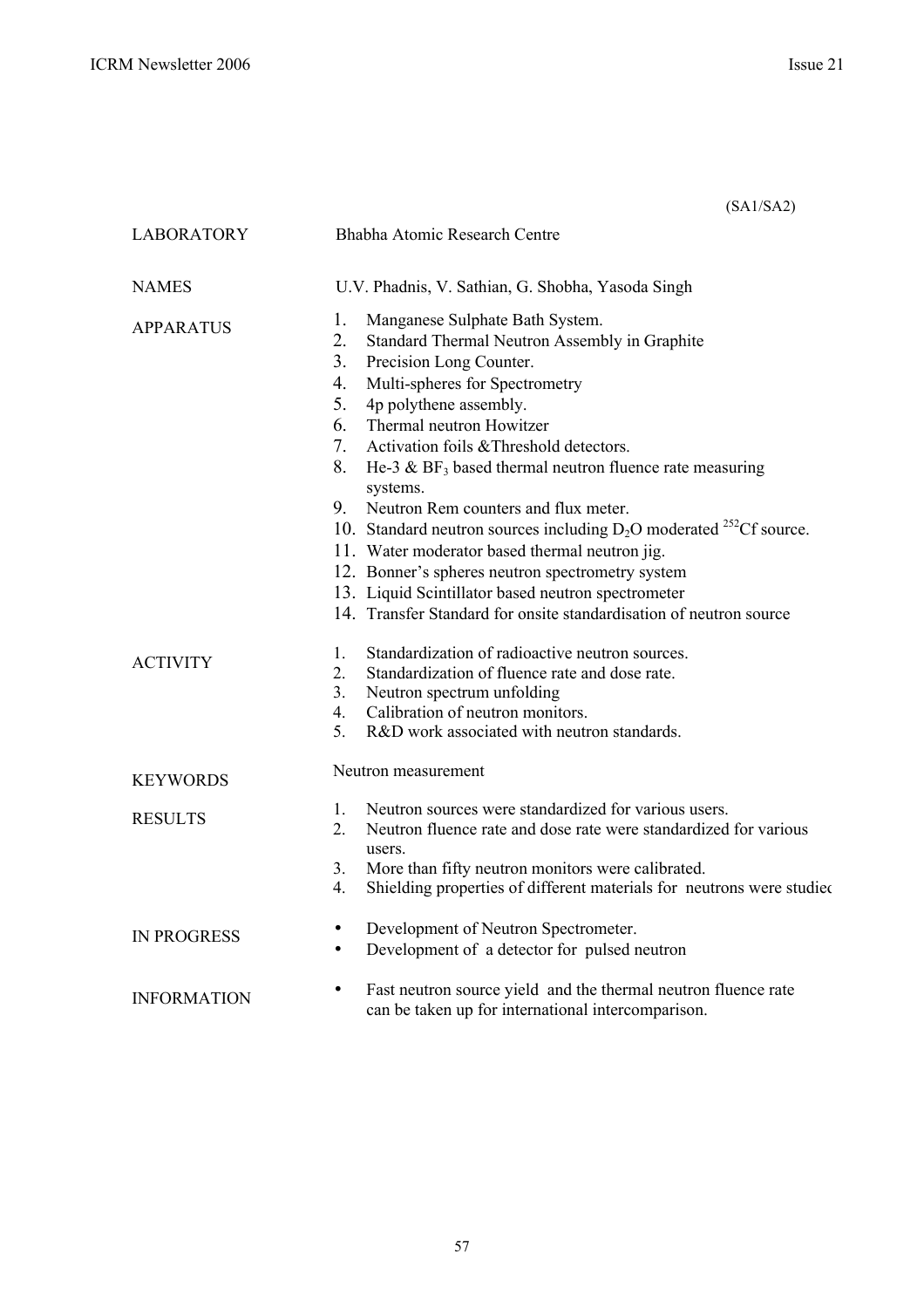- PUBLICATIONS  **Establishment of ISO recommended radionuclide neutron**<br>sources at BARC, U.V.Phadnis, V.Sathian, G. Shobha, U.V.Phadnis, V.Sathian, G. Shobha, S.Yashoda V.V. Shaha and D.N. Sharma. 6<sup>th</sup> International Conference on Advances in Metrology(AdMet-2006) during 11-13 December, 2006, New Delhi.
	- **Pre –Criticality testing of radiation monitors associated with protective and regulatory channels of PHWR and related work** S.M. Tripathi, Suresh Rao, A.K. Mahant, V. Sathian, Shobha Ghodke, R.A. Satam, U.V. Phadnis, Yashoda Singh and V.V. Shaha , Operating Experience of Nuclear Reactors and Power Plants (OPENUPP-2006) held at BARC Mumbai during November 13-15, 2006.
	- **An ISO recommended neutron source for calibration of neutron monitors** V. Sathian,U.V. Phadnis, G. Shobha, V.V. Shaha

16<sup>th</sup> National Symposium on Radiation Physics(NSRP-16), 18-20 Jannuary 2006, Chennai

- **Neutron fluence rate measurement at F-7 position and thermal column of Apsara reactor** Deepa Sathian, V, Sathian, U.V. Phadnis & D.N. Sharma 16<sup>th</sup> National Symposium on Radiation Physics(NSRP-16), 18-20 Jannuary 2006, Chennai
- **Simulated design of a neutron spectrometer for radiation protection** Sharma P.S, Sunil C, Ananda Raman, Nandy M, V. Sathian, Sarkar P.K and D.N Sharma 16<sup>th</sup> National Symposium on Radiation Physics(NSRP-16), 18-20 Jannuary 2006, Chennai

ADDRESS Head, Radiation Standards Section,

Radiation Safety Systems Division, BARC,

Mumbai 400085, India.

Tel: +91 22 25595074

Fax: +91 22 25505151

e-mail: suresh@barc.gov.in

CONTACT Shri Suresh Rao, Head , Radiation Standards Section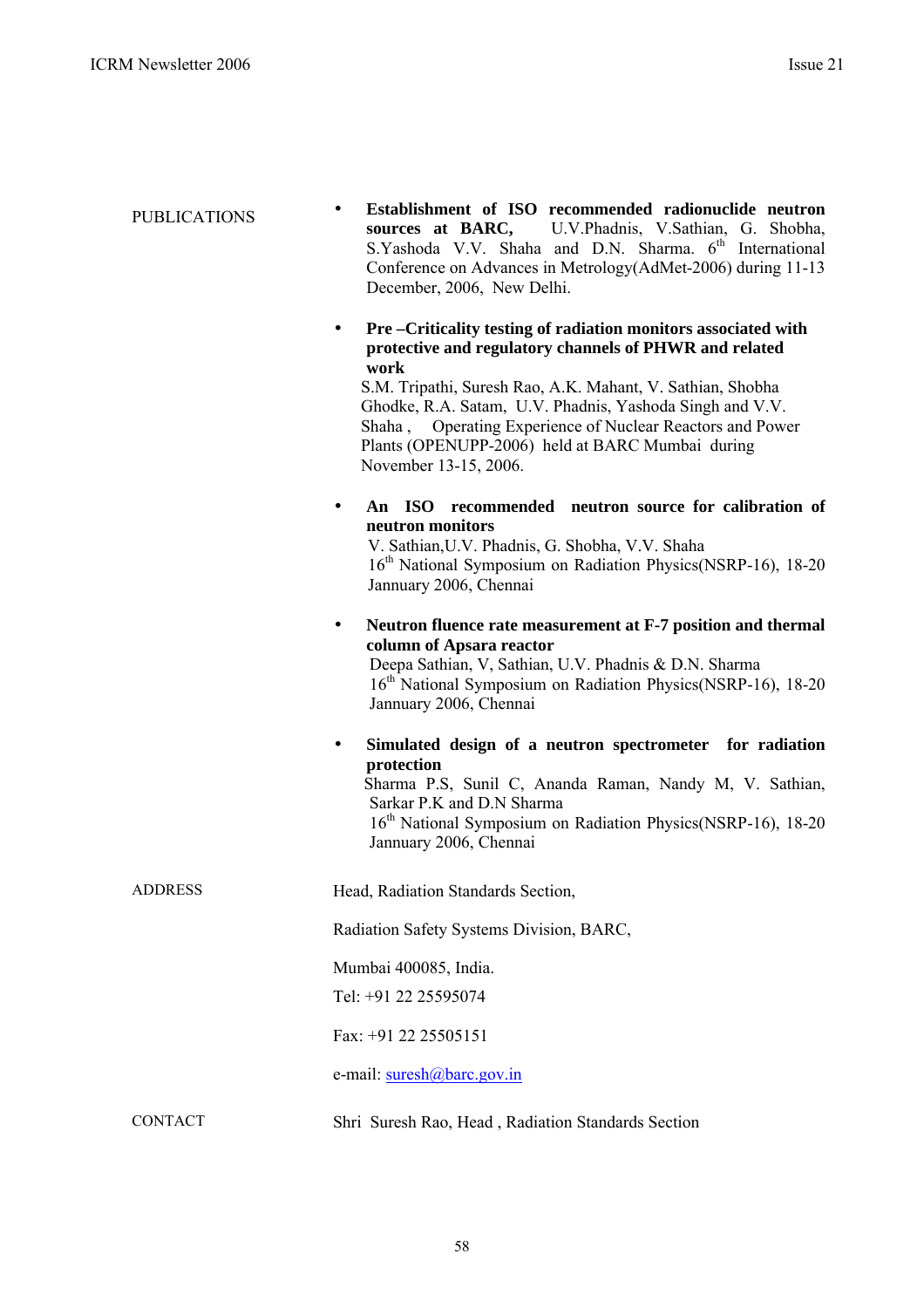| <b>LABORATORY</b>                     | Bhabha Atomic Research Centre                                                                                                                                                                                                                                                                                                                                                                                                                                                                                                                                                                                                                                                                                                     |
|---------------------------------------|-----------------------------------------------------------------------------------------------------------------------------------------------------------------------------------------------------------------------------------------------------------------------------------------------------------------------------------------------------------------------------------------------------------------------------------------------------------------------------------------------------------------------------------------------------------------------------------------------------------------------------------------------------------------------------------------------------------------------------------|
| <b>NAMES</b>                          | Leena Joseph, Anuradha. R, D.B. Kulkarni                                                                                                                                                                                                                                                                                                                                                                                                                                                                                                                                                                                                                                                                                          |
| <b>APPARATUS</b><br><b>ACTIVITY</b>   | $4\pi \beta$ (PC) $\gamma$ (NaI) coincidence system.<br>1.<br>2. Calibrated $4\pi$ Gamma ion chamber.<br>3. HPGe detector assembly for gamma ray spectrometer.<br>4. Dose Calibrator, CRC -15 Beta (Capintec Make)                                                                                                                                                                                                                                                                                                                                                                                                                                                                                                                |
| <b>KEYWORDS</b>                       | Gas proportional counter, SIR, Fe-55, Zn-65, I-131, Tc-99m                                                                                                                                                                                                                                                                                                                                                                                                                                                                                                                                                                                                                                                                        |
| <b>RESULTS</b><br><b>PUBLICATIONS</b> | 1. Conducted national audit for I-131 activity measurements with<br>dose calibrators among 70 nuclear medicine centres (NMC) in<br>the country.<br>2. Conducted audit for Tc-99m activity measurements among five<br>NMCs in the country.<br>Standardized I-131 solution under IAEA's CRP.<br>3 <sub>1</sub><br>4. Standardized Zn-65 under SIR and Ba-133 under APMP.<br>5. Fe-55 was standardized under international intercomparison of<br>activity measurements of BIPM.<br>6. Calibrated radioactive sources for users.<br>1. "Standardization of <sup>54</sup> Mn, an Electron Capture Radionuclide"<br>Leena Joseph, Anuradha R, D.B.Kulkarni & V.V. Shah, 16 <sup>th</sup>                                                |
|                                       | National Symposium on Radiation Physics(NSRP-16), 18-20<br>Jannuary 2006, Chennai<br>2. "Comparison of efficiency tracing and zero detection threshold<br>techniques with CIEMAT/NIST standardization method under<br>different<br>conditions<br>with<br>Liquid<br>quench<br>Scintillation<br>Spectrometer." D.B.Kulkarni,<br>P.J.Reddy,<br>SonaliBhade,<br>K.K.Narayan, A. Narayanan, G.Krishnamachari and D.N. Sharma.<br>Current Science, 2006 Volume 90, No. 1, Page no 83-87.<br>3. "Standardization of Silver-110m at BARC, India", Leena<br>Joseph, R. Anuradha, D.B. Kulkarni and V.V. Shaha, 6 <sup>th</sup><br>International Conference on Advances in Metrology(AdMet-2006)<br>during 11-13 December, 2006, New Delhi. |
| <b>IN PROGRESS</b>                    | Standardization of <sup>32</sup> P, <sup>153</sup> Sm, <sup>18</sup> Fand <sup>67</sup> Ga<br>1.<br>Calibration of sources for users.<br>$\overline{2}$ .<br>Calibration of dose calibrators for NMCs<br>$3_{-}$<br>National audit programme for activity measurements with dose<br>4.<br>calibrators in NMCs                                                                                                                                                                                                                                                                                                                                                                                                                     |
| <b>ADDRESS</b>                        | Head, Radiation Standards Section, Radiation Safety Systems<br>Division, BARC, Mumbai - 400 085, India<br>Telephone: 25595075<br>Telefax: 0091(22) 5505151,5519613<br>E-mail : $suresh@bare.gov.in$                                                                                                                                                                                                                                                                                                                                                                                                                                                                                                                               |
| <b>CONTACT</b>                        | Mr. U. Suresh Rao                                                                                                                                                                                                                                                                                                                                                                                                                                                                                                                                                                                                                                                                                                                 |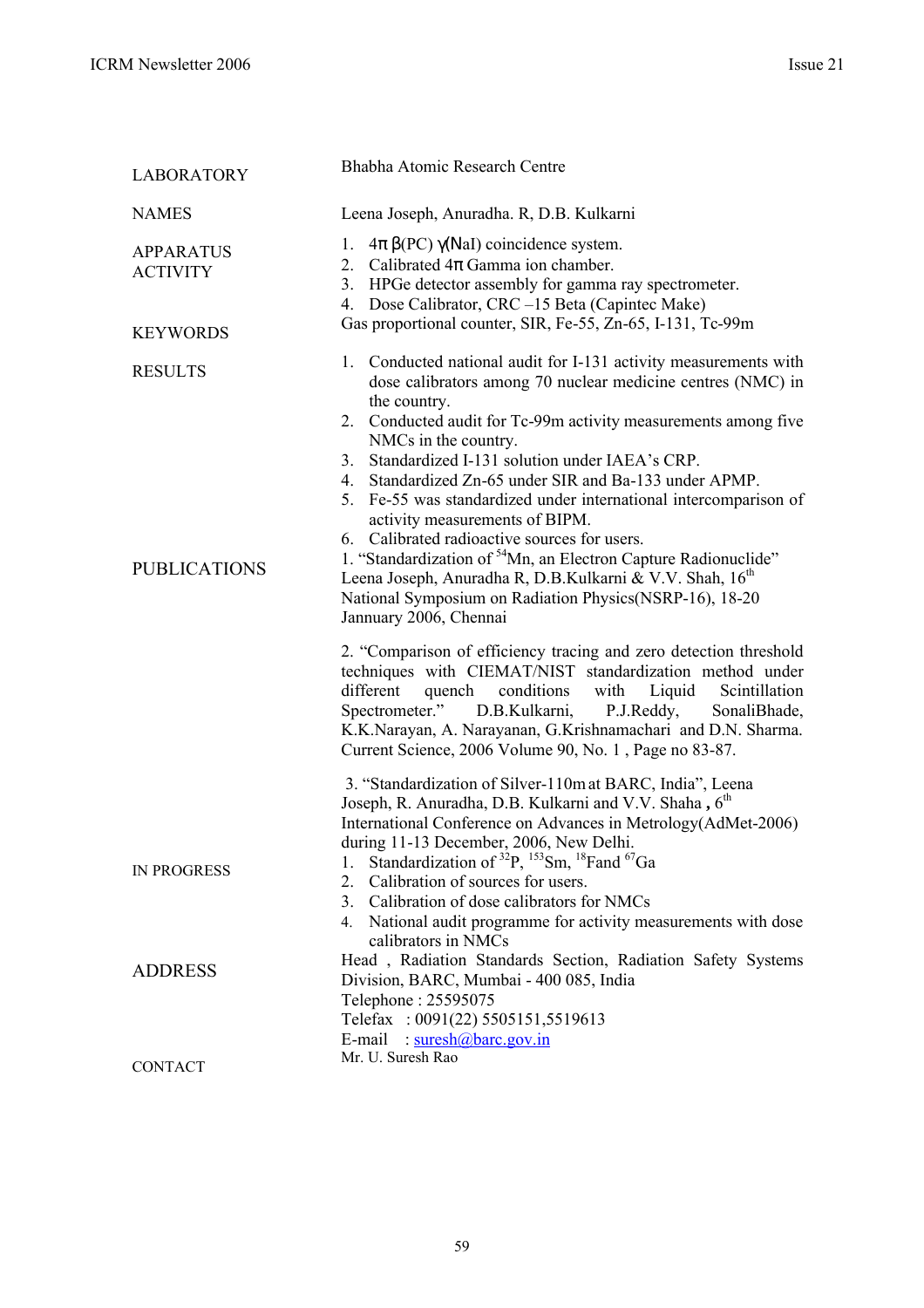| <b>LABORATORY</b>                           | National Metrology Institute of Japan, National Institute of Advanced<br>Industrial Science and Technology (NMIJ/AIST)                                                                                                                                                                                                                                   |  |
|---------------------------------------------|----------------------------------------------------------------------------------------------------------------------------------------------------------------------------------------------------------------------------------------------------------------------------------------------------------------------------------------------------------|--|
| <b>NAMES</b>                                | Yoshio HINO, Akira YUNOKI and Yasushi SATO                                                                                                                                                                                                                                                                                                               |  |
| <b>ACTIVITY</b>                             | Calibrations of activity by using the following apparatus; $4\pi\beta$ (pc)-<br>$\gamma(NaI)$ and $4\pi\beta (ppc)$ - $\gamma(Ge)$ coincidence systems, Calibrated $4\pi\gamma$<br>ionisation chamber, HP-Ge and Si(Li) detectors, Liquid scintillation<br>system, Imaging analyser system, PIPS for $\alpha$ counting and $2\pi$ multi<br>wire chamber. |  |
| <b>KEYWORDS</b>                             | CCRI, APMP, SIR, simulation code, e-trace, source preparation                                                                                                                                                                                                                                                                                            |  |
| <b>RESULTS</b>                              | (1) CCRI-II Key-comparisons of Fe-55                                                                                                                                                                                                                                                                                                                     |  |
|                                             | $(2)$ APMP comparison (APMP.RI(II)-K2.Ba-133) for the activity<br>measurements of Ba-133. The results of participating laboratories<br>have been gathered.                                                                                                                                                                                               |  |
|                                             | (3) SIR comparison of Co-57 activity measurement.                                                                                                                                                                                                                                                                                                        |  |
| <b>PUBLICATIONS</b>                         | (1) Yasushi Sato, Yoshio Hino, Takao Yamada. " Response calculation<br>for standard ionization chambers in APMP using EGS4 Monte Carlo<br>Code" APPLIED RADIATION AND ISOTOPES, 64, pp.1211-<br>1214, 2006.                                                                                                                                              |  |
|                                             | (2) T. Yamada, Y. Nakamura, Y. Kawada, Y. Sato and Y. Hino. "Standardization of $^{152}$ Eu, $^{154}$ Eu by $4\pi\beta$ - $4\pi\gamma$ coincidence method and<br>$4\pi(\beta+\gamma)$ integral counting" APPLIED RADIATION<br><b>AND</b><br>ISOTOPES, 64, pp.1220-1224, 2006.                                                                            |  |
| <b>IN PROGRESS</b>                          | (1) Application of IC tags (RFID) to a remote calibration system for<br>identifying transfer standard sources.                                                                                                                                                                                                                                           |  |
|                                             | (2) Fabrication of surface emission sources on aluminium plates by an<br>ink jet printer with an adjustable stage.                                                                                                                                                                                                                                       |  |
| <b>INFORMATION</b>                          |                                                                                                                                                                                                                                                                                                                                                          |  |
| <b>SOURCE IN</b><br><b>PREPARATION</b>      | Surface emission sources by an ink jet printer.                                                                                                                                                                                                                                                                                                          |  |
| <b>OTHER RELATED</b><br><b>PUBLICATIONS</b> | --                                                                                                                                                                                                                                                                                                                                                       |  |
| <b>ADDRESS</b>                              | Radioactivity and Neutron Standardization Section, Quantum<br>Radiation Division, AIST Tsukuba central-2  1-1-1 Umezono,<br>Tsukuba, Ibaraki, 305-8568 JAPAN.                                                                                                                                                                                            |  |
|                                             | Tel: $(+81)$ 29 861 3470, Fax: $(+81)$ 29 861 5673                                                                                                                                                                                                                                                                                                       |  |
|                                             | E-mail: $a$ .yunoki@aist.go.jp, Web: http://www.aist.go.jp                                                                                                                                                                                                                                                                                               |  |
| <b>CONTACT</b>                              | Akira Yunoki                                                                                                                                                                                                                                                                                                                                             |  |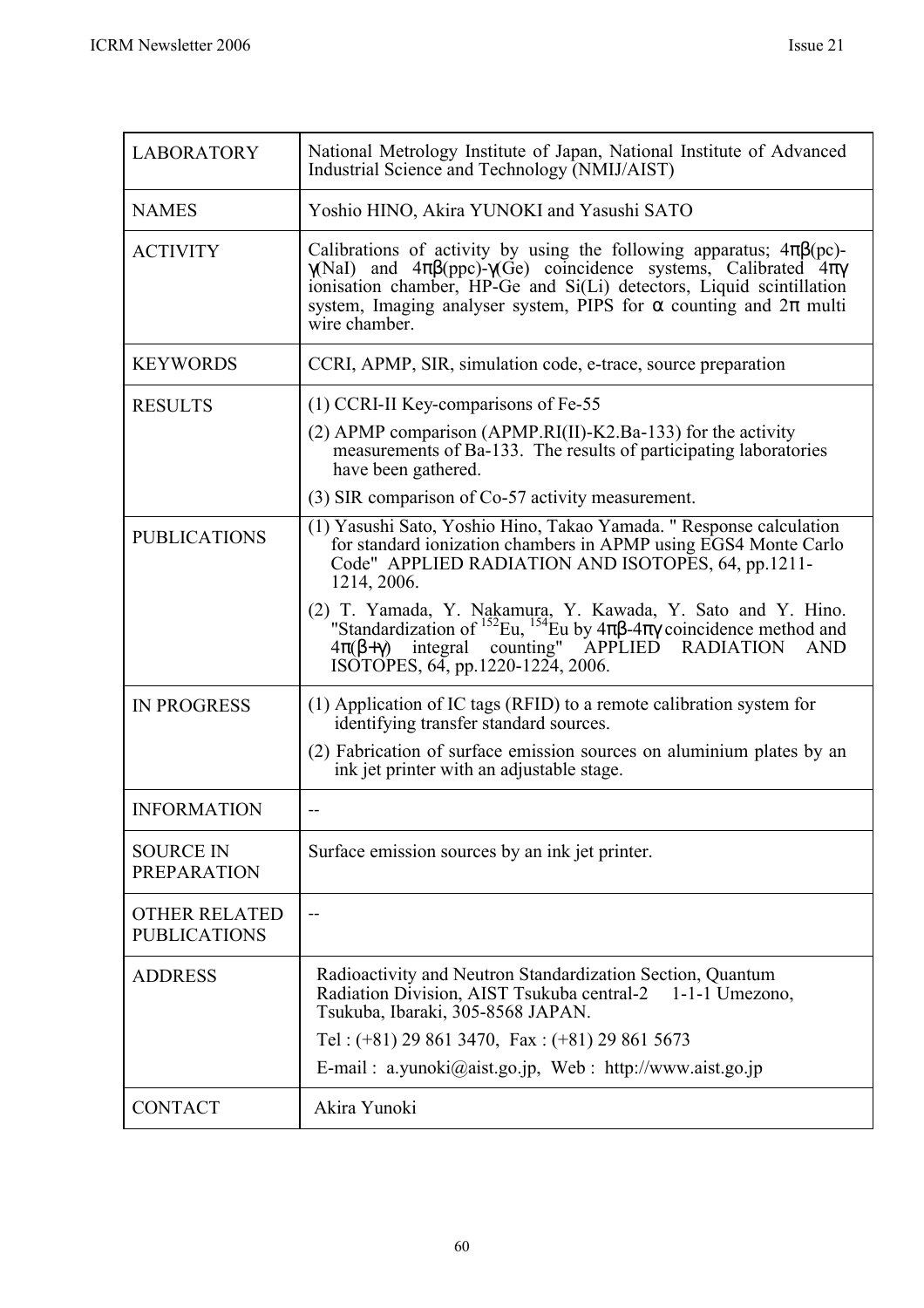| <b>LABORATORY</b>                      | Laboratory of Radioactive Standards, RC POLATOM                                                                                                                                                                                                                                                                                       |  |  |
|----------------------------------------|---------------------------------------------------------------------------------------------------------------------------------------------------------------------------------------------------------------------------------------------------------------------------------------------------------------------------------------|--|--|
| <b>NAMES</b>                           | <b>Ryszard BRODA</b>                                                                                                                                                                                                                                                                                                                  |  |  |
| <b>ACTIVITY</b>                        | Technical expert during 4 accreditation audits of<br>calibration laboratories in Poland. Participation in the <sup>55</sup> Fe<br>intercomparison. Rebuilding of the Laboratory of<br>Radioactive Standards.                                                                                                                          |  |  |
| <b>KEYWORDS</b>                        | Coincidence method, liquid scintillation                                                                                                                                                                                                                                                                                              |  |  |
| <b>RESULTS</b>                         | Observation, that the correct description of measurements of<br>low-energy emitters <sup>3</sup> H and <sup>55</sup> Fe in the LS-counter needs the<br>negative binomial (Polya) distribution for number of photons<br>instead of the Poisson distribution can be proved by analyse<br>of energy transfer in the liquid scintillator. |  |  |
| <b>PUBLICATIONS</b>                    | A.C. Razdolescu, R. Broda, P. Cassette, B.R.S. Simpson,<br>W.M. Van Wyngaardt, (2006), The IFIN-HH triple<br>coincidence liquid scintillator counter. Appl. Radiat.Isot.,<br>No.64, pp. 1510-1514.                                                                                                                                    |  |  |
| <b>IN PROGRESS</b>                     | Application for accreditation the Laboratory of Radioactive<br>Standards by Polish Center for Accreditation.                                                                                                                                                                                                                          |  |  |
| <b>SOURCE IN</b><br><b>PREPARATION</b> | P. Cassette, R. Broda, K. Kossert. Radionuclide Metrology<br>using Liquid Scintillation Counting. Metrologia Special Issue<br>(BIPM, 2007).                                                                                                                                                                                           |  |  |
|                                        | R. Broda, T. Dziel. Some remarks on photon statistics in the<br>LS-counter. (ICRM, 2007).                                                                                                                                                                                                                                             |  |  |
| <b>ADDRESS</b>                         | Radioisotope Centre POLATOM, 05-400 Otwock-Swierk,<br>e-mail: r.broda@polatom.pl<br>Poland,<br>fax: (+48 22) 718 03 50<br>tel.: (48 22) 718 07 21                                                                                                                                                                                     |  |  |
| <b>CONTACT</b>                         | Ryszard Broda                                                                                                                                                                                                                                                                                                                         |  |  |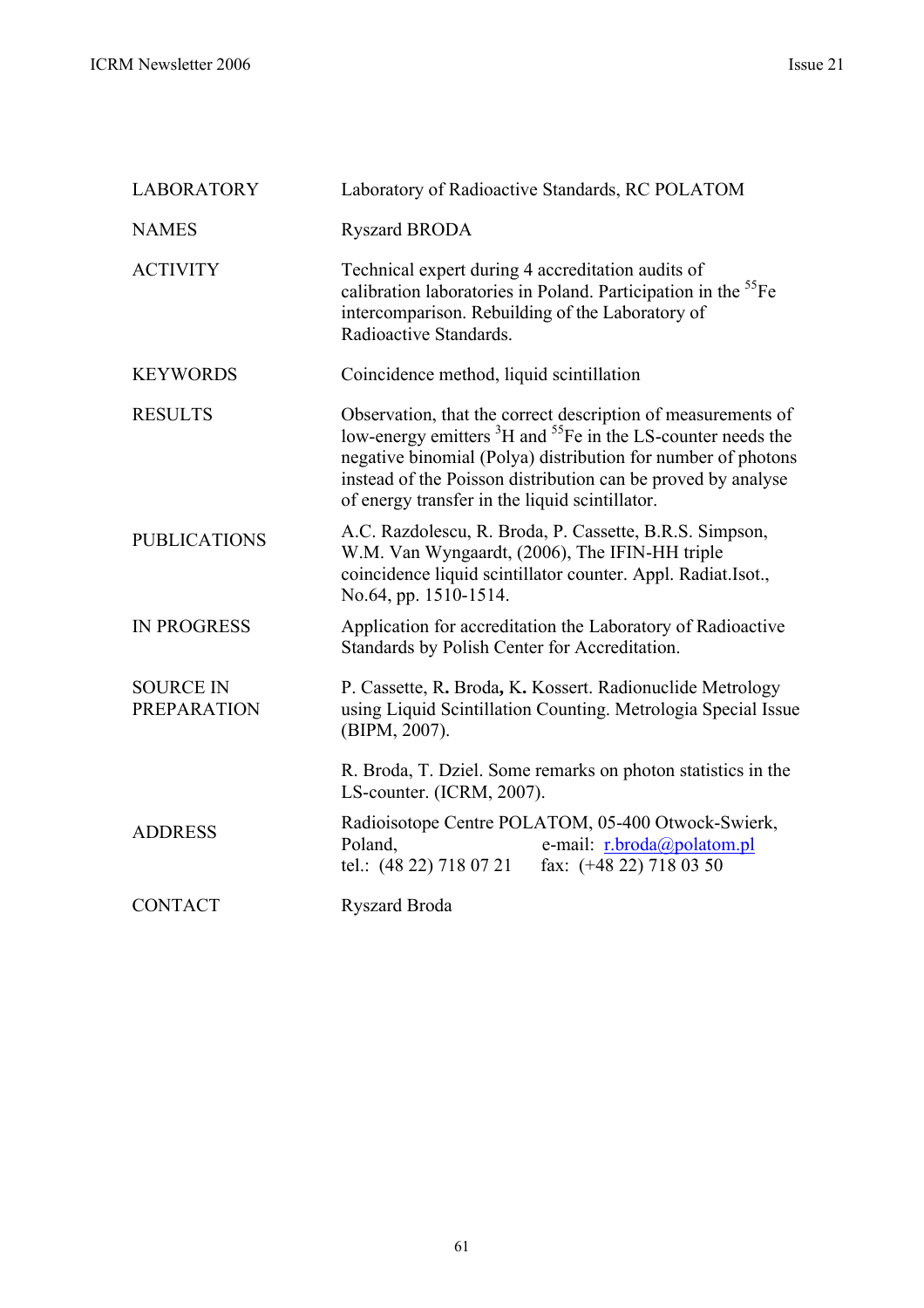| <b>LABORATORY</b>                      | Laboratory of Radioactive Standards, RC POLATOM                                                                                                                                                                                                                                                                                          |  |  |
|----------------------------------------|------------------------------------------------------------------------------------------------------------------------------------------------------------------------------------------------------------------------------------------------------------------------------------------------------------------------------------------|--|--|
| <b>NAMES</b>                           | <b>Tomasz DZIEL</b>                                                                                                                                                                                                                                                                                                                      |  |  |
| <b>ACTIVITY</b>                        | Standardization of radioactive solutions by $4\pi$ (LS)- $\gamma$<br>coincidence/anticoincidence, TDCR and CIEMAT/NIST<br>methods. Calibration of dose calibrators. Participation in<br>the <sup>55</sup> Fe intercomparison. Participation in 4 <sup>th</sup> VERMI<br>Young Researchers Workshop (18-23.09.2006., Varna,<br>Bulgaria). |  |  |
| <b>KEYWORDS</b>                        | Coincidence method, life sciences, liquid scintillation                                                                                                                                                                                                                                                                                  |  |  |
| <b>RESULTS</b>                         | Observation, that the correct description of measurements of<br>low-energy emitters <sup>3</sup> H and <sup>55</sup> Fe in the LS-counter needs the<br>negative binomial (Polya) distribution for number of photons<br>instead of the Poisson distribution can be proved by analyse<br>of energy transfer in the liquid scintillator.    |  |  |
| <b>IN PROGRESS</b>                     | Application for accreditation the Laboratory of Radioactive<br>Standards by Polish Center for Accreditation.                                                                                                                                                                                                                             |  |  |
| <b>SOURCE IN</b><br><b>PREPARATION</b> | R. Broda, T. Dziel. Some remarks on photon statistics in the<br>LS-counter. (ICRM, 2007).                                                                                                                                                                                                                                                |  |  |
| <b>ADDRESS</b>                         | Radioisotope Centre POLATOM, 05-400 Otwock-Swierk,<br>Poland                                                                                                                                                                                                                                                                             |  |  |
| <b>CONTACT</b>                         | e-mail: t.dziel@polatom.pl<br>tel: +48 22 718 07 18<br>fax: +48 22 718 03 50                                                                                                                                                                                                                                                             |  |  |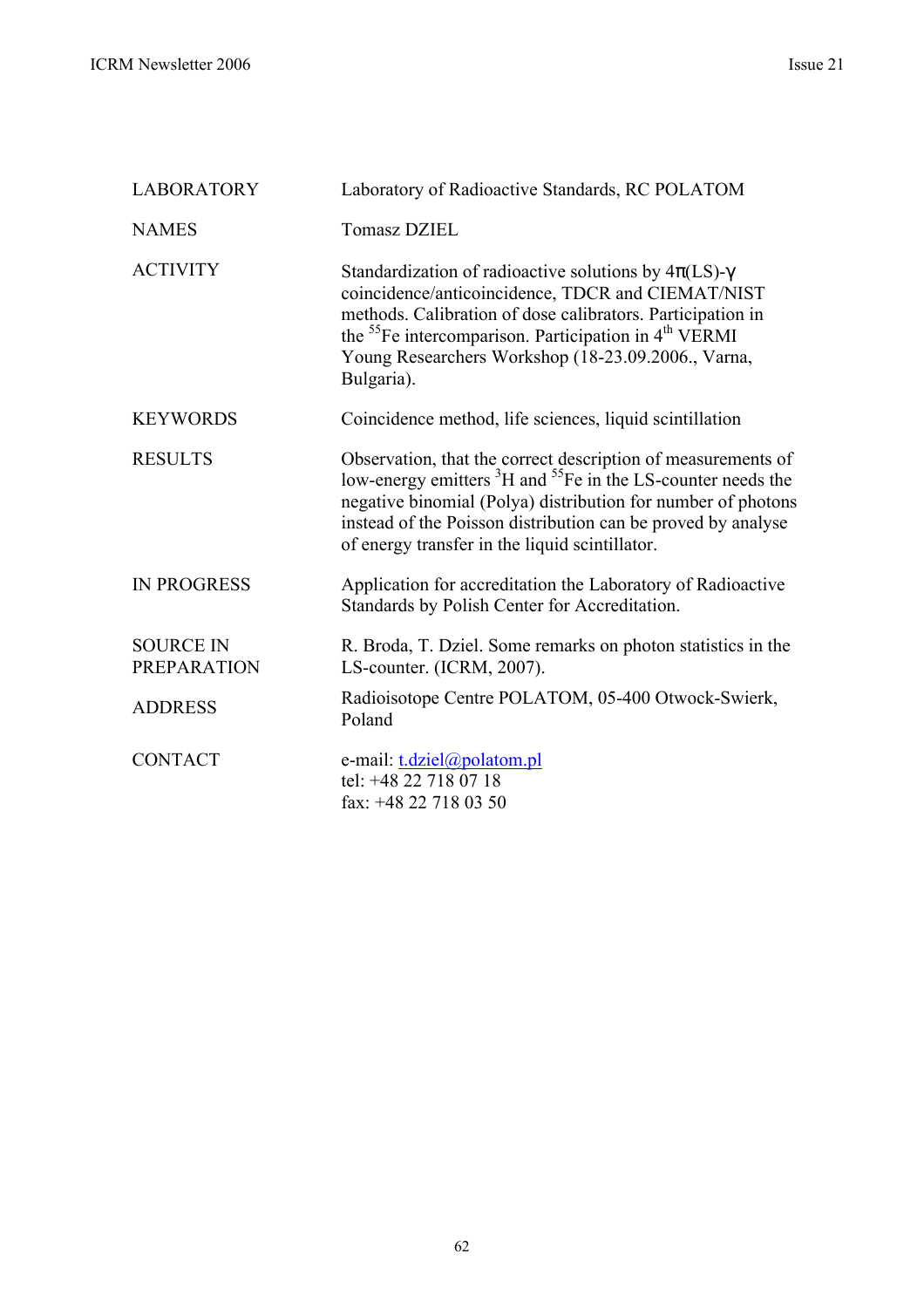| <b>LABORATORY</b>                           | Institut National de C&D pentru Fizica si Inginerie Nucleara « Horia<br>Hulubei » IFIN-HH                                                                                                 |  |  |
|---------------------------------------------|-------------------------------------------------------------------------------------------------------------------------------------------------------------------------------------------|--|--|
|                                             | Radionuclide Metrology Laboratory                                                                                                                                                         |  |  |
| <b>NAMES</b>                                | Enric Leon Grigorescu, Aurelian Luca and Constantin Ivan                                                                                                                                  |  |  |
| <b>ACTIVITY</b>                             | Gamma-ray spectrometry                                                                                                                                                                    |  |  |
| <b>KEYWORDS</b>                             | Data measurement, Euromet, gamma-ray spectrometry, low-level, X-ray<br>spectrometry, <sup>124</sup> Sb.                                                                                   |  |  |
| <b>RESULTS</b>                              | -Participation at the IAEA-CU-006-06-CCRI (II) supplementary comparison on<br>the determination of gamma emitting radionuclides (low-level activity samples of<br>soil, grass and water). |  |  |
|                                             | -Participation at the VERMI-2006 Workshop (17-23 September 2006, Varna,<br>Bulgaria), organised by JRC/IRMM, Belgium.                                                                     |  |  |
|                                             | -Measurement of the uranium enrichment for solid small volume samples.                                                                                                                    |  |  |
|                                             | -Activity measurements for different types of samples: environmental, wastes;<br>radionuclidic purity of radiopharmaceuticals; tightness control of industrial<br>radioactive sources.    |  |  |
| <b>PUBLICATIONS</b>                         | -A. Luca, "Experimental determination of the uranium enrichment",<br>Romanian Journal of Physics (in press).                                                                              |  |  |
|                                             | -The final report of the IAEA-CU-2006-06-CCRI(II) supplementary<br>comparison on the determination of gamma emitting radionuclides (issue<br>scheduled for March 2007).                   |  |  |
| <b>IN PROGRESS</b>                          | the IAEA-CU-2006-06-CCRI(II)-S5<br>-Participation<br>supplementary<br>at<br>comparison (activity measurements of phosphogypsum samples).                                                  |  |  |
|                                             | -Participation at the EUROMET Project 907: "124Sb- Determination of<br>photon emission intensities".                                                                                      |  |  |
|                                             | -Putting in operation and calibration of a new spectrometric system, based on<br>three semiconductor detectors: HPGe (new), Ge (Li) and Si (Li).                                          |  |  |
| <b>INFORMATION</b>                          |                                                                                                                                                                                           |  |  |
| <b>SOURCE IN</b><br><b>PREPARATION</b>      |                                                                                                                                                                                           |  |  |
| <b>OTHER RELATED</b><br><b>PUBLICATIONS</b> |                                                                                                                                                                                           |  |  |
| <b>ADDRESS</b>                              | 407 Atomistilor St., Magurele, Ilfov County, PO Box MG-6, Code 077125,<br>Romania; phone: +40 21 4046163; Fax: +40 21 4574440; e-mail:<br>$aluca@ifin.nipne-ro$                           |  |  |
| <b>CONTACT</b>                              | Dr. Aurelian Luca                                                                                                                                                                         |  |  |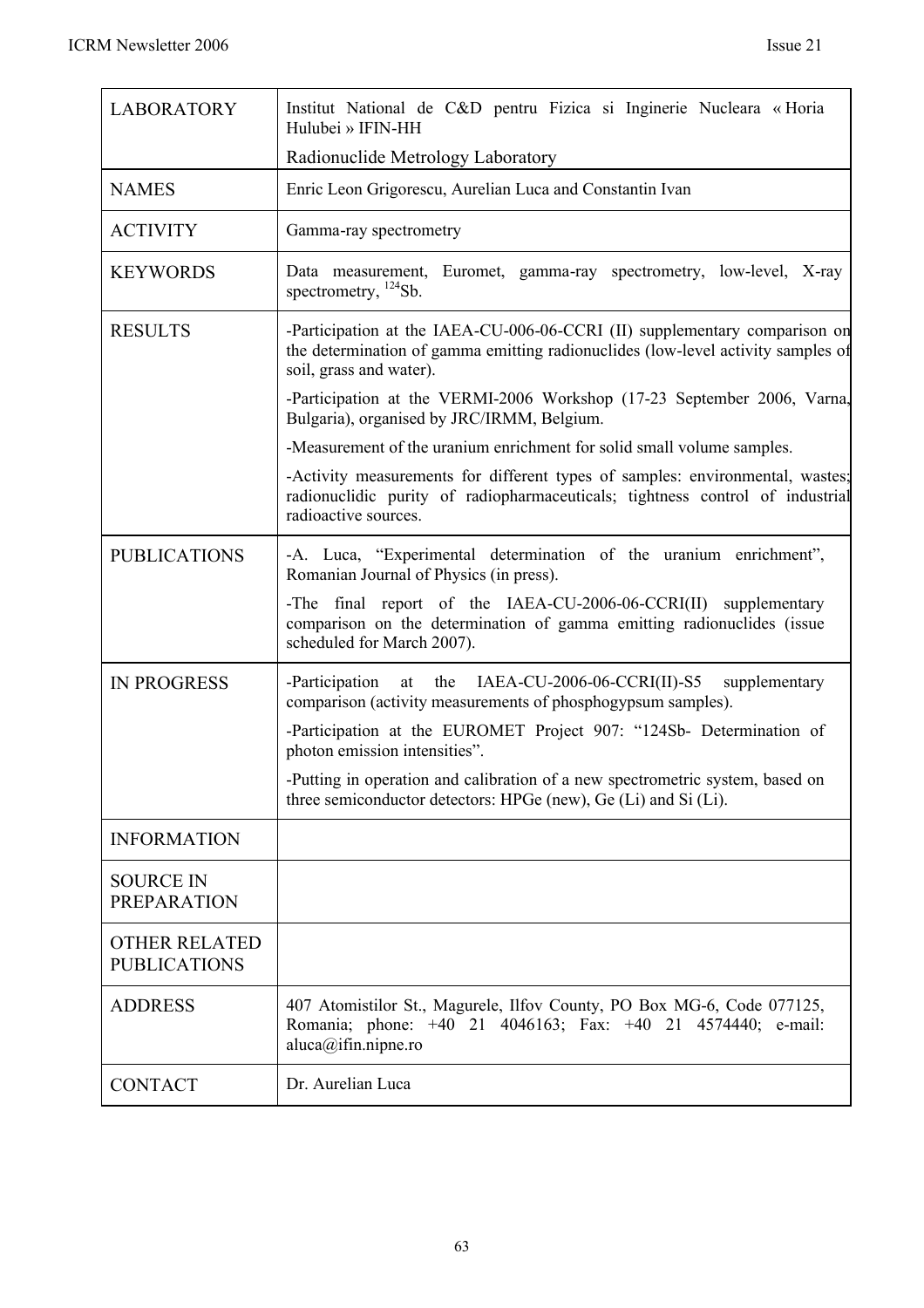| <b>LABORATORY</b>                      | Institutul National de C&D pentru Fizica si Inginerie Nucleara                                                                                                                                                                                                                                                                                                                                                                                                                                                                                                                                                                                                                                |  |
|----------------------------------------|-----------------------------------------------------------------------------------------------------------------------------------------------------------------------------------------------------------------------------------------------------------------------------------------------------------------------------------------------------------------------------------------------------------------------------------------------------------------------------------------------------------------------------------------------------------------------------------------------------------------------------------------------------------------------------------------------|--|
|                                        | "Horia Hulubei" ("Horia Hulubei" National Institute of R&D for Physics                                                                                                                                                                                                                                                                                                                                                                                                                                                                                                                                                                                                                        |  |
|                                        | and Nuclear Engineering), IFIN-HH                                                                                                                                                                                                                                                                                                                                                                                                                                                                                                                                                                                                                                                             |  |
|                                        | Radionuclide Metrology Laboratory                                                                                                                                                                                                                                                                                                                                                                                                                                                                                                                                                                                                                                                             |  |
| <b>NAMES</b>                           | A.C.Razdolescu, P. Cassette, C.Ivan, M.Sahagia                                                                                                                                                                                                                                                                                                                                                                                                                                                                                                                                                                                                                                                |  |
| <b>ACTIVITY</b>                        | Measurement of <sup>55</sup> Fe (CCRI(II)-K2 Comparison).                                                                                                                                                                                                                                                                                                                                                                                                                                                                                                                                                                                                                                     |  |
|                                        | QS implementation in the Radionuclide Metrology Laboratory:                                                                                                                                                                                                                                                                                                                                                                                                                                                                                                                                                                                                                                   |  |
|                                        | Quality Assurance Pre-Assessment, according to EN<br>ISO/IEC17025:2005 requirements, by the representative of Ionising<br>Radiation Metrology Consultants LTD, UK, M.J. Woods.                                                                                                                                                                                                                                                                                                                                                                                                                                                                                                                |  |
|                                        | Note: The pre assessment regarded all kind of the Radionuclide<br>Metrology Laboratory activities                                                                                                                                                                                                                                                                                                                                                                                                                                                                                                                                                                                             |  |
| <b>KEYWORDS</b>                        | Liquid scintillation, key comparison, radionuclide by name: Fe-55                                                                                                                                                                                                                                                                                                                                                                                                                                                                                                                                                                                                                             |  |
| <b>RESULTS</b>                         | <sup>55</sup> Fe comparison result is under evaluation at BIPM;                                                                                                                                                                                                                                                                                                                                                                                                                                                                                                                                                                                                                               |  |
|                                        | Application for national accreditation, at the national accreditation body,<br><b>RENAR</b>                                                                                                                                                                                                                                                                                                                                                                                                                                                                                                                                                                                                   |  |
| <b>PUBLICATIONS</b>                    | 1.A.C.Razdolescu, R.Broda, P. Cassette, B.R.S.Simpson, W.M.Van<br>Wyngaardt" The IFIN-HH triple coincidence liquid scintiilation<br>counter", Appl. Radiat. Isot. 64,10-11(2006)1510-1514<br>2. P.Cassette, M.Sahagia, L.Grigorescu, M.C.Lepy, J.L.Picolo<br>"Standardization of <sup>222</sup> Rn by LSC and comparison with alpha and<br>gamma spectrometry", Appl. Rad. Isot. 64,10-11(2006) 1465-1470<br>3. M. Sahagia, A. C. Razdolescu, A. Luca, C. Ivan "Importance of the<br>Primary Radioactivity Standard Laboratory and Implementation of its<br>Quality Management" 6- th Balkanian Union Conf. Istanbul, Turkey,<br>2006, code.19-0-005, accepted, American Institute of Physics |  |
| <b>IN PROGRESS</b>                     | Upgrading of the LSC-TDCR system, by: (i)Use of Channel<br>Photomultipliers tubes (CPM);(ii) Automatic command of operation,<br>collection and processing of data;(iii) Comparison between the new<br>and standard systems                                                                                                                                                                                                                                                                                                                                                                                                                                                                    |  |
| <b>SOURCE IN</b><br><b>PREPARATION</b> | Two abstracts, regarding: (i) TDCR-LS Counter based on the use of CPM;<br>(ii) Standardisation of Fe-55 by LSC-TDCR, were sent to ICRM2007                                                                                                                                                                                                                                                                                                                                                                                                                                                                                                                                                    |  |
| <b>ADDRESS</b>                         | Atomistilor Str.407, Magurele, Ilfov County, POB. MG 6, Code<br>077125, Romania                                                                                                                                                                                                                                                                                                                                                                                                                                                                                                                                                                                                               |  |
|                                        | Tel +40214042300/4517, Fax +40214574432, +40214574440,                                                                                                                                                                                                                                                                                                                                                                                                                                                                                                                                                                                                                                        |  |
|                                        | E-mail <razdo@yahoo.com></razdo@yahoo.com>                                                                                                                                                                                                                                                                                                                                                                                                                                                                                                                                                                                                                                                    |  |
| <b>CONTACT</b>                         | Anamaria Cristina Razdolescu                                                                                                                                                                                                                                                                                                                                                                                                                                                                                                                                                                                                                                                                  |  |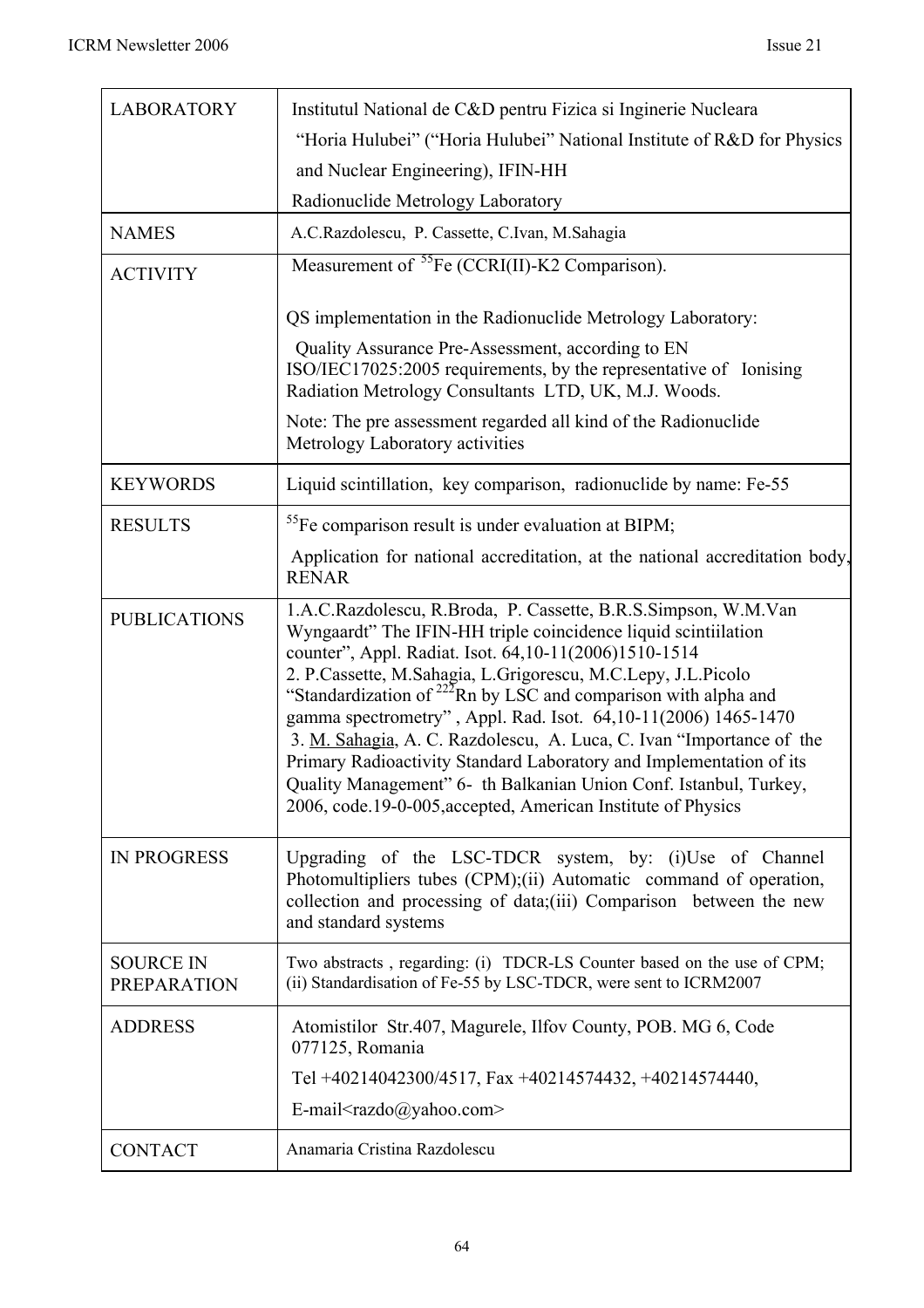| <b>LABORATORY</b>                           | Institutul National de C&D pentru Fizica si Inginerie Nucleara                                                                                                                                                                                                                                                                                                                                                                                                                                                                                                                                                                                                                                                                                                                                                                                 |  |  |
|---------------------------------------------|------------------------------------------------------------------------------------------------------------------------------------------------------------------------------------------------------------------------------------------------------------------------------------------------------------------------------------------------------------------------------------------------------------------------------------------------------------------------------------------------------------------------------------------------------------------------------------------------------------------------------------------------------------------------------------------------------------------------------------------------------------------------------------------------------------------------------------------------|--|--|
|                                             | "Horia Hulubei" ("Horia Hulubei" National Institute of R&D for Physics                                                                                                                                                                                                                                                                                                                                                                                                                                                                                                                                                                                                                                                                                                                                                                         |  |  |
|                                             | and Nuclear Engineering) IFIN-HH                                                                                                                                                                                                                                                                                                                                                                                                                                                                                                                                                                                                                                                                                                                                                                                                               |  |  |
|                                             | Radionuclide Metrology Laboratory                                                                                                                                                                                                                                                                                                                                                                                                                                                                                                                                                                                                                                                                                                                                                                                                              |  |  |
| <b>NAMES</b>                                | M.Sahagia, A.C.Razdolescu, C.Ivan                                                                                                                                                                                                                                                                                                                                                                                                                                                                                                                                                                                                                                                                                                                                                                                                              |  |  |
| <b>ACTIVITY</b>                             | ${}^{60}Co, {}^{134}Cs$ (BIPM, RI(II)- K1 Comparison)                                                                                                                                                                                                                                                                                                                                                                                                                                                                                                                                                                                                                                                                                                                                                                                          |  |  |
|                                             | QS implementation in the Radionuclide Metrology Laboratory:                                                                                                                                                                                                                                                                                                                                                                                                                                                                                                                                                                                                                                                                                                                                                                                    |  |  |
|                                             | Quality Assurance Pre-Assessment, according to EN<br>ISO/IEC17025:2005 requirements, by the representative of Ionising<br>Radiation Metrology Consultants LTD, UK, M.J. Woods.                                                                                                                                                                                                                                                                                                                                                                                                                                                                                                                                                                                                                                                                 |  |  |
|                                             | Note: The pre assessment regarded all kind of the Radionuclide<br>Metrology Laboratory activities                                                                                                                                                                                                                                                                                                                                                                                                                                                                                                                                                                                                                                                                                                                                              |  |  |
| <b>KEYWORDS</b>                             | Coincidence method, Euromet, SIR,                                                                                                                                                                                                                                                                                                                                                                                                                                                                                                                                                                                                                                                                                                                                                                                                              |  |  |
|                                             | radionuclide by name (Co-60; Cs-134; Sb-124)                                                                                                                                                                                                                                                                                                                                                                                                                                                                                                                                                                                                                                                                                                                                                                                                   |  |  |
| <b>RESULTS</b>                              | ${}^{60}Co$ , ${}^{134}Cs$ results are under evaluation at BIPM;                                                                                                                                                                                                                                                                                                                                                                                                                                                                                                                                                                                                                                                                                                                                                                               |  |  |
|                                             | Application for national accreditation, at the national accreditation body,<br><b>RENAR</b>                                                                                                                                                                                                                                                                                                                                                                                                                                                                                                                                                                                                                                                                                                                                                    |  |  |
| <b>PUBLICATIONS</b>                         | 1. M.Sahagia "Standardization of <sup>99m</sup> Tc"<br>Appl.Radiat Isot, 64,10-11<br>$(2006)1234 - 1237$<br>2. Marie-Martine Bé "Activity measurements and determination of<br>gamma-ray emission intensities in the decay of <sup>65</sup> Zn", IFIN-HH<br>contribution. Appl. Radiat. Isot.64(2006)1396-1402<br>3.M. Sahagia, A. C. Razdolescu, E.L. Grigorescu, A.Luca, C.Ivan<br>"Measurement of the activity of the radiopharmaceutcals used in therapy"<br>Conference IRPA EUROPE, Paris, 2006 paper P 113, pp 1-6,<br>http://www.irpa2006europe.com<br>4. M. Sahagia, A. C. Razdolescu, A. Luca, C. Ivan "Importance of the<br>Primary Radioactivity Standard Laboratory and Implementation of its<br>Quality Management" 6- th Balkanian Union Conf. Istanbul, Turkey,<br>2006, code.19-0-005, accepted, American Institute of Physics |  |  |
| <b>IN PROGRESS</b>                          | - <sup>124</sup> Sb standardization, Euromet 907 Project.<br>- A new coincidence system, will be constructed and put in operation;<br>it is aimed to partially replace the old one and to upgrade it by<br>automatic operation, collection and processing of data                                                                                                                                                                                                                                                                                                                                                                                                                                                                                                                                                                              |  |  |
| <b>SOURCE IN</b><br><b>PREPARATION</b>      | One abstract, regarding X, Gamma-X, gamma coincidence system and I-125<br>standardization, was sent to ICRM2007                                                                                                                                                                                                                                                                                                                                                                                                                                                                                                                                                                                                                                                                                                                                |  |  |
| <b>OTHER RELATED</b><br><b>PUBLICATIONS</b> | A. Stochioiu, M. Sahagia, F.Mihai, I.Tudor, H. Lupescu<br>"Application<br>of the Thermoluminescent Dosemeters for the Measurement of Low<br>Level Background" Balkanian<br>Union Conf. Istanbul, Turkey, 2006,<br>code.19-0-005, accept, American Institute of Physics                                                                                                                                                                                                                                                                                                                                                                                                                                                                                                                                                                         |  |  |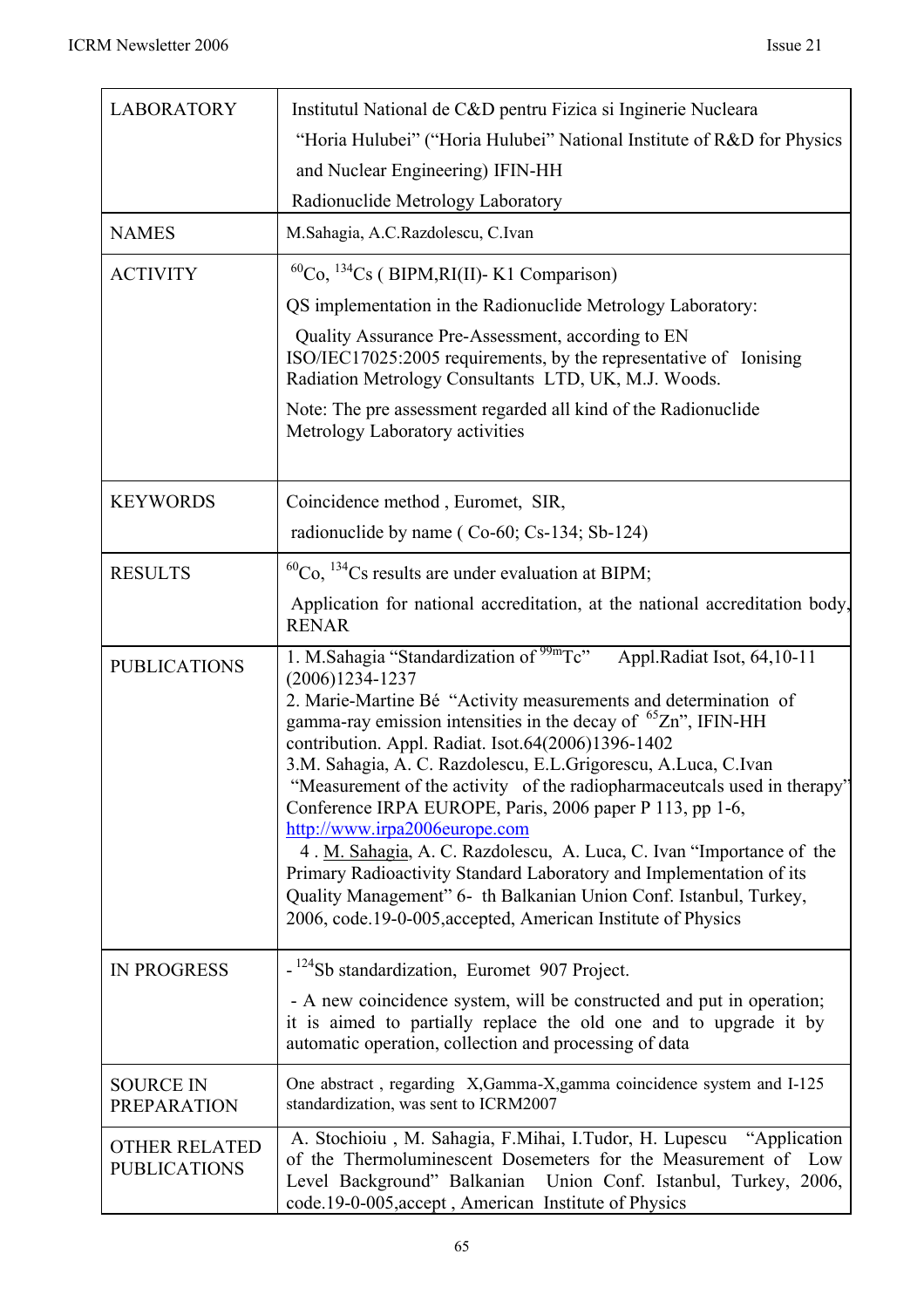| <b>ADDRESS</b> | Atomistilor Str.407, Magurele, Ilfov County, POB. MG 6, Code<br>077125, Romania<br>Tel +40214042300/4517, Fax +40214574432, +40214574440,<br>E-mail $\leq$ msahagia $\omega$ ifin.nipne.ro $\geq$ |
|----------------|---------------------------------------------------------------------------------------------------------------------------------------------------------------------------------------------------|
| <b>CONTACT</b> | Dr. Maria Sahagia                                                                                                                                                                                 |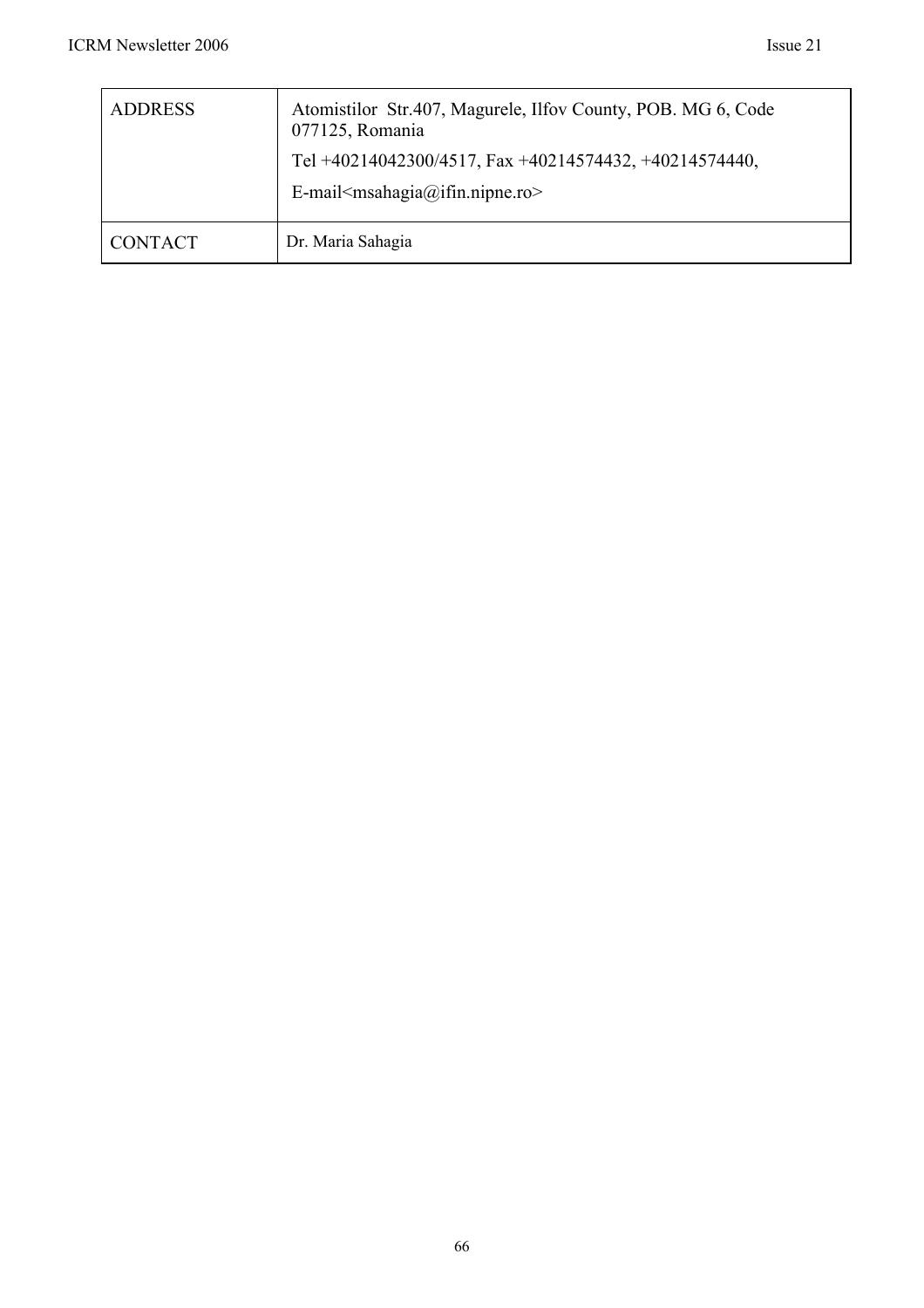| <b>LABORATORY</b>                      | Institutul National de C&D pentru Fizica si Inginerie Nucleara<br>"Horia Hulubei" ("Horia Hulubei" National Institute of R&D for Physics                                                                                                                                                                                                                                                                                                                                                                                                                                                                                                                              |
|----------------------------------------|-----------------------------------------------------------------------------------------------------------------------------------------------------------------------------------------------------------------------------------------------------------------------------------------------------------------------------------------------------------------------------------------------------------------------------------------------------------------------------------------------------------------------------------------------------------------------------------------------------------------------------------------------------------------------|
|                                        | and Nuclear Engineering), IFIN-HH                                                                                                                                                                                                                                                                                                                                                                                                                                                                                                                                                                                                                                     |
|                                        | Radionuclide Metrology Laboratory                                                                                                                                                                                                                                                                                                                                                                                                                                                                                                                                                                                                                                     |
| <b>NAMES</b>                           | M.Sahagia, A.C.Razdolescu, C. Ivan, A. Luca                                                                                                                                                                                                                                                                                                                                                                                                                                                                                                                                                                                                                           |
| <b>ACTIVITY</b>                        | -New calibration of the Ionisation camber CENTRONIC IG12/20A for the<br>Radionuclide I-131;<br>-I-131 comparison in the frame of the IAEA-CRP. E 2.10.05,<br>Contract.12921/ROM According to: Draft protocol for performing<br>radioactivity measurement comparisons with SSDLs, IAEA, RCM,<br>30 June 2005<br>- A new Electrometer, type Keithley 6517A was put in operation and<br>calibration figure is transferred from the old electrometric system<br>- Organization of a national preliminary I-131 comparison and<br>- Metrological check of radioiosotope calibrators<br>QS implementation in the Radionuclide Metrology Laboratory (see<br>the other files) |
|                                        |                                                                                                                                                                                                                                                                                                                                                                                                                                                                                                                                                                                                                                                                       |
| <b>KEYWORDS</b>                        | Ionisation chamber, life sciences, radionuclide by name: I-131                                                                                                                                                                                                                                                                                                                                                                                                                                                                                                                                                                                                        |
| <b>RESULTS</b>                         | <sup>131</sup> I comparison result is under evaluation at IAEA;                                                                                                                                                                                                                                                                                                                                                                                                                                                                                                                                                                                                       |
|                                        | Application for national accreditation, at the national accreditation body,<br><b>RENAR</b>                                                                                                                                                                                                                                                                                                                                                                                                                                                                                                                                                                           |
| <b>PUBLICATIONS</b>                    | 1.M. Sahagia, A. C. Razdolescu, E.L.Grigorescu, A.Luca, C.Ivan<br>"Measurement of the activity of the radiopharmaceut cals used in the rapy"<br>Conference IRPA EUROPE, Paris, 2006 paper P 113, pp 1-6,<br>http://www.irpa2006europe.com<br>2. M. Sahagia, A. C. Razdolescu, A. Luca, C. Ivan "Importance of the<br>Primary Radioactivity Standard Laboratory and Implementation of its<br>Quality Management" 6- th Balkanian Union Conf. Istanbul, Turkey,<br>2006, code.19-0-005, accepted, American Institute of Physics                                                                                                                                         |
| <b>IN PROGRESS</b>                     | According to the IAEA contract: (i) National comparison in Romanian<br>Nuclear Medicine units for I-131; (ii) IAEA, SSDL comparison for $^{67}$ Ga                                                                                                                                                                                                                                                                                                                                                                                                                                                                                                                    |
| <b>SOURCE IN</b><br><b>PREPARATION</b> | An abstract "Quality Assurance in Nuclear Medicine Radioactivity<br>Measurements" was sent to the IRPA Regional Congress for Central and<br>Eastern Europe, IRPA2007, Brasov, Romania                                                                                                                                                                                                                                                                                                                                                                                                                                                                                 |
| <b>ADDRESS</b>                         | Atomistilor Str.407, Magurele, Ilfov County, POB. MG 6, Code<br>077125, Romania                                                                                                                                                                                                                                                                                                                                                                                                                                                                                                                                                                                       |
|                                        | Tel +40214042300/4517, Fax +40214574432, +40214574440,                                                                                                                                                                                                                                                                                                                                                                                                                                                                                                                                                                                                                |
|                                        | E-mail <msahagia@ifin.nipne.ro></msahagia@ifin.nipne.ro>                                                                                                                                                                                                                                                                                                                                                                                                                                                                                                                                                                                                              |
| <b>CONTACT</b>                         | Dr. Maria Sahagia                                                                                                                                                                                                                                                                                                                                                                                                                                                                                                                                                                                                                                                     |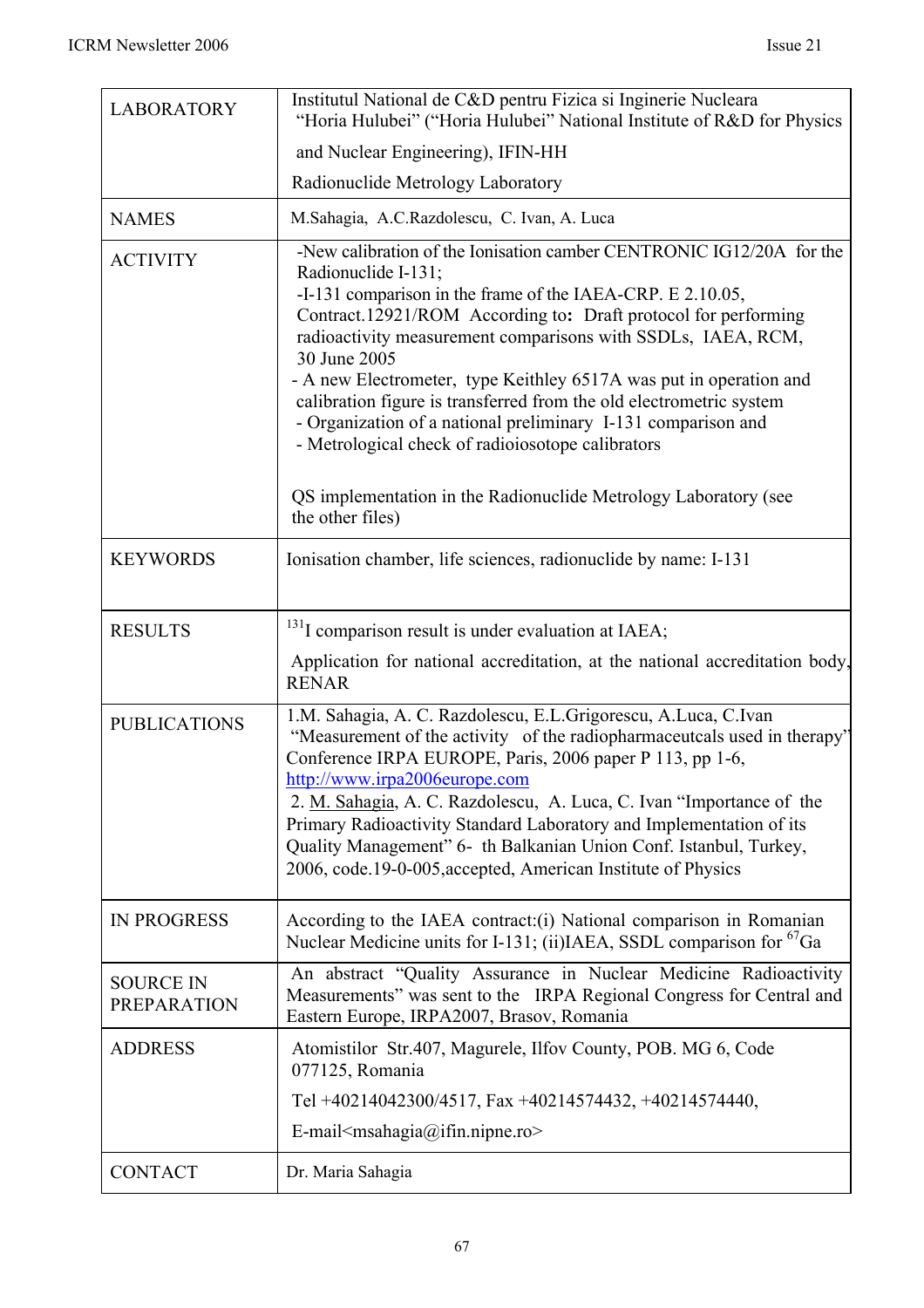| <b>LABORATORY</b>                           | Institutul National de C&D pentru Fizica si Inginerie Nucleara « Horia<br>Hulubei » IFIN-HH                                                                      |  |
|---------------------------------------------|------------------------------------------------------------------------------------------------------------------------------------------------------------------|--|
|                                             | Radionuclide Metrology Laboratory                                                                                                                                |  |
| <b>NAMES</b>                                | Aurelian Luca                                                                                                                                                    |  |
| <b>ACTIVITY</b>                             | Evaluation of nuclear decay data                                                                                                                                 |  |
| <b>KEYWORDS</b>                             | Data measurement, Euromet, 188W, 236U, 124Sb, 234Th.                                                                                                             |  |
| <b>RESULTS</b>                              | -Participation at the DDEP Training Session, held at LNHB/CEA, Saclay, France<br>(6-10 March 2006).                                                              |  |
|                                             | -Participation at the VERMI-2006 Workshop (17-23 September 2006, Varna,<br>Bulgaria), organised by JRC/IRMM, Belgium.                                            |  |
|                                             | -Evaluation (partial) of nuclear decay data for 236U, in the frame of the IAEA<br>CRP "Updated decay data library for actinides".                                |  |
| <b>PUBLICATIONS</b>                         |                                                                                                                                                                  |  |
| <b>IN PROGRESS</b>                          | -Evaluation (completed) of nuclear decay data for 236U and start a new data<br>evaluation for 234Th.                                                             |  |
|                                             | -Participation at the EUROMET Project 907: "124Sb- Determination of<br>photon emission intensities".                                                             |  |
|                                             | -Checking a previous nuclear decay data evaluation of <sup>188</sup> W and propose a<br>paper for publishing, in co-operation with the colleagues from LNHB/CEA. |  |
|                                             | -Participation at the second IAEA CRP ("Updated decay data library for<br>actinides") Meeting, 28-30 March 2007, in Vienna, Austria.                             |  |
| <b>INFORMATION</b>                          |                                                                                                                                                                  |  |
| <b>SOURCE IN</b><br><b>PREPARATION</b>      |                                                                                                                                                                  |  |
| <b>OTHER RELATED</b><br><b>PUBLICATIONS</b> |                                                                                                                                                                  |  |
| <b>ADDRESS</b>                              | 407 Atomistilor St., Magurele, Ilfov County, PO Box MG-6, Code 077125,<br>Romania; phone: +40 21 4046163; Fax: +40 21 4574440; e-mail:<br>$aluca@ifin.nipne-ro$  |  |
| <b>CONTACT</b>                              | Dr. Aurelian Luca                                                                                                                                                |  |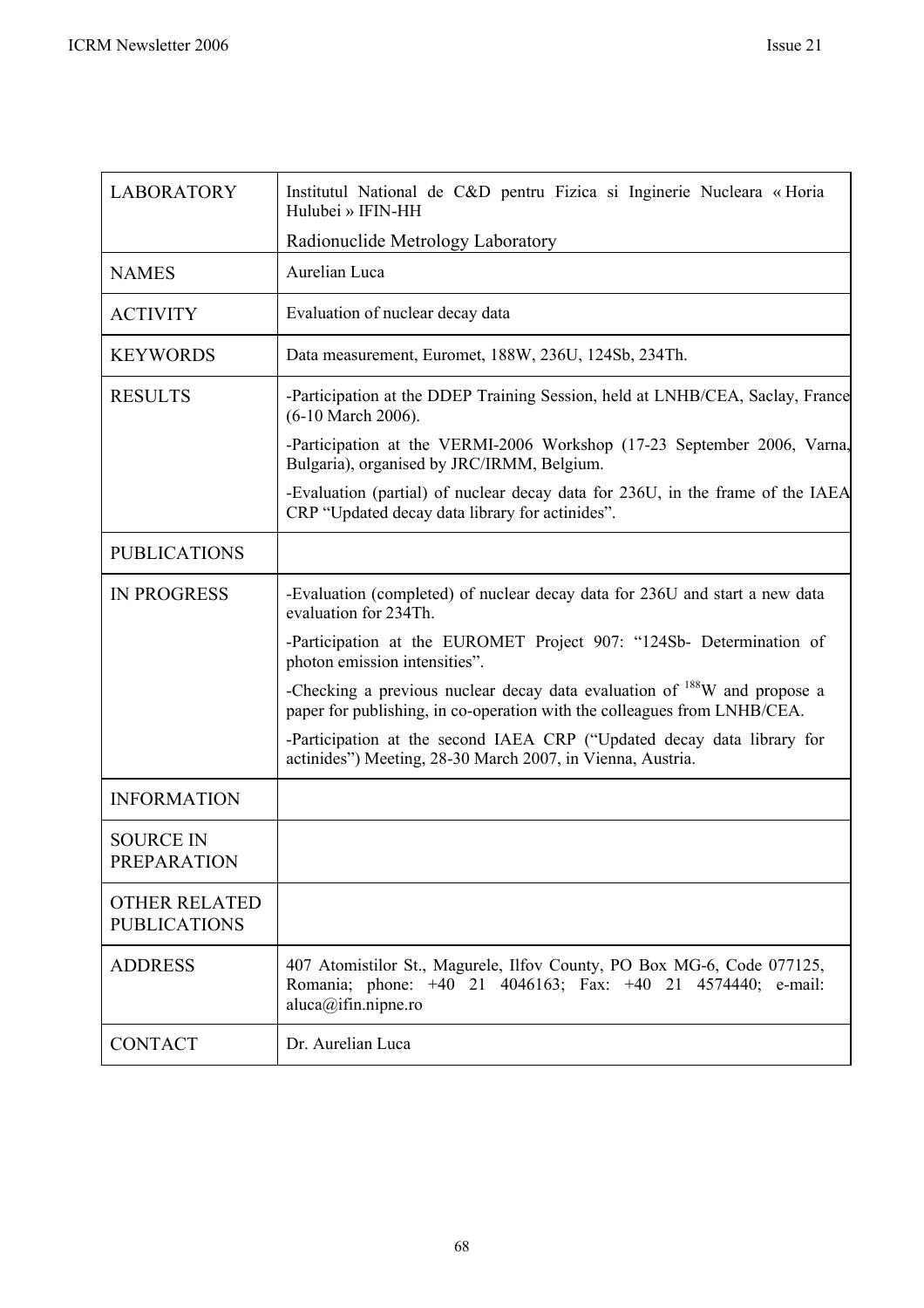| <b>LABORATORY</b>                           | Slovak Institute of Metrology                                                                                                                                                    |  |  |
|---------------------------------------------|----------------------------------------------------------------------------------------------------------------------------------------------------------------------------------|--|--|
| <b>NAMES</b>                                | Jozef Dobrovodský, Robert Hinca, Lucia Pernická, Ivana Praženicová,<br>Anton Švec                                                                                                |  |  |
| <b>ACTIVITY</b>                             | Calibrated $4\pi \gamma$ ionization chambers, HPGe spectrometer, large area<br>plastic scintilator $\alpha$ and $\beta$ measuring system, radioactivity monitoring<br>systems    |  |  |
| <b>KEYWORDS</b>                             | ionisation chamber, gamma-ray spectrometry                                                                                                                                       |  |  |
| <b>RESULTS</b>                              |                                                                                                                                                                                  |  |  |
| <b>PUBLICATIONS</b>                         | Švec A., Janßen H, Pernická L., Klein R., A modified method for the<br>characterisation and activity determination of large area sources. Appl.<br>Rad.Isot. 64 (2006) 1207-1210 |  |  |
| <b>IN PROGRESS</b>                          |                                                                                                                                                                                  |  |  |
| <b>INFORMATION</b>                          | www.smu.gov.sk                                                                                                                                                                   |  |  |
| <b>SOURCE IN</b><br><b>PREPARATION</b>      |                                                                                                                                                                                  |  |  |
| <b>OTHER RELATED</b><br><b>PUBLICATIONS</b> |                                                                                                                                                                                  |  |  |
| <b>ADDRESS</b>                              | Slovak Institute of Metrology, Center for Ionizing Radiations,<br>Karloveská 63, 842 55 Bratislava                                                                               |  |  |
|                                             | Tel.: +421 2 60294 671, Fax.: +421 2 60294 670                                                                                                                                   |  |  |
|                                             | e-mail: dobrovodsky@smu.gov.sk, svec@smu.gov.sk                                                                                                                                  |  |  |
| <b>CONTACT</b>                              | Jozef Dobrovodský                                                                                                                                                                |  |  |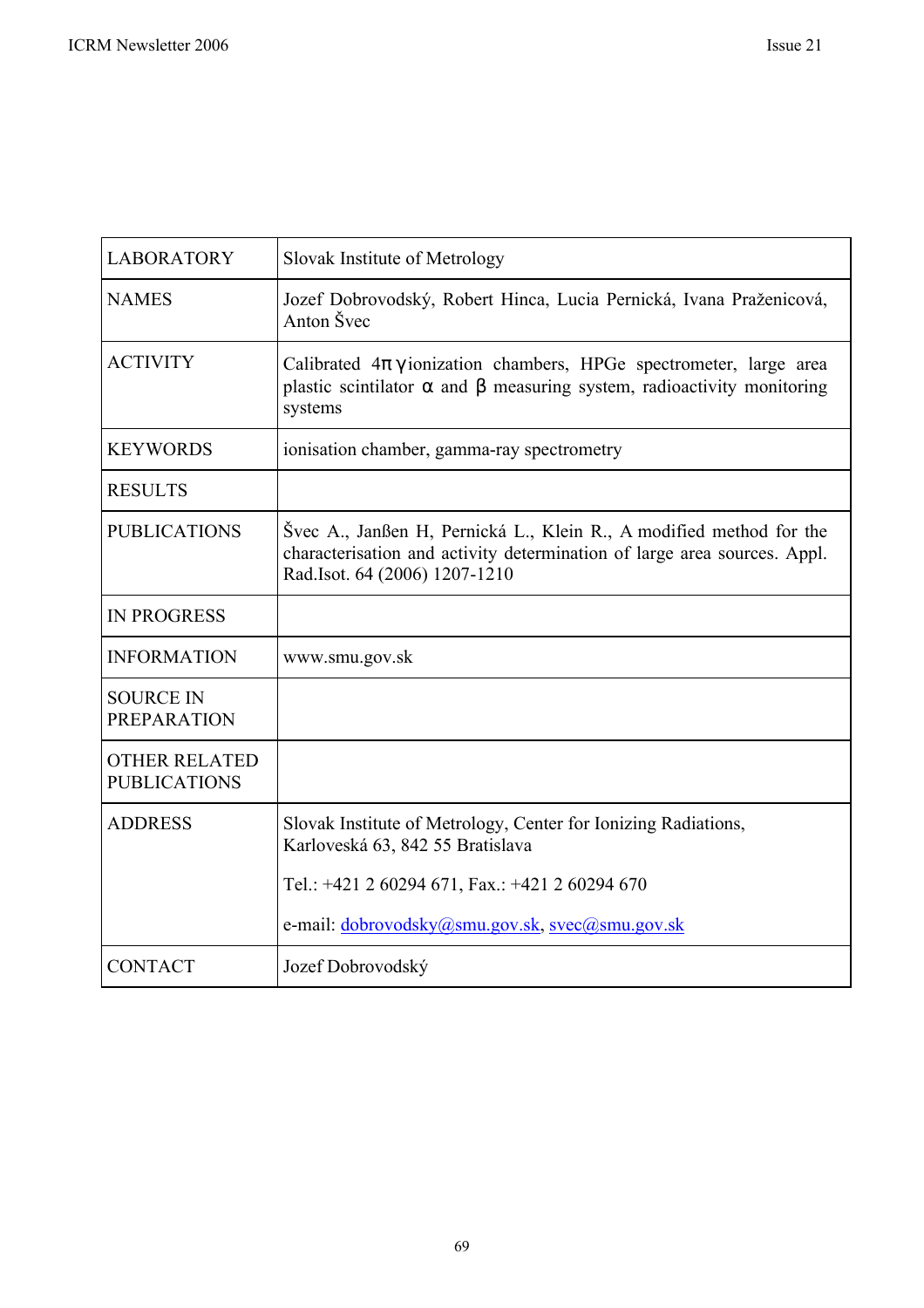| <b>LABORATORY</b> | <b>CSIR National Metrology Laboratory</b>                                                                                                                                                                                                                                                                                                                                                                                                                                                                          | (SA1/SA2) |  |
|-------------------|--------------------------------------------------------------------------------------------------------------------------------------------------------------------------------------------------------------------------------------------------------------------------------------------------------------------------------------------------------------------------------------------------------------------------------------------------------------------------------------------------------------------|-----------|--|
| <b>NAMES</b>      | Bruce Simpson, Freda van Wyngaardt                                                                                                                                                                                                                                                                                                                                                                                                                                                                                 |           |  |
| <b>ACTIVITY</b>   | <b>Activities undertaken in 2006</b><br>• Participated in the international key comparison of activity measurements of<br><sup>55</sup> Fe organised by the BIPM.<br>• Participated in the APMP regional key comparison of activity measurements of<br>$^{133}Ba.$<br>• Presented a paper on $^{32}P$ activity measurements at the CSIR Research and<br>Innovation conference held in Pretoria during February.                                                                                                    |           |  |
|                   | • Presented a poster at the CSIR Research and Innovation conference on the<br>development of a stable non-commercial liquid scintillation cocktail.<br>• Presented a poster on maintaining South Africa's $\frac{90}{Y}$ activity standard at a<br>local conference (SAAPMB) held near Cape Town in March.<br>• Developed a simple counting technique to measure mixtures of two pure beta-<br>emitting radionuclides by combining aspects of the TDCR and CIEMAT/NIST                                             |           |  |
|                   | methods.<br>$\bullet$ Measured the activity of a $\rm{^{99m}Tc}$ source that was used for the calibration of<br>seven dose calibrators used in nuclear medicine. This required careful logistical<br>arrangements since the regional exercise was some 1600 km from Cape Town.<br>• Hosted the ICRM Executive Board meeting in Cape Town in June 2006.<br>• The Local Organising Committee started arrangements for hosting the ICRM<br>2007 conference. First announcement sent out and the ICRM 2007 website set |           |  |
|                   | up.<br>• Involved with the organisation of the Metrologia Special Issue on radionuclide<br>metrology.<br>• Provided $^{131}$ I capsule measurement for a local hospital; calibration check of<br>three ionization chambers maintained at a particle accelerator faclity; undertook<br>$^{22}$ Na measurements and provided a standard for their radionuclide production<br>department; measured $\frac{99}{100}$ and $\frac{90}{100}$ for a radioisotope department at a reactor<br>facility.                      |           |  |
|                   | <b>Programme for 2007</b><br>• Participate in and make presentations at both the ICRM Liquid Scintillation<br>Counting Working Group and the Life Sciences WG meetings being held in<br>Paris, France in January.<br>• Submission to the SIR of a sample of <sup>22</sup> Na measured by $4\pi$ [LS] $\beta^+$ - $\gamma$                                                                                                                                                                                          |           |  |
|                   | coincidence counting.<br>• Submit abstracts for possible inclusion in the ICRM 2007 conference and write<br>papers if selected.<br>• Review all abstracts submitted for inclusion in the ICRM 2007 conference<br>programme. Attend the ICRM Scientific Committee/EB meetings in March,<br>being held at Ispra, Italy.                                                                                                                                                                                              |           |  |
|                   | • Referee and edit papers selected for the Metrologia Special Issue on<br>radionuclide metrology.<br>• Attend the CCRI(II) and CCRI meetings being held at the BIPM in May.<br>• Continue with a study on activity measurement of mixtures of pure beta-<br>emitting radionuclides.                                                                                                                                                                                                                                |           |  |
|                   | • Referee papers accepted for the ICRM 2007 conference.<br>• Organise the arrangements for hosting the ICRM 2007 conference.<br>• Continue with the commissioning of a new HPGe detector and Digital<br>Spectrum Analyzer.<br>• The laboratory will undergo its $2nd$ international assessment in July for<br>accreditation purposes.                                                                                                                                                                              |           |  |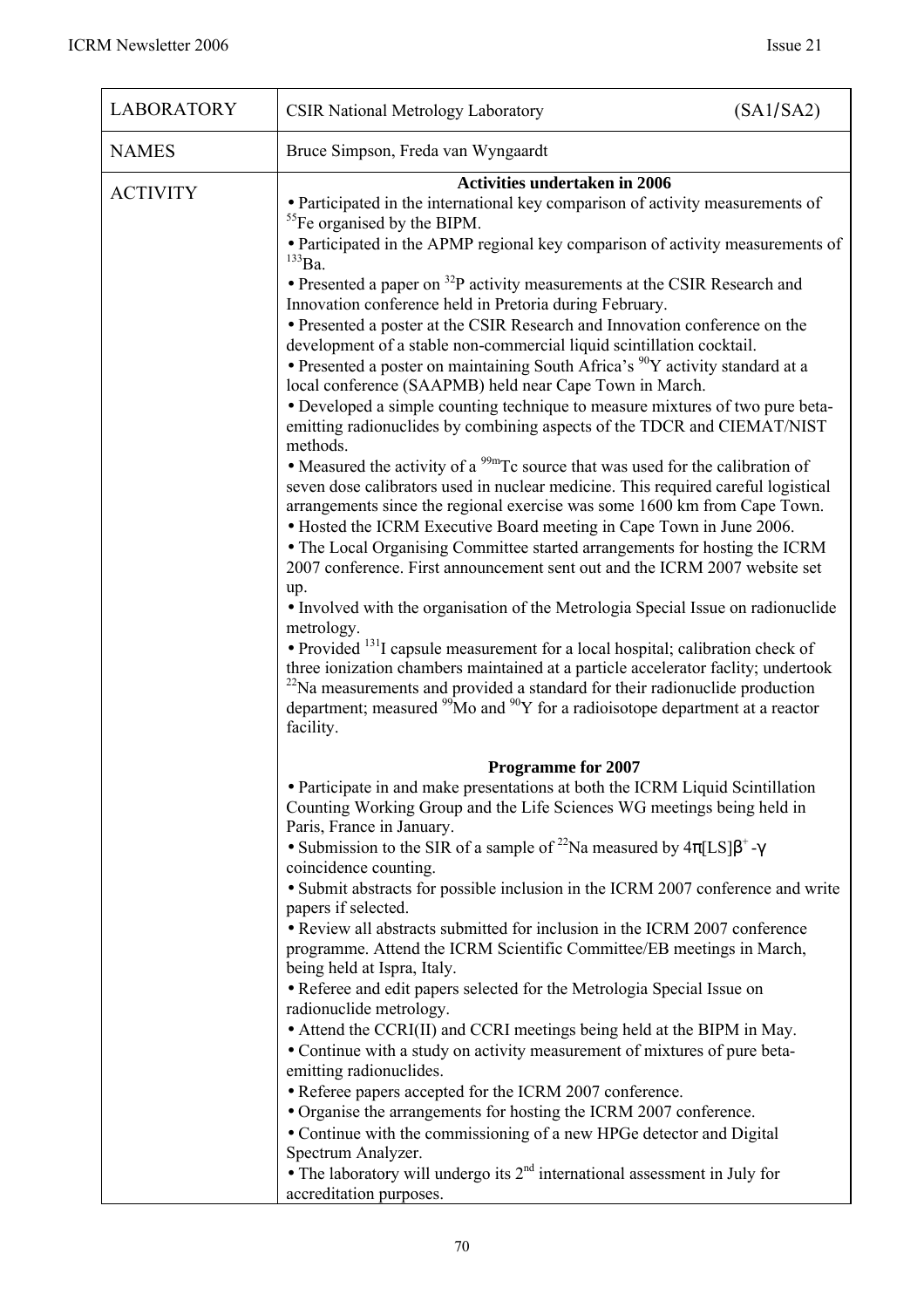|                                             | • Provide radioactivity measurements, standards, sources and calibration<br>services to the user community.                                                                                                                                                                                                                                                                                                     |
|---------------------------------------------|-----------------------------------------------------------------------------------------------------------------------------------------------------------------------------------------------------------------------------------------------------------------------------------------------------------------------------------------------------------------------------------------------------------------|
| <b>KEYWORDS</b>                             | coincidence method, activity measurement, ionisation chamber, life sciences,<br>liquid scintillation, SIR, 55Fe, 133Ba, 32P, 99mTc, 131I, 22Na, 99Mo, 90Y                                                                                                                                                                                                                                                       |
| <b>PUBLICATIONS</b>                         | W.M. Van Wyngaardt and B.R.S. Simpson, A simple counting technique for<br>measuring mixtures of two pure ß-emitting radionuclides. Nucl. Instr. and Meth.<br>A 564 (2006) 339.                                                                                                                                                                                                                                  |
|                                             | B.R.S. Simpson and W.M. Van Wyngaardt, Activity measurements of the high-<br>energy pure $\beta$ -emitters ${}^{89}Sr$ and ${}^{90}Y$ by the TDCR efficiency calculation<br>technique. Appl. Radiat. Isot. 64 (2006) 1481.                                                                                                                                                                                      |
|                                             | W.M. Van Wyngaardt and B.R.S. Simpson, Absolute activity measurement of the<br>electron-capture-based radionuclides $^{139}Ce$ , $^{125}I$ , $^{192}Ir$ and $^{65}Zn$ by liquid<br>scintillation coincidence counting. Appl. Radiat. Isot. 64 (2006) 1454.                                                                                                                                                      |
|                                             | P. Cassette, G.H. Ahn, T. Alzitzoglou, I. Aubineau-Lanièce, F. Bochud, E.<br>Garcia Torano, A. Grau Carles, A. Grau Malonda, K. Kossert, K.B. Lee, J.P.<br>Laedermann, B.R.S. Simpson, W.M. van Wyngaardt, B.E. Zimmerman,<br>Comparison of calculated spectra for the interaction of photons in a liquid<br>scintillator. Example of <sup>54</sup> Mn 835 keV emission. Appl. Radiat. Isot. 64 (2006)<br>1471. |
|                                             | A.C. Razdolescu, R. Broda, P. Cassette, B.R.S. Simpson, W.M. Van Wyngaardt,<br>The IFIN-HH triple coincidence liquid scintillation counter. Appl. Radiat. Isot.<br>64 (2006) 1510.                                                                                                                                                                                                                              |
|                                             | B.R.S. Simpson and W.M. Van Wyngaardt, Activity measurement of<br>phosphorus-32 in the presence of pure beta-emitting impurities. South African<br>Journal of Science, July/August 2006 – Vol. 102, No. 7/8.                                                                                                                                                                                                    |
| <b>IN PROGRESS</b>                          |                                                                                                                                                                                                                                                                                                                                                                                                                 |
| <b>INFORMATION</b>                          | The ICRM 2007 conference will be hosted by the CSIR NML during 3-7 Sept.<br>2007 in Cape Town, South Africa. See http://www.icrm2007.org.za/                                                                                                                                                                                                                                                                    |
| <b>OTHER RELATED</b><br><b>PUBLICATIONS</b> | Yasushi Sato, et al., Response calculation for standard ionization chambers in<br>the APMP using EGS4 Monte Carlo code. Appl. Radiat. Isot. 64 (2006) 1211.                                                                                                                                                                                                                                                     |
| <b>ADDRESS</b>                              | Radioactivity Standards Laboratory, CSIR NML<br>15 Lower Hope Road, Rosebank 7700<br>Cape Town, SOUTH AFRICA                                                                                                                                                                                                                                                                                                    |
|                                             |                                                                                                                                                                                                                                                                                                                                                                                                                 |
| <b>CONTACT</b>                              | B.R.S. Simpson<br>Tel./fax (office) +27 21 686 2759, Tel. (lab) +27 21 685 4325                                                                                                                                                                                                                                                                                                                                 |
|                                             | E-mail: bsimpson $@$ csir.co.za                                                                                                                                                                                                                                                                                                                                                                                 |
|                                             |                                                                                                                                                                                                                                                                                                                                                                                                                 |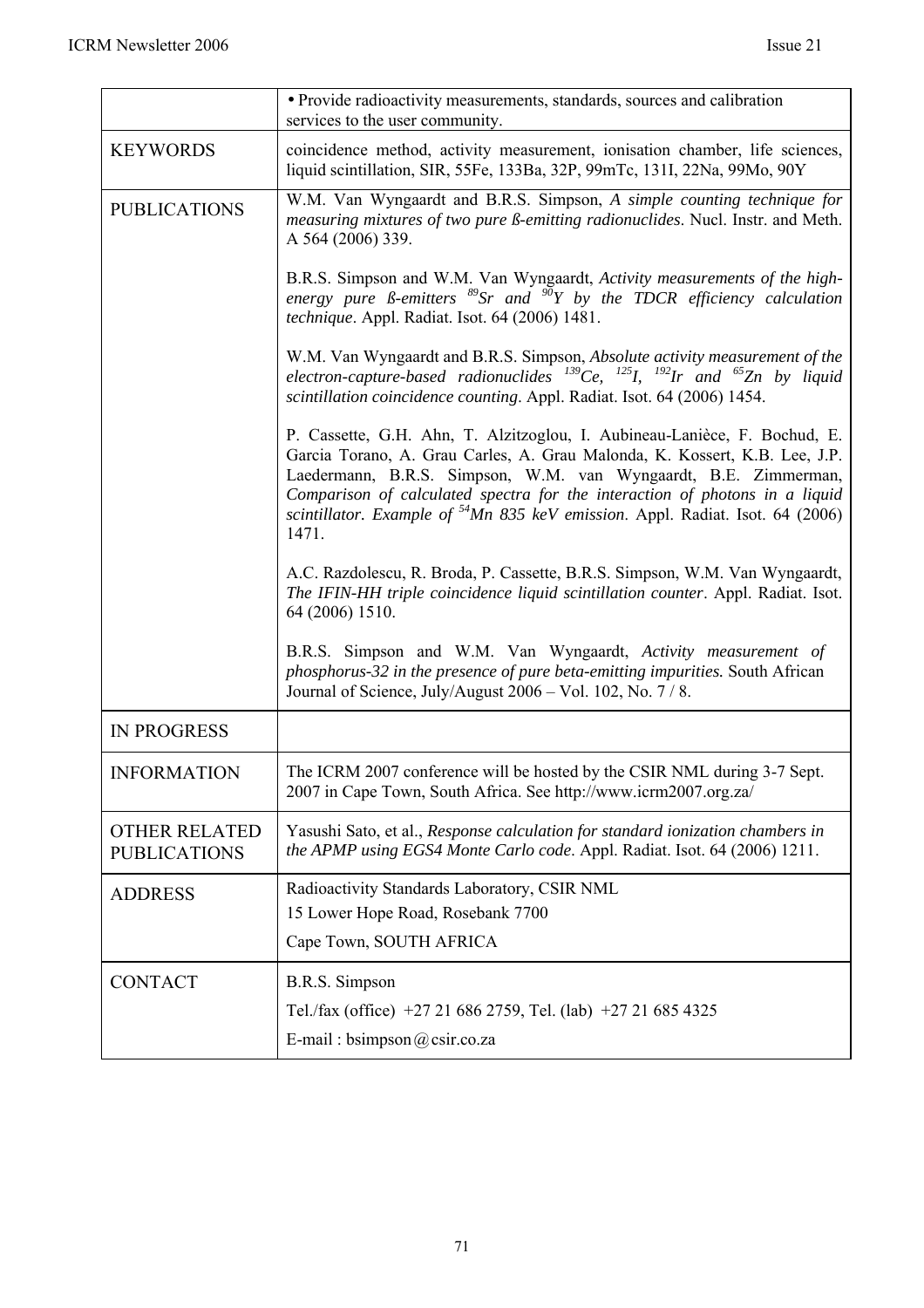| <b>LABORATORY</b>                           | <b>IRA-METAS</b>                                                                                                                                                                                                                                                                                       |
|---------------------------------------------|--------------------------------------------------------------------------------------------------------------------------------------------------------------------------------------------------------------------------------------------------------------------------------------------------------|
| <b>NAMES</b>                                | Claude Bailat, Youcef Nedjadi, Philippe Spring                                                                                                                                                                                                                                                         |
| <b>ACTIVITY</b>                             | Source preparation, coincidence method, gas proportional counter, NaI well<br>counter, liquid scintillation, alpha spectrometry, gamma-ray spectrometry,<br>ionisation chamber, Monte Carlo simulation.                                                                                                |
| <b>RESULTS</b>                              | Response factors of commercial radionuclide calibrators to a F-18 source.                                                                                                                                                                                                                              |
|                                             | Organised a national gamma spectrometry intercomparison for the measurement<br>of the activity of a Ba-133 and Co-57 solution.                                                                                                                                                                         |
|                                             | Contribution to SIR of activity measurement of Ho-166m                                                                                                                                                                                                                                                 |
| <b>PUBLICATIONS</b>                         | Spring, P., Nedjadi, N., Bailat, C., Triscone, G., Bochud, F. O., Absolute<br>Activity Measurement of Radon Gas at IRA-METAS, Nucl. Instr. and Meth.<br>568 (2006) 752-759.                                                                                                                            |
|                                             | Youcef Nedjadi, Philippe Spring, Claude Bailat, Marc Decombaz, Gilles<br>Triscone, Jean-Jacques Gostely, Jean-Pascal Laedermann, François O.<br>Bochud, Primary activity measurements with 4p? NaI(Tl) counting and Monte<br>Carlo calculated efficiencies, to appear in Applied Radiation & Isotopes. |
|                                             | François Bochud, Claude J. Bailat, Thierry Buchillier, François Byrde,<br>Ernst Schmid, Jean-Pascal Laedermann, Simple Monte-Carlo method to<br>calibrate well-type HPGe detectors, Nuclear Instruments and Methods in<br>Physics Research A 569 (2006) 790-795.                                       |
| <b>IN PROGRESS</b>                          | Improving source preparation process; Setting up TDCR system; Setting up<br>4pß-4p? coincidence system; Reviewing gamma spectrometry measurement<br>system; Characterising an HPGe well-detector for Monte Carlo simulation.                                                                           |
| <b>INFORMATION</b>                          |                                                                                                                                                                                                                                                                                                        |
| <b>SOURCE IN</b><br><b>PREPARATION</b>      |                                                                                                                                                                                                                                                                                                        |
| <b>OTHER RELATED</b><br><b>PUBLICATIONS</b> |                                                                                                                                                                                                                                                                                                        |
| <b>ADDRESS</b>                              | Institut Universitaire de Radiophysique Appliquée                                                                                                                                                                                                                                                      |
|                                             | Grand-Pré 1                                                                                                                                                                                                                                                                                            |
|                                             | CH-1007 Lausanne                                                                                                                                                                                                                                                                                       |
|                                             | Switzerland                                                                                                                                                                                                                                                                                            |
|                                             | Tel: +41 21 6233434                                                                                                                                                                                                                                                                                    |
|                                             | Fax: $+41$ 21 6233435                                                                                                                                                                                                                                                                                  |
|                                             | http://www.chuv.ch/public/instituts/ira                                                                                                                                                                                                                                                                |
| <b>CONTACT</b>                              | Claude Bailat                                                                                                                                                                                                                                                                                          |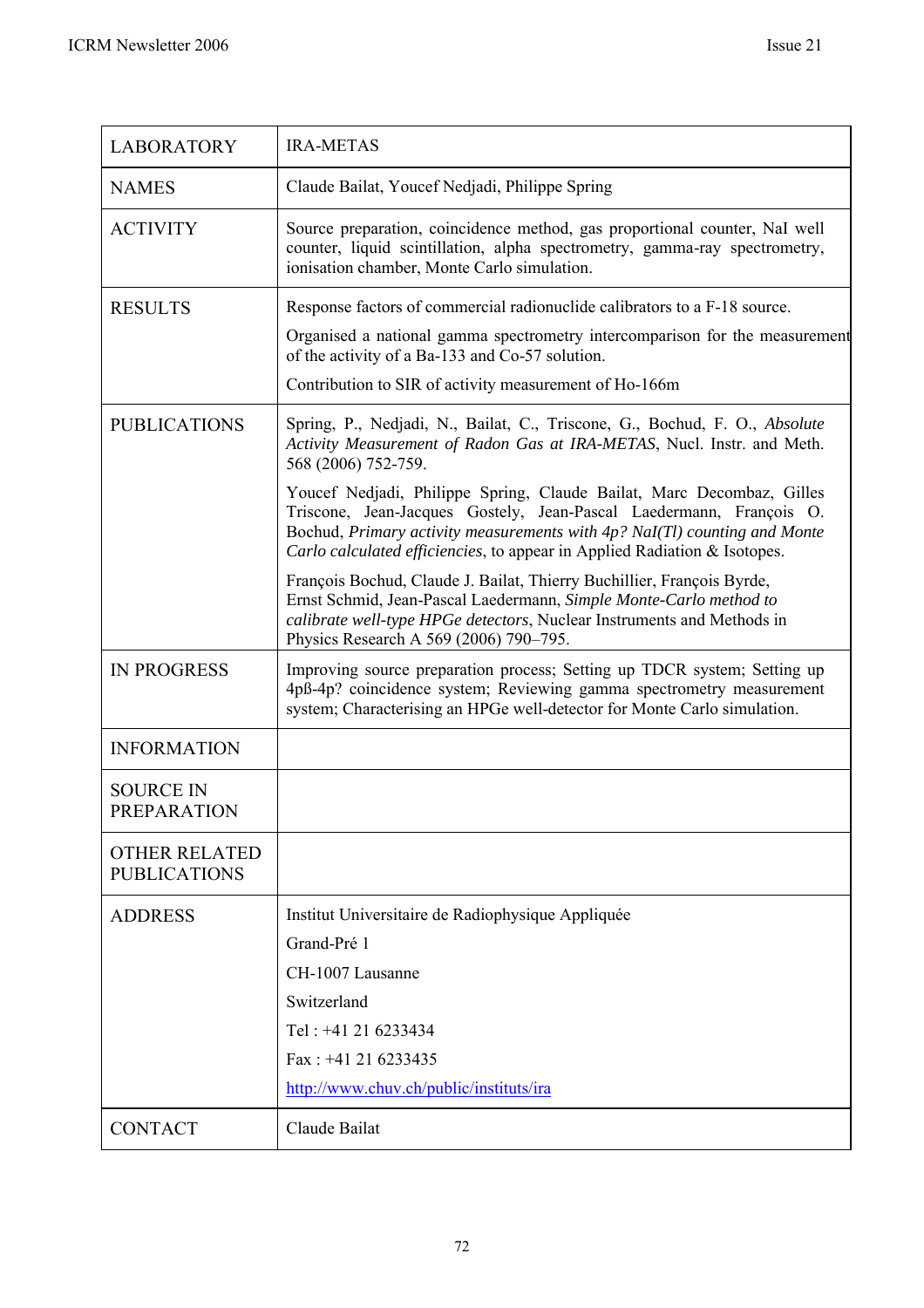| <b>LABORATORY</b>                           | National Radiation Standard Laboratory, Institute of Nuclear Energy<br>Research (NRSL/INER)                                                                                                                                                                                        |
|---------------------------------------------|------------------------------------------------------------------------------------------------------------------------------------------------------------------------------------------------------------------------------------------------------------------------------------|
| <b>NAMES</b>                                | Ming-Chen Yuan, Chien-Yung Yeh, and Ing-Jane Chen                                                                                                                                                                                                                                  |
| <b>ACTIVITY</b>                             | 1. Participated in the APMP key comparison of Ba-133 and I-131.<br>2. Set up an LSC system and studied CIEMAT/NIST techniques.<br>3. Set up a low level gamma-ray spectrometry system.                                                                                             |
| <b>KEYWORDS</b>                             | coincidence method, APMP, gamma-ray spectrometry, gas proportional<br>counter, ionisation chamber, life sciences, liquid scintillation, low-level,<br>neutron measurement, Ba-133, I-131                                                                                           |
| <b>RESULTS</b>                              | INER's Ba-133 measurement results were in agreement with the mean of<br>the APMP comparison.                                                                                                                                                                                       |
| <b>PUBLICATIONS</b>                         | Ming-Chen Yuan, Hsiao-Fang Pang and Chu-Fang Wang, 2006,<br>1.<br>Absolute Counting of Re-188 Radiopharmaceuticals, Applied<br>Radiation and Isotopes, 64, 1380-1383.                                                                                                              |
|                                             | 2. Chu-Fang Wang, Ming-Chen Yuan, Cheng-Yuan Chang, Su-Chen<br>Huang, 2006, Elemental analysis of airborne particulate matter<br>collected on PTFE-membrane filters by SRXRF: A feasibility<br>study, Journal of Radioanalytical and Nuclear Chemistry, Vol. 268,<br>No.1, $15-23$ |
| <b>IN PROGRESS</b>                          | 1. Standardization of In-111 radiopharmaceuticals.                                                                                                                                                                                                                                 |
|                                             | APMP C-14, I-131 key comparison piloted by KRISS/Korea.<br>$2_{-}$                                                                                                                                                                                                                 |
| <b>INFORMATION</b>                          |                                                                                                                                                                                                                                                                                    |
| <b>SOURCE IN</b><br><b>PREPARATION</b>      |                                                                                                                                                                                                                                                                                    |
| <b>OTHER RELATED</b><br><b>PUBLICATIONS</b> |                                                                                                                                                                                                                                                                                    |
| <b>ADDRESS</b>                              | Health Physics Division, Institute of Nuclear Energy Research<br>P.O. Box 3-10, Longtan 32546, Taiwan (R.O.C.)<br>Tel:886-3-4711400 EXT:7673, Fax:886-3-4711171                                                                                                                    |
| <b>CONTACT</b>                              | Ming-Chen Yuan (E-mail:mcyuan@iner.gov.tw)                                                                                                                                                                                                                                         |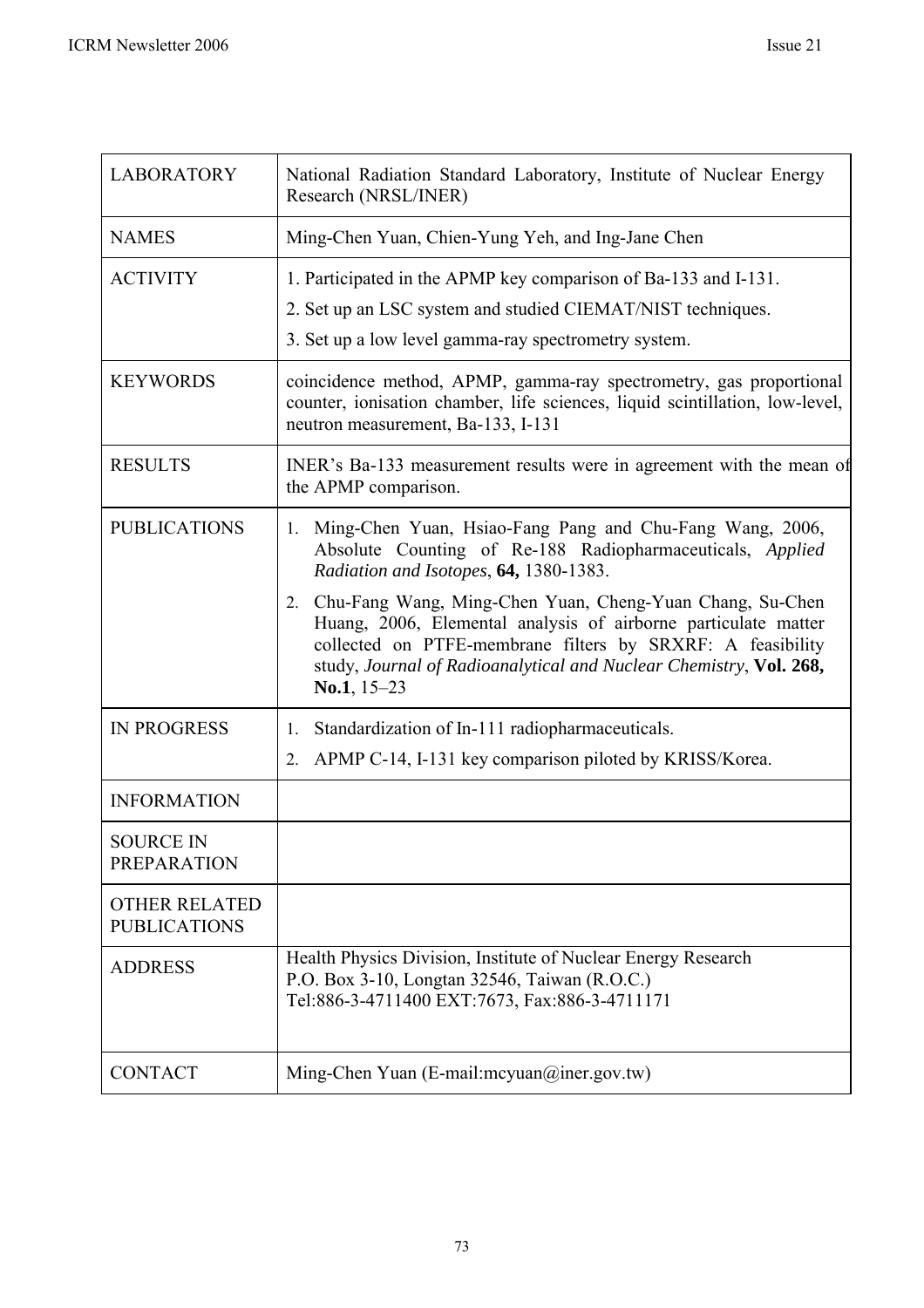ICRM Newsletter 2006 Issue 21